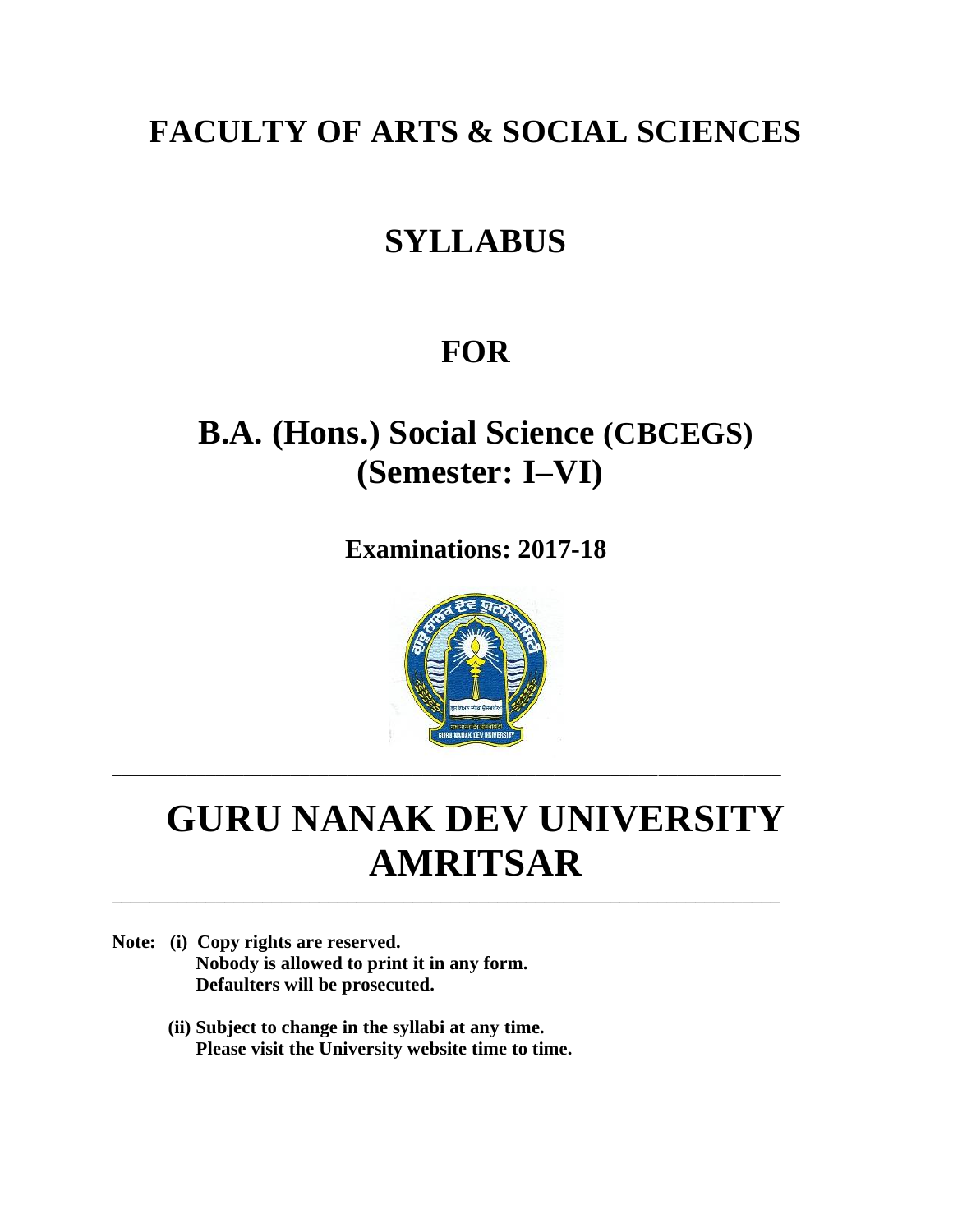#### **B.A. (Hons.) Social Science**

#### **Semester I and II:**

Each student shall opt for **THREE** Core subjects out of the following **FOUR** subjects i.e. Political Science, History, Economics and Sociology. In addition, English, Compulsory Punjabi or Basic Punjabi and Computer Application shall be **Subsidiary Courses** for all the students (subject to the condition that those students who have not studied Punjabi up to Matric level shall have the option to offer the paper **Basic Punjabi** in lieu of Compulsory Punjabi) In the Semester II, Students will opt one **Interdisciplinary Course**. The candidate shall write and present one **Term Paper/ Group Discussion/ Quiz** in each Semester preferably on any of the **core** subjects or relating to his/her interest.

#### **Semester III and IV:**

Each student shall opt any **two core** subjects as **Major** along with **three Minors.** Student will take one **Interdisciplinary Course each** in the Semester III and IV and **General Studies** as Subsidiary Courses. The candidate shall write and present one **Term Paper/ GD/ Quiz** in each Semester preferably on any of the **core** subjects or relating to his/her interest

Students shall have to clear one **additional** paper of Environment Sciences in the Semester III which would be of **qualifying nature only** and the marks obtained in this paper **shall not be included in the aggregate marks.**

#### **Semester V and VI:**

Each student will continue t**wo core** subjects as **Major** along with three **Minors as opted in the Semester III and IV.** Student will take **General Studies** as Subsidiary Courses. The candidate shall write and present one **Term Paper/ GD/ Quiz** in each Semester preferably on any of the **core** subjects or relating to his/her interest

#### **Eligibility:**

The admission to **B.A. (Hons.) Social Science** shall be open to anyone who has obtained:

Senior Secondary Part-II (+2) examination with at least 50% marks in aggregate in any stream from Punjab School Education Board. Any other examination recognized as equivalent to (a) above by Guru Nanak Dev University, Amritsar with at least 50% marks in aggregate. **SCHEME CODE: SSA**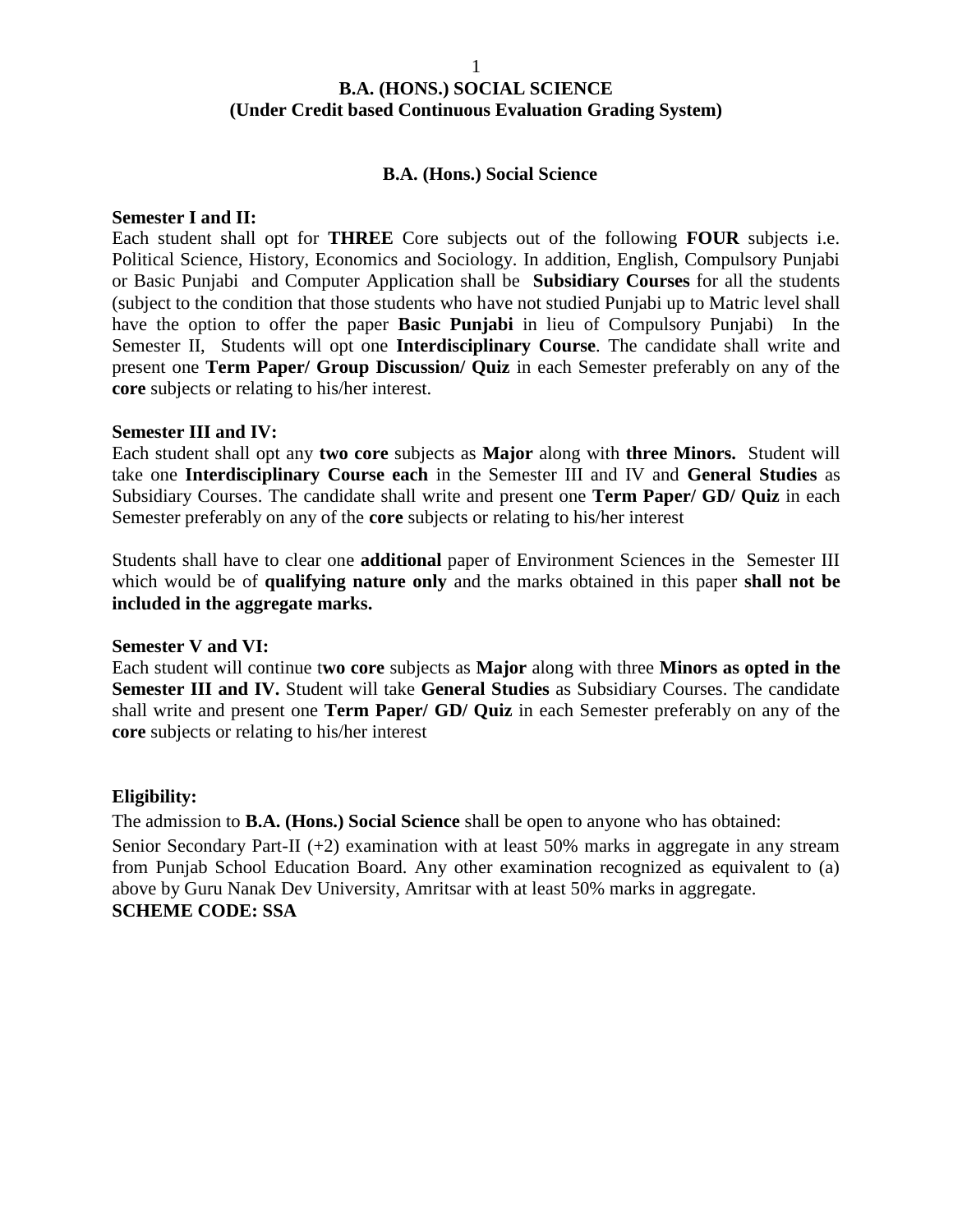#### **SCHEME CODE: SSA**

#### **SCHEME OF COURSE**

**Semester-I**

| Course No.          | C/E/I         | <b>Course Title</b>                                             | L              | T        | ${\bf P}$         | <b>Credits</b> |
|---------------------|---------------|-----------------------------------------------------------------|----------------|----------|-------------------|----------------|
| <b>Core Courses</b> |               |                                                                 |                |          |                   |                |
| <b>SSL 101</b>      | $\mathcal{C}$ | <b>Political Concept</b>                                        | $\overline{4}$ | $-$      | $- -$             | $\overline{4}$ |
| <b>SSL 120</b>      | $\mathcal{C}$ | Intermediate Economic Theory                                    | $\overline{4}$ |          |                   | $\overline{4}$ |
| <b>SSL 103</b>      | $\mathbf C$   | History of India Up to A.D.1000                                 | $\overline{4}$ | $-$      | $-$               | $\overline{4}$ |
| <b>SSL 104</b>      | $\mathcal{C}$ | Fundamentals of Sociology-I                                     | $\overline{4}$ | $-$      | $- -$             | $\overline{4}$ |
| <b>SSL 105</b>      | $\mathbf C$   | Principles of Geography                                         | $\overline{4}$ | $-$      | $\qquad \qquad -$ | $\overline{4}$ |
| <b>SSL 106</b>      | $\mathbf C$   | <b>Administrative Theory</b>                                    | $\overline{4}$ |          | $- -$             | $\overline{4}$ |
| <b>ENL 101</b>      | E             | Communicative English-I                                         | $\overline{2}$ | $-$      | $- -$             | $\overline{2}$ |
| <b>PBL</b> 121      | I             | Compulsory Punjabi or                                           | $\overline{2}$ | $-$      | $\qquad \qquad -$ | $\overline{2}$ |
| <b>PBL-122</b>      | I             | ਮੱਢਲੀ ਪੰਜਾਬੀ                                                    | $\overline{2}$ | $-$      | $\qquad \qquad -$ | $\overline{2}$ |
| <b>SSL 107</b>      | I             | <b>Computer Applications</b>                                    | $\overline{4}$ |          | $- -$             | $\overline{4}$ |
| <b>SOA 101</b>      | $\mathcal{C}$ | *Drug Abuse: Problem, Management and<br>Prevention (Compulsory) | 3              | $\theta$ | $\overline{0}$    | 3              |
|                     |               | <b>Total Credits</b>                                            | 34             |          |                   | 34             |

\***Note:** Credits of the subject will not be included in the Total Credits.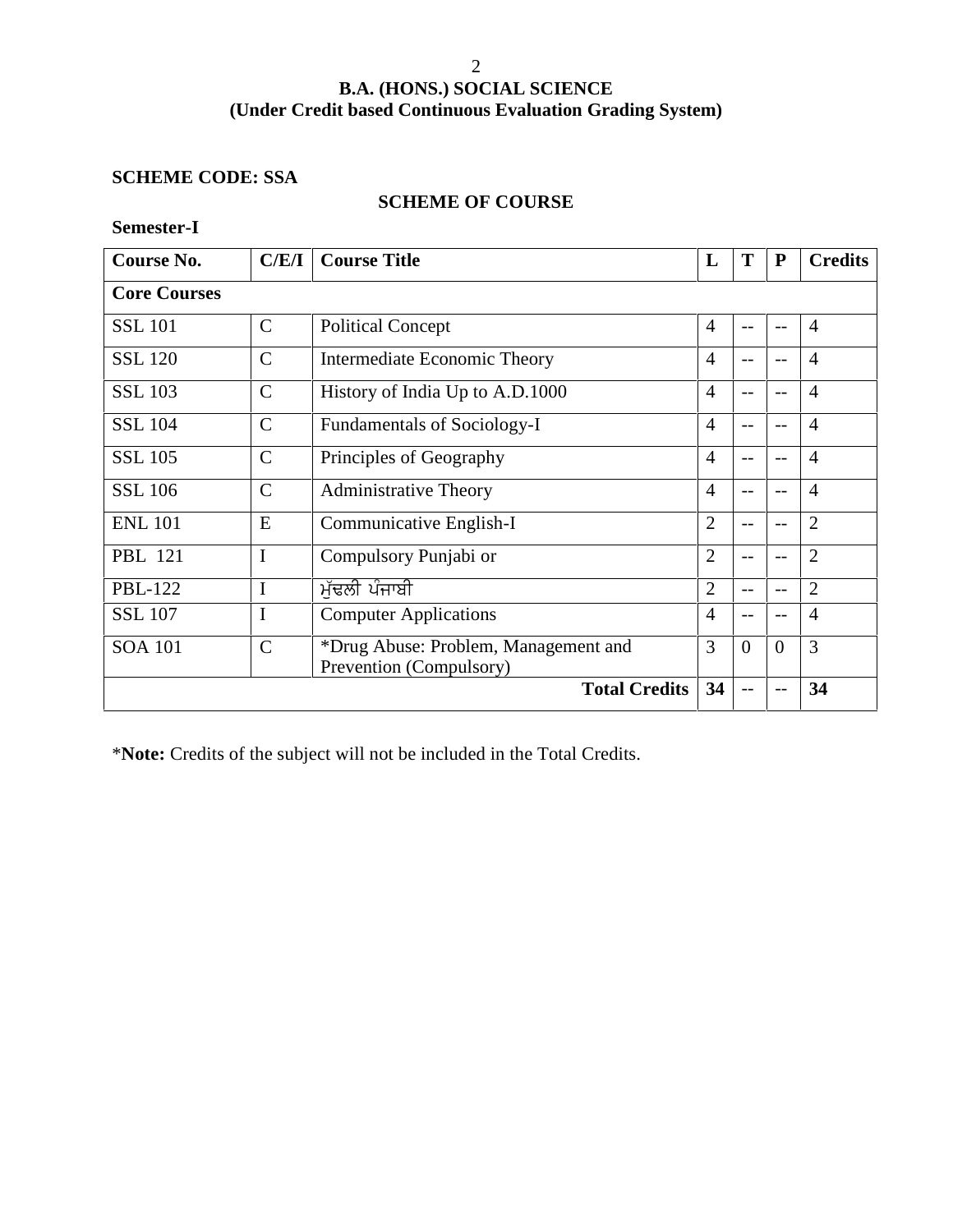**Semester-II**

| Course No.          | C/E/I         | <b>Course Title</b>                                             | L              | T              | ${\bf P}$ | <b>Credits</b> |
|---------------------|---------------|-----------------------------------------------------------------|----------------|----------------|-----------|----------------|
| <b>Core Courses</b> |               |                                                                 |                |                |           |                |
| <b>SSL 109</b>      | $\mathsf{C}$  | Political Theory                                                | $\overline{4}$ | $-$            | $- -$     | $\overline{4}$ |
| <b>SSL 121</b>      | $\mathcal{C}$ | <b>Statistical Methods in Economics</b>                         |                |                | $ -$      | $\overline{4}$ |
| <b>SSL 111</b>      | $\mathbf C$   | History of India (AD $1000-1750$ )                              | $\overline{4}$ | $-$            |           | $\overline{4}$ |
| <b>SSL 112</b>      | $\mathsf{C}$  | <b>Fundamental of Sociology-II</b>                              | 4              | $-$            | $- -$     | $\overline{4}$ |
| <b>SSL 113</b>      | $\mathsf{C}$  | Geography of Resources and Environment                          | $\overline{4}$ |                | $- -$     | $\overline{4}$ |
| <b>SSL 114</b>      | $\mathcal{C}$ | <b>Indian Administration</b>                                    | $\overline{4}$ | $-$            | $- -$     | $\overline{4}$ |
| <b>ENL 151</b>      | E             | Communicative English-II                                        | $\overline{2}$ | $-$            |           | $\overline{2}$ |
| <b>PBL 131</b>      | I             | Compulsory Punjabi or                                           | $\overline{2}$ | $-$            | $- -$     | $\overline{2}$ |
| <b>PBL 132</b>      | $\mathbf I$   | ਮੱਢਲੀ ਪੰਜਾਬੀ                                                    | $\overline{2}$ |                | $-$       | $\overline{2}$ |
|                     |               | <b>Interdisciplinary Course</b>                                 | $\overline{4}$ |                |           | $\overline{4}$ |
| <b>SOA 102</b>      | $\mathcal{C}$ | *Drug Abuse: Problem, Management and<br>Prevention (Compulsory) | 3              | $\overline{0}$ | $\Omega$  | 3              |
|                     |               | <b>Total Credits</b>                                            | 34             |                |           | 34             |

\***Note:** Credits of the subject will not be included in the Total Credits.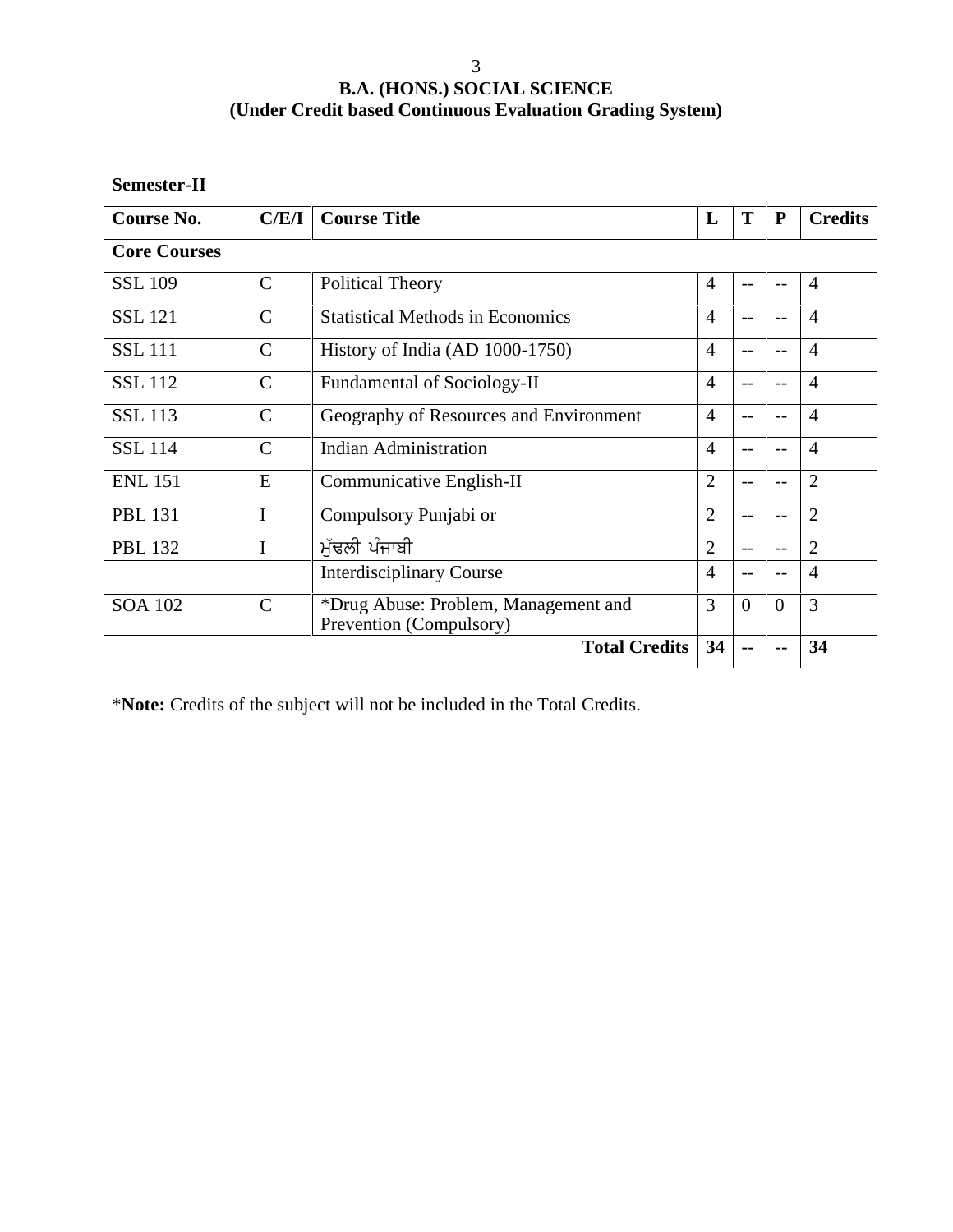#### **Semester-III**

| <b>Course No.</b>   | C/E/           | <b>Course Title</b>                          | L              | T   | $\mathbf{P}$ | <b>Total</b>   |
|---------------------|----------------|----------------------------------------------|----------------|-----|--------------|----------------|
|                     | $\mathbf I$    |                                              |                |     |              | <b>Credit</b>  |
| <b>Core Courses</b> |                |                                              |                |     |              |                |
| <b>SSL 201</b>      | $\mathbf C$    | <b>Western Political Thought</b>             | $\overline{4}$ |     |              | $\overline{4}$ |
|                     |                | Political Science (Major)                    |                |     |              |                |
| <b>SSL 202</b>      | E              | <b>Indian Political System</b>               | $\overline{4}$ | $-$ | $-$          | $\overline{4}$ |
|                     |                | <b>Political Science (Minor)</b>             |                |     |              |                |
| SSL 222*            | E              | <b>Advanced Economic Theory</b>              | $\overline{4}$ | $-$ | $-$          | $\overline{4}$ |
|                     |                | Economics (Major)                            |                |     |              |                |
| <b>SSL 223</b>      | $\mathsf{C}$   | Money and Banking                            | $\overline{4}$ | $-$ | $-$          | $\overline{4}$ |
|                     |                | Economics (Major)                            |                |     |              |                |
| <b>SSL 205</b>      | $\mathsf{C}$   | Society and Culture of India Upto A.D.1206   | $\overline{4}$ | $-$ |              | $\overline{4}$ |
|                     |                | History (Major)                              |                |     |              |                |
| <b>SSL 206</b>      | E              | History of India (AD 1750-1885)              | $\overline{4}$ | $-$ |              | $\overline{4}$ |
|                     |                | <b>History</b> (Minor)                       |                |     |              |                |
| SSL 207*            | $\overline{C}$ | Sociology of Media and Cultural Studies      | $\overline{4}$ | --  | $-$          | $\overline{4}$ |
|                     |                | Sociology (Major)                            |                |     |              |                |
| <b>SSL 208</b>      | E              | <b>Social Institutions</b>                   | $\overline{4}$ | $-$ | $-$          | $\overline{4}$ |
|                     |                | Sociology (Minor)                            |                |     |              |                |
| <b>SSL209</b>       | E              | Personnel and Financial Administration       | $\overline{4}$ | $-$ |              | $\overline{4}$ |
|                     |                | Public Administration (Minor)                |                |     |              |                |
|                     |                | <b>Interdisciplinary Course</b>              | $\overline{4}$ | $-$ |              | $\overline{4}$ |
| <b>SSL 210</b>      | I              | General Studies-I: Indian Economy and Mental | $\overline{3}$ | $-$ |              | 3              |
|                     |                | Ability                                      |                |     |              |                |
| <b>ESL220</b>       | $\overline{C}$ | *Environmental Studies (Compulsory)          | $\overline{3}$ | $-$ | $-$          | $\overline{a}$ |
|                     |                | <b>Total Credit</b>                          | 43             | $-$ | $-$          | 43             |

\***Note:** Credits of ESL220 (Environmental Studies) will not be included in the Total Credits.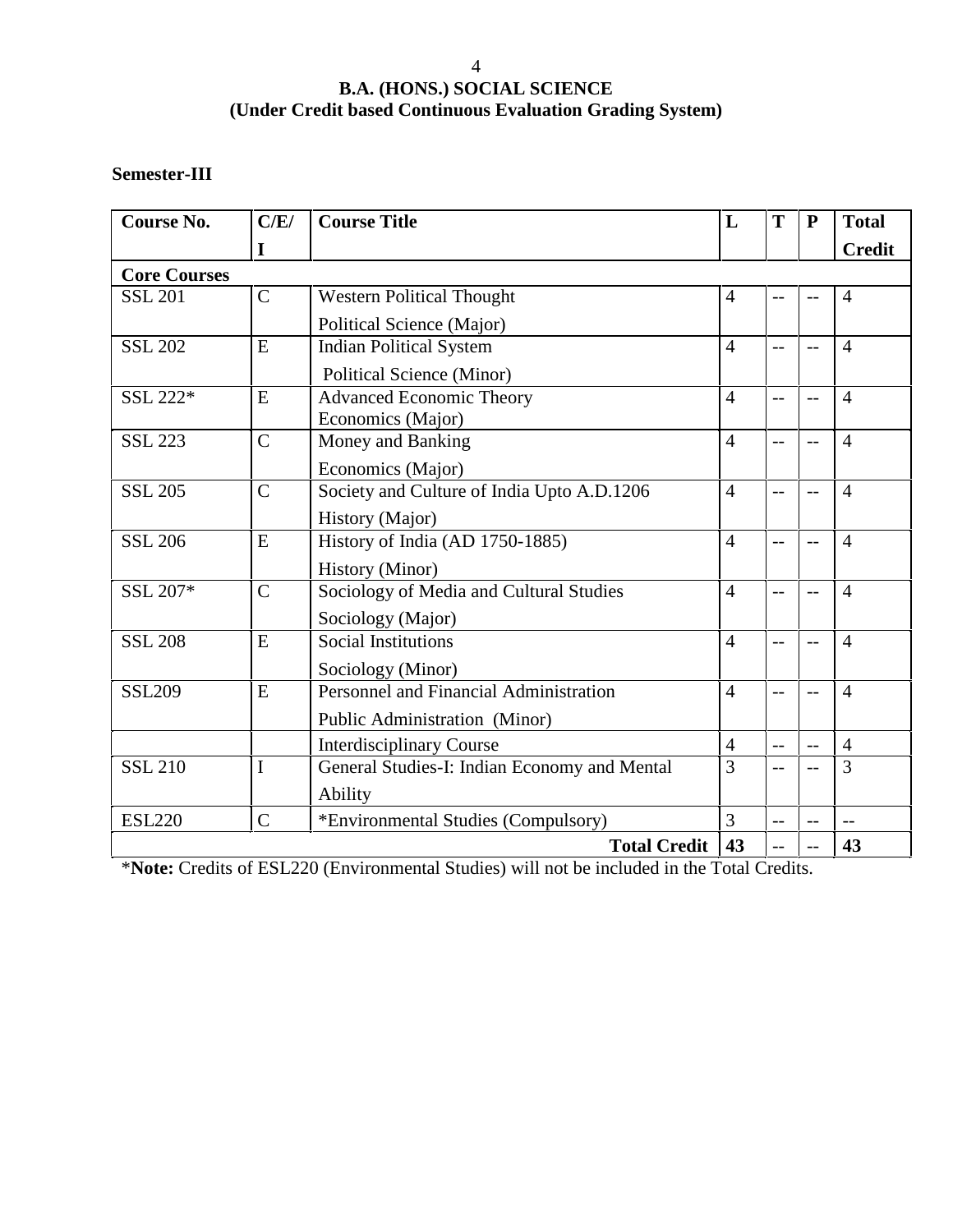5 **B.A. (HONS.) SOCIAL SCIENCE (Under Credit based Continuous Evaluation Grading System)**

| <b>Semester-IV</b>  |               |                                                     |                |                          |           |                |
|---------------------|---------------|-----------------------------------------------------|----------------|--------------------------|-----------|----------------|
| <b>Course</b>       | C/E/I         | <b>Course Title</b>                                 | L              | T                        | ${\bf P}$ | <b>Total</b>   |
| No.                 |               |                                                     |                |                          |           | <b>Credit</b>  |
| <b>Core Courses</b> |               |                                                     |                |                          |           |                |
| <b>SSL 212</b>      | $\mathcal{C}$ | <b>Indian Political Thought</b>                     | $\overline{4}$ | $-$                      | $ -$      | $\overline{4}$ |
|                     |               | Political Science (Major)                           |                |                          |           |                |
| <b>SSL 213</b>      | E             | Foreign Policy of India                             | $\overline{4}$ | $-$                      |           | $\overline{4}$ |
|                     |               | Political Science (Minor)                           |                |                          |           |                |
| <b>SSL 224</b>      | $\mathcal{C}$ | <b>Mathematics for Economists</b>                   | $\overline{4}$ | $\overline{\phantom{a}}$ | $-$       | $\overline{4}$ |
|                     |               | Economics (Major)                                   |                |                          |           |                |
| <b>SSL 225</b>      | E             | Economics of Development & Planning                 | $\overline{4}$ | $-$                      | $-$       | $\overline{4}$ |
|                     |               | Economics (Minor)                                   |                |                          |           |                |
| SSL 216             | $\mathsf{C}$  | Economy, Society & Culture of India (A.D.1206-1707) | $\overline{4}$ | $- -$                    |           | $\overline{4}$ |
|                     |               | History (Major)                                     |                |                          |           |                |
| <b>SSL 217</b>      | E             | History of India (A.D.1885-1947)                    | $\overline{4}$ | $-$                      |           | $\overline{4}$ |
|                     |               | <b>History</b> (Minor)                              |                |                          |           |                |
| <b>SSL 218</b>      | $\mathsf{C}$  | Contemporary Punjab                                 | $\overline{4}$ | $- -$                    |           | $\overline{4}$ |
|                     |               | Sociology (Major)                                   |                |                          |           |                |
| <b>SSL 219</b>      | E             | Society in India                                    | $\overline{4}$ | $-$                      |           | $\overline{4}$ |
|                     |               | Sociology (Minor)                                   |                |                          |           |                |
| <b>SSL 220</b>      | E             | <b>Public Policy</b>                                | $\overline{4}$ | $-$                      |           | $\overline{4}$ |
|                     |               | Public Administration (Minor)                       |                |                          |           |                |
|                     |               | <b>Interdisciplinary Course</b>                     | $\overline{4}$ | $\overline{\phantom{a}}$ | $-$       | $\overline{4}$ |
| <b>SSL 221</b>      | $\mathbf I$   | General Studies-II: Geography of India and World    | 3              | $-$                      | $-$       | 3              |
|                     |               | <b>Total Credit</b>                                 | 43             | $\qquad \qquad -$        |           | 43             |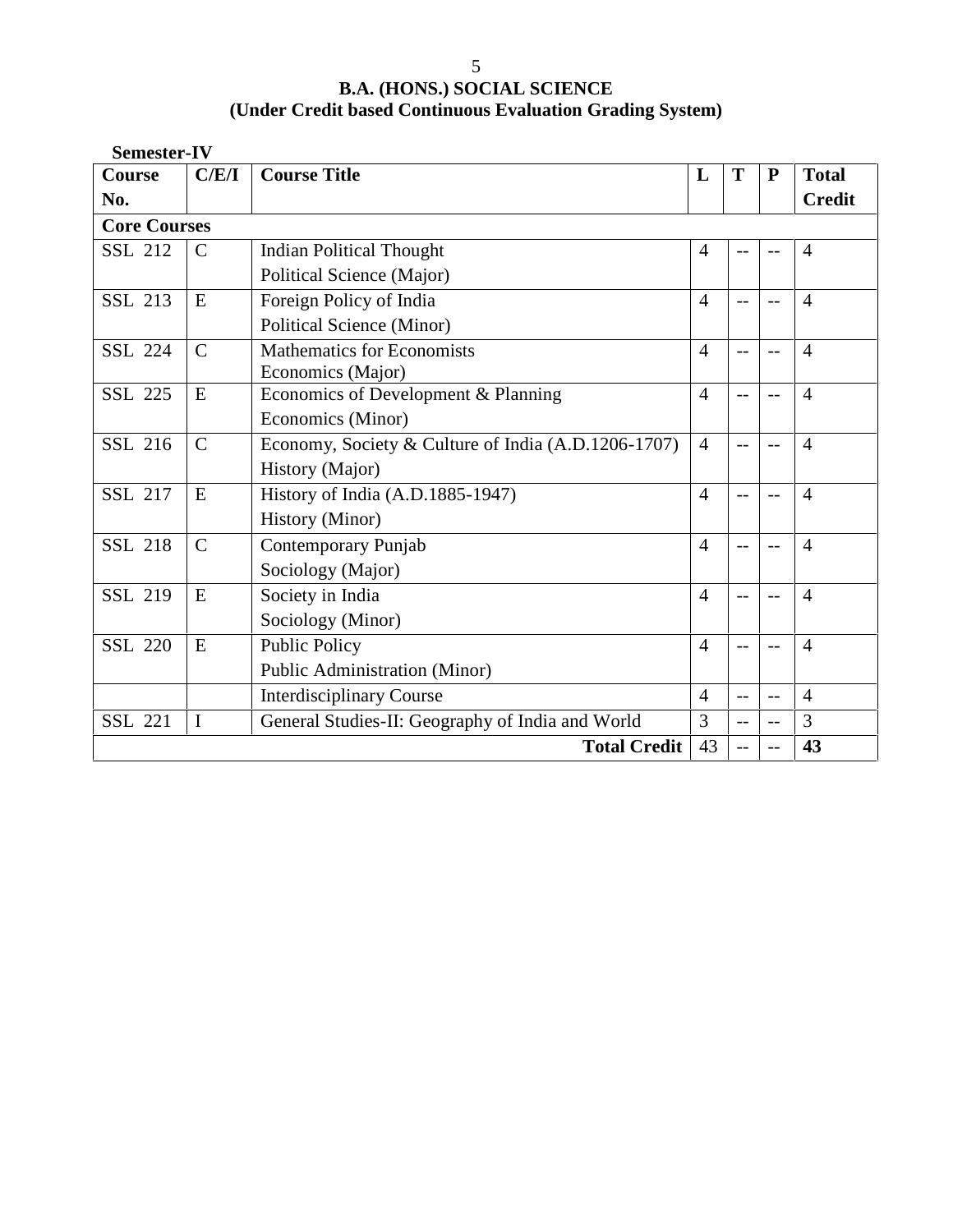| <b>Course No</b>    | C/E/I          | <b>Course Title</b>                                                         | L              | T    | $\mathbf{P}$ | <b>Credits</b> |
|---------------------|----------------|-----------------------------------------------------------------------------|----------------|------|--------------|----------------|
|                     |                |                                                                             |                |      |              |                |
| <b>Core Courses</b> |                |                                                                             |                |      |              |                |
| <b>SSL 301</b>      | $\mathsf{C}$   | <b>Contemporary Political Theory</b><br>Political Science (Major)           | 4              | $-1$ | $-$          | $\overline{4}$ |
| <b>SSL 302</b>      | E              | Theory of International Politics<br><b>Political Science (Minor)</b>        | $\overline{4}$ | $-$  |              | $\overline{4}$ |
| <b>SSL 303</b>      | $\overline{C}$ | <b>International Economics</b><br>Economics (Major)                         | 4              | $-1$ | $-$          | $\overline{4}$ |
| <b>SSL 304</b>      | E              | Indian Economy<br>Economics (Minor)                                         | 4              | $-$  | $-$          | $\overline{4}$ |
| <b>SSL 305</b>      | $\mathcal{C}$  | Economy, Society & Culture of India (AD1707-1857)<br>History (Major)        | 4              | $-$  | $-$          | $\overline{4}$ |
| <b>SSL 306</b>      | E              | History of Punjab (AD 1469-1849)<br>(History (Minor)                        | 4              | $-1$ | $-$          | $\overline{4}$ |
| <b>SSL 307</b>      | $\mathcal{C}$  | Social Thought<br>Sociology (Major)                                         | 4              | $-$  | $-$          | $\overline{4}$ |
| <b>SSL 308</b>      | E              | Social Change and Development<br>Sociology (Minor)                          | $\overline{4}$ | $-1$ | $-$          | $\overline{4}$ |
| <b>SSL 309</b>      | E              | Comparative and Development Administration<br>Public Administration (Minor) | 4              | $-1$ |              | $\overline{4}$ |
|                     |                | <b>Interdisciplinary Course</b>                                             | $\overline{4}$ | $-$  | $-$          | $\overline{4}$ |
| <b>SSL 310</b>      | I              | General Studies-III: Biology and Environment and<br><b>Everyday Science</b> | 3              | $-1$ | $-$          | 3              |
|                     |                | <b>Total Credits</b>                                                        | 43             |      |              | 43             |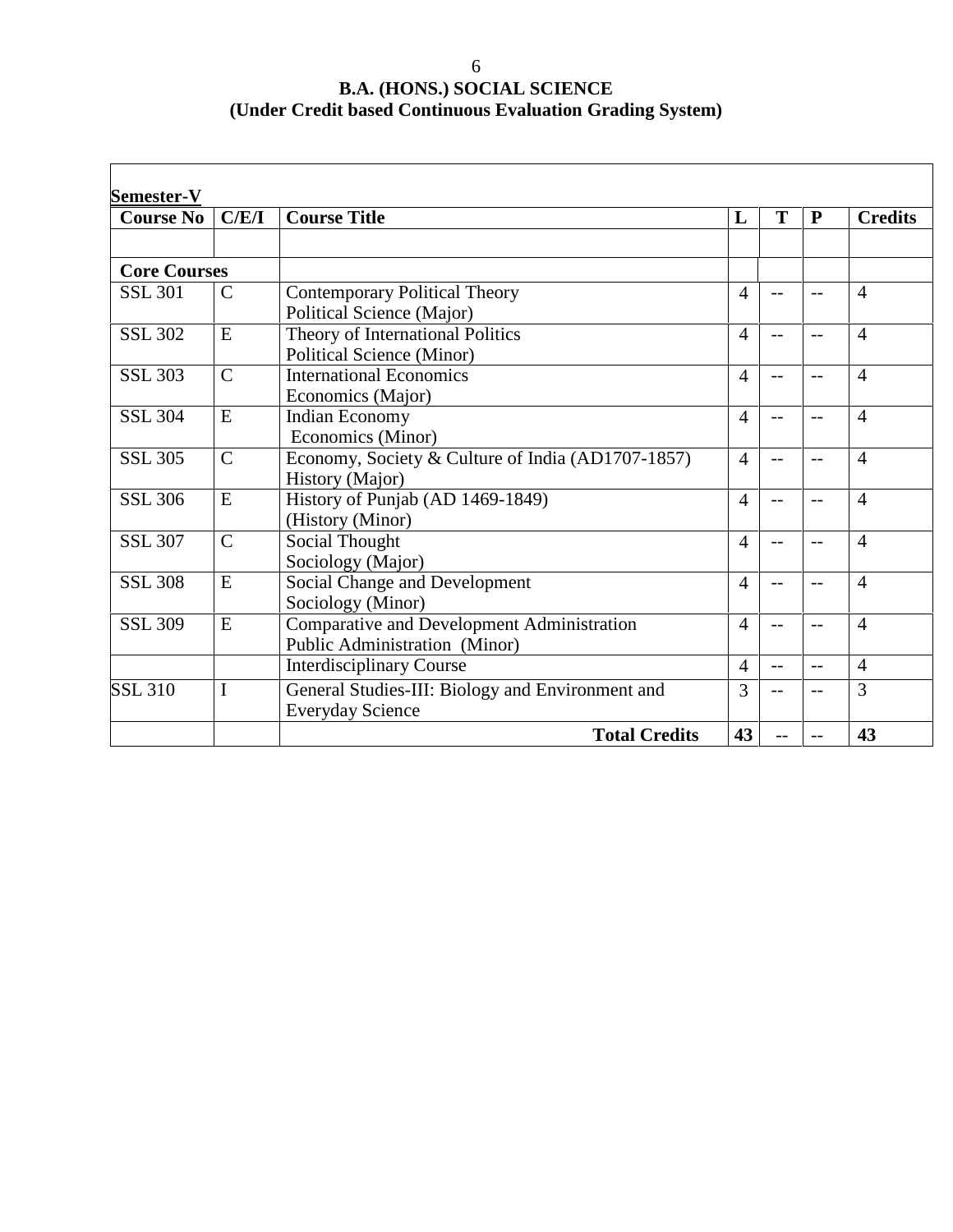| <b>Semester-VI</b>  |               |                                                   |                |         |           |                |
|---------------------|---------------|---------------------------------------------------|----------------|---------|-----------|----------------|
| <b>Course No</b>    | C/E/          | <b>Course Title</b>                               | L              | T       | ${\bf P}$ | <b>Credit</b>  |
|                     | I             |                                                   |                |         |           | S              |
| <b>Core Courses</b> |               |                                                   |                |         |           |                |
| <b>SSL 314</b>      | $\mathsf{C}$  | <b>Comparative Politics</b>                       | $\overline{4}$ |         |           | $\overline{4}$ |
|                     |               | Political Science (Major)                         |                |         |           |                |
| <b>SSL 315</b>      | E             | <b>International Relations Since World War-II</b> | $\overline{4}$ | $=$ $-$ |           | $\overline{4}$ |
|                     |               | <b>Political Science (Minor)</b>                  |                |         |           |                |
| SSL 316             | $\mathcal{C}$ | Econometrics                                      | $\overline{4}$ |         |           | $\overline{4}$ |
|                     |               | Economics (Major)                                 |                |         |           |                |
| SSL 317             | E             | <b>Fiscal Economics</b>                           | $\overline{4}$ | $-$     | $-1$      | $\overline{4}$ |
|                     |               | Economics (Minor)                                 |                |         |           |                |
| <b>SSL 318</b>      | $\mathcal{C}$ | Economy and Society of India (AD 1858-1950)       | $\overline{4}$ | $-$     |           | $\overline{4}$ |
|                     |               | History (Major)                                   |                |         |           |                |
| <b>SSL 319</b>      | E             | The World History (AD 1500-1991)                  | $\overline{4}$ | $-$     | $-1$      | $\overline{4}$ |
|                     |               | History (Minor)                                   |                |         |           |                |
| <b>SSL 320</b>      | $\mathcal{C}$ | <b>Contemporary Sociological Theories</b>         | $\overline{4}$ | $-$     | --        | $\overline{4}$ |
|                     |               | Sociology (Major)                                 |                |         |           |                |
| <b>SSL 321</b>      | E             | Sociology of Disorganization                      | $\overline{4}$ | $-$     | $-$       | $\overline{4}$ |
|                     |               | Sociology (Minor)                                 |                |         |           |                |
| <b>SSL 322</b>      | E             | Social Welfare Administration                     | $\overline{4}$ | $-$     | $-$       | $\overline{4}$ |
|                     |               | Public Administration (Minor)                     |                |         |           |                |
| SSL 323             | I             | General Studies-IV: Current Affairs and Social    | 3              |         |           | 3              |
|                     |               | <b>Issues</b>                                     |                |         |           |                |
|                     |               | <b>Total Credits</b>                              | 39             | $-$     | $-$       | 39             |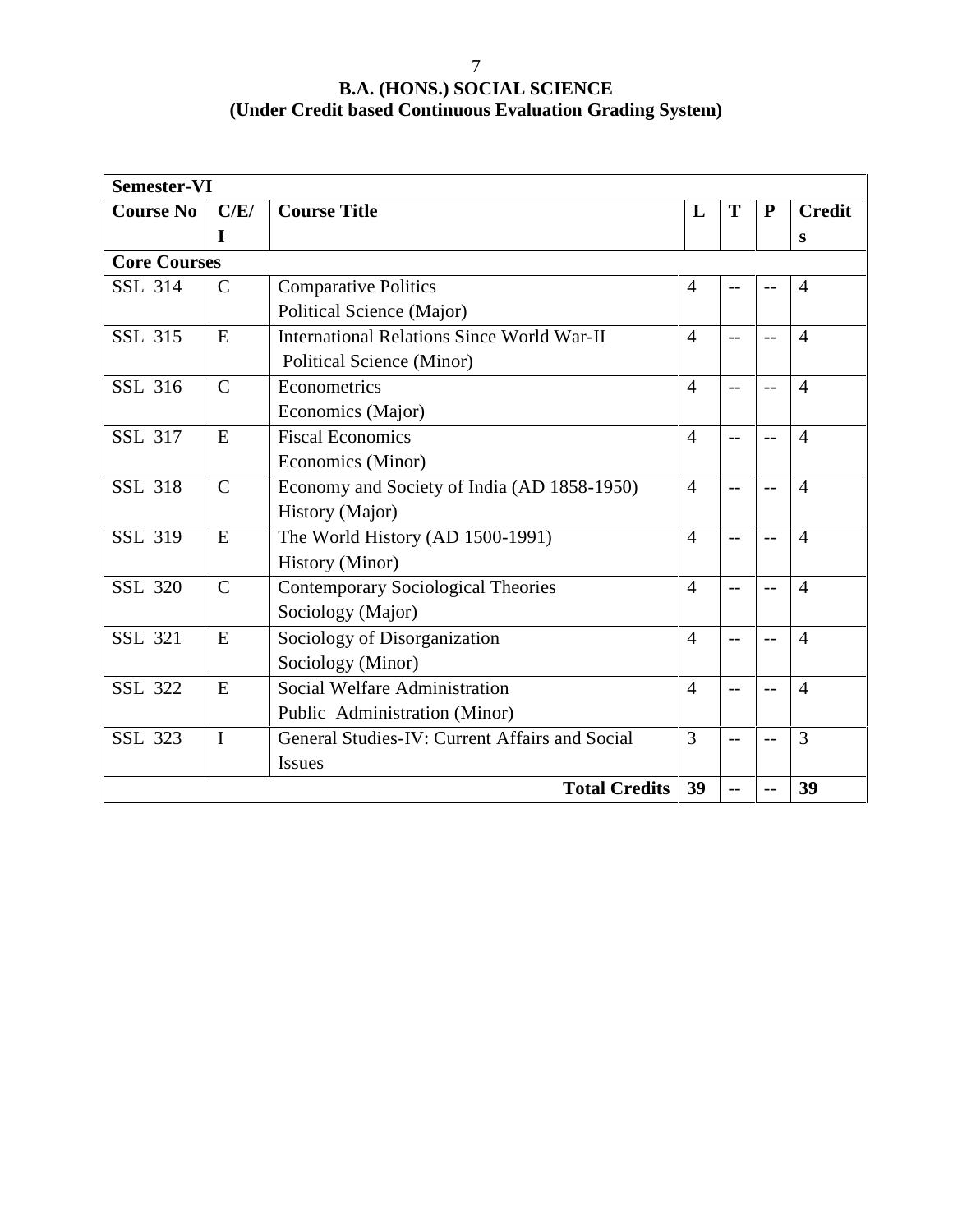#### **Semester I**

#### **SSL 101: POLITICAL CONCEPT**

**Credits: 4-0-0**

#### **Unit-I**

Meaning, Nature and Scope of Political Science; Relation with History, Economics, Philosophy, Sociology and Psychology. Meaning, Nature and Importance: State, Society, Sovereignty and Civil Society.

#### **Unit-II**

Meaning and Importance: Liberty, Rights, Justice, Citizenship, Nation, Rule of Law, Swaraj Revolution, Equality, Global order and imperialism. Meaning, Nature and Importance: Power, legitimacy, Ideology and Hegemony.

#### **Unit-III**

Meaning and Importance: Political Development and Political Modernization.Meaning and Concept: Political System, Political Culture, Political Socialization and Political Communication.Meaning and Nature and Forms of Government: Unitary-Federal, Executive, Legislature, Judiciary and Bureaucracy (Weber's Views)

- 1. Kapoor, A.C., *Principles of Political Science*, New Delhi, S. Chand, 2000.
- 2. Kapoor, A.C. , *An Introduction to World Constitutions*, New Delhi, S.Chand & Co., 1998.
- 3. Asirvatham Eddy, *Political Theor*y, New Delhi, S. Chand & Co.,2000.
- 4. Verma, S.P., *Modern Political Theory*, New Delhi,Vikas, 1998.
- 5. Powell, Almond, *Comparative Politics*, New Delhi, Amerind, 1975.
- 6. Ball, Allan R., *Modern Politics and Government*, London, Macmillan,1983.
- 7. Eckstein, G.H. & Apter, David, *Comparative Politics: A Reader*, London, Three Press, 1963.
- 8. Johari, J.C., *Comparative Politics*, New Delhi, Sterling Publications, 2002.
- 9. Calvert, Peter, *Revolution,* London: McMillan Press 1970.
- 10. Sushila Ramaswamy, *Political Theory; Ideas and Concept*, Macmillan, India Ltd. New Delhi, 2003
- 11. Andrew Heywood, *Political Theory*, Palgrave McMillan, New York, 2001.
- 12. Andrew Heywood, *Key Concepts in Politics*, Palgrave Macmillan, New York, 2000.
- 13. Neera Chandhoke, *State and Civil Society: Explorations in Political Theory*, Sage Publication, New Delhi, 1995.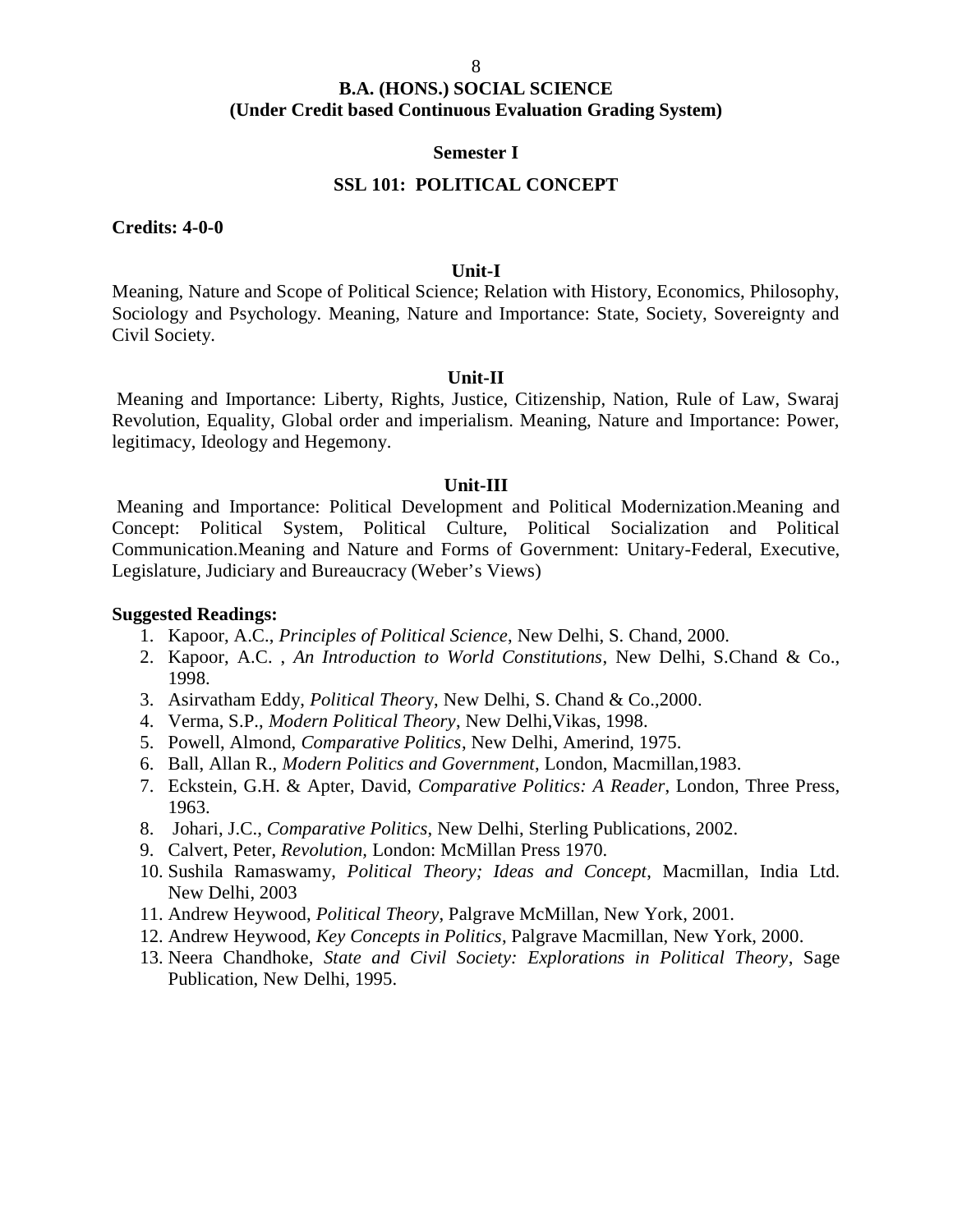#### **Semester –I**

#### **SSL 120: INTERMEDIATE ECONOMIC THEORY**

**Credits: 4-0-0**

#### **UNIT-I**

1. *Basics of Economics and Consumer Behavior:* Scope and Methods of Economics, Basic questions regarding allocation of resources, Demand and Supply framework (laws of utility, demand and supply), Elasticity of demand and supply, Market Equilibrium: Marshallian and Walrasian approaches to price determination (Introductory View)**.**

#### **UNIT-II**

2. *Production, Cost and Revenue Functions:* Theory of Production and Cost: Returns to factor and scale, Theories of cost: traditional and modern, Revenue curves: TR, AR and MR.

3. *Forms of Market:* Perfect Competition, Monopoly, Monopolistic Competition, Oligopoly, Monopsony, Bilateral Monopoly.

#### **UNIT-III**

**4.** *Basics of National Income:* National Income identities, measures and methods of national income, Social Accounting methods.

**5.** *Classical and Keynes Ideologies:* Classical and Keynes Approaches (Commodity, Labour, Money and Bond Markets), Theory of effective demand, wage price flexibility, Keynes consumption function and Psychological law, derivation of saving function from consumption function.

#### **SUGGESTED READING**

- 1. Henderson, J.M. and Quandt, R.E., *Microeconomic Theory: A Mathematical Approach*, McGraw hill.
- 2. Mankiw, N.G., *Principles of Microeconomics*, (4th edition), Thompson South-Western.
- 3. Collander, D.C., *Microeconomics*, (8th edition), McGraw Hill.
- 4. Koutsoyiannis; *Modern Micro Economics* (2nd Edition), Macmillan Press, London, 1990.
- 5. A. Sen; *Microeconomics: Theory and Applications*, OUP, New Delhi, 1999.
- 6. Layord and Walters; *Microeconomic Theory*, Mc-Graw Hill Co, New York, 1980.
- 7. Handerson and Quandt, *Micro-Economic Theory: A Mathematical Approach*, Tata Mc-Graw Hill Co., London, 1980.
- 8. ALLEN, R.G.D. *Macroeconomic Theory*, Macmillan, London, 1968.
- 9. Mankiw, N.G., *Principles of Macroeconomics*,(4th edition), Thompson South-Western.
- 10. Collander, D.C, *Macroeconomics*, (7th edition), McGraw Hill.
- 11. G. Ackley; *Macroeconomics: Theory and Policy*, Macmillan & Co., New York, 1988.
- 12. W.A. Branson, *Macroeconomic Theory,* Harper and Row, New York, 1989.
- 13. Edward Shapiro, *Macro-Economic Analysis*, Tata Mc-Graw Hill Co., New Delhi, 1996.
- 14. W.Beckerman; *An Introduction to National Income Analysis*, ElBS, London, 1998.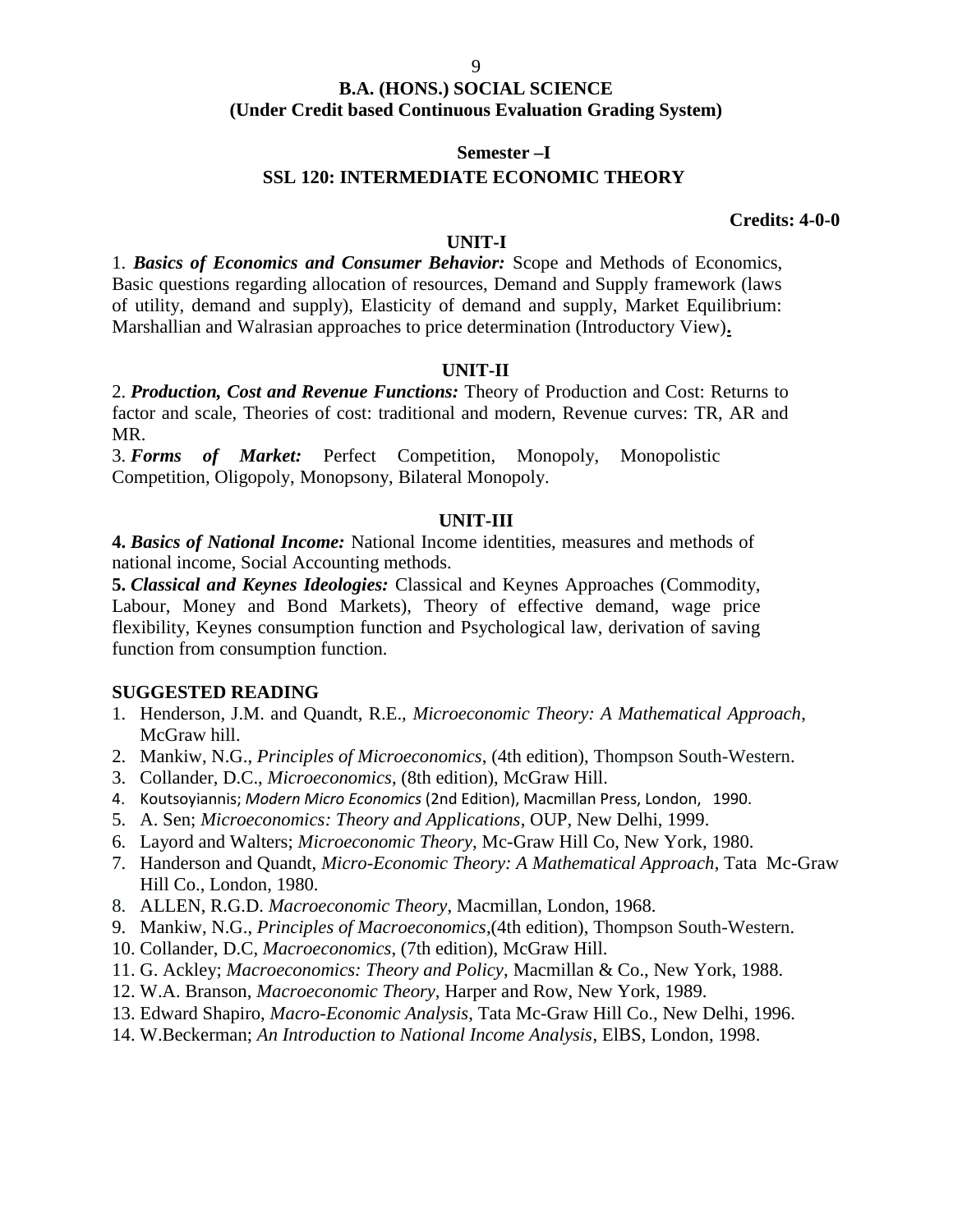#### **Semester I SSL 103: HISTORY OF INDIA UP TO A.D.1000**

#### **Credits: 4-0-0**

- **Unit-I:** Pre-historic cultures: Early pastoral and agricultural communities; Indus Valley Civilization: Its origin, nature and decline; The Rig Vedic and later Vedic phase: Political, Social, Economic and Religion (600-321 B.C.); Jainism and Buddhism; the rise of Magadha; Iranian and Macedonian invasions.
- **Unit-II:** The Mauryan Empire: Arthashastra; foundation, Ashokan inscriptions; dhamma, expansion and disintegration; Indo-Greeks, Sakas, Parthians and Kushan; The Satvahanas and the Sangam Age; The age of the Guptas: Polity and Administration; Lord Grants; Indian feudalism.
- **Unit-III:** Harshavardhana; feudal social formations (550-1000 A.D.); Vakatakas, Chalukyas and Pallavas: Polity, economy, society and architecture; The Arab Conquest of the Sindh; The Rise of Rajputs, Pratiharas, Rashtrakutas and Cholas.; Shaivism and Vaishnavism: Shankracharya's Vedanta and Ramanuja.

- 1. Romila Thapar, *Early India: Up to 1300 A.D.* Vol. I, Penguin Books, New Delhi, 1981.
- 2. A.L. Basham, *The Wonder That was India*, Fontana, 1977.
- 3. D.D. Kosambi, *The Culture and Civilization of Ancient India in Historical Outline*, Vikas, Delhi, 1994.
- 4. D.N. Jha, *Early India* , Manohar, New Delhi, 2004.
- 5. N.K. Sinha, *A History of India*, Orient Longman, Calcutta, 1983.
- 6. R.S. Sharma, *Aspects of Political Ideas and Institutions in Ancient India*, Delhi, 1991.
- 7. \_\_\_\_\_., *India's Ancient Past,* OUP, New Delhi, 2011.
- 8. B. Chattopadhyaya, *The Making of Early Medieval India*, OUP, Delhi, 1998.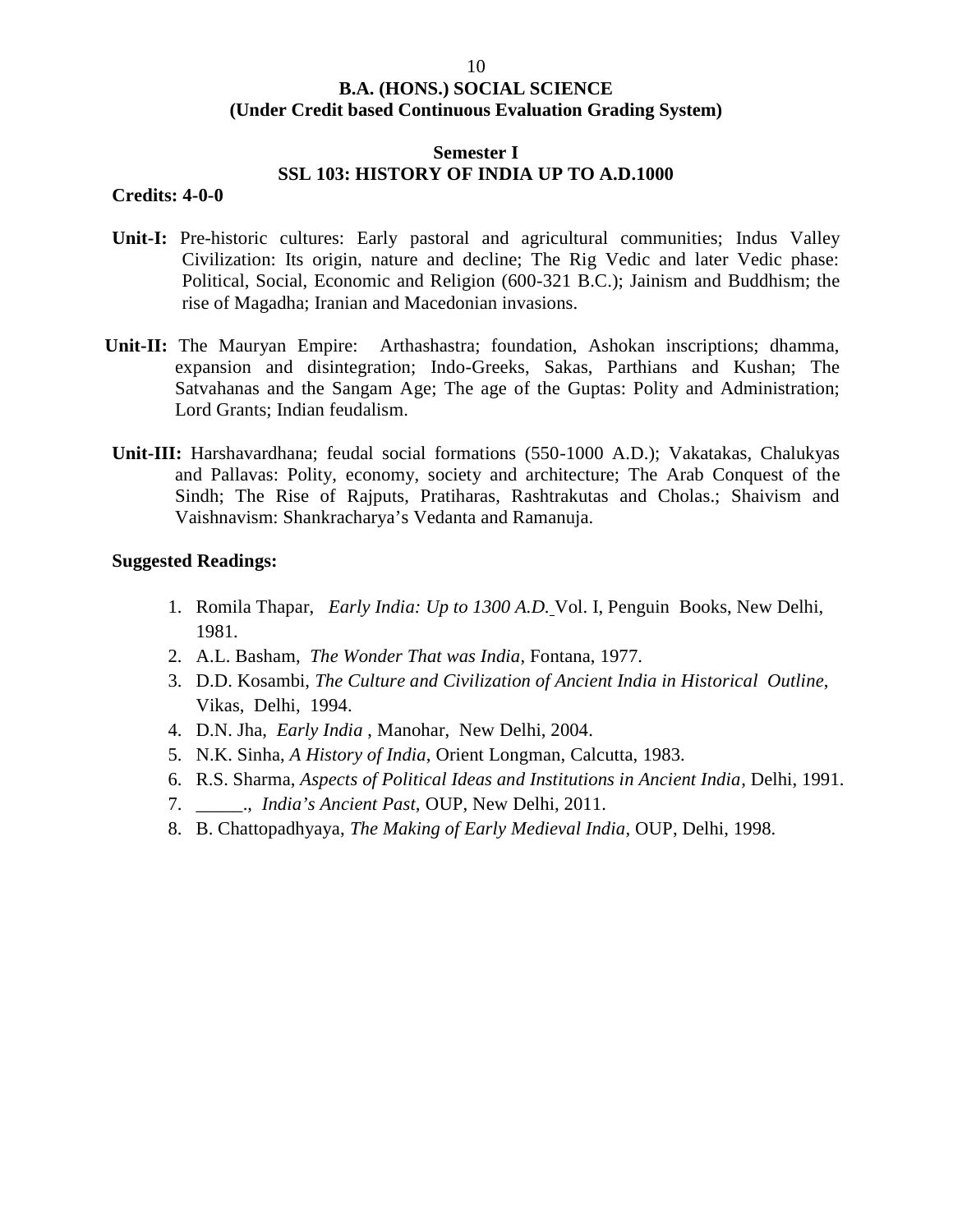#### 11

#### **B.A. (HONS.) SOCIAL SCIENCE (Under Credit based Continuous Evaluation Grading System)**

#### **Semester I SSL 104: FUNDAMENTALS OF SOCIOLOGY-I**

#### **Credits: 4-0-0**

#### **Unit-I:**

Sociology: Origin, Subject-Matter, Nature and Scope. Sociological Perspectives Sociology and its Relationship with other social sciences; Scientific method

#### **Unit-II:**

Major theoretical stands of research methodology. Steps in Social Research: Basic Sociological Concepts: Society, Community, Association, Institutions, Social Structure, Culture.

#### **Unit-III:**

Social group – Definition, Characteristics and types Social Norms and Values Status and Role.

- 1. Bottomore, T.B., *Sociology,* Random House, New Delhi, 1972.
- 2. Davis, Kingsley , *Human Society*, Macmillan Company, New York.
- 3. Inkeles, Alex, *What is Sociology*, Prentice-Hall of India, New Delhi, 1964.
- 4. Koening, Samuel , *Sociology: An Introduction to the Science of Society,* Barnes and Bobble, New York, 1970.
- 5. MacIver,R.M. , *Societ: An Introductory Analysis*, Macmillan, New Delhi, 1985.
- 6. Gisbert, Pascual, *Fundamental of Sociology*, Orient Longmans, Bombay, 1959.
- 7. McGee, Reece et.al.: *Sociology–An Introduction*, Rinehart and Winston, Hindale, 1977.
- 8. H.K.Rawat, *Sociology Basic Concepts*, Rawat Publications, New Delhi,2007.
- 9. Vidya Bhushan ,*Fundamentals of sociology*,Pearson Publications,New Delhi,2013.
- 10. Sharma,K.L., *Indian Social Structure and Change*, Rawat Publications,Delhi,2007.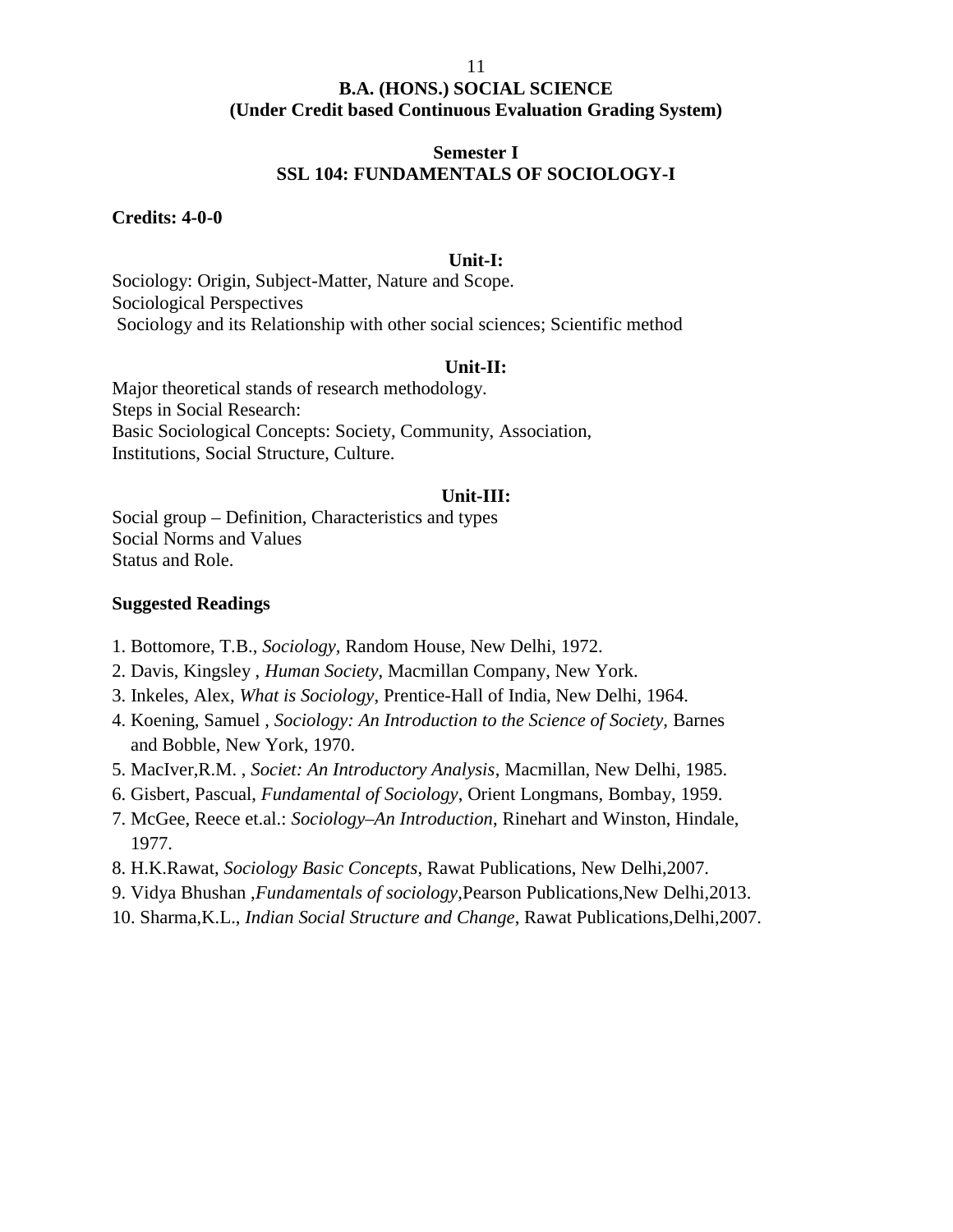#### **Semester I SSL 105: PRINCIPLES OF GEOGRAPHY**

**Credits: 4-0-0**

#### **Unit-I**

**Geomorphology:** Definition, nature and scope of Physical Geography; Origin and evolution of the earth; endogenetic and exogenetic forces; Fundamentals of geomagnetism; Physical conditions of the earth's interior; Geosynclines; Continental drift; Isostasy; Plate tectonics; Recent views on mountain building; Vulcanicity; Earthquakes and Tsunamis; Weathering and Erosion; Concepts of geomorphic cycles; Geomorphological Landscapes (Fluvial, Glacial and Aeolian); Applied Geomorphology.

#### **Unit-II**

**Climatology:** Structure and Composition of atmosphere, Insolation and Temperature; Atmospheric pressure and pressure belts of the world; Atmospheric circulation; Planetary and local winds; atmospheric stability and instability; Air masses and fronto genesis, Temperate and tropical cyclones; Anticyclones; Types and distribution of precipitation; Koppen's, Thornthwaite's and Trewartha's classification of world climates; Global climatic change and role and response of man in climatic changes; Applied climatology.

#### **Unit-III**

**Oceanography:** Bottom relief of oceans; topography of the Atlantic, Indian and Pacific Oceans; Temperature and salinity of the oceans; Heat and salt budgets, Ocean deposits; Waves, Currents and tides; Marine resources: biotic, mineral and energy resources; Coral reefs and coral bleaching; Sea-level changes; Law of the sea; Marine pollution; Arctic ocean-a new frontier.

**Practical:** Interpretation of topographical sheets.

#### **Suggested Readings:**

1. Bhutani, S., *Our Atmosphere,* Kalyani Publishers, Delhi.

- 2. Dayal, P., *A Text Book of Geomorphology*, Shukla Book Depot, Patna.
- 3. Kale, V. and Gupta, A., *Elements of Geomorphology*, OUP, Kolkata.
- 4. Lal, D. S., *Climatology*, Chainnya Publishing House, Allahabad.

5. Monkhouse, F. J., *Principles of Physical Geography*, Orient Longman, New Delhi.

- 6. Siddhartha, K., *The Earth's Dynamic Surface*, Kisalaya Publisher, New Delhi.
- 7. Singh, Savindra , *Physical Geography,* Gyan Prakashan, Gorakhpur.
- 8. Sparks, B. W., *Geomorphology,* Longman, London.
- 9. Strahler, A. N., *Modern Physical Geography*, John Wiley, New York.
- 10. Thornbury, W. D., *Principles of Geomorphology*, Wiley Eastern Ltd., New Delhi.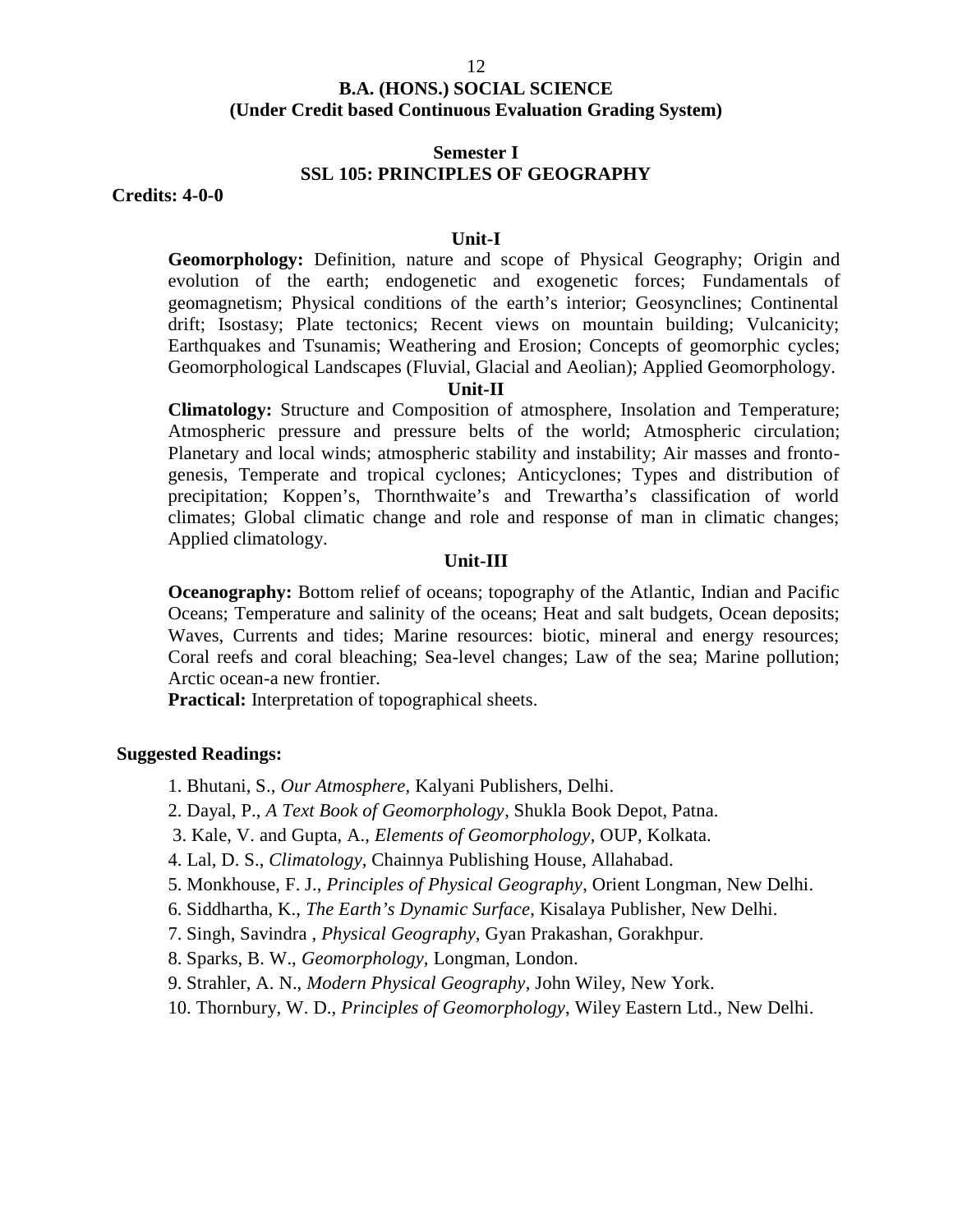#### **Semester I SSL 106: ADMINISTRATIVE THEORY**

#### **Credits: 4-0-0**

#### **UNIT-I**

- Meaning, Nature, Scope and significance of Public Administration.
- Distinction between Public and Private Administration.
- Relationship of Public Administration with other Social Sciences.

#### **UNIT-II**

- Evolution of the Discipline of Public Administration and its present status. Public choice approach and New Public Management perspective.
- Theories of Organization: Scientific Management, Max Weber's Bureaucratic Model, Post-Weberian developments.
- Approaches to the study of Public Administration: Structural Functional, System Approach, Behavioral Approach.

#### **UNIT-III**

- Principles of Organization: Hierarchy, Unity of Command, Span of Control, Delegation, Supervision, Co-ordination.
- Chief Executive: Types, Functions and Role; Line Staff and Auxiliary Agencies, Headquarters and Field Relationship.
- Accountability and Control: Legislative, Executive, and Judicial Control over Administration, Citizen and Administration.

- 1. Awasthi and S.R. Maheshwari, *Public Administration*, Laxmi Narain Aggarwal, Agra, 2004.
- 2. A.R. Tyagi*, Public Administration (Principles and Practice),* Atma Ram & Sons, Delhi, 2001.
- 3. B.L. Fadia and Kuldeep Fadia, *Public Administration Administration Theories and Concepts,* Sahitya Bhawan Publication, Agra, 2000.
- 4. Dwight Waldo, *Perspective on Public Administration*, University of Alabama Press*,* 1956.
- 5. Mohit Bhattacharya, *New Horizons of Public Administration,* Jawahar Publisher & Distributors, New, Delhi, 2001.
- 6. Mohit Bhattacharya, *Restructuring Public Administration - Essays in Rehabilitation*, Jawahar Publishers and Distributors, New Delhi, 1999.
- 7. Nicholas Henry, *Public Administration and Public Affairs*, Prentice-Hall of India, 200l.
- 8. R.B. Jain, *Public Administration in India*: *21st Century Challenges for Good Governance,* Deep and Deep Publications, New Delhi, 2001.
- 9. Rumki Basu, *Public Administration*: *Concept and Theories*, Sterling Publishers, New Delhi, 1990.
- 10. S.L. Goel, *Advanced Administrative Theory*, Deep and Deep, New Delhi, 2002.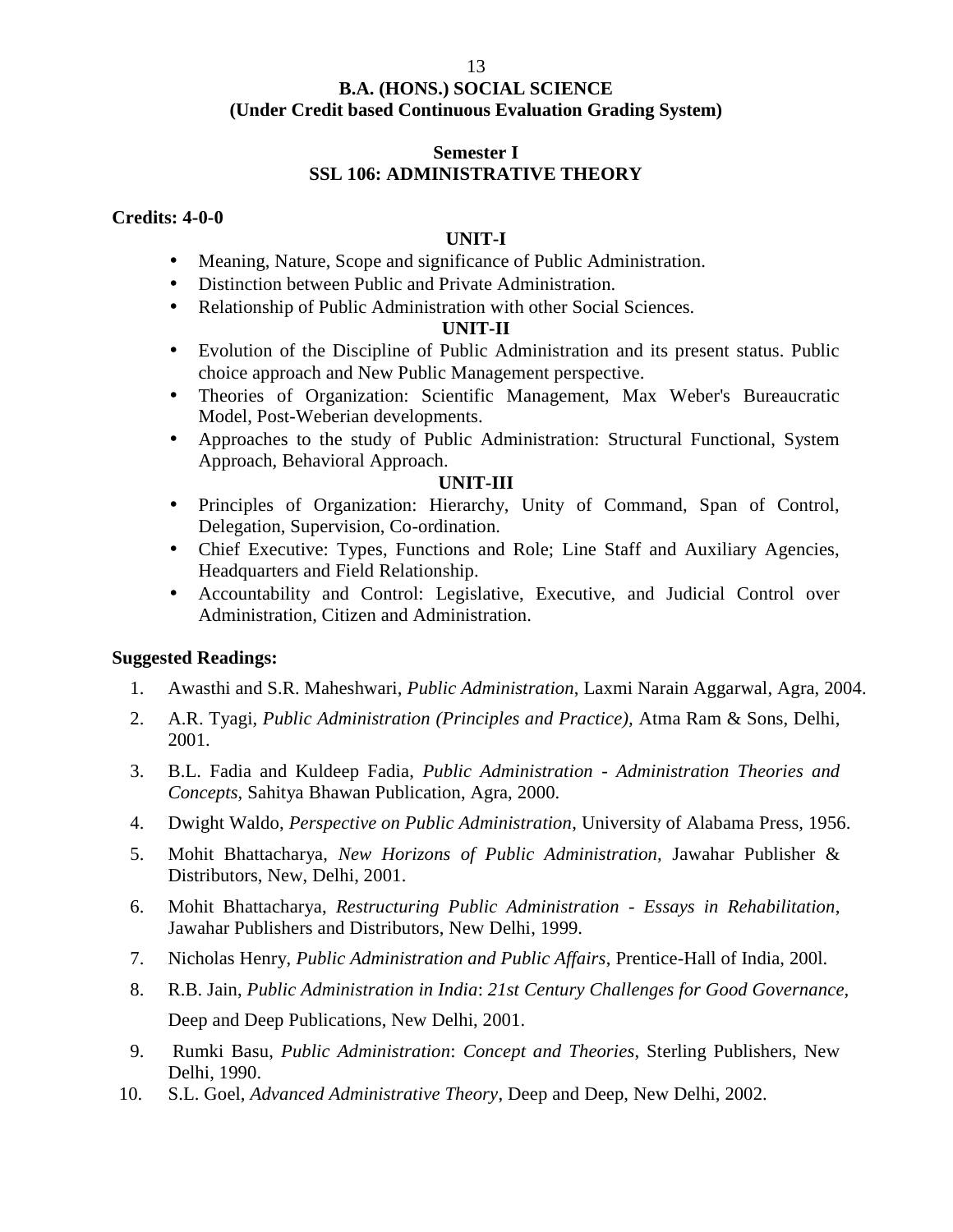#### 14

#### **B.A. (HONS.) SOCIAL SCIENCE (Under Credit based Continuous Evaluation Grading System)**

#### **Semester I**

| <b>Course Title: Communicative English-I</b> | Duration of Examination: 3 Hrs |
|----------------------------------------------|--------------------------------|
| Subject Code: <b>ENL 101</b>                 | Credits: $02$ (L=2,T=0,U=0)    |

**Objective**: To introduce students to the skills and strategies of reading and writing by identifying organizational patterns, spotting classification systems and understanding associations between ideas. This course will prepare students to read a variety of texts and also to communicate more effectively through writing. The course will also pay special attention to vocabulary building.

#### **Prescribed Text books:**

- 1. *Making Connections: A Strategic Approach to Academic Reading* by Kenneth J. Pakenham, Second Edition.
- 2. *The Written Word* by Vandana R. Singh, Oxford University Press, New Delhi.

#### **Course Contents:**

#### **1. Reading and Comprehension Skills:**

Students will be required to read and comprehend the essays in Unit 1 and 2 of the book *Making Connections: A Strategic Approach to Academic Reading* by Kenneth J. Pakenham, Second Edition. They will be required to answer the questions given after each essay.

#### **2. Developing Vocabulary and using it in the Right Context:**

The students will be required to master "Word List" and "Correct Usage of Commonly Used Words and Phrases" from the Chapter "Vocabulary" in the book *The Written Word.*

#### **3. Writing Skills**

Students will be required to learn "Report Writing" and "Letter Writing" as in the book *The Written Word.*

Students will be required to write long essays based on the prescribed text book *Making Connections: A Strategic Approach to Academic Reading.*

#### **Minor 1:**

#### **Syllabus to be covered:**

- 1. Unit 1 from *Making Connections: A Strategic Approach to Academic Reading* by Kenneth J. Pakenham, Second Edition.
- 2. Report Writing from *TheWritten Word.*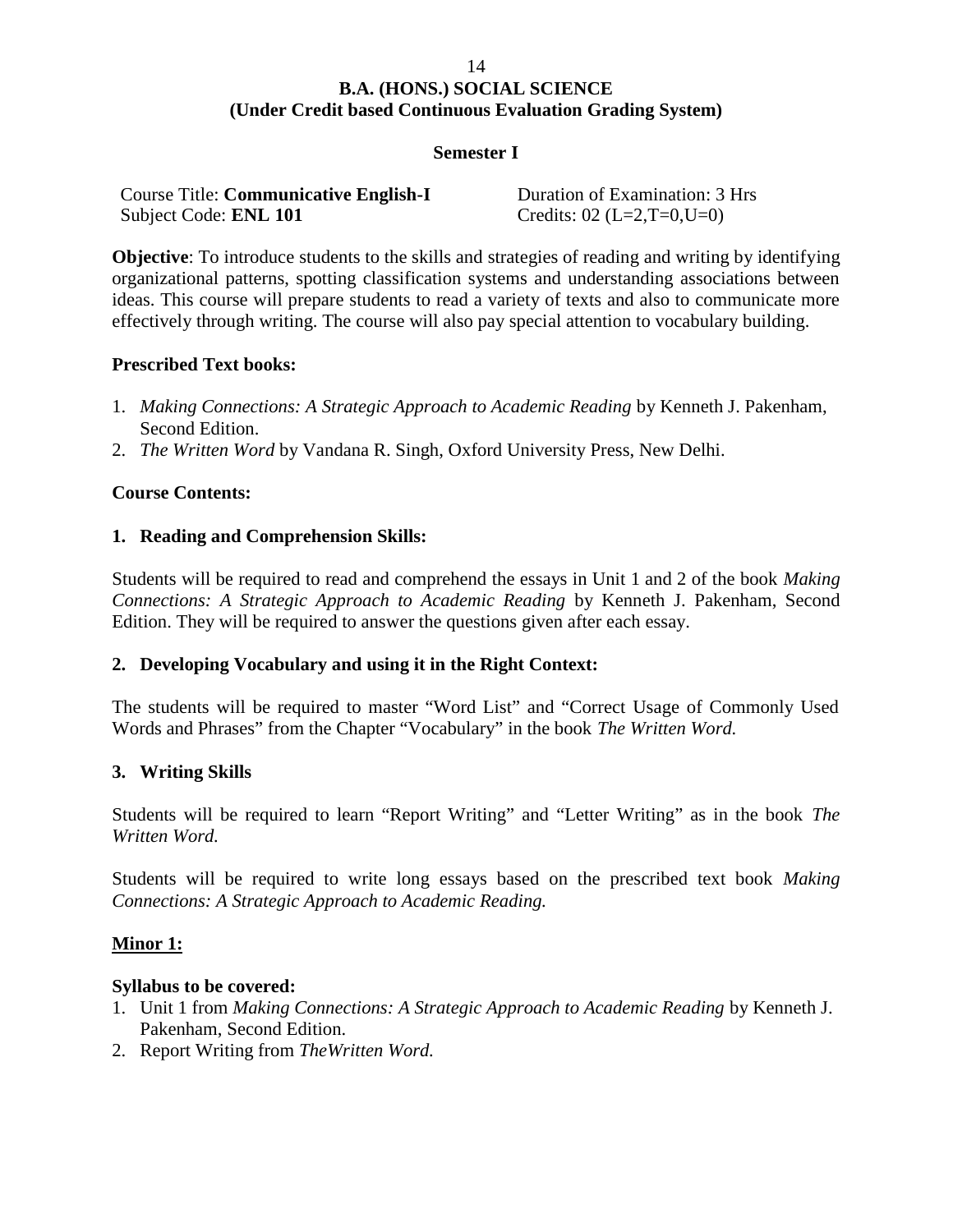#### **Suggested Paper Pattern:**

- 1. Report Writing ( 8 marks)
- 2. Short answer type questions from Unit 1 of *Making Connections: A Strategic Approach to Academic Reading* (6 marks)
- 3. Essay type question from Unit 1 of *Making Connections: A Strategic Approach to Academic Reading* (6 marks)

#### **Minor 2:**

#### **Syllabus to be covered:**

- 1. "Word List" from the Chapter "Vocabulary" in the book *The Written Word.*
- 2. Unit-2 from the book *Making Connections: A Strategic Approach to Academic Reading* by Kenneth J. Pakenham, Second Edition.

#### **Suggested Paper Pattern:**

- 1. Word List from the Chapter "Vocabulary" in the book *The Written Word* (8 marks)
- 2. Short answer type questions from Unit 2 of *Making Connections: A Strategic Approach to Academic Reading* (6 marks)
- 3. Essay type question from Unit 2 of *Making Connections: A Strategic Approach to Academic Reading* (6 marks)

#### **Suggested Paper Pattern for Major Exam:**

- 1. Letter Writing as prescribed in *The Written Word /*1 out of 2 (10 marks)
- 2. Short answer type questions from Unit 1,2 of *Making Connections: A Strategic Approach to Academic Reading* (14 marks)
- 3. "Word List" and "Correct Usage of Commonly Used Words and Phrases" from the Chapter "Vocabulary" present in the book *The Written Word.* (10 marks)
- 4. Essay type question from Unit 1,2 of *Making Connections: A Strategic Approach to Academic Reading* 1 out of 2 (8 marks)
- 5. Report Writing from *The Written Word* (8 marks)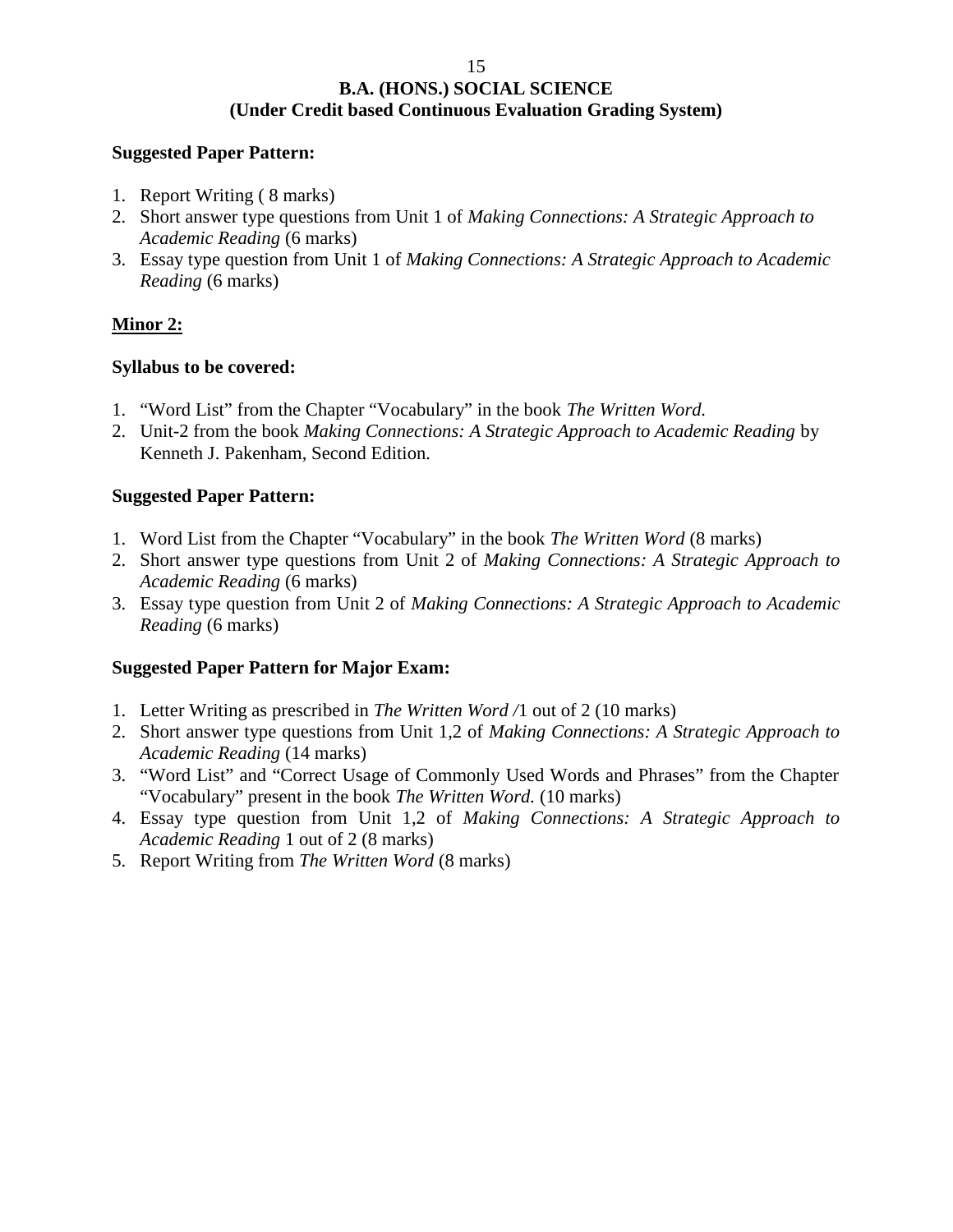# **B.A. (HONS.) SOCIAL SCIENCE** The Credit based Continuous Evaluation Grading System)<br>
Semester I<br>
PBL121: ਪੰਜਾਬੀ–I (ਲਾਜ਼ਮੀ)<br>
p T-kh Eqyp T-pisqk-

#### **Semester I**

**p`T-kRm Eqy p`T-pusqk~**

**Credits: 2–0–0**

**(I)** 1. E`qm En`qm (s $\phi$ . virE`m islG sDUEqyf. suihWrbIr islG, grUn`nk dy whIvristI, EMmigsr) ivelhyt il Kykh`xlk`r :

| $(a)$ grm $K$ is $\mathbb B$ musipr                       | at`r                              |
|-----------------------------------------------------------|-----------------------------------|
| $(E)$ sij `n is $E$                                       | $p\Gamma x$ dl Dl                 |
| (e) krq`r islG dwgl                                       | $\alpha$ el E $\in$ l vill grondl |
| $(kh\$ xl-s`r, ivS`-vsq $\parallel kh\$ xl-kl`, kh`xlk`r) |                                   |

- 2. grmKI EfQgr`PI dI jgq, (pkql; mh`rnI; ibMl, it@I qyE@k); ivr`m icMH, Sbd jiV  $(SD-ESD)$
- **(II)** 1. E`qm En`qm (sb). virE`m islG sDUEqyf. suihbut islG, grun`nk dy whivristi, EMmigsr) iven hyt il Kykh`xIk`r :

| $(a)$ stock is the DIM                                    | S∹JI KD            |
|-----------------------------------------------------------|--------------------|
| (E) kul∨MqisMGivrk                                        | ai V               |
| (e) mih <code>Muris</code> for $\sim$                     | j Qp'r mikibi islG |
| $(kh\$ xl-s`r, ivS`-vsq $\parallel kh\$ xl-kl`, kh`xlk`r) |                    |

- 1.  $IK$  rcn` (j IvnI-prk, sm`j k Eqycl  $M$  iviSE-anot: 10 lK il Kv`awy (kl`s ivc Eqy Gr l el EiBE`s)
- **(III)** 1. E`qm En`qm (s $\phi$ . virE`m islG sDUEqyf. suihMurbIr islG, grUn`nk dyv whIvristI, EMIMARSIT) iven hyT il Kykh`xIk`r :

| $(a)$ pm $pkS$                                            | $m \vee b$ |
|-----------------------------------------------------------|------------|
| $(E)$ gu z`r is $E$ s $D$ u                               | kII @xy    |
| $(e)$ mbn $B$ fr $ f $                                    | $G$ ¢ $x$  |
| $(s)$ vir $E$ m is $\mathbb G$ s $\mathbb D$              | di di      |
| $(kh\$ xl-s`r, ivS`-vsq $\parallel kh\$ xl-kl`, kh`xlk`r) |            |

2. pr` pVH ky pSn-dy angr dw` (E`qm En`qm prsqk dykh`xl B`g iv@l15 pl'rlE-dyEiBE`s krv`aw)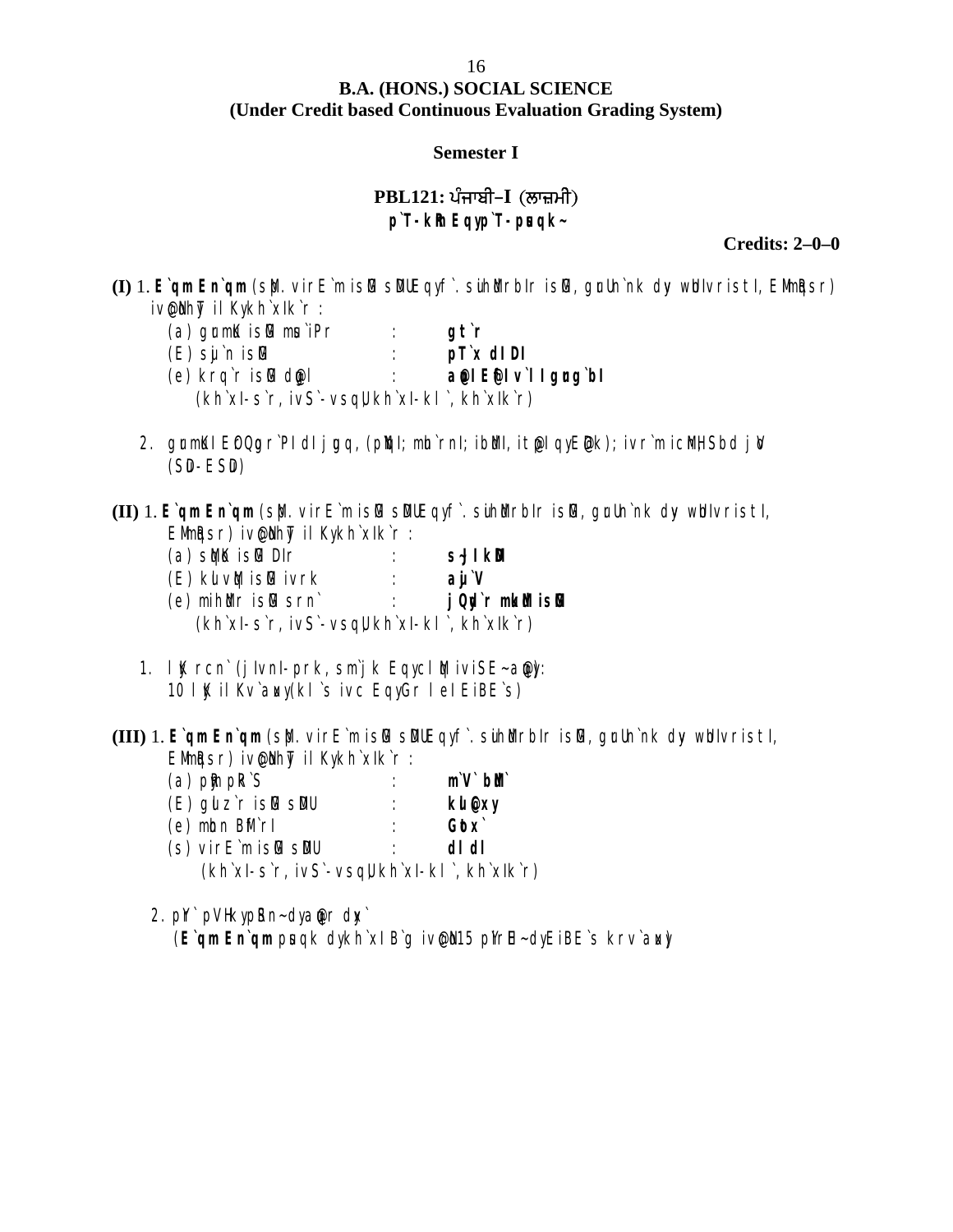# **B.A. (HONS.) SOCIAL SCIENCE (Under Credit based Continuous Evaluation Grading System)** 17<br>**(HONS.) SOCIAL SCIENCE**<br>d Continuous Evaluation Grading<br>Semester I<br>PBL-122: ਮੁੱਢਲੀ ਪੰਜਾਬੀ<br>lieu of Punjabi Compulsory)

#### **Semester I**

**(In lieu of Punjabi Compulsory)**

**Credits: 2-0-0**

#### ਪਾਠ<del>-</del>ਕਮ

- PBL<br>(In lieu)<br>1. ਪੰਜਾਬੀ ਭਾਸ਼ਾ,<br>ਗੁਰਮੁਖੀ ਲਿਪੀ<br>ਗਰਮੁਖੀ ਲਿਪੀ : ਸੁਣਤਰ ਅਤੇ **rвь.-**<br>(In lieu of l)<br>ਪੰਜਾਬੀ ਭਾਸ਼ਾ,<br>ਗੁਰਮੁਖੀ ਲਿਪੀ : ਬਣਤਰ ਅਤੇ ਤਰ **(In heu or Punjabi Comp )**<br>ਪੰਜਾਬੀ ਭਾਸ਼ਾ,<br>ਗੁਰਮੁਖੀ ਲਿਪੀ<br>ਗੁਰਮੁਖੀ ਲਿਪੀ : ਬਣਤਰ ਅਤੇ ਤਰਤੀਬ<br>ਜ਼ਰਮੁਖੀ ਆਰਸੋਗਾਫ਼ੀ 1. ਪੰਜਾਬੀ ਭਾਸ਼ਾ,<br>ਗੁਰਮੁਖੀ ਲਿਪੀ<br>ਗੁਰਮੁਖੀ ਲਿਪੀ : ਬਣਤਰ ਅਤੇ ਤਰ<br>2. ਗੁਰਮੁਖੀ ਆਰਥੋਗ੍ਰਾਫੀ<br>ਸੂਰ ਬਣਤਰ ਅਤੇ ਉਚਾਰਨ<br>ਵਿਅੰਜਨ ਸ਼ਣਤਰ ਅਤੇ ਉਚਾਰਨ
- ਸ੍ਵਰ ਬਣਤਰ ਅਤੇ ਉਚਾਰਨ<br>ਵਿਅੰਜਨ ਬਣਤਰ ਅਤੇ ੳਚਾਰਨ ਗਰਮੁਖੀ ਲਿਪੀ<br>ਗੁਰਮੁਖੀ ਲਿਪੀ : ਬਣਤਰ ਅਤੇ ਤਰਤੀਬ<br>ਗੁਰਮੁਖੀ ਆਰਥੋਗ੍ਰਾਫੀ<br>ਸੂਰ ਬਣਤਰ ਅਤੇ ਉਚਾਰਨ<br>ਵਿਅੰਜਨ ਬਣਤਰ ਅਤੇ ਉਚਾਰਨ<br>ਵਿਅੰਜਨ ਬਣਤਰ ਅਤੇ ਉਚਾਰਨ<br>ਪੰਜਾਬੀ ਸਬਦ ਬਣਤਰ ੁੱਚਰਾਕਾ ਦਿੱਖਾਂ ਦੇ ਖਣਤਰ ਅਤੇ ਹ<br>2. ਗੁਰਮੁਖੀ ਆਰਥੋਗ੍ਰਾਫੀ<br>ਸ੍ਵਰ ਬਣਤਰ ਅਤੇ ਉਚਾਰਨ<br>ਵਿਅੰਜਨ ਬਣਤਰ ਅਤੇ ਉਚਾਰਨ<br>3. ਪੰਜਾਬੀ ਸ਼ਬਦ ਬਣਤਰ<br>ਸਾਧਾਰਨ ਸ਼ਬਦ<br>ਇਕ ਉਜਾਰਖੰਡੀ ਸ਼ਬਦ
- ਸਾਧਾਰਨ ਸ਼ਬਦ ਇਕ ਉਚਾਰਖੰਡੀ ਸ਼ਬਦ

### **:{fBN ns/ Ehw**

- 3. ਪੰਜਾਬੀ ਸ਼ਬਦ ਬਣਤੇਹ<br>ਸਾਧਾਰਨ ਸ਼ਬਦ<br>ਇਕ ਉਚਾਰਖੰਡੀ ਸ਼ਬਦ<br>1. ਪੰਜਾਬੀ ਭਾਸ਼ਾ : ਨਾਮਕਰਣ ਅਤੇ ਸੰਖੇਪ ਜਾਣ ਪਛਾਣ, ਗੁਰਮੁਖੀ ਲਿਪੀ : ਨਾਮਕਰਣ, ਗੁਰਮੁਖੀ<br>ਵਰਣਮਾਲਾ; ਪੈਂਤੀ ਅੱਖਰੀ, ਅੱਖਰ ਕ੍ਰਮ, ਸ੍ਵਰ ਵਾਹਕ (ੳ ਅ ੲ), ਲਗਾਂ ਮਾਤਰਾਂ, ਪੈਰ ਵਿਚ ਬਿੰਦੀ ਵਾਲੇ<br>ਵਰਣ ਪੈਰ ਵਿ ਸਾਕਾਰਨ ਸ਼ਬਦ<br>ਇਕ ਉਚਾਰਖੰਡੀ ਸ਼ਬਦ<br>ਪੰਜਾਬੀ ਭਾਸ਼ਾ : ਨਾਮਕਰਣ ਅਤੇ ਸੰਖੇਪ ਜਾਣ ਪਛਾਣ, ਗੁਰਮੁਖੀ ਲਿਪੀ : ਨਾਮਕਰਣ, ਗੁਰਮੁਖੀ<br>ਵਰਣਮਾਲਾ, ਪੈਂਤੀ ਅੱਖਰੀ, ਅੱਖਰ ਕ੍ਰਮ, ਸੂਰ ਵਾਹਕ (ੳ ਅ ੲ), ਲਗਾਂ ਮਾਤਰਾਂ, ਪੈਰ ਵਿਚ ਬਿੰਦੀ ਵਾਲੇ<br>ਵਰਣ, ਪੈਰ ਵਿਚ ਪੈਣ ਵਾਲੇ ਵਰਣ, ਬਿੰਦੀ, ਟ ੱਟਕ ਫੂੰਦਰੱਖਰਾ ਅਤੇ **ਪਰੂਨਿਟ ਅਤੇ ਬੀਮ**<br>ਪੰਜਾਬੀ ਭਾਸ਼ਾ : ਨਾਮਕਰਣ ਅਤੇ ਸੰਖੇਪ ਜਾਣ ਪਛਾਣ, ਗੁਰਮੁਖੀ ਲਿਪੀ<br>ਵਰਣਮਾਲਾ, ਪੈਂਤੀ ਅੱਖਰੀ, ਅੱਖਰ ਕ੍ਰਮ, ਸੂਰ ਵਾਹਕ (ੳ ਅ ੲ), ਲਗਾਂ ਮਾਤ<br>ਵਰਣ, ਪੈਰ ਵਿਚ ਪੈਣ ਵਾਲੇ ਵਰਣ, ਬਿੰਦੀ, ਟਿੱਪੀ, ਅੱਧਕ।<br>ਗਰਮੁਖੀ ਆਰਥੋਗਾਫੀ ਅਤੇ ਉਚਾ 2 ਪੰਜਾਬੀ ਭਾਸ਼ਾ : ਨਾਮਕਰਣ ਅਤੇ ਸੰਖੇਪ ਜਾਣ ਪਛਾਣ, ਗੁਰਮੁਖੀ ਲਿਪੀ : ਨਾਮਕਰਣ, ਗੁਰਮੁਖੀ<br>ਵਰਣਮਾਲਾ, ਪੈਂਤੀ ਅੱਖਰੀ, ਅੱਖਰ ਕ੍ਰਮ, ਸੂਰ ਵਾਹਕ (ੳ ਅ ੲ), ਲਗਾਂ ਮਾਤਰਾਂ, ਪੈਰ ਵਿਚ ਬਿੰਦੀ ਵਾਲੇ<br>ਵਰਣ, ਪੈਰ ਵਿਚ ਪੈਣ ਵਾਲੇ ਵਰਣ, ਬਿੰਦੀ, ਟਿੱਪੀ, ਅੱਧਕ।<br>2. ਗੁਰਮੁਖੀ ਆਰ
- ਪੰਜਾਬੀ ਭਾਸ਼ਾ : ਨਾਮਕਰਣ ਅਤੇ ਸੰਖੇਪ ਜਾਣ ਪਛਾਣ, ਗੁਰਮੁਖੀ ਲਿਪੀ : ਨਾਮਕਰਣ, ਗੁਰਮੁਖੀ<br>ਵਰਣਮਾਲਾ; ਪੈਂਤੀ ਅੱਖਰੀ, ਅੱਖਰ ਕ੍ਰਮ, ਸ੍ਵਰ ਵਾਹਕ (ੳ ਅ ੲ), ਲਗਾਂ ਮਾਤਰਾਂ, ਪੈਰ ਵਿਚ ਬਿੰਦੀ ਵਾਲੇ<br>ਵਰਣ, ਪੈਰ ਵਿਚ ਪੈਣ ਵਾਲੇ ਵਰਣ, ਬਿੰਦੀ, ਟਿੱਪੀ, ਅੱਧਕ।<br>ਲਗਾਂ ਮਾਤਰਾਂ; ਵਿਅ ਬਜ਼ਾਬਜ ਭਾਸ਼ਾ : ਨਾਮਕਰਣ ਅਤੇ ਸੰਕਥ ਜਾਣ ਪਛਾਣ, ਗੁਰਸੁਖੀ ਨਿਯਮ : ਨਾਮਕਰਣ, ਗੁਰਸੁਖੀ<br>ਵਰਣਮਾਲਾ; ਪੈਂਤੀ ਅੱਖਰੀ, ਅੱਖਰ ਕ੍ਰਮ, ਸੂਰ ਵਾਹਕ (ੳ ਅ ੲ), ਲਗਾਂ ਮਾਤਰਾਂ, ਪੈਰ ਵਿਚ ਬਿੰਦੀ ਵਾਲੇ<br>ਵਰਣ, ਪੈਰ ਵਿਚ ਪੈਣ ਵਾਲੇ ਵਰਣ, ਬਿੰਦੀ, ਟਿੱਪੀ, ਅੱਧਕ।<br>ਲਗਾਂ ਮਾਤਰਾਂ; ਵਿਅੰਜ ਵਰਣਸਾਲਾ, ਖੰਤੀ ਅਖੰਗ, ਅਖੰਗ ਪ੍ਰਸ, ਸ੍ਵਰ<br>ਵਰਣ, ਪੈਰ ਵਿਚ ਪੈਣ ਵਾਲੇ ਵਰਣ, ਬਿੰਦੀ,<br>ਗੁਰਮੁਖੀ ਆਰਥੋਗ੍ਰਾਫੀ ਅਤੇ ਉਚਾਰਨ, ਸ੍ਵਰਾਂ<br>ਲਗਾਂ ਮਾਤਰਾਂ, ਵਿਅੰਜਨਾਂ ਦੀ ਬਣਤਰ ਅਤੇ<br>ਉਚਾਰਨ ; ਲ ਅਤੇ ਲ ਦਾ ਉਚਾਰਨ, ਭ<br>ਵਰਣਾਂ ਦਾ ਉਚਾਰਨ।<br>ਅੰਜ਼ਾਬੀ ਸਬਦ-ਬਣਤਰ : ਸਾਧਾਰਨ ਸ਼ਬਦ ਜਿ 2. ਗੁਰਮੁਖੀ ਆਰਥੋਗ੍ਰਾਫੀ ਅਤੇ ਉਚਾਰਨ; ਸੂਰਾਂ ਦੀ ਬਣਤਰ ਅਤੇ ਉਚਾਰਨ (ਲਘੂ-ਦੀਰਘ ਸ੍ਵਰ); ਸੂਰ ਅਤੇ<br>ਲਗਾਂ ਮਾਤਰਾਂ; ਵਿਅੰਜਨਾਂ ਦੀ ਬਣਤਰ ਅਤੇ ਉਚਾਰਨ; ਪੈਰ ਵਿਚ ਪੈਣ ਵਾਲੇ ਵਰਣਾਂ (ਹ. ਰ. ਵ) ਦਾ<br>ਉਚਾਰਨ ; ਲ ਅਤੇ ਲ ਦਾ ਉਚਾਰਨ; ਭ, ਧ, ਢ, ਝ, ਘ ਦਾ ਉਚਾਰਨ; ਪੈਰ ਵਿਚ ਬ
- ਧੁੱਧਰਾਜ ਨਾਰਕਰ੍ਰਾਂਗ ਨਾਤ ਚੁੱਕਾਨਾ, ਸ਼੍ਰੂਰ ਦਾ ਕੁਦਤਰ ਨਾਤ ਚੁੱਕਾਨਾ (ਲੰਭੂ ਦਾਰਜ ਸ਼੍ਰੂਕ), ਸ਼੍ਰੂਰ ਨਾਤ<br>ਲਗਾਂ ਮਾਤਰਾਂ; ਵਿਅੰਜਨਾਂ ਦੀ ਬਣਤਰ ਅਤੇ ਉਚਾਰਨ; ਪੈਰ ਵਿਚ ਪੈਣ ਵਾਲੇ ਵਰਣਾਂ (ਹ, ਰ, ਵ) ਦਾ<br>ਉਚਾਰਨ ; ਲ ਅਤੇ ਲ ਦਾ ਉਚਾਰਨ; ਭ, ਧ, ਢ, ਝ, ਘ ਦਾ ਉਚਾਰਨ; ਪੈ ਹਗਾ ਸਾਤਰਾਂ, ਜ਼ਿਆਜਨਾਂ ਦਾ ਖਣਤਰ ਅਤੇ ਚੂਨਾਗਲ, ਖਰ ਜ਼ਿਰ ਖਣ ਵਾਲ ਵਰਣਾ (ਲ, ਚ, ਵ) ਦਾ<br>ਉਚਾਰਨ ; ਲ ਅਤੇ ਲ ਦਾ ਉਚਾਰਨ; ਭ, ਧ, ਢ, ਝ, ਘ ਦਾ ਉਚਾਰਨ; ਪੈਰ ਵਿਚ ਬਿੰਦੀ ਵਾਲੇ<br>ਵਰਣਾਂ ਦਾ ਉਚਾਰਨ।<br>ਵਿਅੰਜਨ ਅਤੇ ਸੂਰ (ਜਿਵੇਂ ਪਾ); ਵਿਅੰਜਨ ਸੂਰ ਵਿਅੰਜਨ (ਜਿਵੇਂ ਆ); ਸੂਰ ਦੁੱਚ ਹਨਾਂ , 'ਚ ਅਤੇ ਦੋਸ਼ਾ ਦੁੱਚ ਹਨ, 'ਤੇ, 'ਚ, 'ਫੋ, 'ਚ, 'ਚ 'ਦ 'ਚੂੰਚ ਹਨ, 'ਚਰ ਜਵਰ ਜ਼ਿਵਜ਼ਾ ਦਾ ਦੋਸ਼ਾ<br>ਵਰਣਾਂ ਦਾ ਉਚਾਰਨ।<br>ਪੰਜਾਬੀ ਸ਼ਬਦ-ਬਣਤਰ : ਸਾਧਾਰਨ ਸ਼ਬਦ: ਇਕੱਲਾ ਸੂਰ (ਜਿਵੇਂ ਆ): ਸੂਰ ਅਤੇ ਵਿਅੰਜਨ (ਜਿਵੇਂ ਆਰ);<br>ਵਿਆਕਰਣਕ ਸ਼ਬਦ (ਜਿਵੇਂ ਨੂੰ, ਨੇ): ਪ ਨਾਲ ਸੰਬੰਧਿਤ।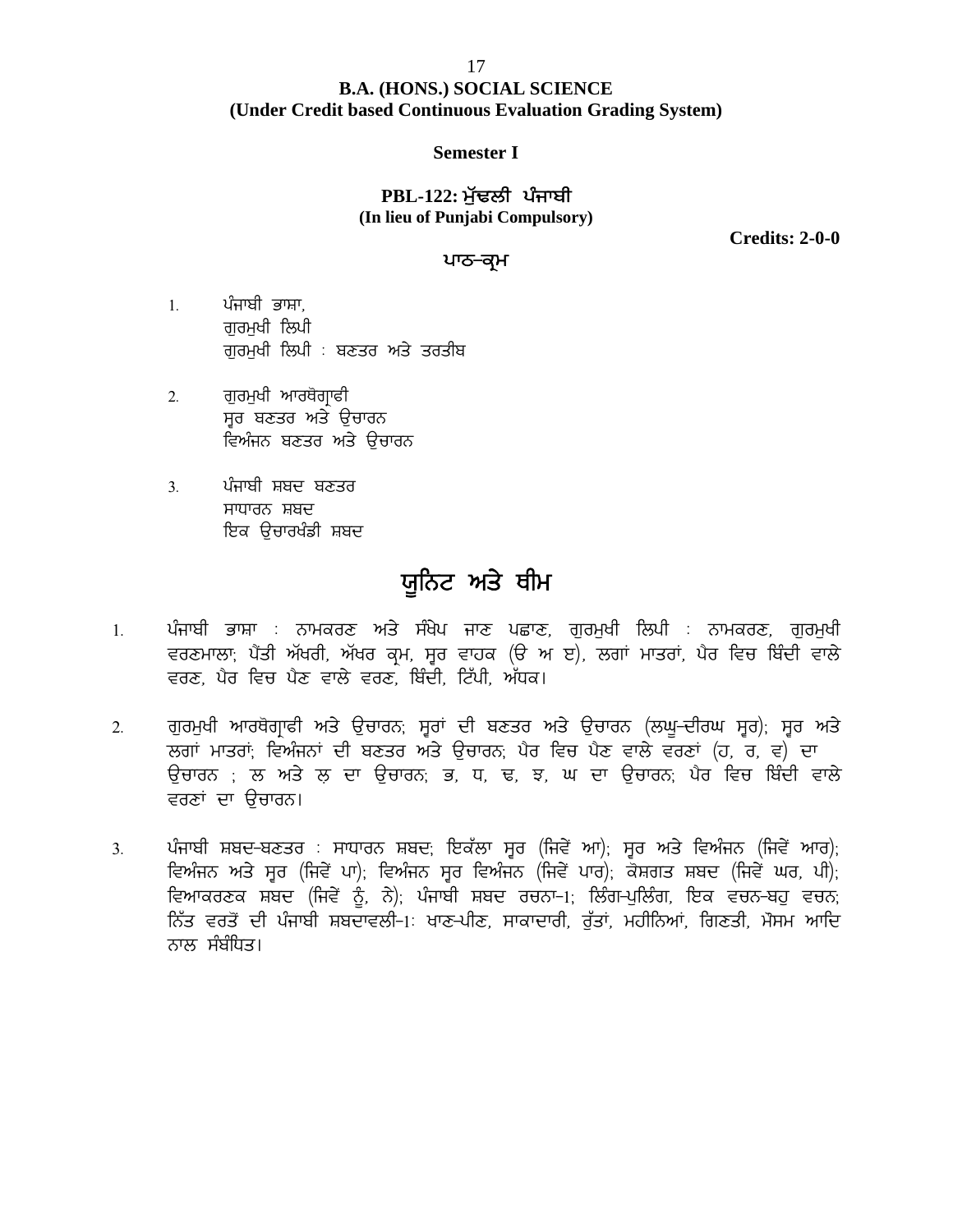#### **SEMESTER-I SSL 107: COMPUTER APPLICATIONS**

**Credits: 4-0-0**

#### **UNIT-I**

- **Computer**: Introduction to computer system, classification of computers, concepts of Hardware, CPU, Memory, VDU, Input/output devices, Mother Board and Micro Processor.
- Concept of Software, Application & System Software, compilers, interpreters, System utility Software, Programming Language C Language
- Storage devices, CD-Rom, DVD, Hard Disk, Memory Card, Pen Drives
- Binary Number System Octal and Hexadecimal Number Systems

#### **UNIT-II**

- **Operating System**: Function of O.S., MS-Dos, Internal and External Commands of DOS, Booting Cold & Hot, Types of Operating Systems
- Introduction to Windows based operating systems like windows- XP and 7, 2000, Concept of GUI, Basic Concept of Installing Windows based packages, creating, moving, Renaming and deleting Files/Folders.
- **M. S. Word**: Features of a good Word Processor, Creating opening and Inserting Files, Editing a document file, saving the document, spell checking, Tables in MS-Word 2010.

#### **UNIT-III**

- **Concept of Data & Information**: Features of information, categories of information,
- Introduction to DBMS, Advantages of DBMS, Components of DBMS Elements of EDP, overview of TPS, Concept of Batch, online & Real Time processing, Concepts of Business Applications like Banking, Railway Reservation, Inventory Control, Image Processing, Weather Forecasting, Medical Science
- Introduction to Computer Network, Advantages of Computer Network, Applications of Computer Network, Internet, application of Internet- www, E-mail, Web browsing , Concept of OSI Model & TCP/IP Model

- 1. Introduction to I.T.– P.K. Sinha
- 2. Windows Based Computer Courses– Kalyani Publishers
- 3. Computer Introduction–Peter Norton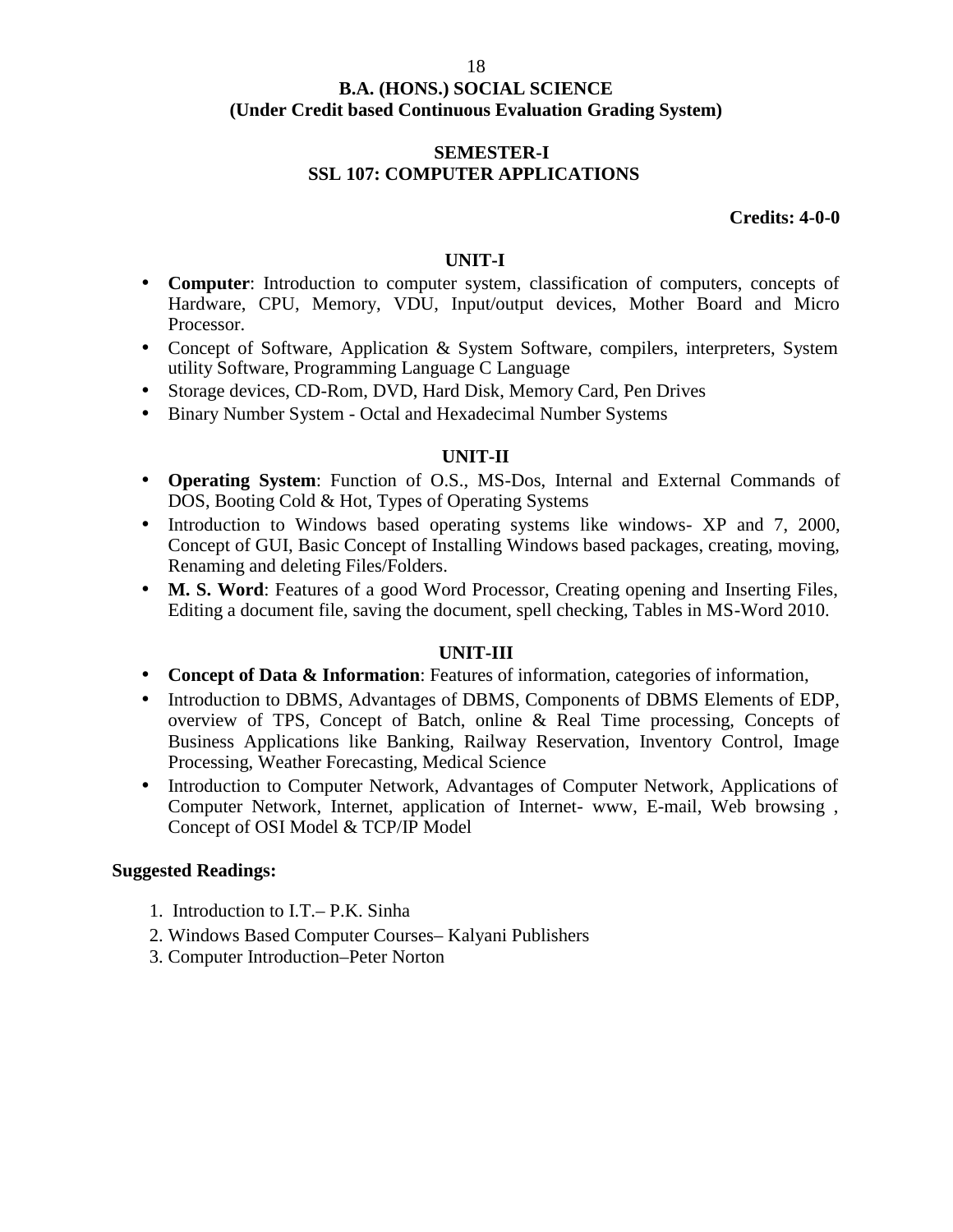#### 19

#### **B.A. (HONS.) SOCIAL SCIENCE (Under Credit based Continuous Evaluation Grading System)**

#### **SEMESTER-I**

#### **SOA - 101: DRUG ABUSE: PROBLEM, MANAGEMENT AND PREVENTION (COMPULSORY) PROBLEM OF DRUG ABUSE**

**Credit 3-0-0**

#### **Time: 3 Hours**

**1) Meaning of Drug Abuse:** Concept and Overview, Historical Perspective of Drug Abuse, Drug Dependence, Drug Addiction, Physical and Psychological Dependence: Drug Tolerance and withdrawal symptoms.

#### **2) Types of Abused Drugs and their Effects.**

- 1) Stimulants: Amphetamines Benzedrine, Dexedrine, Cocaine.
- 2) Depressants: Alcohol Barbiturates: Nembutal, Seconal, Phenobarbital and Rohypnol.
- 3) Narcotics: Heroin, Morphine, Oxycodone.
- 4) Hallucinogens: Cannabis, Marijuana, Hashish, Hash Oil, MDMA, LSD.
- 5) Steroids.
- **3) Nature and Extent of the Problem:** Magnitude or prevalence of the menace of Drug Abuse in India and Punjab, Vulnerable groups by age, gender and economic status, Signs and Symptoms of Drug Abuse: Physical, Academic, Behavioural and Psychological Indicators.

#### **References:**

- 1. Ahuja, Ram (2003), *Social Problems in India*, Rawat Publication, Jaipur.
- 2. Extent, Pattern and Trend of Drug Use in India, Ministry of Social Justice and Empowerment, Government of India, 2004.
- 3. Inciardi, J.A. 1981. *The Drug Crime Connection.* Beverly Hills: Sage Publications.
- 4. Kapoor. T. (1985) *Drug epidemic among Indian Youth*, New Delhi: Mittal Pub.
- 5. Modi, Ishwar and Modi, Shalini (1997) *Drugs: Addiction and Prevention*, Jaipur: Rawat Publication.
- 6. National Household Survey of Alcohol and Drug abuse. (2003) New Delhi, Clinical Epidemiological Unit, All India Institute of Medical Sciences, 2004.
- 7. Sain, Bhim 1991, *Drug Addiction Alcoholism,* Smoking obscenity New Delhi: Mittal Publications.
- 8. Sandhu, Ranvinder Singh, 2009, *Drug Addiction in Punjab*: A Sociological Study. Amritsar: Guru Nanak Dev University.
- 9. Singh, Chandra Paul 2000. *Alcohol and Dependence among Industrial Workers*: Delhi: Shipra.
- 10. Sussman, S and Ames, S.L. (2008). *Drug Abuse: Concepts, Prevention and Cessation,* Cambridge University Press.
- 11. World Drug Report 2010, United Nations office of Drug and Crime.
- 12. World Drug Report 2011, United Nations office of Drug and Crime.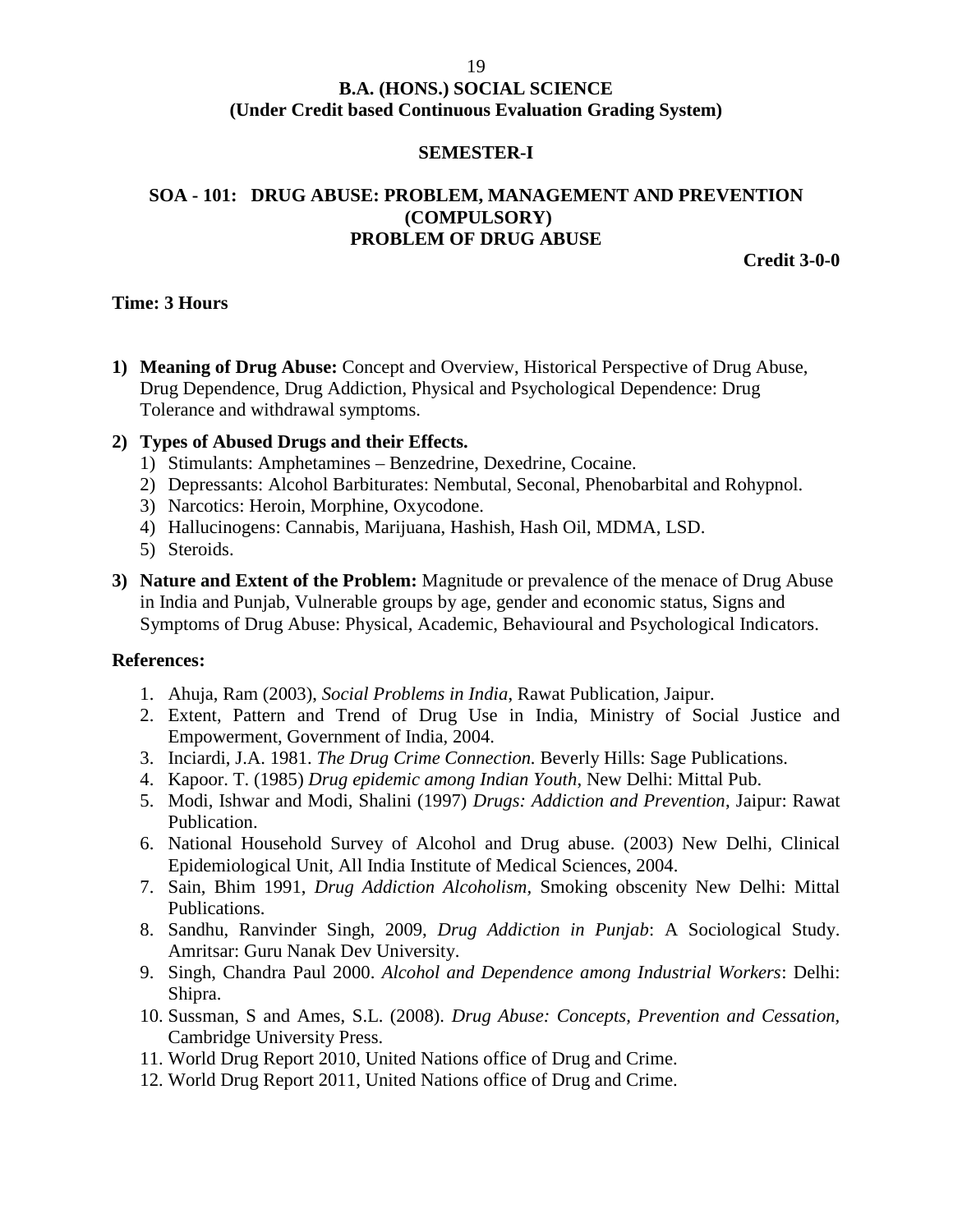#### **Semester-II SSL 109: POLITICAL THEORY**

**Credits: 4-0-0**

#### **UNIT-I**

- Approaches to the study of Political Theory: Historical, Normative and Empirical.
- Decline and Resurgence of Political Theory, Behaviouralism and Post-behaviouralism.

#### **UNIT-II**

- Political Ideologies: Liberalism, Socialism, Marxism, Fascism, Gandhism, Feminism.
- Theories of State: Social Contract, Liberal, Neo-Liberal, Marxist, Pluralist and feminist.

#### **UNIT-III**

- Theories of Democracy: Classical and Contemporary.
- Electoral System, Forms of Representation and Participation, Political Accountability.
- Theories of Development (Meaning and various approaches) and Underdevelopment (Debates in the third world).

- 1. Eulau, Heniz, *The Behavioural Persuasion in Politics*, Bombay,Vakils, Fetler and Simons, 1963.
- 2. Verma, S.P, *Modern Political Theory*, New Delhi, Vikas, 1998.
- 3. Jain, M.P., *Political Theory*, New Delhi, 1998.
- 4. Kapoor, A.C., *Principles of Political Science*, New Delhi, S. Chand, 2000.
- 5. Ebenstein, H, *Great Political Thinkers*, New Delhi, OUP, 1987
- 6. Brar, Bhupinder: *The Communist Crisis*, New Delhi, Ajanata, 1993, Introduction.
- 7. Jayapalan, N*., Comprehensive Modern Political Analysis*, New Delhi, Atlantic Publishers, 2002.
- 8. Rathore, L.S., "In Defense of Political Theory", *The Indian Journal of Political Science*, Vol. 36, No. 4, 1975, pp. 327-343.
- 9. Miller, David, "The Resurgence of Political Theory", Political Studies, Vol. 38, 1990, pp. 421-431
- 10. Appadorai, A., *The Substance of Politics*, Oxford University Press, New Delhi, 2005.
- 11. Gauba, O.P., *An Introduction to Political Theory*, Macmillan, New Delhi, 2004.
- 12. Andrew Heywood, *Political Ideologies*, Palgrave Macmillan, New York, 2003.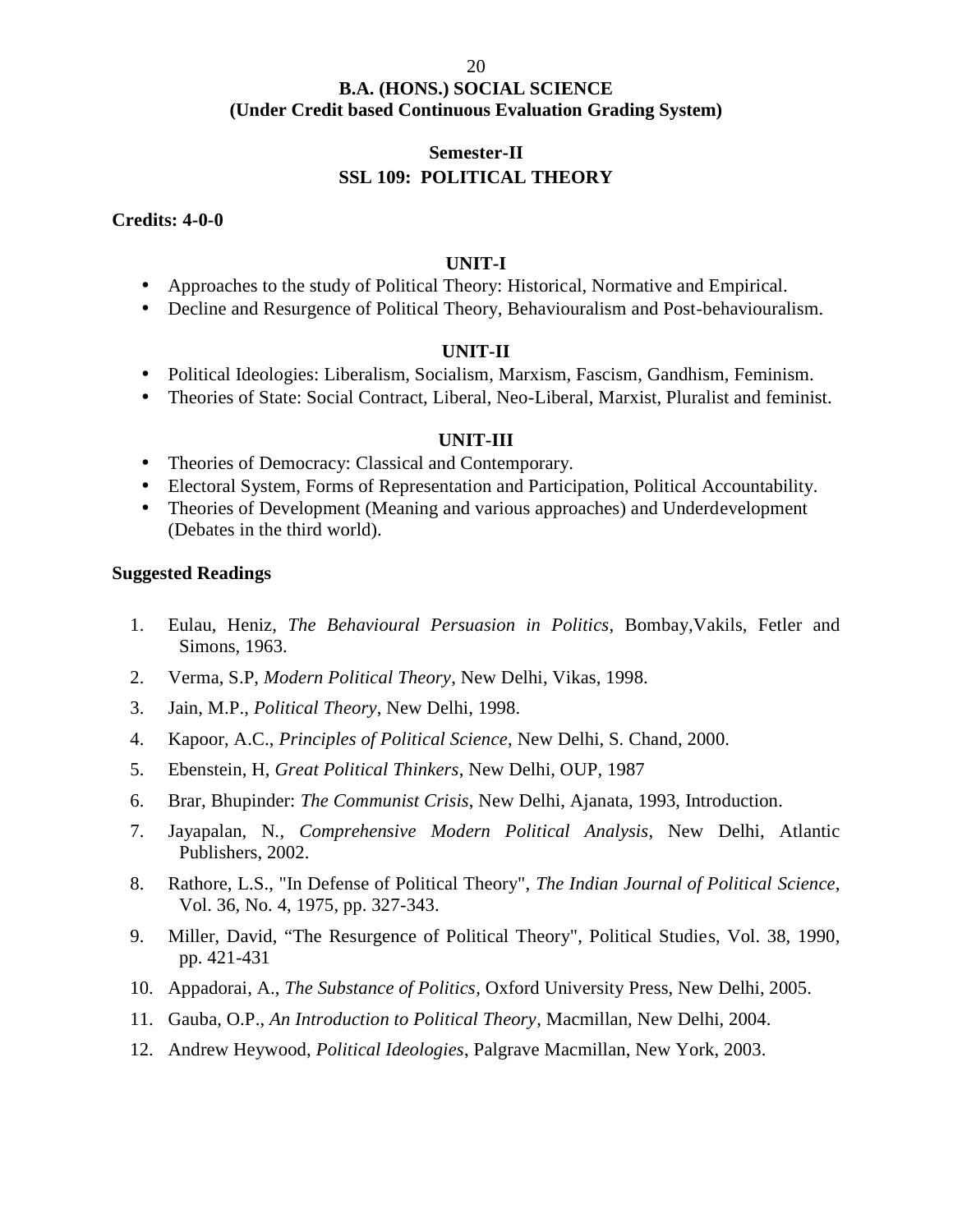#### 21

#### **B.A. (HONS.) SOCIAL SCIENCE (Under Credit based Continuous Evaluation Grading System)**

#### **Semester II**

#### **SSL 121: STATISTICAL METHODS IN ECONOMICS**

**Credits: 4-0-0**

#### **Unit-I**

**Elementary Distribution Theory:** Univariate Frequency Distributions, Averages and Measures of Location, Dispersion, Skewness and Kurtosis: the first four moments about origin and central moments.

#### **Unit-II**

**Bivariate and Multivariate Distributions and Functional Relations:** Covariance and Correlation; simple, partial and multiple (Numerical Only), Simple Linear Regression, Method of Ordinary Least Square. **Index Numbers:** Concepts of an Index number, Laspeyer's, Paasche's and Fisher's Index Numbers; Tests of consistency; Problems in the construction of an index number, splicing and deflating the series.

#### **Unit-III**

**Elementary Probability Theory**: Concepts of Sample space and events, probability of an event; addition and multiplication theorems; conditional probability and independence of events. Bayes theorem. Concept of Random Variable; Probability distribution: joint, Marginal and Conditional Distributions; Independence of random variables; mean and variance of a random variable, Binomial, Poisson and Normal distributions.

#### **SUGGESTED READING**

- 1. Karmel, P.H. and Polasek, M., *Applied Statistics for Economists* (4<sup>th</sup> edition), Pitman, Australia.
- 2. Allen Webster, *Applied Statistics for Business and Economics*, (3rd edition), McGraw Hill, International Edition 1998.
- 3. M.R. Spiegel, *Theory and Problems of Statistics*, Schaum Series.
- 4. Gupta, S.C. (2010 edit.), Fundamentals of Statistics, Himalya Publications, New Delhi.
- 5. Gupta, S.P. Statistical Methods, S.Chand Publication, New Delhi.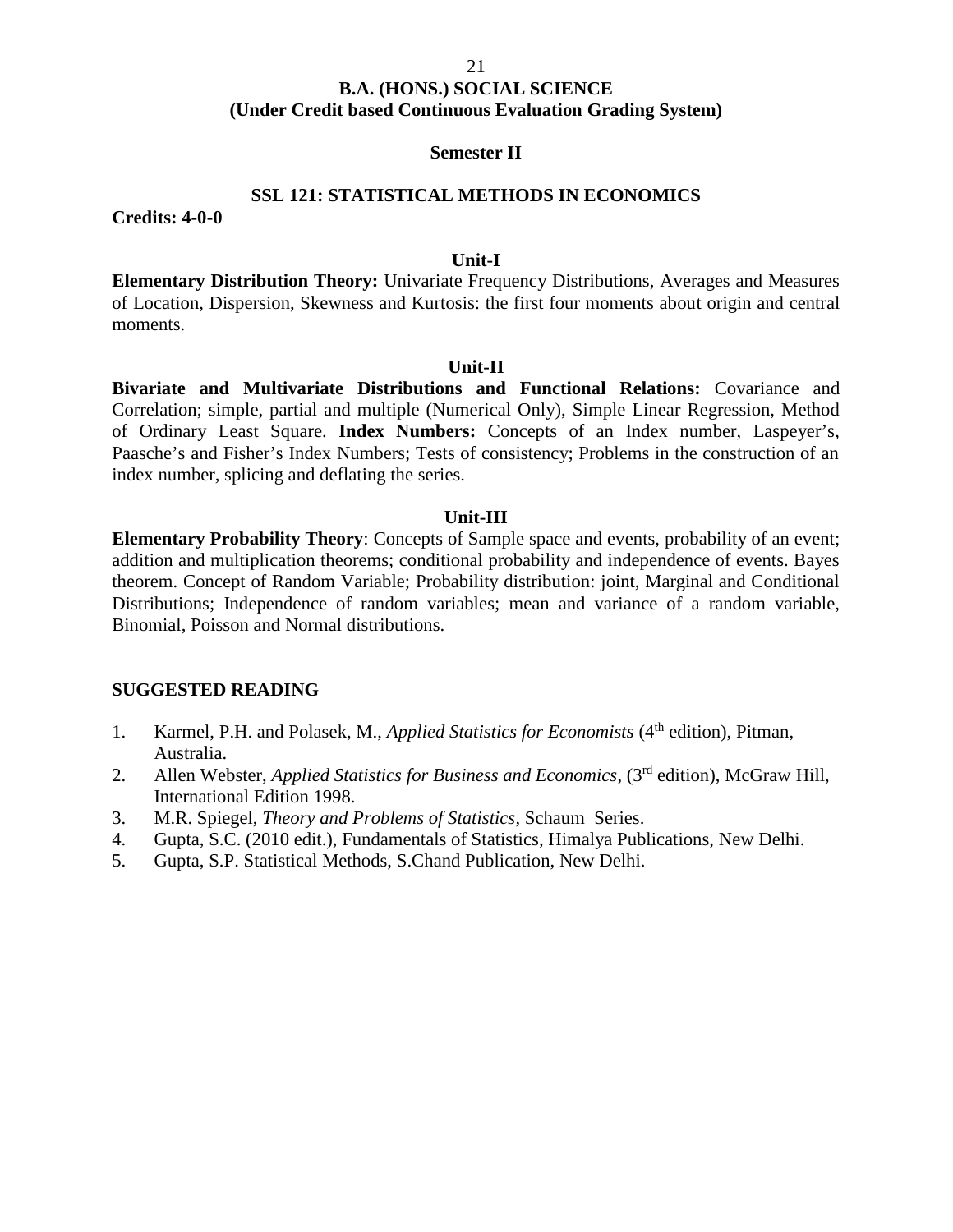#### **Semester-II SSL 111: HISTORY OF INDIA (A.D. 1000-1750)**

#### **Credits: 4-0-0**

#### **UNIT-I**

The Context: West Asia, Central Asia and India,  $10^{th} - 12^{th}$  Centuries. Ghurid Invasions and Foundation of the Sultanat of Delhi. Consolidation and Expansion of Delhi Sultanat- Alaudin to Muhammad Bin Tughlaq. Disintegration and Reassertion of Delhi Sultanat till 1526.

#### **UNIT-II**

Struggle for Empire in Northern India – Babur, Humauyun, Sher Shah Suri. Reassertion, Consolidation and Expansion – Akbar. Consolidation and Expansion – Jahangir, Shah Jahan, Aurangzeb. Decline and Disintegration – Aurangzeb and his Successors.

#### **UNIT-III**

Polity and Economy during Sultanat of Delhi. Society and Culture during Sulanat of Delhi. Polity and Economy during Mughal Empire. Society and Culture during Mughal Empire.

- 1. Ashraf, K.M., *Life and Conditions of the People of Hindustan*, Munshiram Manoharlal, New Delhi, 1970 (1<sup>st</sup> Ed 1959)
- 2. Athar Ali, M., *The Mughal Nobility Under Aurangzeb*, Asia Publishing House, Bombay, 1970 (reprint  $1<sup>st</sup>$  Ed 1966).
- 3. Habib, Irfan, *The Agrarian System of Mughal India, 1556-1707*, Oxford University Press, New Delhi, 1999 ( $2<sup>nd</sup>$  revised Ed,  $1<sup>st</sup>$  Ed 1963).
- 4. Habib, Mohammad, and Khaliq Ahhmad Nizami, *A Comrehensive History of India*, Vol.V, 2 Parts- *The Delhi Sultant (AD 1206-1526)*, People's Publishing House, New Delhi, 1996 (reprint 2<sup>nd</sup> Ed 1992; 1<sup>st</sup> Ed 1970).
- 5. Nizami, K.A. (Ed), *Politics and Society During the Early Medieval Period – Collected Works of Professor Mohammad Habib*, 2 Vols, People's Publishing House, New Delhi, 1974, 1981.
- 6. Pandey, A.B., *Early Medieval India*, Central Book Depot, Allahabd, 1979 (2nd Ed).
- 7. Pandey, A.B., *Later Medieval India*, Central Book Depot, Allahabd, 1981 (2nd Ed).
- 8. Satish Chandra, *Medieval India*, 2 Vols, Har Anand Publications, Delhi, 1997, 1999.
- 9. Satish Chandra, *History of Medieval India*, Orient Longman, New Delhi, 2007.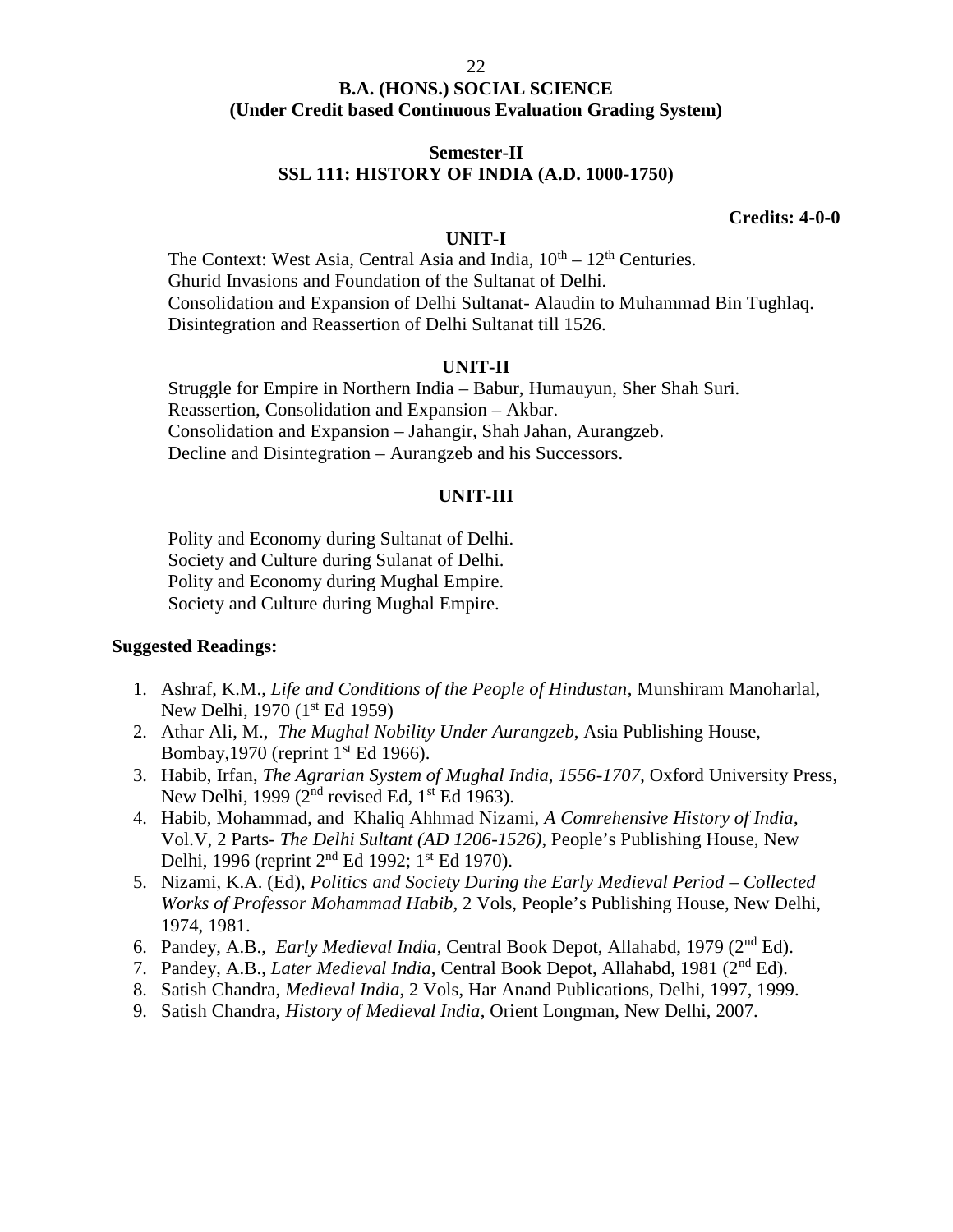#### **SEMESTER-II SSL 112: FUNDAMENTALS OF SOCIOLOGY-II**

**Credits: 4-0-0**

#### **UNIT-I**

#### **Social Cultural Processes**:

Socialization – Meaning, Concepts, Need, Process & Agencies, Theories; (Cooley, Freud, Mead and Jean Piaget)

Social Control – Meaning, Importance. Norms and values-conformity and deviance, Law and customs, Agencies of Social Control – Formal and Informal.

Social Interaction and Processes: Integrative Processes- Adjustment, Accommodation, Assimilation, Cooperation.

Disintegrative Process-Conflict, Competition. Social Distance &Relative Deprivation.

#### **UNIT-II**

#### **Social Stratification:**

Concepts, Equality, Hierarchy, Exclusion, Poverty Deprivation. Theories of Social Stratification, Structural Functional, Marxist and Weberian Theory. Dimensions: Class, Status, Gender, Race, Ethnicity. Social Mobility: Open & Closed system, Types of Mobility, Sources & Causes of Mobility.

#### **UNIT-III**

#### **Population Dynamic:**

Population size, growth, composition, and distribution in India. Components of population growth-births, deaths and migration; causes and consequences of population growth; Population Policy and Family Planning.

- 1. Gisbert, Pascual: *Fundamentals of Sociology*, Orient Longman, Delhi.2004.
- 2. Haralambos, M.: *Sociology, Themes and Perspectives*, Oxford University Press,Delhi, 1992.
- 3. Johnson, Harry.M.: *Sociology, A Systematic Introduction*, Allied Publications, Bombay, 1977.
- 4. Koening, Samuel: *Sociology, An Introduction to the Science of Soci*ety. Barnes and Boble, New York, 1970.
- 5. MacIver, R.M. : *Society, An Introductory Analysis*, Macmillan, New Delhi, 1985.
- 6. Mc Gee Reece et.al. : *Sociolog –An Introduction*, Reinehert and Winston, Hindale, 1977.
- 7. Sachchidananda & B.B. Mandal: *Industrialisation and Social Disorganisation*, Concept Publishing House, Delhi, 1985.
- 8. Sharma,K..Rajendra, Social Change and Social Control Atlantic Publisher 2007.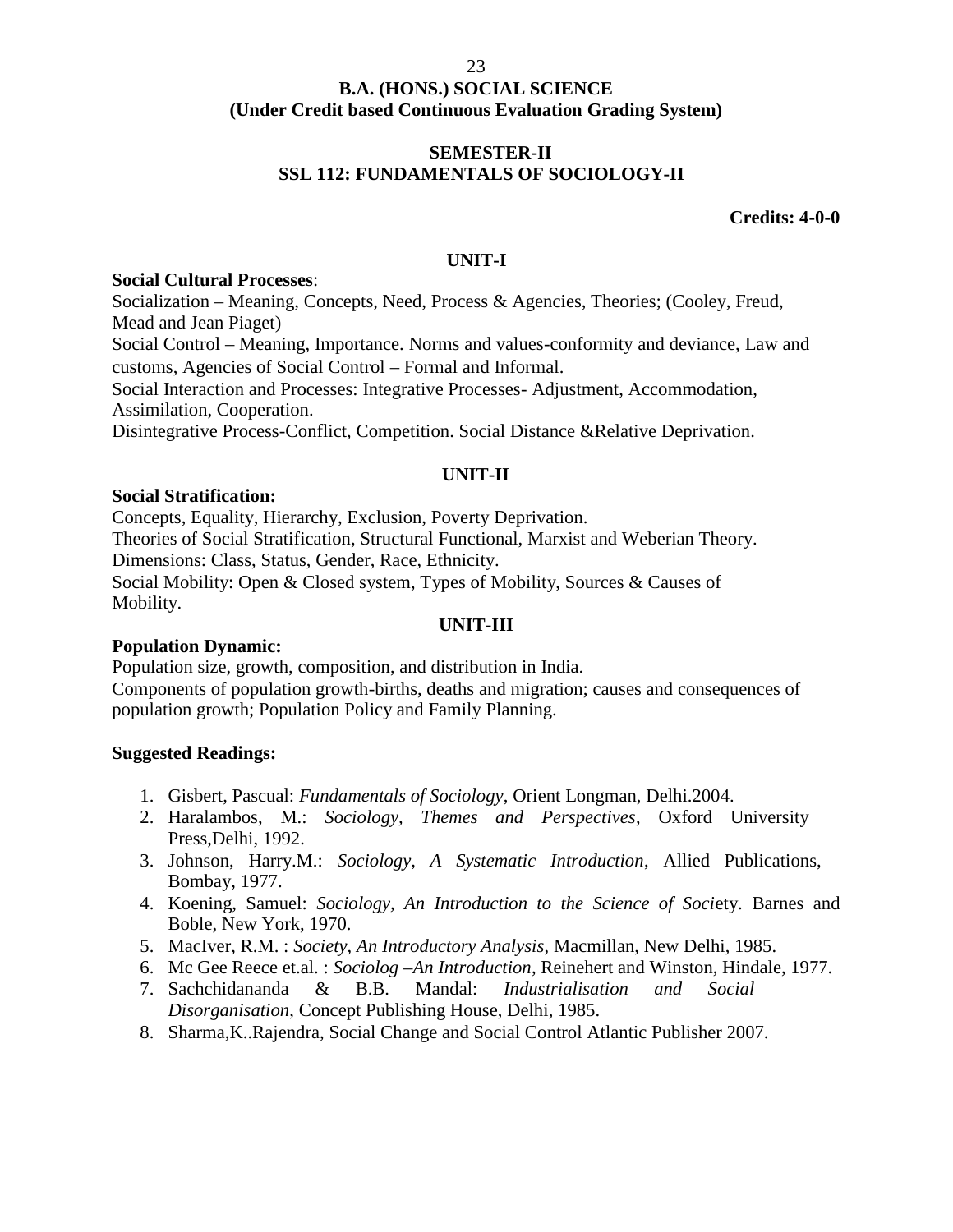#### **Semester II SSL 113: GEOGRAPHY OF RESOURCES AND ENVIRONMENT**

#### **Credits: 4-0-0**

#### **Unit-I**

**Environment and Resources:** Types of resources; Soils-genesis, profile, classification, distribution, erosion, degradation and conservation; Forests-types, distribution, economic and environmental significance, problems of deforestation and conservation measures, social forestry and agro-forestry;

**Practical:** Nature and scope of cartography; Globe and maps; Essentials of maps;

Types and use of maps. Representation of relief (Hactures, Contours, Form Lines, Spot Heights, Bench Marks,

#### **Unit-II**

Wildlife and ecological hot spots of the world; Fisheries-types, distribution and conservation; Mineral and Power resources-types, distribution and conservation; World agriculture: typology of agricultural regions.

**Practical**: Scale-conversion of scale, types of scales (Simple, Diagonal, Comparative and Vernier) and their construction; Reduction and enlargement of maps. Trignometrical Stations, Layer Tints); Representation of landforms by contours;

#### **Unit-III**

**Human Resources and Environmental Issues:** Growth, density, distribution, literacy, age and sex composition of world population; Causes and consequences of migration; Urbanisation; Concepts of over, under and optimum population; World population problems and policies; Population-Resource Regions of the world; Cultural regions of the world; Man-environment relationship (Determinism, Possibilism and Neo determinism); Sustainable development of cities; Biodiversity and sustainable development; Environmental policies and programmes; Environmental hazards and remedial measures.

#### **Suggested Readings:**

- 1. Chandna, R.C., *A Geography of Population*, Kalyani Publishers, Ludhiana.
- 2. Chandna, R.C., *Environmental Awareness*, Kalyani Publishers, Ludhiana.
- 3. Hassan, M. I., *Population Geography*, Rawat Publishers, Jaipur.
- 4. Kates, R. W. and Burton, I., *Geography, Resources and Environment,* University of Chicago, Press, Chicago.
- 5. Khullar, D. R., *Essentials of Practical Geography,* New Academic Publishers, Jalandhar.
- 6. Monkhouse, F. J. *Maps and Diagram*, Orient Longman, New Delhi.
- 7. Singh, Gopal *., Map Work and Practical Geography*, Surjeet Book Depot, Delhi.
- 8. Singh, R. L., Singh, R.B.P*., Elements of Practical Geography*, Kalyani Publishers, New Delhi.

9. Singh, Savindra *, Environmental Geography*, Gyan Prakashan, Gorakhpur.

10.Trewartha, G. T*., A Geography of Population*- *World Patterns*, John Wiley and Sons, New York.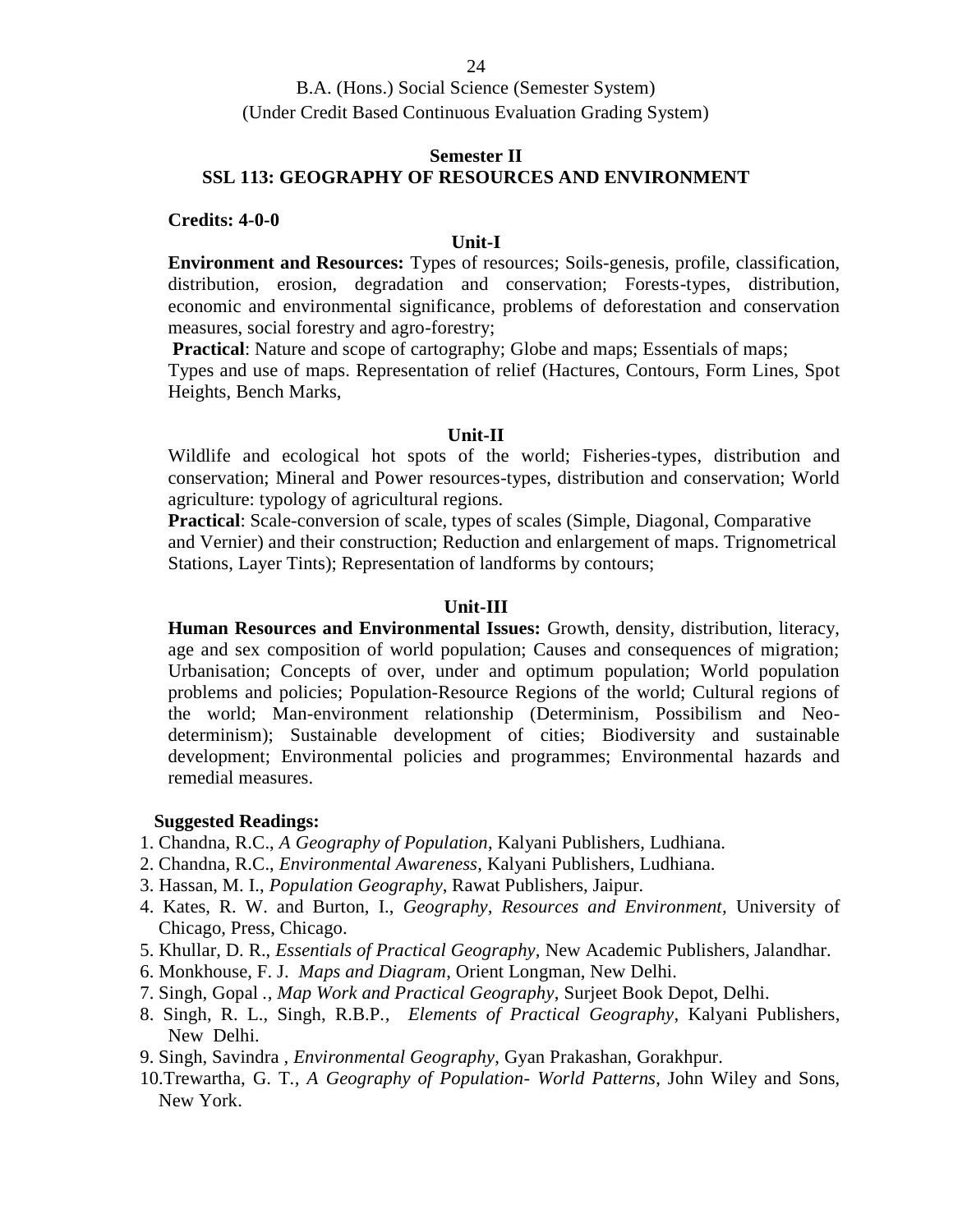#### **Semester-II SSL 114: INDIAN ADMINISTRATION**

#### **Credits: 4-0-0**

#### **UNIT-I**

- Evolution of Indian Administration: Kautilya, Mughal Period, British Period.
- Constitutional Framework: Parliamentary Democracy, Federalism, Centre-State Relations: Legislative, Administrative and Financial.
- Political Executive at the Union Level: President, Prime Minister, Council of Ministers, Cabinet Secretariat, Cabinet Committees.
- Structure of Central Administration: Central Secretariat, Prime Minister Office.

#### **UNIT-II**

- Ministries and Departments, Advisory Bodies, Boards and Commissions, Field Organizations.
- Machinery for Plan Formulation: Planning Commission, National Development Council. Inter-Governmental Council.
- Issue areas in Indian Administration: Relationship between Political and Permanent Executive, Generalist and Specialist in Administration., Values in Public Service and Administrative Culture, Lok pal and Lok Ayukta, Impact of Information Technology on Public Administration, Impact of Globalization on Indian Administration
- State Government and Administration: Governor, Chief Minister, Council of Ministers. State Secretariat, Chief Secretary, Directorates.

#### **UNIT-III**

- Constitutional Authorities: State Public Service Commission, State Election Commission, State Planning Board.
- Judicial Administration: High Court, Consumer Court, State Human Rights Commission.
- District Administration: Structure, Functions and Role Divisional Commissioner, Deputy Commissioner: Changing Role. Block Development and Panchayat Officer.
- District Planning Board, District Rural Development Agency

- 1. Ramesh. K. Arora and R. Goyal*,, Indian Public Administration*, Vishwa Prakashan, New Delhi, 2002.
- 2. Avasthi and Avasthi, *Indian Administration,* Lakshmi Narain Aggarwal, Agra, 2000.
- 3. M. Bhattacharya, *Bureaucracy and Development Administration*, New Delhi, Uppal, 1978.
- 4. A. Chandra, *Indian Administration*, London, Allen & Unwin, 1968.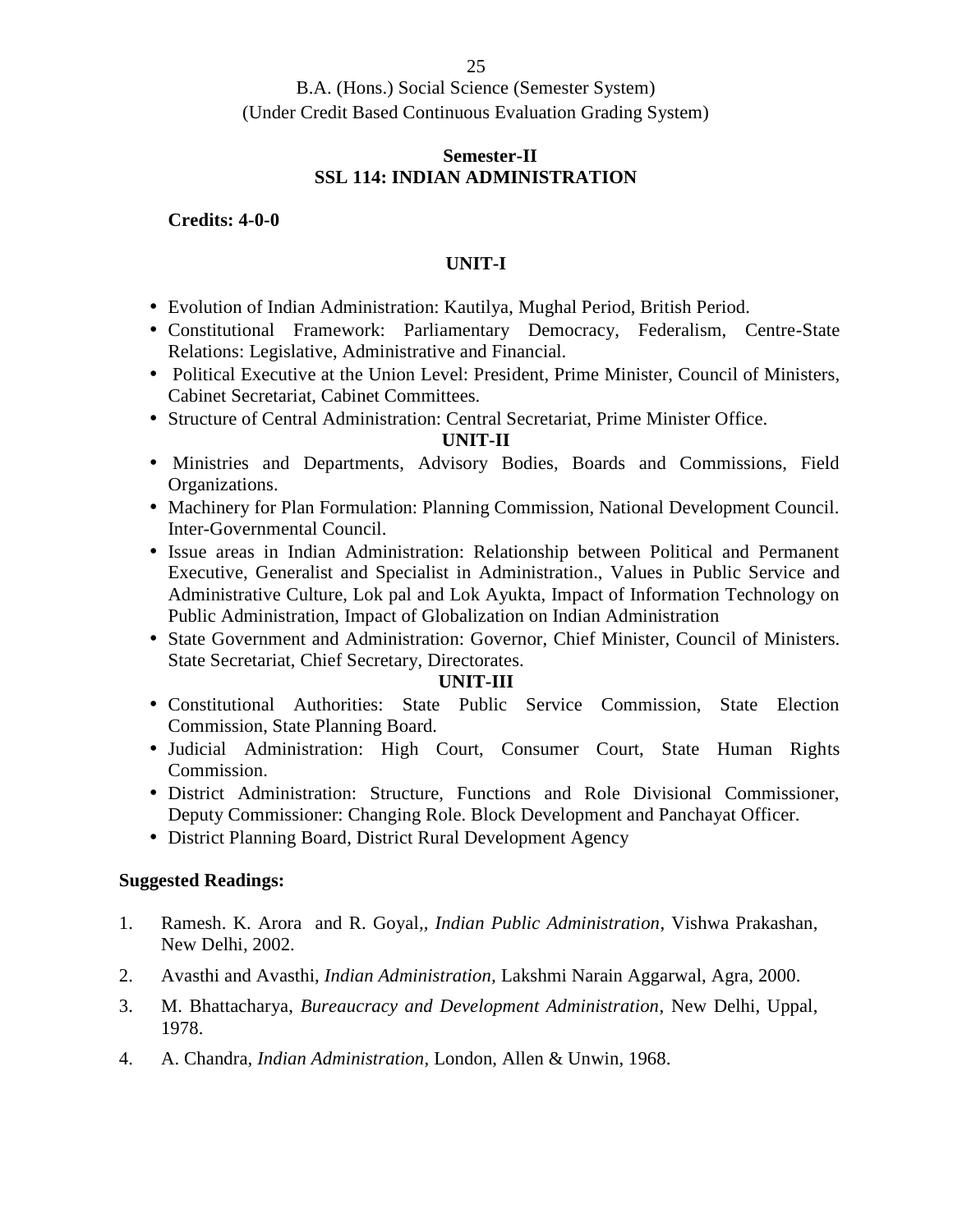- 5. P.R. Dubashi, *Rural Development Administration in India*, Bombay, Popular Prakashan, 1972.
- 6. S.C. Dube (ed.) *Public Services and Social Responsibility*, Shimla, Institute of Advanced Studies, 1979.
- 7. B.L. Fadia and Kuldeep Fadia, *Indian Administration*, New Delhi, Sahitya Bhawan Publications, 2005.
- 8. Hoshiar Singh, *Indian Administration,* Kitab Mahal, Allahabad, 2000.
- 9. R.B. Jain, *Contemporary Issues in Indian Administration*, New Delhi, Vishal Publications, 1976.
- 10. S.R. Maheshwari, *Evolution of Indian Administration*, Agra, Lakshmi Narain Aggarwal, 1970.
- 11. S.R. Maheshwari, *Indian Administration*, Orient Longman, New Delhi, 2000.
- 12. O.P. Motiwal, (ed.), *Changing Aspects of Public Administration in India,* Allahabad, New Delhi, 1971.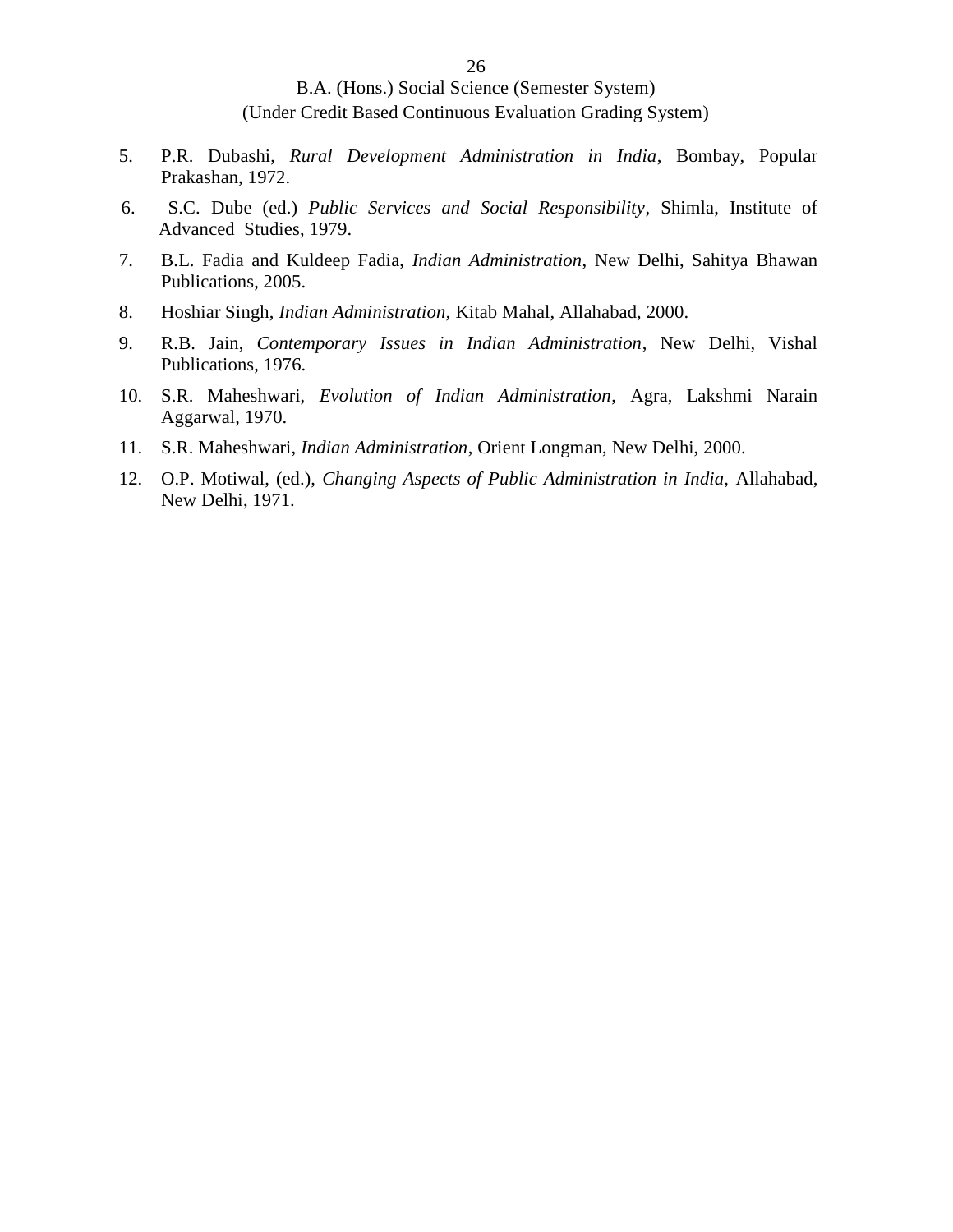27

B.A. (Hons.) Social Science (Semester System) (Under Credit Based Continuous Evaluation Grading System)

#### **Semester II**

| <b>Course Title: Communicative English -II</b> | Duration of Examination : 3 Hrs |
|------------------------------------------------|---------------------------------|
| Subject Code: <b>ENL 151</b>                   | Credits: $02$ (L=2,T=0,U=0)     |

**Objectives:** To equip students with the skill of reading and writing dexterously. By the end of the course the students will be skilled in the art of expressing their ideas in short and long compositions, noting information effectively and summarizing and abstracting more efficiently.

#### **Prescribed Text books:**

- 1. *Making Connections: A Strategic Approach to Academic Reading* by Kenneth J. Pakenham, Second Edition.
- 2. *The Written Word* by Vandana R. Singh, Oxford University Press, New Delhi.

#### **Course Contents:**

#### **1. Reading and Comprehension Skills:**

Students will be required to read and comprehend the essays in Unit 3 and 4 of the book *Making Connections: A Strategic Approach to Academic Reading* by Kenneth J. Pakenham, Second Edition. They will be required to answer the questions given after each essay.

#### **2. Writing Skills**

Students will be required to learn Paragraph and Essay Writing and Note Making, Summarizing and Abstracting as in the book *The Written Word* by Vandana R. Singh, Oxford University Press, New Delhi.

#### **Minor 1:**

#### **Syllabus to be covered:**

- 1. Unit 3 from *Making Connections: A Strategic Approach to Academic Reading* by Kenneth J. Pakenham, Second Edition.
- 2. ABC of Good notes, Sub dividing your Notes and Summarizing and abstracting included in the Chapter "Note Making, Summarizing and Abstracting" from *The Written Word.*

#### **Suggested Paper Pattern:**

- 1. Theoretical questions based on ABC of Good notes, Sub dividing your Notes and Summarizing and abstracting included in the Chapter "Note Making, Summarizing and Abstracting" *The Written Word* (8 marks).
- 2. Short answer type questions from Unit 3 of *Making Connections: A Strategic Approach to Academic Reading* (6 marks).
- 3. Essay type question from Unit 3 of *Making Connections: A Strategic Approach to Academic Reading* (6 marks).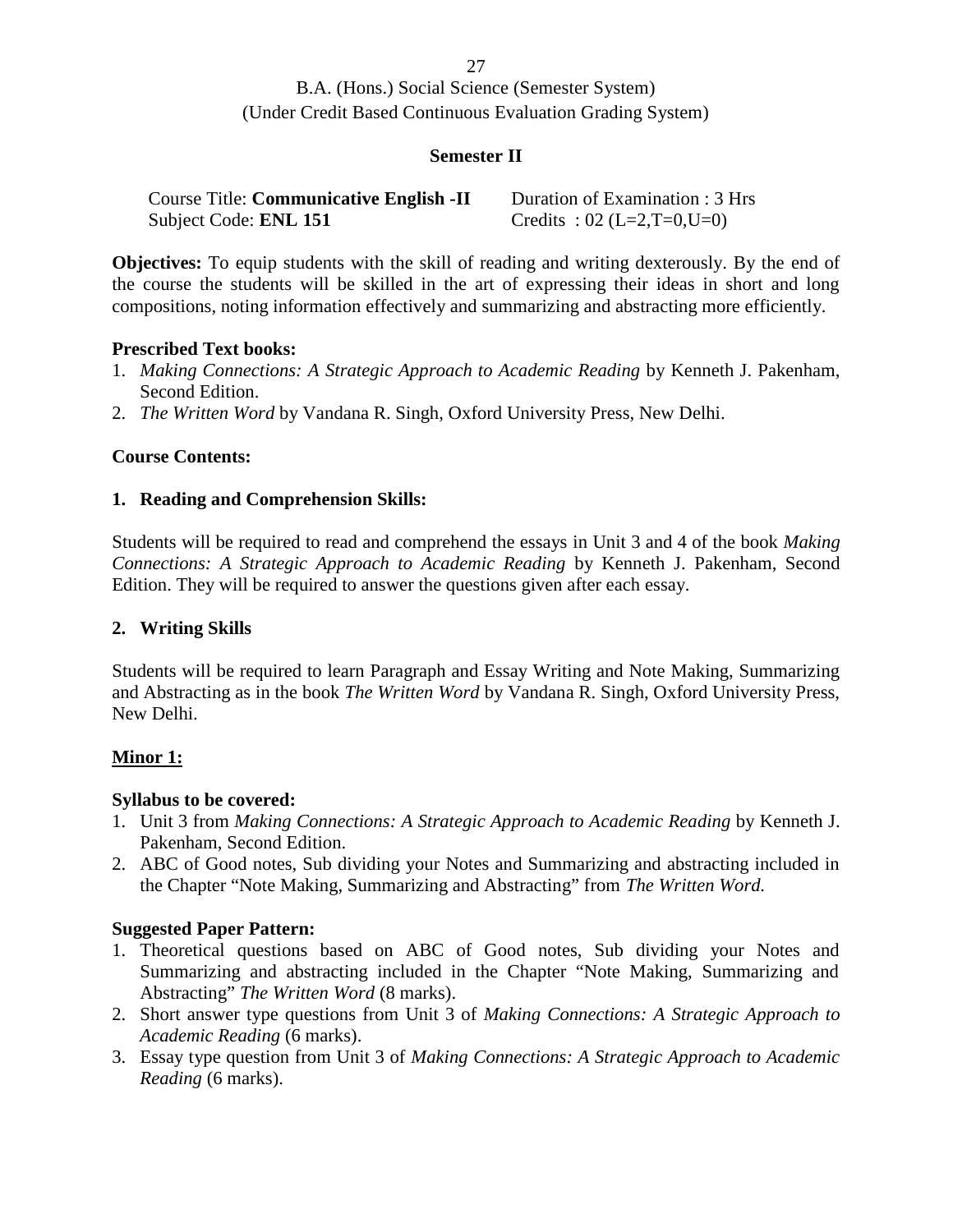#### **Minor 2:**

#### **Syllabus to be covered:**

- 1. Abbreviations and Symbols and Note making in practice from the chapter "Note-Making, Summarizing and Abstracting in the book *The Written Word*
- *2.* Unit-4 from the book *Making Connections: A Strategic Approach to Academic Reading* by Kenneth J. Pakenham, Second Edition.

#### **Suggested Paper Pattern:**

- 1. A practical question on Note making in practice "Note-Making, Summarizing and Abstracting" from the chapter the book *The Written Word* (8 marks)
- 2. Short answer type questions from Unit 4 of *Making Connections: A Strategic Approach to Academic Reading* (6 marks)
- 3. Essay type question from Unit 2 of *Making Connections: A Strategic Approach to Academic Reading* (6 marks)

#### **Suggested Paper Pattern for Major Exam:**

- 1. Practical Question on Paragraph and Essay Writing as prescribed in *The Written Word /*1 out of 2 (10 marks)
- 2. Short answer type questions from Unit 3,4 of *Making Connections: A Strategic Approach to Academic Reading* (16 marks)
- 3. Essay type question from Unit 3,4 of *Making Connections: A Strategic Approach to Academic Reading* 1 out of 2 (10 marks)
- 4. Practical Question on Note Making from *The Written Word* (8 marks)
- 5. Theoretical Question(s) based on the two chapters from the book *The Written Word* (6 marks)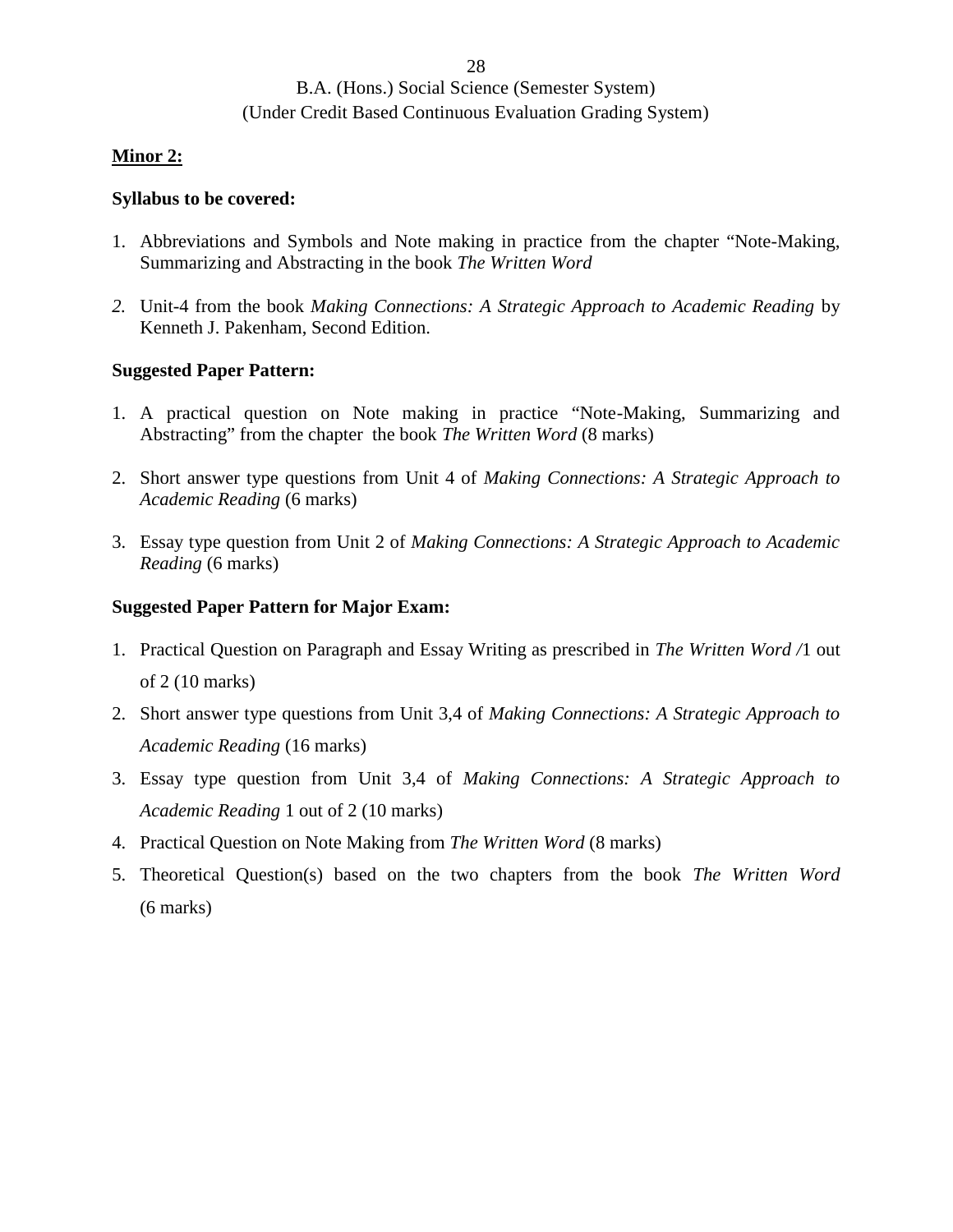## Semester-II<br>PBL-131 ਪੰਜਾਬੀ – II (ਲਾਜ਼ਮੀ) pons.) Social Science (Semester System)<br>Based Continuous Evaluation Grading ;<br>**PBL-131 ਪੰਜਾਬੀ – II (ਲਾਜ਼ਮੀ)**<br>p`T-km Eqyp`T pஙqk**p`T-kRm Eqy p`T pusqk~**

**Credits: 2-0-0**

(I) 1. **E`qm En`qm** (sMp. virE`m isMG sMDU Eqy f`. suihMdrbIr isMG, gurU n`nk dyv

whivristi, Elimigsr) ivelihy-il KykvI:

(a) B`eI vIr isMG

- $(E)$  put put n is  $E$
- $(e)$  put minn is G

(kivq`-s`r, ivS`–vsqU, k`iv-kl`, kvI)

- 2. pli bI Sbd bxqr: D`ql/mll, vDgr (Eggr, ipCgr, ivallapq Eqyrp-qrI), sm`s |
- **(II)** 1. **E`qm En`qm (**sMp. virE`m isMG sMDU Eqy f`. suihMdrbIr isMG, gurU n`nk dyv wUnIvristI,  $E$ Mim $k$ qsr) ive $\ell$ I hy $\bar{\ell}$  il KykvI :
	- $(a)$  Elimita products
	- $(E)$  f. hrBjn is $E$
	- (e) iSv km'r bt'l vl
		- (kivq`-s`r, ivS`-vsqU, k`iv-kl`, kvI)

2. p<sup>rili</sup> rcn` : kl`s ive 10 iviSE~ (siBE`c`rk, D`rimk Eqy r`jnlqk) qy pr`ll rcn` dy EiBE's krv'awy

- **(III)** 1. E`qm En`qm (s), virE`m is/G sDUEqyf. suihMurbIr is/G, grun`nk dyv who littleshing EMIMARST) iven hyT il KykvI :
	- $(a)$  f. jsv $\mathbf{M}$  is  $\mathbf{F}$  nkl
	- $(E)$  f. jgq`r
	- (e) f. srj Iq p`qr
	- $(s)$   $pS$ 
		- (kivq`-s`r, ivS`-vsqU, k`iv-kl`, kvI)
	- 2. mh`vryqy $EK$ x ( $EK$ x qymh`vr`  $k\delta$  ive) 200 mh`vir $E$ ~ $Eqy$ 100  $EK$  x~ nMv $k$ ~ ive vrqx dy EiBE`s krv`awy (kl`s ive qy Gr lel)|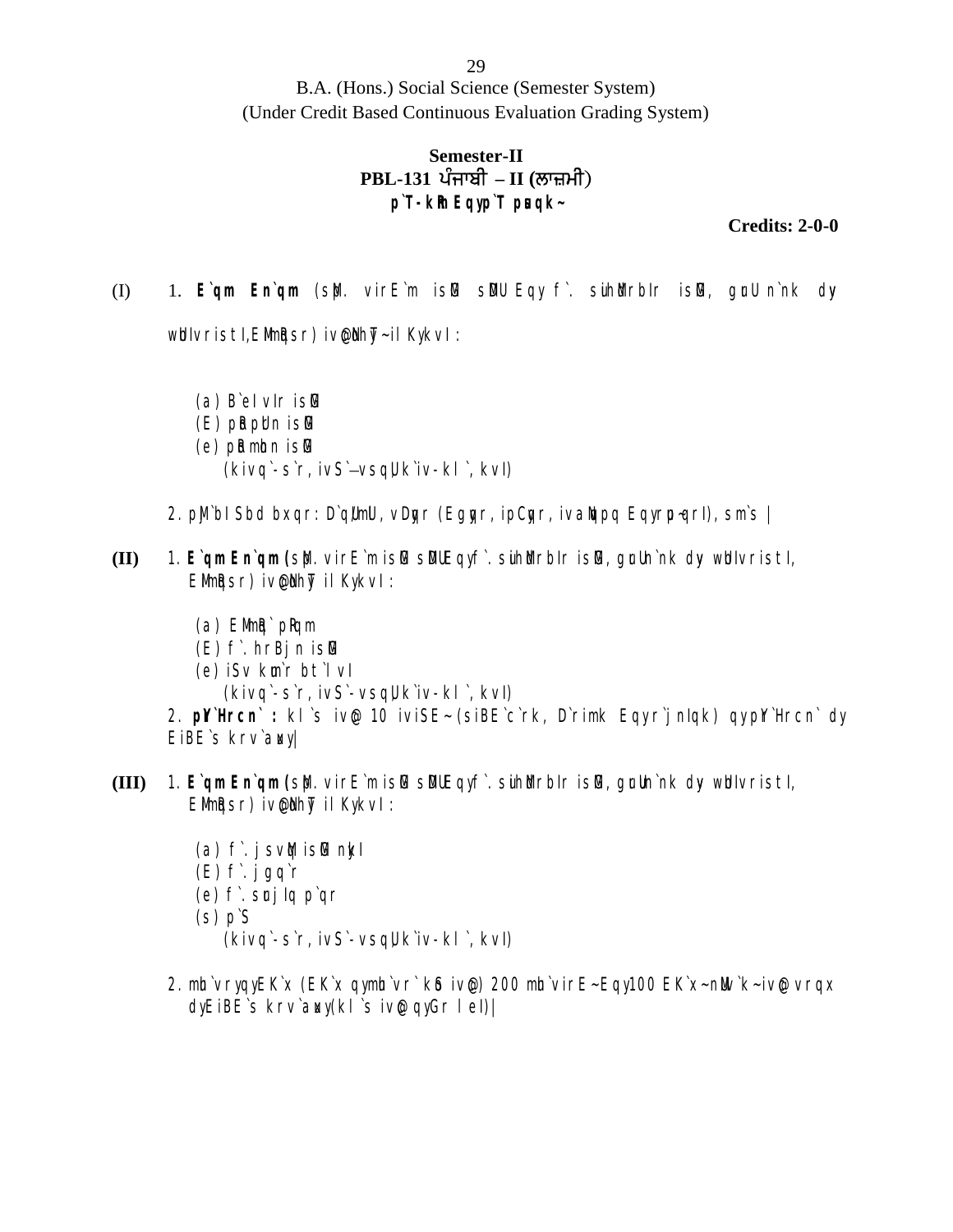B.A. (Hons.) Social Science (Semester System) (Under Credit Based Continuous Evaluation Grading System) 30<br>ns.) Social Science (Semester System)<br>ased Continuous Evaluation Grading System)<br>**Semester-II<br>PBL-132: : ਮੁੱਢਲੀ ਪੰਜਾਬੀ**<br>In lieu of Punjabi Compulsory)

## **Semester-II (In lieu of Punjabi Compulsory)**

**Credits: 2-0-0**

#### ਪਾਠ<del>-</del>ਕ੍ਰਮ

- 1. ਪੰਜਾਬੀ ਸ਼ਬਦ-ਬਣਤਰ لا PBL-1*32*: : ਮੁਢਲਾ<br>In lieu of Punjabi Comp)<br>ਪੰਜਾਬੀ ਸ਼ਬਦ-ਬਣਤਰ<br>ਸੰਯੁਕਤ ਅਤੇ ਮਿਸ਼ਰਤ ਸ਼ਬਦ<br>ਬਹੁ–ਉਚਾਰਖੰਡੀ ਸ਼ਬਦ ਬਹ-ੳਚਾਰਖੰਡੀ ਸ਼ਬਦ
- 2. ਪੰਜਾਬੀ ਵਾਕ-ਬਣਤਰ ਸਾਧਾਰਨ<del>-ਵਾ</del>ਕ : ਕਿਸਮਾਂ<br>ਸੰਯੁਕਤ<del>-</del>ਵਾਕ : ਕਿਸਮਾਂ ਖੰਜ ਯਾਖਣ ਖਣਤਰ<br>ਸੰਯੁਕਤ ਅਤੇ ਮਿਸ਼ਰਤ ਸ਼ਬਦ<br>ਬਹੁ-ਉਚਾਰਖੰਡੀ ਸ਼ਬਦ<br>ਮਾਧਾਰਨ-ਵਾਕ : ਕਿਸਮਾਂ<br>ਸੰਯੁਕਤ-ਵਾਕ : ਕਿਸਮਾਂ<br>ਮਿਸ਼ਰਤ-ਵਾਕ : ਕਿਸਮਾਂ ਮਿਸ਼ਰਤ–ਵਾਕ : ਕਿਸਮਾਂ ਖਜਾਬਾ ਵਾਕ ਬਣਤਰ<br>ਸਾਧਾਰਨ-ਵਾਕ : ਕਿਸਮਾਂ<br>ਸੰਯੁਕਤ-ਵਾਕ : ਕਿਸਮਾਂ<br>ਮਿਸ਼ਰਤ-ਵਾਕ : ਕਿਸਮਾਂ<br>ਪ੍ਰਕਾਰਜੀ ਪੰਜਾਬੀ<br>ਖੇਰ੍ਹਾ ਰਚਨਾ<br>ਪੈਰ੍ਹਾ ਰਚਨਾ
- 3. ਪ੍ਰਕਾਰਜੀ ਪੰਜਾਬੀ<br> ਚਿੱਠੀ ਪੱਤਰ ਸੰਧਾਰਨਾ ਦਾ ਕਾਲੀਸਾ<br>ਸੰਯੁਕਤ-ਵਾਕ : ਕਿਸਮਾਂ<br>ਮਿਸ਼ਰਤ-ਵਾਕ : ਕਿਸਮਾਂ<br>ਪ੍ਰਿਕਾਰਜੀ ਪੰਜਾਬੀ<br>ਪਿੰਰ੍ਹਾ ਰਚਨਾ<br>ਮੰਖੇਪ ਰਚਨਾ<br>ਸੰਖੇਪ ਰਚਨਾ ਸੰਗੁਕਤ ਵਾਕਾ : ਕਿਸਮਾਂ<br>ਮਿਸ਼ਰਤ-ਵਾਕ : ਕਿਸਮਾਂ<br>ਪ੍ਰਕਾਰਜੀ ਪੰਜਾਬੀ<br>ਚਿੱਠੀ ਪੱਤਰ<br>ਪੈਰ੍ਹਾ ਰਚਨਾ<br>ਸੰਖੇਪ ਰਚਨਾ ਸਮਾਰਤ ਵਾਕਾ ਸਕਸਮ<br>ਪ੍ਰਕਾਰਜੀ ਪੰਜਾਬੀ<br>ਚਿੱਠੀ ਪੱਤਰ<br>ਪੈਰ੍ਹਾ ਰਚਨਾ<br>ਸੰਖੇਪ ਰਚਨਾ<br>ਅਖਾਣ ਅਤੇ ਮੁਹਾਵਰੇ<br>ਅਖਾਣ ਅਤੇ ਮੁਹਾਵਰੇ

## **ਯੁਨਿਟ ਅਤੇ ਥੀਮ**

- ' ਪਰ ਦਿਨਾਂ<br>ਸੰਖੇਪ ਰਚਨਾ<br>ਅਖਾਣ ਅਤੇ ਮੁਹਾਵਰੇ<br>1. ਪੰਜਾਬੀ ਸ਼ਬਦ-ਬਣਤਰ : ਸੰਯੁਕਤ ਸ਼ਬਦ, ਸਮਾਸੀ ਸ਼ਬਦ (ਜਿਵੇਂ ਲੋਕ ਸਭਾ), ਦੋਜਾਤੀ ਸ਼ਬਦ (ਜਿਵੇਂ<br>ਕਾਲਾ ਸਿਆਹ), ਦੋਹਰੇ ਸ਼ਬਦ ਦੁਹਰਰੁਕਤੀ (ਜਿਵੇਂ ਧੂੜ੍ਹ ਧਾੜ੍ਹ ਭਰ ਭਰ), ਮਿਸ਼ਰਤ ਸ਼ਬਦਾਂ ਦੀ<br>ਸ਼ਣਤਰ ਸਿਰਜਨਾ: ਅਗੇਤਰਾਂ ਕਾਲਾ ਸਿਆਹ); ਦੋਹਰੇ ਸ਼ਬਦ ਦੁਹਰਰੁਕਤੀ (ਜਿਵੇਂ ਧੁੜ੍ਹ ਧਾੜ੍ਹ ਭਰ ਭਰ), ਮਿਸ਼ਰਤ ਸ਼ਬਦਾਂ ਦੀ <sup>ੱਜਿਤ</sup>ੁਲਾ ਦੁਲਾ ਦੁਲਾ ਦਾ ਪ੍ਰ**ਿੰਨਟ ਅਤੇ ਬੀਮ**<br>ਪੰਜਾਬੀ ਸ਼ਬਦ-ਬਣਤਰ : ਸੰਯੁਕਤ ਸ਼ਬਦ; ਸਮਾਸੀ ਸ਼ਬਦ (ਜਿਵੇਂ ਲੋਕ ਸਭਾ); ਦੋਜਾਤੀ ਸ਼ਬਦ (ਜਿਵੇਂ<br>ਕਾਲਾ ਸਿਆਹ); ਦੋਹਰੇ ਸ਼ਬਦ ਦੁਹਰਰੁਕਤੀ (ਜਿਵੇਂ ਧੂੜ੍ਹ ਧਾੜ੍ਹ ਭਰ ਭਰ), ਮਿਸ਼ਰਤ ਸ਼ਬਦਾਂ ਦੀ<br>ਬਣਤਰ /ਸਿਰਜਨਾ; ਅਗੇਤਰਾਂ **ਯੂਨਿਟ ਅਤੇ ਥੀਮ**<br>ਪੰਜਾਬੀ ਸ਼ਬਦ-ਬਣਤਰ : ਸੰਯੁਕਤ ਸ਼ਬਦ; ਸਮਾਸੀ ਸ਼ਬਦ (ਜਿਵੇਂ ਲੋਕ ਸਭਾ); ਦੋਜਾਤੀ ਸ਼ਬਦ (ਜਿਵੇਂ<br>ਕਾਲਾ ਸਿਆਹ); ਦੋਹਰੇ ਸ਼ਬਦ ਦੁਹਰਰੁਕਤੀ (ਜਿਵੇਂ ਧੂੜ੍ਹ ਧਾੜ੍ਹ ਭਰ ਭਰ), ਮਿਸ਼ਰਤ ਸ਼ਬਦਾਂ ਦੀ<br>ਬਣਤਰ ਸਿਰਜਨਾ; ਅਗੇਤਰਾਂ ਰਾਹੀਂ (ਜਿਵੇਂ ਉਪ ਭਾਸ਼ਾ), ਪਿਛ ਪੰਜਾਬੀ ਸ਼ਬਦ-ਬਣਤਰ : ਸੰਯੁਕਤ ਸ਼ਬਦ, ਸਮਾਸੀ ਸ਼ਬਦ<br>ਕਾਲਾ ਸਿਆਹ), ਦੋਹਰੇ ਸ਼ਬਦ ਵਹਰਰੁਕਤੀ (ਜਿਵੇਂ ਧੂੜ੍ਹ<br>ਬਣਤਰ ਸਿਆਹ), ਦੋਹਰੇ ਸ਼ਬਦ ਦੁਹਰਰੁਕਤੀ (ਜਿਵੇਂ ਧੂੜ੍ਹ<br>ਰਚਨਾ–2: ਪੜਨਾਵੀ ਰੂਪ, ਕਿਰਿਆ ਸਹਾਇਕ ਕਿਰਿਆ ਦੇ ਰੂ<br>ਮਾਰਕੀਟ ਬਾਜ਼ਾਰ, ਵਪਾਰ, ਧੰਦਿਆਂ ਨਾਲ ਸੰਬੰਧਿਤ।<br> ਬਣਤਰ ਸਿਰਜਨਾ, ਅਗੇਤਰਾਂ ਰਾਹੀਂ (ਜਿਵੇਂ ਉਪ ਭਾਸ਼ਾ), ਪਿਛੇਤਰਾਂ ਰਾਹੀਂ (ਜਿਵੇਂ ਰੰਗਲਾ), ਪੰਜਾਬੀ ਸ਼ਬਦ<br>ਰਚਨਾ–੭: ਪੜਨਾਵੀਂ ਰੂਪ, ਕਿਰਿਆ ਸਹਾਇਕ ਕਿਰਿਆ ਦੇ ਰੂਪ, ਨਿੱਤ ਵਰਤੋਂ ਦੀ ਪੰਜਾਬੀ ਸ਼ਬਦਾਵਲੀ–੭:<br>ਮਾਰਕੀਟ ਬਾਜ਼ਾਰ, ਵਪਾਰ, ਧੰਦਿਆਂ ਨਾਲ ਸੰਬੰਧਿਤ।<br>ਅਾਗਿਆਵਾਚਕ,
- 2. ਪੰਜਾਬੀ ਵਾਕ-ਬਣਤਰ : ਕਰਤਾ ਕਰਮ ਕਿਰਿਆ<sub>ਂ</sub> ਸਾਧਾਰਨ ਵਾਕ, ਬਿਆਨੀਆ, ਪ੍ਰਸ਼ਨਵਾਚਕ,<br>ਅਾਗਿਆਵਾਚਕ, ਸੰਯਕਤ ਅਤੇ ਮਿਸ਼ਰਤ ਵਾਕਾਂ ਦੀਆਂ ਕਿਸਮਾਂ: ਸਤੰਤਰ ਅਤੇ ਅਧੀਨ ੳਪਵਾਕ: ਸਮਾਨ ਖਦਤਰਸੰਸੰਗੀਨ, ਅੰਗਤਰ ਚੈਂਤਾ (ਜਿਵੇਂ ਦੁੱਖ ਤਾਂਸ), ਖਛਤਰ ਚੈਂਤਾ (ਜਿਵੇਂ ਚਗੈਂਟ), ਖਜ਼ਾਬੀ ਸ਼ਬਦ<br>ਰਚਨਾ–2: ਪੜਨਾਵੀਂ ਰੂਪ, ਕਿਰਿਆ,ਸਹਾਇਕ ਕਿਰਿਆ ਦੇ ਰੂਪ; ਨਿੱਤ ਵਰਤੋਂ ਦੀ ਪੰਜਾਬੀ ਸ਼ਬਦਾਵਲੀ–2:<br>ਮਾਰਕੀਟ,ਬਾਜ਼ਾਰ, ਵਪਾਰ, ਧੰਦਿਆਂ ਨਾਲ ਸੰਬੰਧਿਤ।<br>ਆਗਿਆਵਾਚਕ, ਸੰਯੁਕਤ ਹਰਨਾ 2. ਪੁੱਕਨਾਵਾਂ ਭੂੰਪ, ਸਿਰਿਆ ਸਰਾਦਕ ਸਿਰਿਆਂ ਦੇ ਭੂੰਪ, ਨਿਤ ਵਰਤ ਦਾ ਪੰਜਾਬੀ ਸ਼ਾਪਦੇ ਵਨਾ 2.<br>ਮਾਰਕੀਟ ਬਾਜ਼ਾਰ, ਵਪਾਰ, ਧੰਦਿਆਂ ਨਾਲ ਸੰਬੰਧਿਤ।<br>ਅੰਗਿਆਵਾਚਕ, ਸੰਯੁਕਤ ਅਤੇ ਮਿਸ਼ਰਤ ਵਾਕਾਂ ਦੀਆਂ ਕਿਸਮਾਂ; ਸੁਤੰਤਰ ਅਤੇ ਅਧੀਨ ਉਪਵਾਕ; ਸਮਾਨ<br>(ਤੇ ਅਤੇ) ਅਤੇ ਅਧੀਨ ਮਾਲ ਸਿਨਮੇ ਵਿਚ. ਵਿਆਹ ਵਿਚ. ਧਾਰਮਿਕ ਸਥਾਨਾਂ ਵਿਚ, ਦੋਸਤਾਂ ਨਾਲ ਆਦਿ। <sub>2.</sub> ਪੰਜਾਬੀ ਵਿੱਖ ਪੱਤਰ ਦੇ ਪੱਤਰ ਪੱਤਰਾਂ ਕਿਸਰਾਂ, ਸੰਖੇਤਰਾਂ ਵਿੱਖ, ਕਿਸਰਾਂਸਾ, ਜ਼੍ਰੋਜ਼ਰਵਾਰਕ, ਸਮਾਨ<br>ਆਗਿਆਵਾਚਕ, ਸੰਯੁਕਤ ਅਤੇ ਮਿਸ਼ਰਤ ਵਾਕਾਂ ਦੀਆਂ ਕਿਸਮਾਂ, ਸੁਤੰਤਰ ਅਤੇ ਅਧੀਨ ਉਪਵਾਕ, ਸਮਾਨ<br>ਸਮਾਜਕ ਸਭਿਆਚਾਰਕ ਪ੍ਰਸਥਿਤੀਆਂ ਦੇ ਅੰਤਰਗਤ, ਘਰ ਵਿਚ, ਬਾਜ਼ਾਰ ਵਿਚ ਸਮਾਜਕ<sup>੍ਰ</sup>ਸਭਿਆਚਾਰਕ ਪ੍ਰਸਥਿਤੀਆਂ ਦੇ ਅੰਤਰਗਤ; ਘਰ ਵਿਚ, ਬਾਜ਼ਾਰ ਵਿਚ, ਮੇਲੇ ਵਿਚ, ਸ਼ੋਪਿੰਗ<br>ਮਾਲ ਸਿਨਮੇ ਵਿਚ, ਵਿਆਹ ਵਿਚ, ਧਾਰਮਿਕ ਸਥਾਨਾਂ ਵਿਚ, ਦੋਸਤਾਂ ਨਾਲ ਆਦਿ।<br>ਇਸ ਯੂਨਿਟ ਵਿਚ ਚਿੱਠੀ ਪੱਤਰ (ਨਿੱਜੀ ਦਫ਼ਤਰੀ ਵਪਾਰਕ), ਪੈਰਾ ਰਚਨਾਂ, ਸੰਖੇਪ ਰਚਨਾ ਅਤੇ ਅਖਾਣ<br>ਮੁਹਾ
-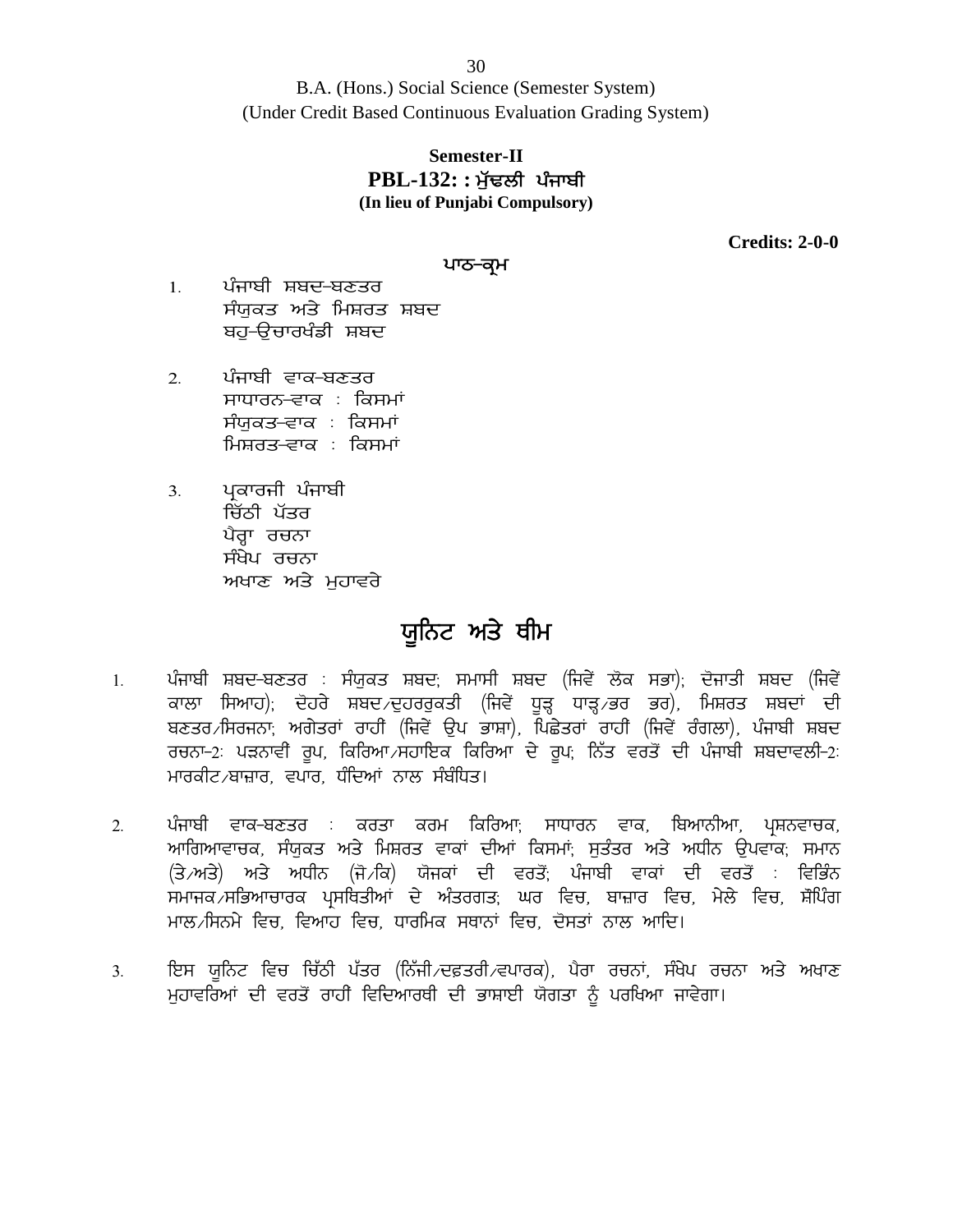#### **SEMESTER–II**

#### **SOA - 102: DRUG ABUSE: PROBLEM, MANAGEMENT AND PREVENTION (COMPULSORY)**

#### **DRUG ABUSE: MANAGEMENT AND PREVENTION**

#### **Time: 3 Hours Credit 3-0-0**

#### **1) Consequences of Drug Abuse for:**

- 1) Individual Education, employment and income issues.
- 2) Family Violence
- 3) Society Crime.
- 4) Nation Law and order problem.

#### **2) Management of Drug abuse:**

- 1) Medical Management: Medication for treatment and to reduce withdrawal effects, Drug De-addiction clinics, Relapse management.
- 2) Psycho-Social Management: Counselling, family and group therapy, behavioural and cognitive therapy, Environmental Intervention.

#### **3) Prevention of Drug Abuse:**

- 1) Role of family: Parent child relationship, Family support, Supervision, Shaping values, Active Scrutiny.
- 2) School

Counselling, Teacher as role-model. Parent-Teacher-Health Professional Coordination, Random testing on students.

#### 3) Media:

Restraint on advertisements of drugs, advertisements on bad effects of drugs, Publicity and media, Campaigns against drug abuse, Educational and awareness program

4) Legisltaion: NDPs act, Statutory warnings, Policing of Borders, Checking Supply/Smuggling of Drugs, Strict enforcement of laws, Time bound trials.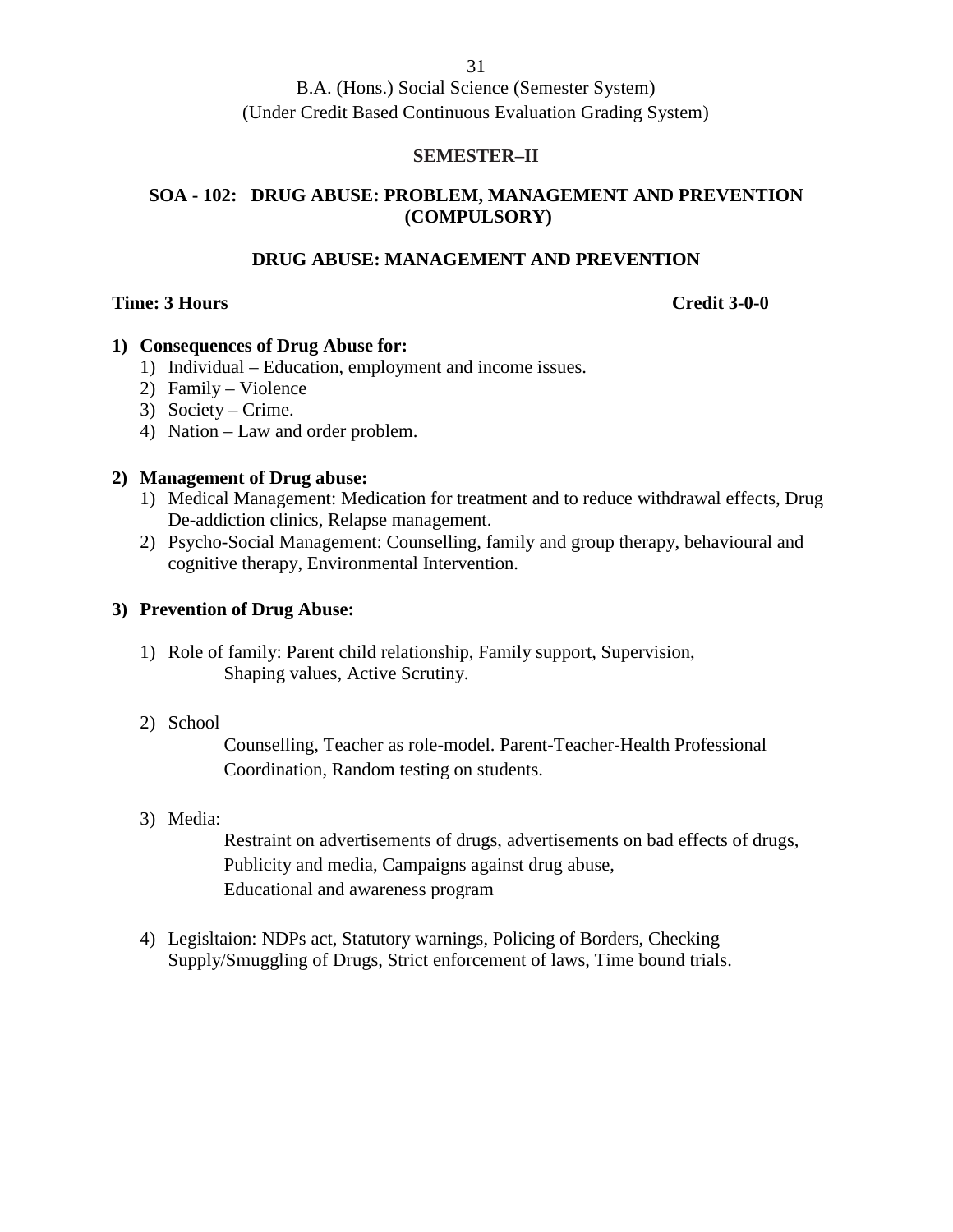#### **SEMESTER–II**

#### **References:**

- 1. Extent, Pattern and Trend of Drug Use in India, Ministry of Social Justice and Empowerment, Government of India, 2004.
- 2. Inciardi, J.A. 1981. *The Drug Crime Connection*. Beverly Hills: Sage Publications.
- 3. Modi, Ishwar and Modi, Shalini (1997) *Drugs: Addiction and Prevention*, Jaipur: Rawat Publication.
- 4. Sain, Bhim 1991, *Drug Addiction Alcoholism*, Smoking obscenity New Delhi: Mittal Publications.
- 5. Sandhu, Ranvinder Singh, 2009, *Drug Addiction in Punjab*: *A Sociological Study. Amritsar*: Guru Nanak Dev University.
- 6. Singh, Chandra Paul 2000*. Alcohol and Dependence among Industrial Workers*: Delhi: Shipra.
- 7. World Drug Report 2011, United Nations office of Drug and Crime.
- 8. World Drug Report 2010, United Nations office of Drug and Crime.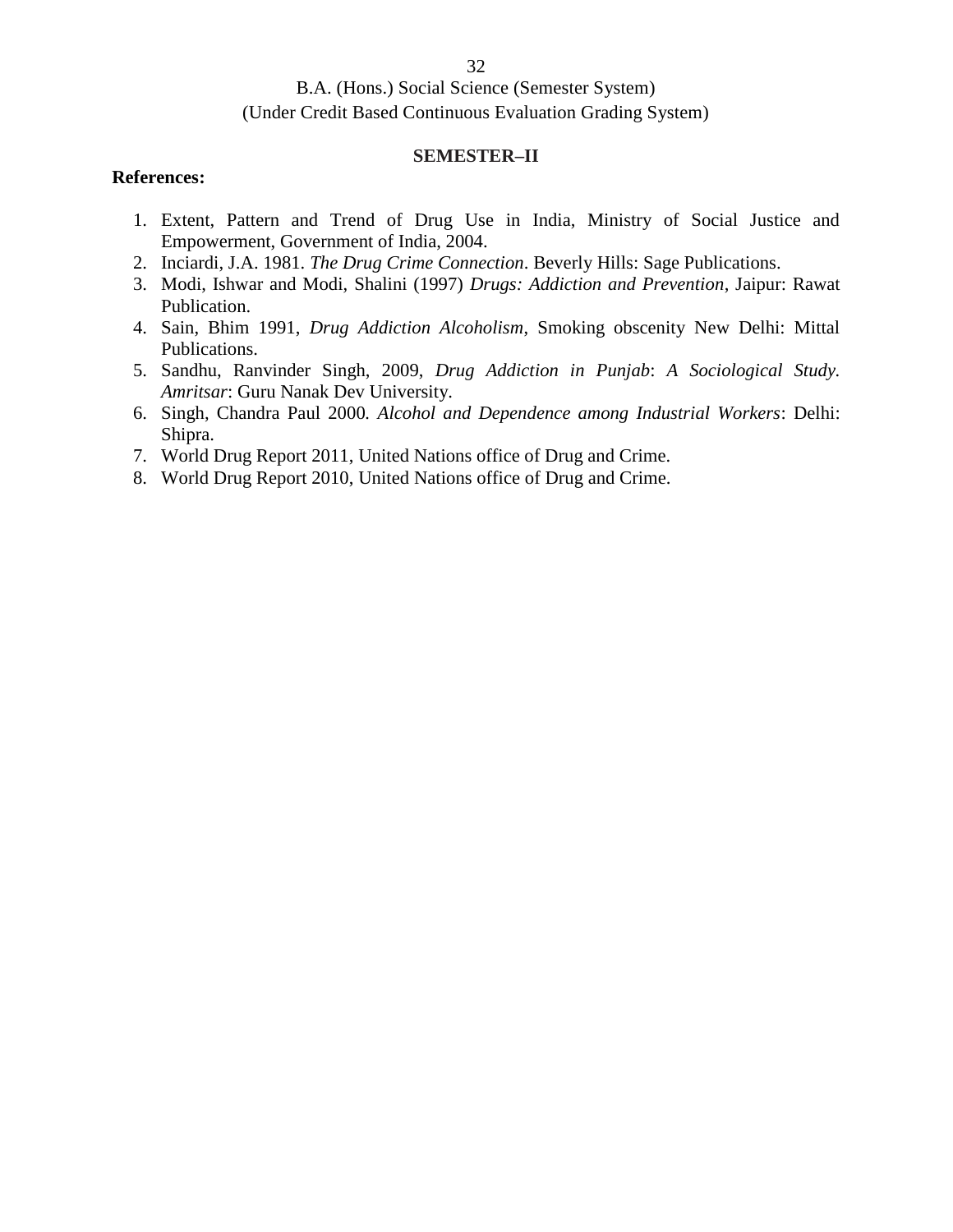33

B.A. (Hons.) Social Science (Semester System) (Under Credit Based Continuous Evaluation Grading System)

#### **SEMESTER –III SSL 201: WESTERN POLITICAL THOUGHT (POLITICAL SCIENCE: MAJOR)**

#### **Credits: 4-0-0**

#### **UNIT-I**

| Plato     | Ideal State: Theory of Justice, Communism, Education.                    |
|-----------|--------------------------------------------------------------------------|
| Aristotle | Organic Theory of State; Classification of States; Theory of Slavery and |
|           | Property; Theory of Revolution                                           |

#### **UNIT-II**

| Machiavelli | Separation of ethics from Politics, Statecraft. |
|-------------|-------------------------------------------------|
| Hobbes      | Individualism; social contract                  |
| J.S. Mill   | Revision of utilitarianism; Theory of liberty.  |

#### **UNIT-III**

| Hegel                                         | Dialectics, Theory of the State. |  |  |  |  |  |                                                                     |  |
|-----------------------------------------------|----------------------------------|--|--|--|--|--|---------------------------------------------------------------------|--|
| KarlMarx                                      |                                  |  |  |  |  |  | Historical Materialism and Class Struggle; Dialectical materialism; |  |
| Theory of Surplus value.                      |                                  |  |  |  |  |  |                                                                     |  |
| Mao-Tse-Tung Theory of Revolution, Democracy. |                                  |  |  |  |  |  |                                                                     |  |

- 1. Ebenstein, William, *Great Political Thinkers: Plato to the Present*, Delhi, Oxford and IBM Publishing Co. 1973.
- 2. Sabine, George H, *A History of Political Theory*, New Delhi. Oxford and IBM Publishing Co. 1973.
- 3. Lancaster, Lane W., *Masters of Political Thought*, Volume Three: Hegel to Dewey, London: George G. Harrap & Co. Ltd. 1973.
- 4. Mukherjee, Subrata & Ramaswamy, Sushila, *A History of Political Thought: Plato to Marx,* New Delhi : Prentice-Hall of India, 1999.
- 5. Carew Hunt, R.N., *The Theory and Practice of Communism*, Harmondsworth, Middlesex: Penguin Books.
- 6. Wayper, C.L., *Political Thought*, London: The English University Press 1967.
- 7. Barker, Earnest, *The Political Thought of Plato and Aristotle*, New York: Dever Publications, 1956.
- 8. Barker, Earnest, *Greek Political Theory: The Political Thought of Plato and His Predecessors,* London: Metheun and Co. Ltd., 1967.
- 9. Foster, Michael B., *Masters of Political Thought, Volume One: Plato to Machiavelli*, London: George G. Harrap & Co. Ltd., 1971.
- 10. Jones, W.T., *Masters of Political Thought Volume Two: Machiavelli to Bentham*, London :George G. Harrap & Co. Ltd., 1973.
- 11. Germino, Dante, *Modern Western Political Thought: Machiavelli to Marx*, Chicago, Rand Mcnally & Company, 1972.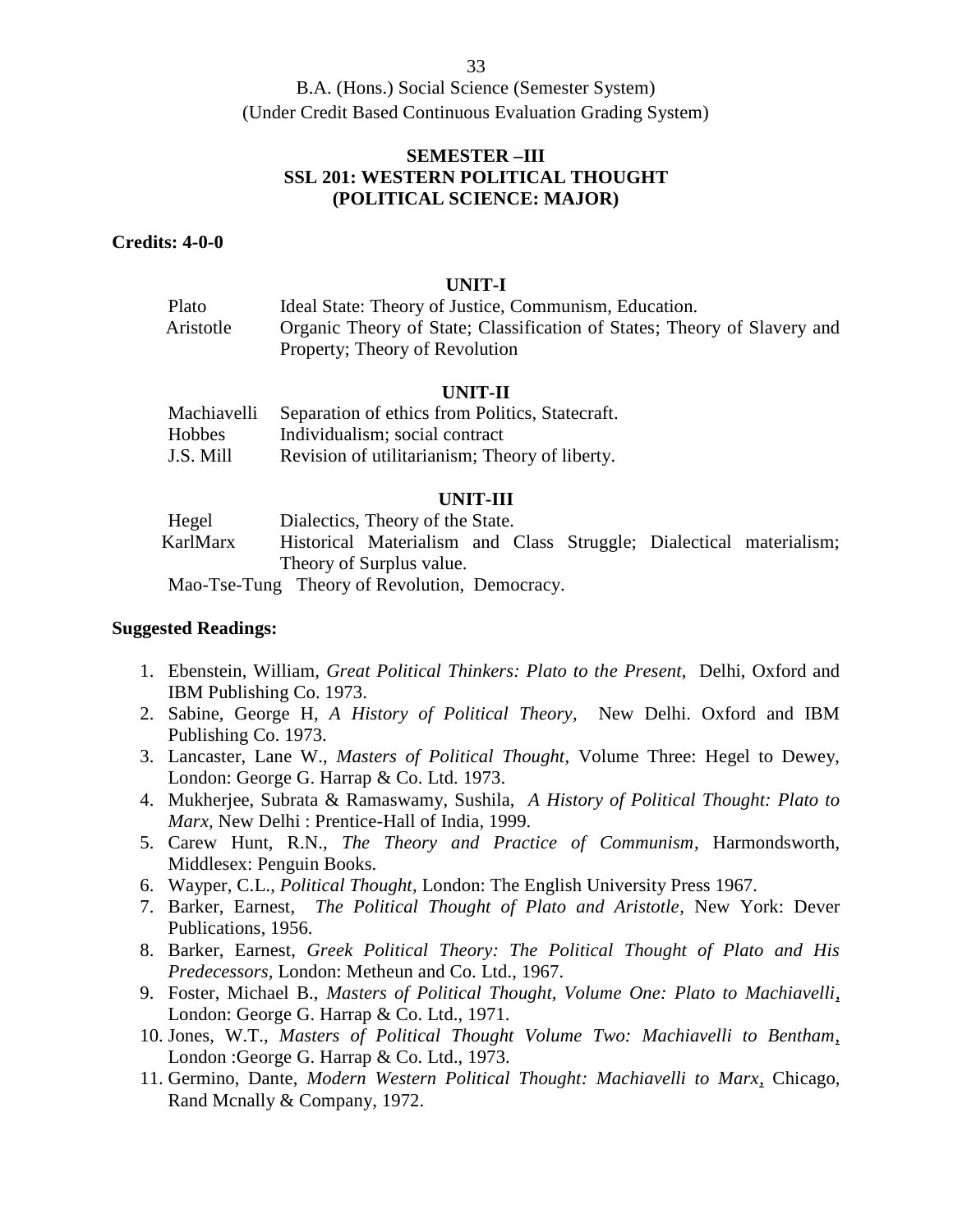#### B.A. (Hons.) Social Science (Semester System)

#### (Under Credit Based Continuous Evaluation Grading System)

- 12. Dunning, William A, *A History of Political Theories: Ancient and Medieval,* Allahabad: Central Book Depot, 1966.
- 13. Brein O, Nelson, *Western Political Thought*, Pearson Education, New Delhi, 2003
- 14. Lacy, Creighton, *The Conscience of India*, New York: Holt, Rinehart And Winston, 1965.
- 15. R.J. Moore (Ed*.), Tradition and Politics in South Asia, New Delhi*: Vikas Publishing House, 1979.
- 16. Mohanty, D.K., *Indian Political Tradition –Manu to Ambedkar* , (Anmol Publications) New Delhi, 1997.
- 17. Lahiry, Ashutosh, *Gandhi in Indian Politics*, (Firma KLM), Calcutta, 1976.
- 18. Verma, V.P., *Modern Indian Political Thought* Agra: Lakshmi Narain Agarwal Educational Publishers), 1971.
- 19. Karunakaran, K.P., *Indian Politics from Dadabhai Naoroji to Gandhi*-A *Study of the Political Ideas of Modern India.* (Gitanjali Prakashan) New Delhi, 1975.
- 20. Saletore,BhaskarAnand, *Ancient Indian Political Thought and Institutions* (Asia Publishing House), New Delhi, 1968.
- 21. Pularampil, K. John, (Ed), *Indian Political System –A Reader in Continuity and Change,* (N.V. Publications), New Delhi, 1976.
- 22. Appadorai, A., *Indian Political Thinking in the Twentieth Century-An Introductory Survey,* (South Asian Publishers), New Delhi. 1987.
- 23. Karunakaran,K.P., *Indian Political Thought (1832-1921),* (The Peacock Press), New Delhi, 1976.
- 24. Deutsch, Kenneth and Thomas Pentham (Eds). *Political Thought in Modern India,* (Sage Publications), New Delhi, 1986.
- 25. Appadorai, A.(ed.) *Documents on Political Thought in Modern India,-*Volume-I &II(Oxford University Press Bombay, 1973&1976.
- 26. Doctor, Adi H., *Political Thinkers of Modern India*, (Mittal Publications) New Delhi, 1997.
- 27. Prasad, Beni, *Theory of Government in Ancient India,* (Central Book Dept) Allahabad, 1974.
- 28. Rajagopalachari, C. *Gandhiji's Teachings and Philosophy*, (Bhartiya Vidya Bhavan) Bombay, 1967.
- 29. Malik, Saroj , *Gandhian Satyagraha and Contemporary World* (Manthan Publications) Rohtak, 1985.
- 30. Mahadevan, T.K.(Ed), *Truth and Non-Violence , (*UNESCO), New Delhi, 1970.
- 31. Bhagwan Vishnoo*, Indian Political Thinkers*, Atma Ram and Sons, Delhi, 2002.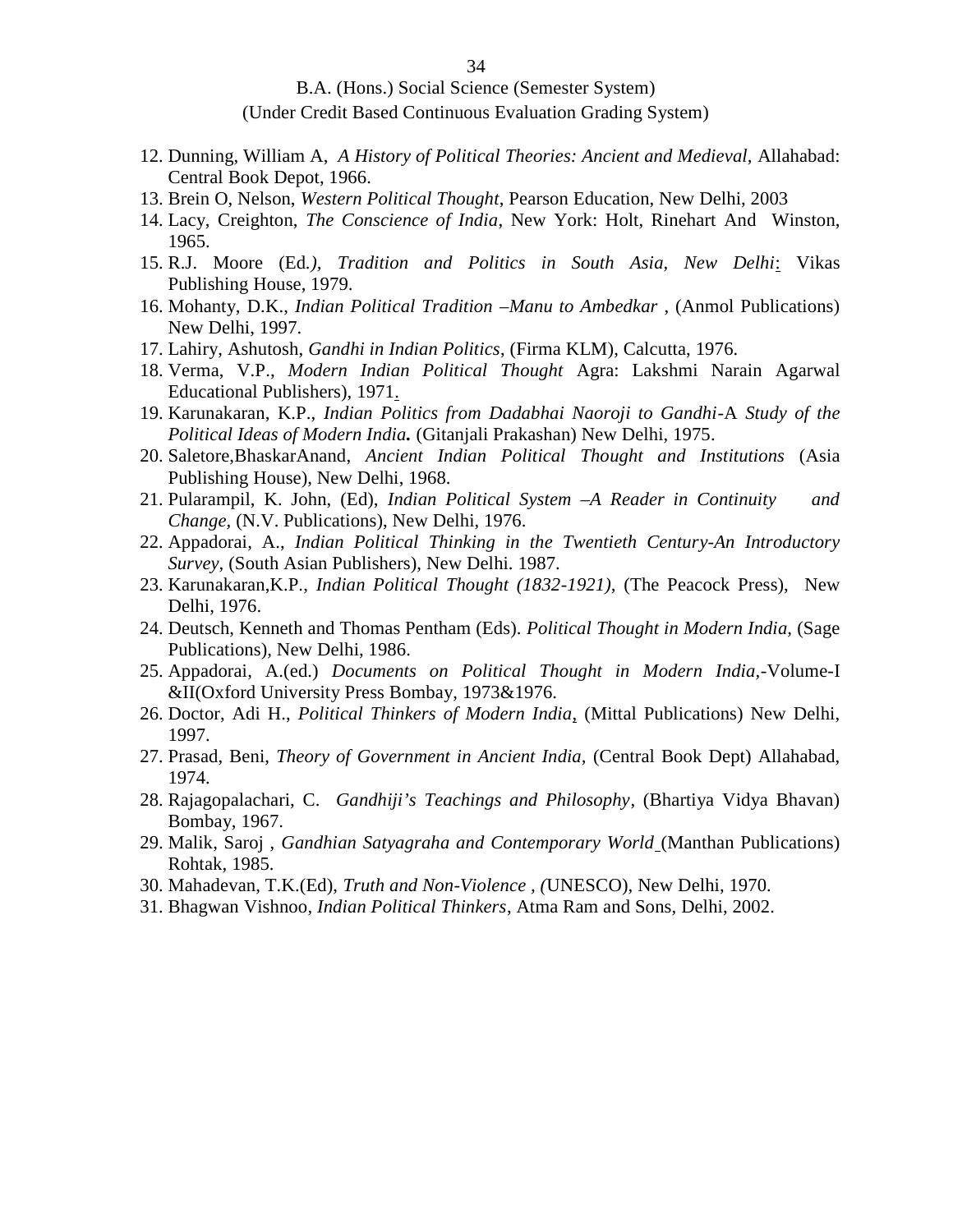#### **SEMESTER –III SSL 202: Indian Political System (Political Science: Minor)**

**Credits: 4-0-0**

#### **UNIT-I**

- Ideological Bases of the Indian Constitution.
- Preamble, Fundamental Rights and Duties and Directive Principles of State Policy.
- Constitution as an instrument of Socio-Economic Change.
- Constitutional Amendments and Review.

#### **UNIT-II**

- Structure and Processes-I: President, Prime Minister, Council of Ministers, Working of the Parliamentary System; Structure and Processes-II: Governor, Chief Minister, Council of Ministers, State Legislature.
- Federalism: Emerging trends in Centre-State Relations in India, Politics of regional move and National Integration.
- Judiciary: Supreme Court, High Courts, Judicial Review, Judicial Activism including Public Interest Litigation, Judicial Reforms.

#### **UNIT-III**

- Political Parties: National-Indian National Congress, Bhartiya Janta Party, Communist Party of India(Marxist),Regional: Shiromani AkaliDal, DMK, Pressure Groups: Concepts and Tactics, Patterns of coalition politics, trends in electoral behaviour; changing socio-economic profiles of legislators
- Contending Forces in Indian Politics: Caste, Regionalism, Communalism, and Ethnicity.
- Planning and Economic Development; Nehruvian and Gandhian perspectives Role of Planning Commission in the era of Liberalization; Political Dimensions of Economic Reforms.

- 1. Basu, D.D., *Introduction to the Constitution of India*, New Delhi, PHI, 2003.
- 2. Baxi, Upendra et.al, *Reconstructing the Republic*, New Delhi: Har-Anand Publications, 1999.
- 3. Fadia, B.L, *Indian Govt. and Politics*, Agra: Agra Sahitya Parkashan, 2003.
- 4. *Sarkaria Commission Report* Part-I, II, Nasik; Govt. of India Press, 1987.
- 5. Hasan, Zoya, et.al, *India's Living Constitution*, N. Delhi: Permanent Black, 2002.
- 6. \_\_\_\_\_\_\_\_\_\_\_\_\_\_\_, *Politics and the State in India*, New Delhi: Sage Publications Ltd, 2000.
- 7. Khan, Rasheeduddin, *Federal India: A Design for Change*, New Delhi, Vikas Publishing House, 1992.
- 8. Kohli, Atul, *Democracy and Discontent*, New Delhi, Cambridge, University Press, 1991.
- 9. Narang, A.S., *Indian Govt. and Politics*, New Delhi: Kalyani,
- 10. Pandey, J.N., *Constitutional Law of India*. Allahabad: University, Law Agency, 2003.
- 11. Bakshi, P.M., *Constitution of India*, Universal Law Agencies, New Delhi, 2005.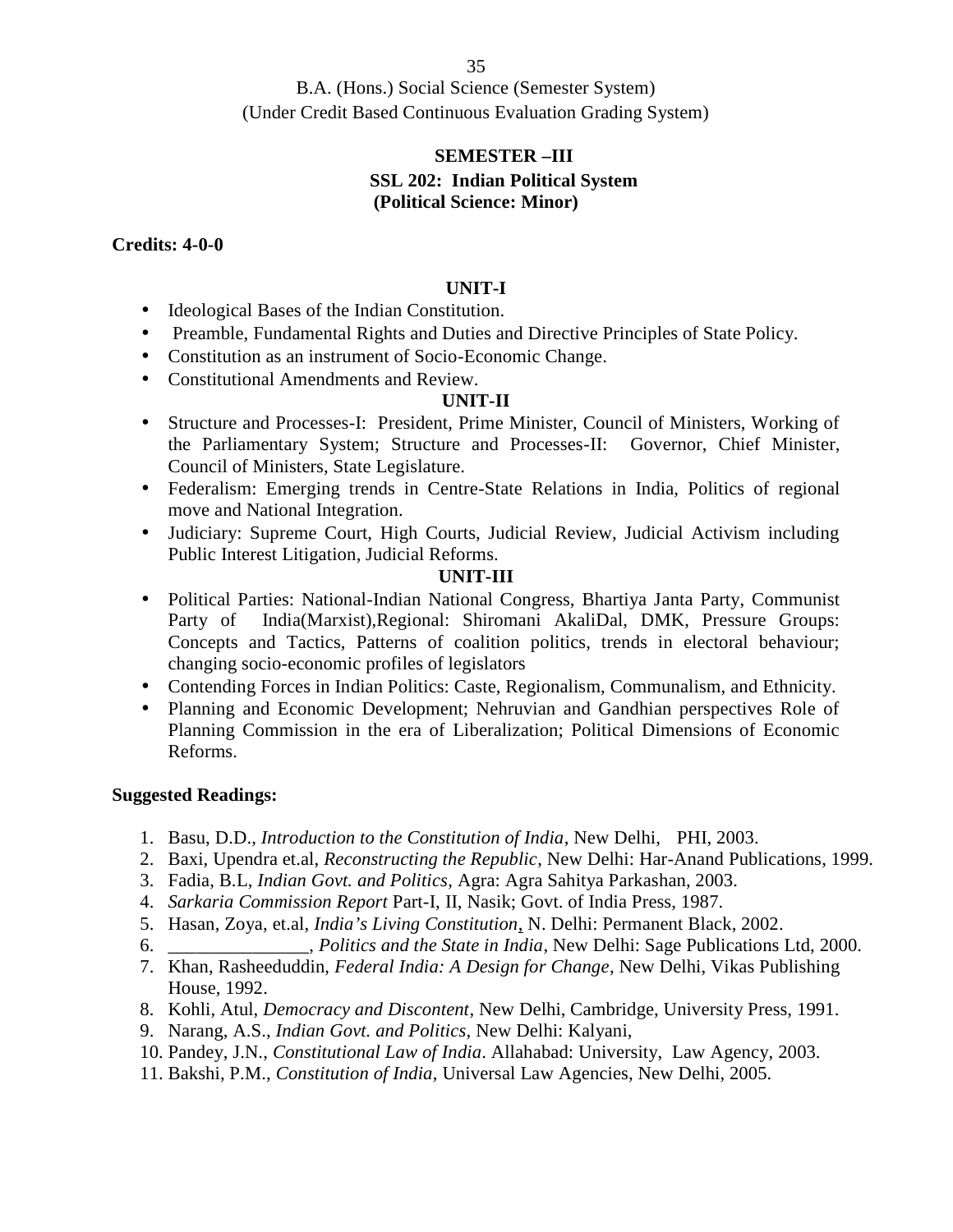B.A. (Hons.) Social Science (Semester System) (Under Credit Based Continuous Evaluation Grading System)

## **SEMESTER-III**

## **SSL 222: ADVANCED ECONOMIC THEORY ECONOMICS (MAJOR)**

**Credits: 4-0-0**

## **UNIT-I**

## **1**. *Factor Pricing*

Marginal Productivity Theory, Determination of rent, wages, interests and profit (elementary view).

**2**. *Welfare Economics:* Concepts of Welfare: Pigou, Pareto and Bergson Samuelson, A.K. Sen's View (Elementary View). Macroeconomics: Investment function: Marginal Efficiency of Capital (MEC) v/s Marginal efficiency of investment.

## **UNIT-II**

**3.** *Multiplier/Accelerator Theories and Business Cycles:* Types of Multipliers: Employment Multiplier, Derivation of Investment multiplier, Balanced Budget Multiplier and Foreign Trade multiplier using Keynes two sectors, three sectors and four sectors economy, respectively. Accelerator Principle. Business Cycle: Phases of Business cycle and Samuelson, Hicks and Kaldor models.

## **UNIT-III**

**4.** *IS-LM Framework:* Introduction to IS-LM, situation of IS-LM and equilibrium in product and money markets, Movement along and shift in IS-LM curves. Effectiveness of monetary and fiscal policies through IS-LM framework.

**5.** *Inflation:* Types of inflation, causes of inflation, policy instruments to control inflation, Phillip curve, debate over the existence of Phillip curve.

- 1. Henderson, J.M. and Quandt, R.E., *Microeconomic Theory: A Mathematical Approach*, McGraw Hill.
- 2. Mankiw, N.G., *Principles of Microeconomics*, (4th edition), Thompson South-Western.
- 3. Collander, D.C., *Microeconomics*, (8th edition), McGraw Hill.
- 4. A. Koutsoyiannis; *Modern Micro Economics* (2nd Edition), Macmillan Press, London,1990.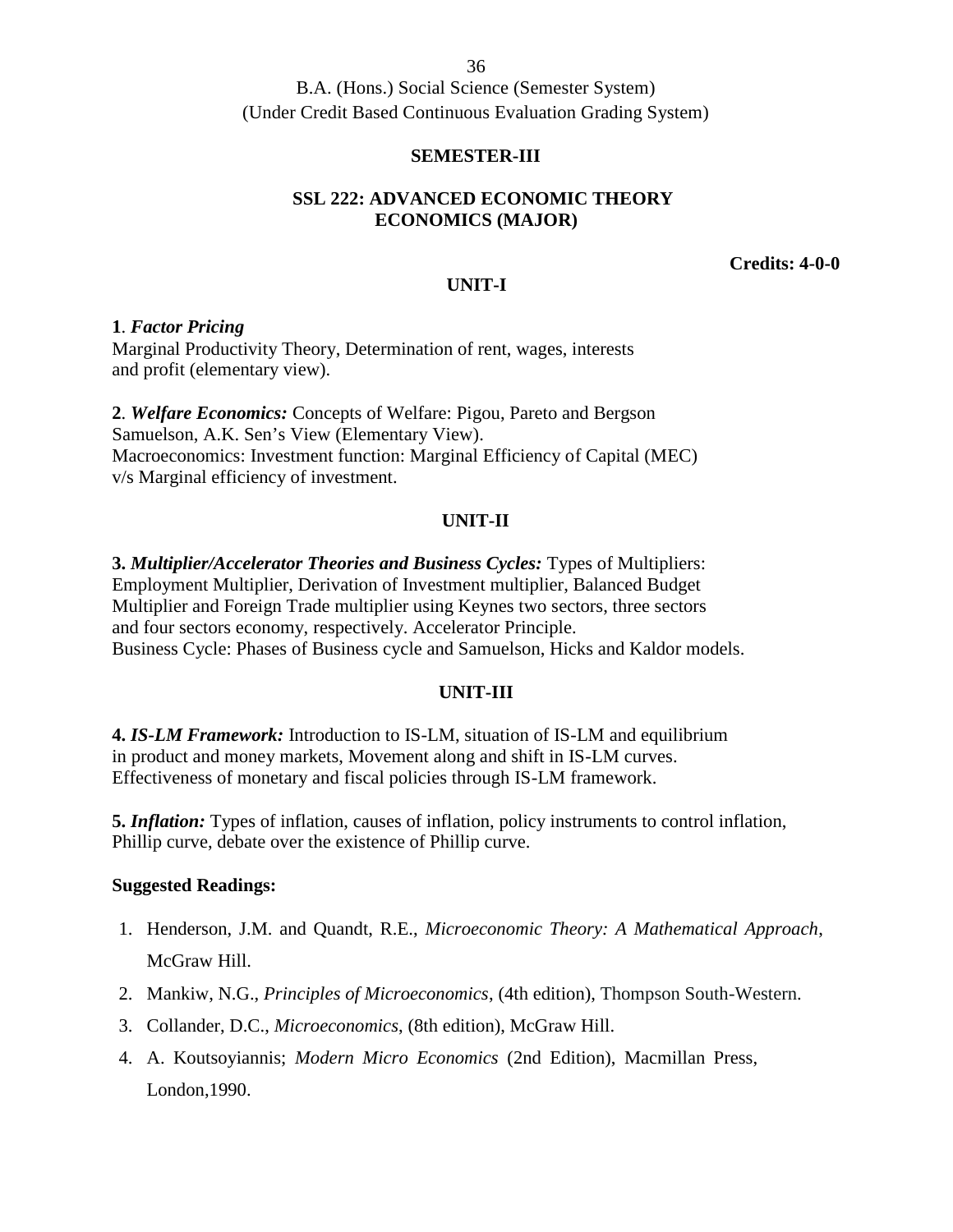- 5. A.Sen; *Microeconomics: Theory and Applications*, Oxford University Press, New Delhi,1999.
- 6. Layord and Walters; *Microeconomic Theory*, Mc-Graw Hill Co, New York, 1980.
- 7. Handerson and Quandt, *Micro-Economic Theory: A Mathematical Approach*, Tata Mc-Graw Hill Co., London, 1980.
- 8. ALLEN, R.G.D. , *Macroeconomic Theory*, Macmillan, London, 1968.
- 9. Mankiw, N.G., *Principles of Macroeconomics*, (4th Edition), Thompson South-Western.
- 10. Collander, D.C., *Macroeconomics*, (7th Edition), McGraw Hill.
- 11. G. Ackley; *Macroeconomics: Theory and Policy*, Macmillan & Co., New York, 1988.
- 12. W.A. Branson, *Macroeconomic Theory,* Harper and Row, New York, 1989.
- 13. Edward Shapiro, *Macro-Economic Analysis*, Tata McGraw Hill Co., New Delhi, 1996.
- 14. W.Beckerman; *An Introduction to National Income Analysis*, ElBS, London, 1998.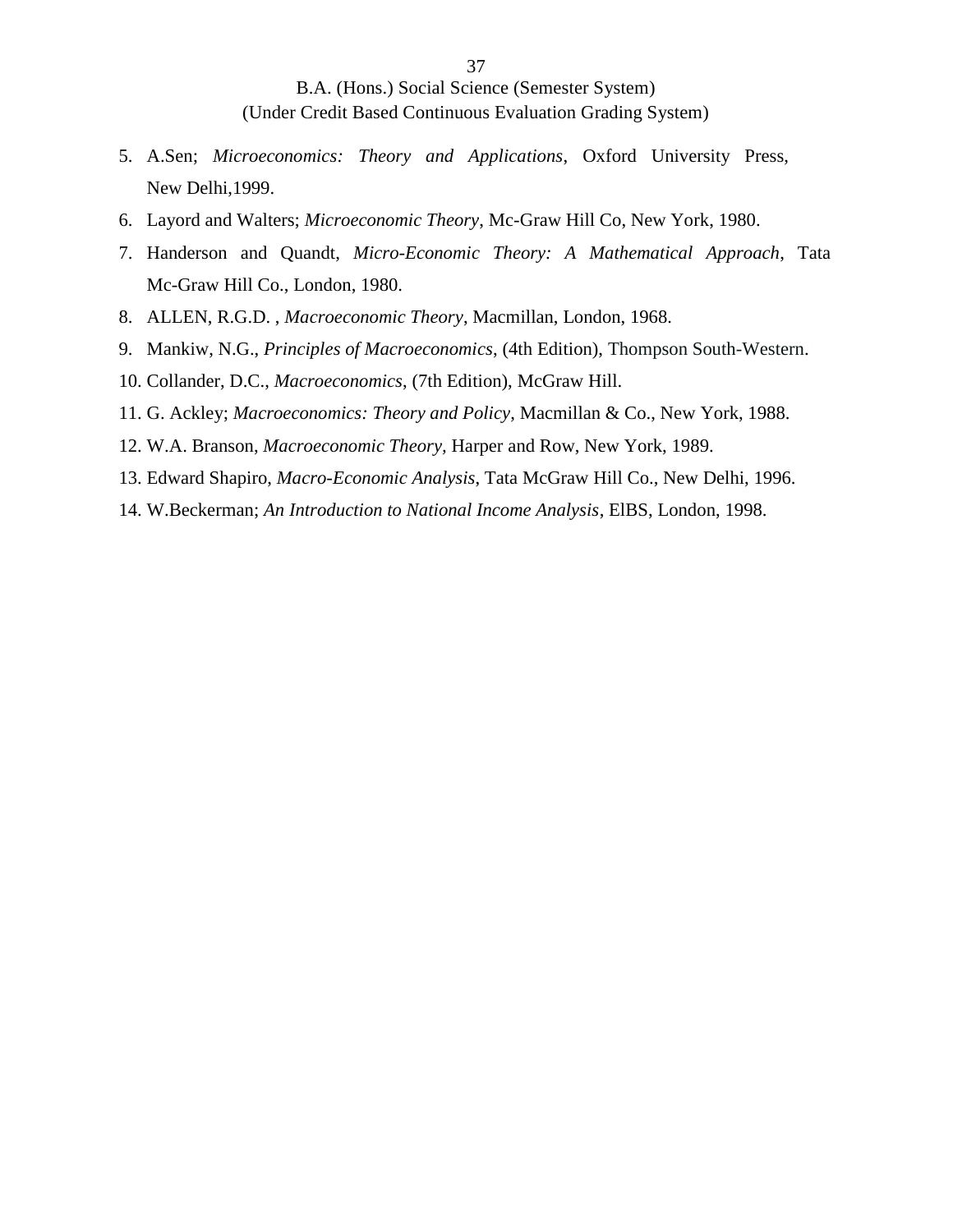#### **SEMESTER –III**

### **SSL 223: MONEY AND BANKING ECONOMICS (MINOR)**

**Credits: 4-0-0**

#### **UNIT-I**

**Money:** Nature and functions. Theory of money supply: the money multiplier Process, mechanics of money supply in India. Monetary theory: Fisher's equation of exchange; Cambridge cash balance approach: Keynesian, Neo-Keynesian and Friedman's quantity theory of money; Issues on the demand for money function empirical evidence.

### **UNIT-II**

**Commercial Banks:** Theories of banking. Banking in India- Commercial Banks, Co- Operative Banks and Regional Rural Banks. Nationalisation of Banks. Profitability of commercial banks, Banking reforms in India. Term Financing institutions in India. **Central Banking:** Functions. Monetary policy, objectives, targets and indicators. R.B.I.'s instruments of credit control. Role of RBI Under The New Regime.

#### **UNIT-III**

**Rate of Interest:** Theories of the term structure of interest rates; Structure of interest rates and interest rate policy in India- recent developments. Money and capital markets: nature; Money and Capital markets in India (dichotomy).

- 1. Thorn, R.S. *Introduction to Money and Banking*, 1976.
- 2. Glahe, F. R. *Macroeconomic Theory and Policy*, 1973.
- 3. Laidler, D.E.W., *The Demand for Money: Theories and Evidence*,1977
- 4. Bhole, L.M., *Financial Institutions and Markets: Structure, Growth and Innovations*,
- 5. R.B.I., *Functions and Working*, 1983.
- 6. R.B.I., *Report of the Committee to review the working of theMonetary System*, (Chakrawarty Committee Report), 1985.
- 7. *R.B.I. Narasimhan Committee Report, 1991*.
- 8. *Government of India Economic Survey* (Annual)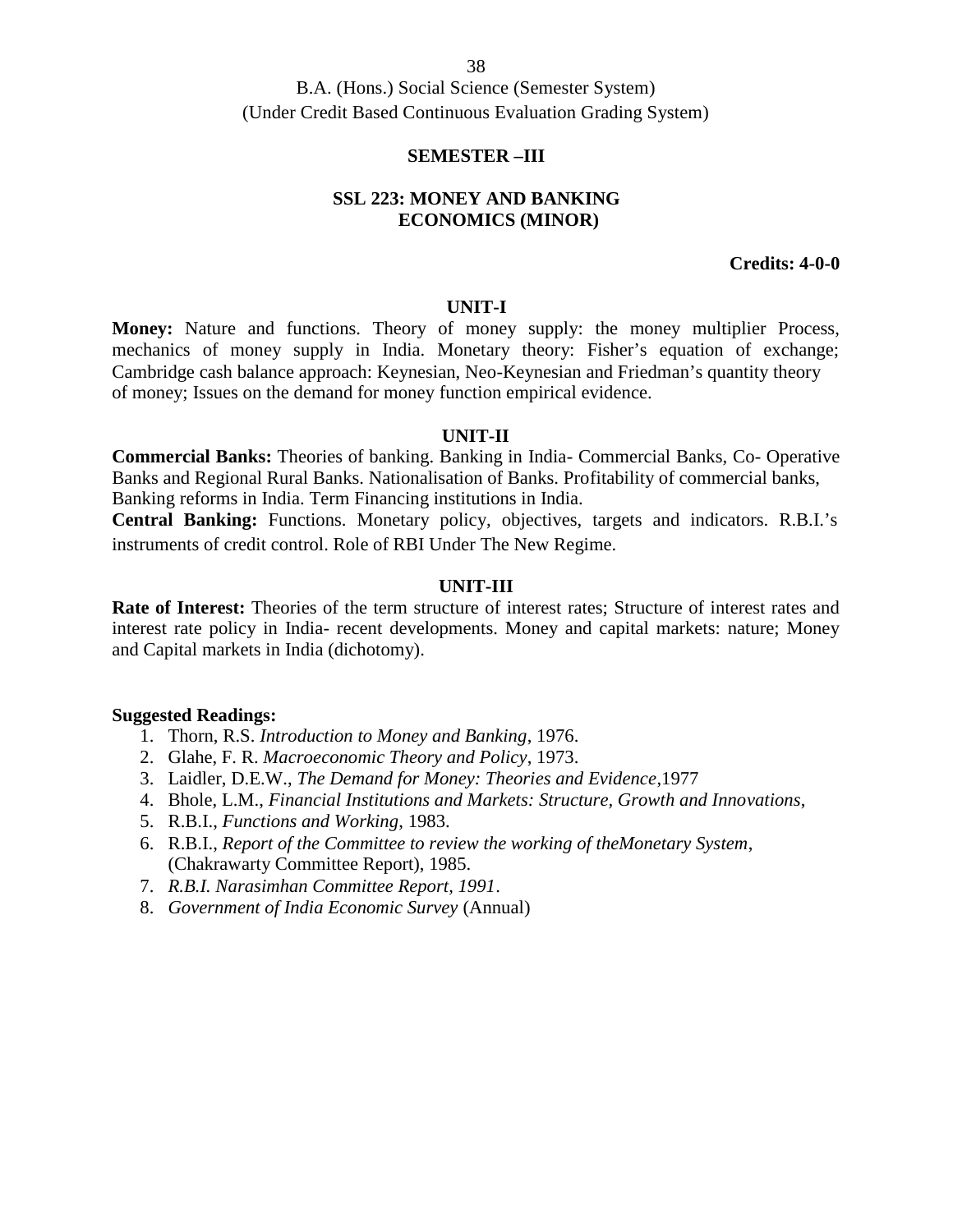B.A. (Hons.) Social Science (Semester System) (Under Credit Based Continuous Evaluation Grading System)

# **SEMESTER –III SSL 205: SOCIETY AND CULTURE IN INDIA UPTO A.D. 1206 HISTORY(MAJOR)**

**Credits: 4-0-0**

#### **UNIT-I**

The Harappan and the Vedic Religion Jainism, Buddhism and other Early Heterodox Movements Ashoka's Dhamma

#### **UNIT-II**

Vaishnavism, Shaivism and Shaktaism Bhakti and Tantricism Non – Indian Religions

#### **UNIT-III**

Language, Script, Literature Architecture and Sculpture Education, Science and Technology

- 1. *Ancient India*, Ministry of Information and Broadcasting, Government of India, New Delhi, 1995.
- 2. Jha, D.N., *Ancient India - In Historical Outline*, Manohar, New Delhi, 1998.
- 3. Sharma, Ram Sharan, *India's Ancient Past*, OUP, New Delhi, 2005.
- 4. \_\_\_\_\_\_\_\_\_., *Material Culture and Social Formations in Ancient India*, Macmillan, Delhi, 2001.
- 5. Thapar, Romila *A History of India*, Vol. I., Penguin Books, London, 1981.
- 6. Basham, A.L., *The Wonder That Was India*, Fontana, London, 1977.
- 7. Chanana, Dev Raj, *Slavery in Ancient India as Depicted in Pali and Sanskrit Texts*, People's Publishing House, New Delhi, 1990.
- 8. Chattopadhyaya, B.D., *The Making of Early Medieval India*, Oxford University Press, New Delhi, 1994.
- 9. Jaiswal, Suvira, "Some Recent Theories of the Origin of Untouchability: Historiographical Assessment", *Proceedings Indian History Congress*, 39th Session, Hyderabad, 1978, pp 124-36.
- 10. \_\_\_\_\_\_\_\_., "Women in Early India: Problems and Perspectives", *Proceedings Indian History Congress*, 42nd Session, Bodh Gaya, 1981, pp. 54-60.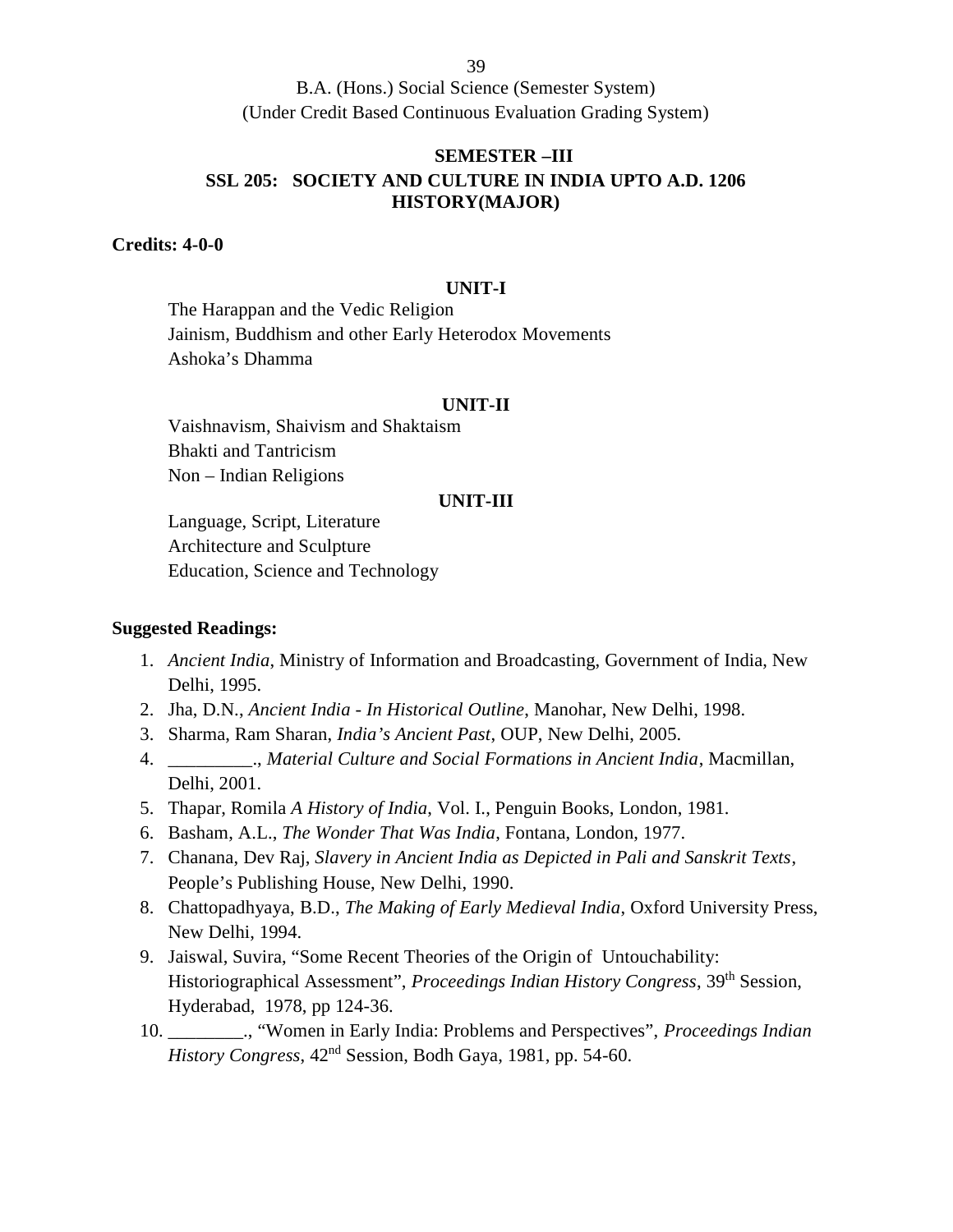## **SEMESTER –III SSL 206: HISTORY OF INDIA (A.D. 1750-1885) HISTORY (MINOR)**

**Credits: 4-0-0**

#### **UNIT-I**

European Commercial links with India: Portuguese, British and French. Expansion of the British Rule: Bengal, Awadh, Mysore and Marathas (1757-1818). Development of central structure (1773-1863) Consolidation of the British Empire (1818-1843)

#### **UNIT-II**

Formation of institutions: Civil Service, Judiciary, Police and Army. The Policy of Annexations: Sindh, the Doctrine of Lapse and the Punjab. The Uprisings: The tribal and the peasant uprisings; Uprising of 1857-Origin, Spread and nature.

Modern education and the growth of the Press

#### **UNIT-III**

Drain of wealth, de-industrialization, land systems, commercialization of agriculture, Rail and road transportation.

Socio-religious Reform Movements: Brahamo Samaj, Arya Samaj, Aligarh movement, Ramakrishna Mission.

Emergence of middle classes and The Politics of Associations in the Presidencies. The formation of the Indian National Congress.

- 1. C.A. Bayley, *Indian Society and the Making of the British Empire: The New Cambridge History of India*, Vol.II, Orient Longman, New Delhi, 1988.
- 2. B. Prasad, *A History of Modern India: Bondage (1707-1858)* Vol. I, Rajesh Publications, New Delhi, 1979.
- 3. Thomas Metcalfe, *The Aftermath of Revolt: India 1858-18*70, Princeton University Press, Princeton, 1964.
- 4. Anil Seal, *The Emergence of Indian Nationalism*, CUP, Cambridge, 1971.
- 5. N.K. Sinha, *A History of India,* Orient Longman, Calcutta, 1983.
- 6. Bipan Chaner, *History of Modern India*, Orient Longman, New Delhi, 2008.
- 7. Shekhar Bandhopadhyay, *From Plessey to Partition: A History of Modern India,* Orient Longman*,* Hyderabad, 2004.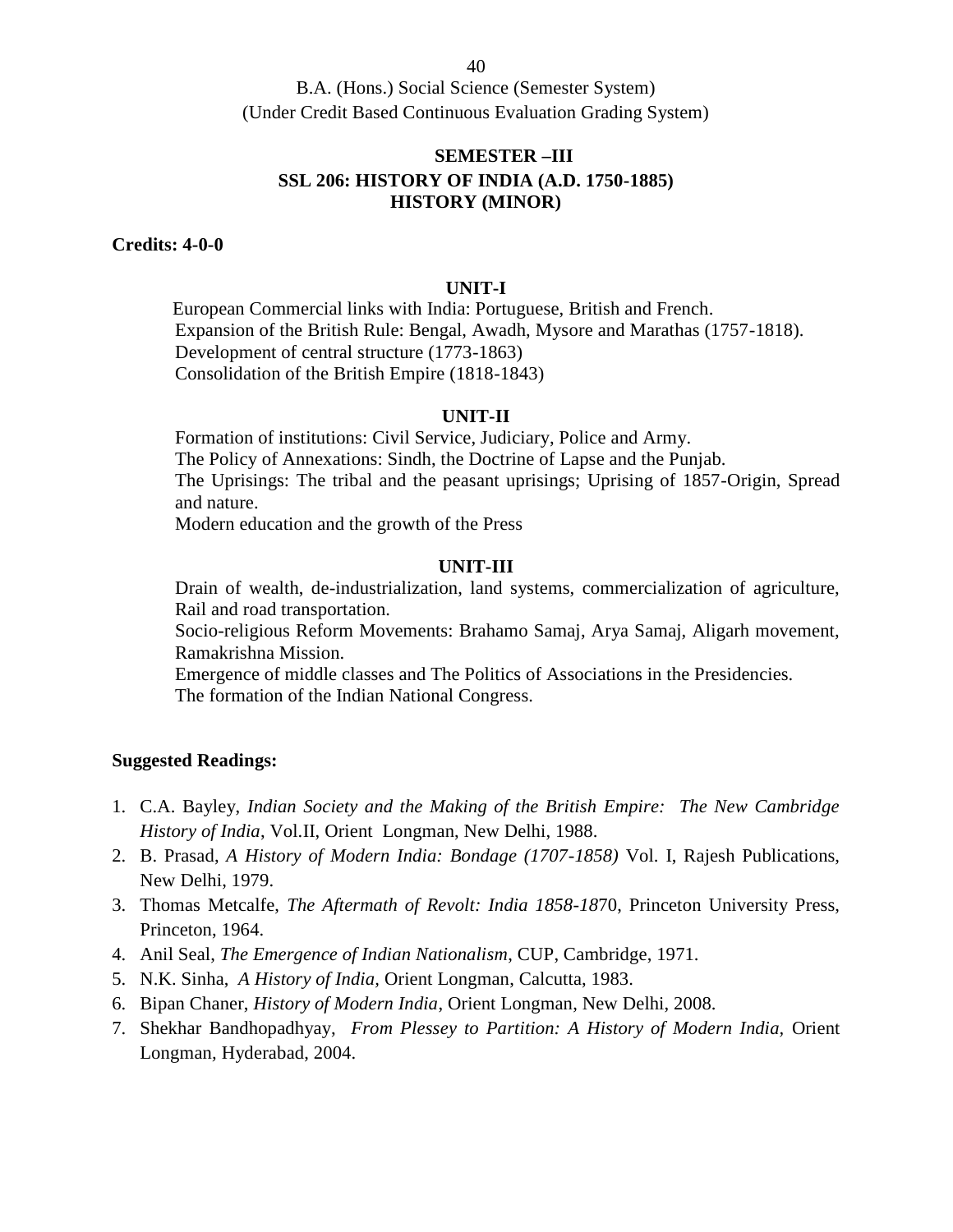## **SEMESTER –III SSL 207: SOCIOLOGY OF MEDIA AND CULTURAL STUDIES SOCIOLOGY (MAJOR)**

**Credits: 4-0-0**

### **UNIT-I**

Key concepts : Media ,Culture and Society ; Classification of Media and culture; Elements of Media in Socio-Cultural Context Theories of Media and Culture

#### **UNIT-II**

Evolution of Media in India: Issues and Policies Media and Society: Social Construction of reality and importance of media Role of Mass Media: Social Relations and in Socialization.

### **UNIT-III**

Media Influence: Patterns and Factors of Influence Impacts of Media on Family and Society Media Technology and Social Change

- 1. Castells, Manuel, *The City and the Grassroots*, Edward Arnold, London, 1983.
- 2. Castells, Manuel, *The Urban Question: A Marxist Approach*, Edward Arnold, London, 1977.
- 3. Gugler, Joseph (ed.), *The Urban Transformation of the Developing World*, OUP, New York, 1996.
- 4. Gugler, Joseph (ed.), *Cities in the Developing World: Issues, Theory and Policy*, OUP, New York, 1990.
- 5. Beck, Ulrich. *Risk Society.* Sage, London,1992
- 6. Featherstone, M., *Undoing Culture: Globalization, Post Modernism and Identity*. Sage, London,1995
- 7. Appadurai, Arjun, *Modernity at Large*, University of Minnesota Press, 1996.
- 8. R. Ramchandran, *Urbanization and Urban System in India*, Delhi, 1989.
- 9. Hartley John., *Communication Culture and Media Studies*, Routledge , London, 2002
- 10. Sahay Udhay., *Making News, Handbook of Media in Contemporary India*, OUP New Delhi,2006.
- 11. Sujata Patel and Kushal Deb (ed) *Urban Studies*, OUP 2006 Sarai Readers, Nos 1 to 5, Delhi, 2001 onwards
- 12. K. Sivaramkrishnan, A Kundu and B.N. Singh, *Handbook of Urbanization in India*, Delhi,2005
- 13. Janaki Nair, *The Promise of the Metropolis: Bangalore's Twentieth Century*, Delhi, 2005
- 14. Potter,W. James, *Media Effects*, Sage Publications,New Delhi,2012.
- 15. David,Croteau William Haynes, *Media Society*, Sage Publications, New Delhi,2003.
- 16. Hodkinson,Paul., *Media Culture & Society,* Sage Publications, New Delhi,2011.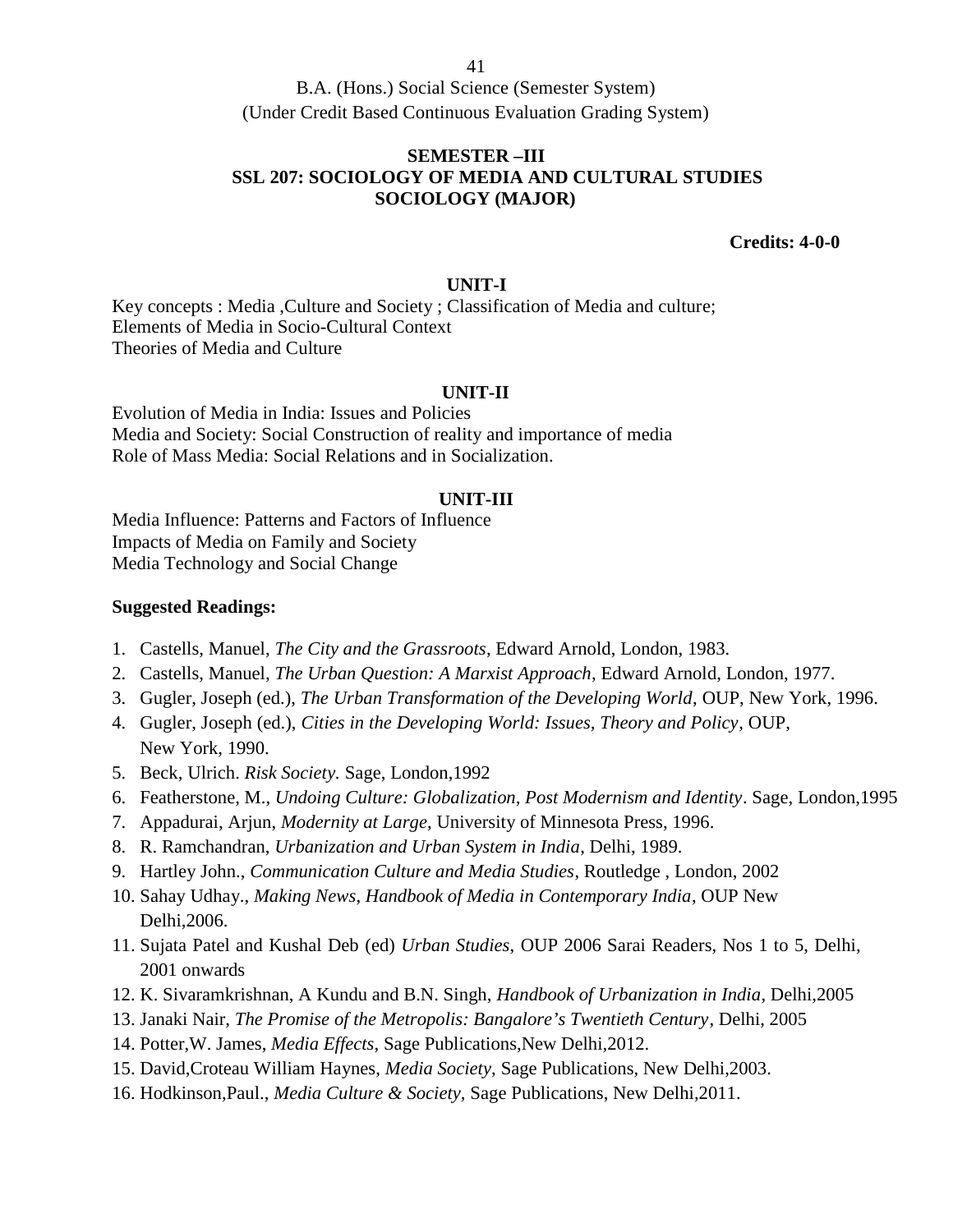B.A. (Hons.) Social Science (Semester System) (Under Credit Based Continuous Evaluation Grading System)

# **SEMESTER –III SSL 208: SOCIAL INSTITUTIONS SOCIOLOGY (MINOR)**

## **Credits: 4-0-0**

## **UNIT-I**

## **Economic & Society**

(a) Man, nature and social production,

- (b) Economic system of simple and Complex Societies barter and ceremonial exchange,
- (c) Non-Economic determinants of Economic Behavior.
- (d) Market economy and control economy.
- (e) Jajmani system.

### **UNIT-II**

## **Politics & Society**

- (a) Sociological Theories of Power,
- (b) Power elite
- (c) Bureaucracy,
- (d) Political Parties and Pressure Groups
- (e) Nation State and Citizen ship, Democracy.
- (f) Civil Society
- (g) Protest, Agitation, Social Movements.

### **UNIT-III**

## **Religion & Society**

- (a) Sociological Theories of Religion.
- (b) Types of religious practices: Animism, monism, Pluralism, Sects, Cults.
- (c) Religion in Modern Society: Religion and Science, Secularization, religious revivalism and fundamentalism,
- (d) Religious communities in India and Minorities Problem.

- 1. Samelser : *Sociology of Economic Life,* Prentice Hall, Delhi, 1965.
- 2. Gisbert, Pascual*: Fundamentals of Sociology*, Orient Longman, Delhi, 1959.
- 3. Johnson, Harry. M., *Sociology: A Systematic Introduction*, Allied Publishers, Bombay, 1977.
- 4. Leslie, Gerald R.: *Introductory Sociology*, Oxford University Press, New York, 1976.
- 5. Mc Gee et. al. : *Sociology – An Introduction*, Reinhert, Winsten, Hindale, 1977.
- 6. O'Dea,T.F. : *Sociology of Religion*, Prentice-Hall, New Delhi, 1966.
- 7. Mandelbaum,G,David. *Society in India,* Popular Parkashan,2005.
- 8. Vaux, De, Roland. : *Social Institution*, Mc-Grew Hill, 2011.
- 9. Ebough, Helen Rose.: *Religion and Social Institution*, Springer, 2006.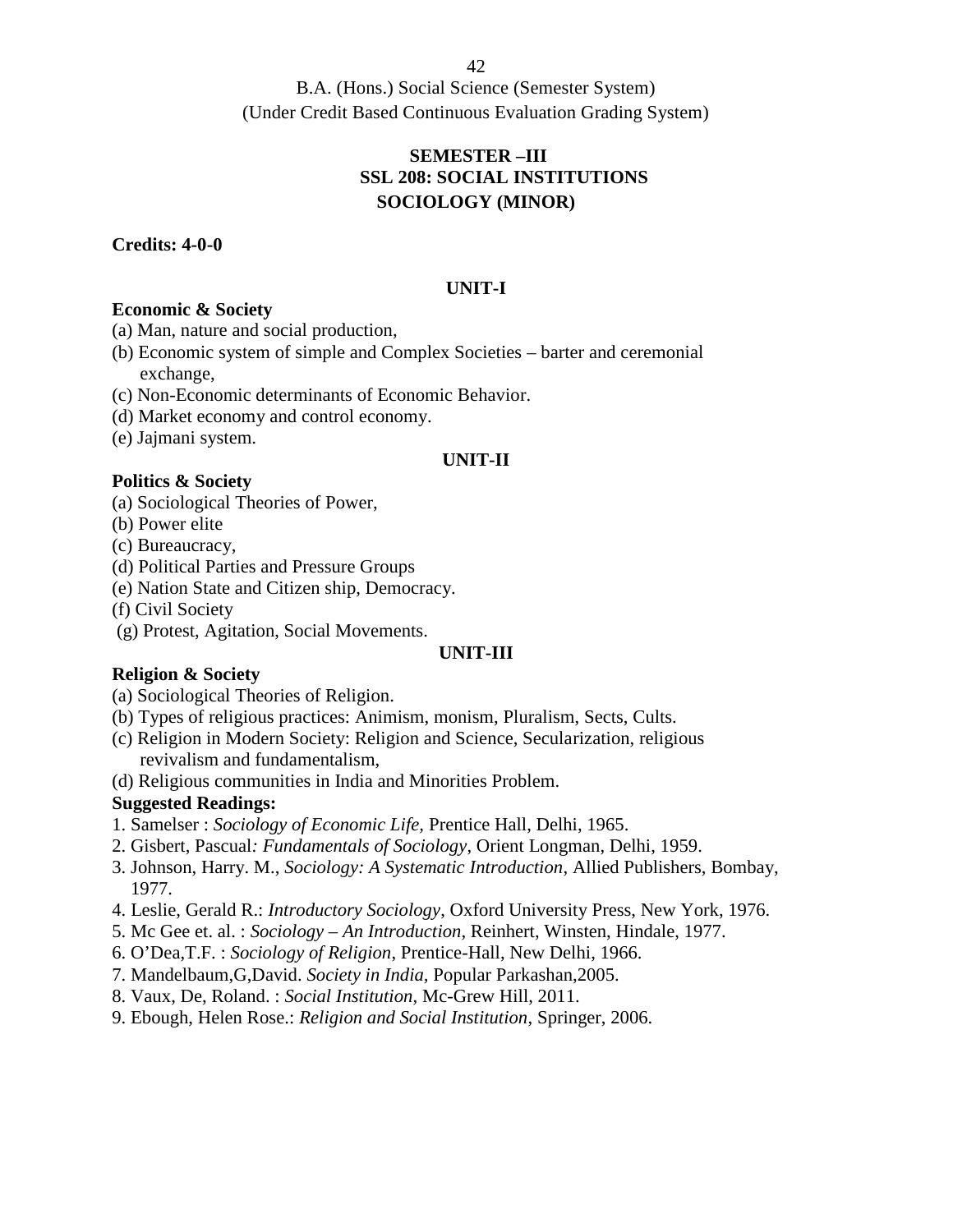# **SEMESTER –III SSL 209: PERSONNEL AND FINANCIAL ADMINISTRATION PUBLIC ADMINISTRATION (MINOR)**

## **Credits: 4-0-0**

#### **UNIT-I**

Personnel Administration: Meaning, Functions, Significance and Scope. Position, Classification.

Bureaucracy: Concept, Meaning, Types and Role in Modern Society.

Civil Service Reforms: Administrative Reforms Commission Assheton Committee, Fulton Committee.

Personnel Administration in India: Recruitment, Training and Promotion, Conduct Rules and Disciplinary Action.

#### **UNIT-II**

Recruitment Agencies in India: Union Public Service Commission, State Public Service Commission.

Redressal Machinery: Central Administrative Tribunal.

Financial Administration: Meaning, Scope and Significance.

Evolution of Federal Finance.

Budget: Concept, Types, Essential Principles.

Budget as an Instrument of Management and Economic Development.

### **UNIT-III**

Budgeting Procedure: Formulation, Enactment and Execution.

Auditing and Accounting, Comptroller and Auditor General.

Legislative Control over Finance, Public Accounts Committee, Estimates Committee, Committee on Public Undertakings, Ministry of Finance: Organization, Functions and Role.

Tax Administration: Characteristics of good taxation system Problems of Tax Administration. Public debt, Public borrowings and Deficit financing

Fiscal Federalism: Centre-State Financial Relations, Finance Commission: Composition, Functions and Role.

- 1. Daiv E. Klainger : *Public Personnel Management.* IPMA,
- 2. Englewood Cliffs, New Jersey, Prentice Hall Inc, 1986.
- 3. F. Heady, *Pubic Administration: A Comparative Perspective*, New York, Marcel Dekker, 1984.
- 4. Government of India, *Report on Personnel Administration,* Administrative Reforms Commission, New Delhi, Manager of Publications, 1967.
- 5. J. Pierre (Ed.), *Bureaucracy in the Modern State*, Aldershot, Edward Elgar, 1995.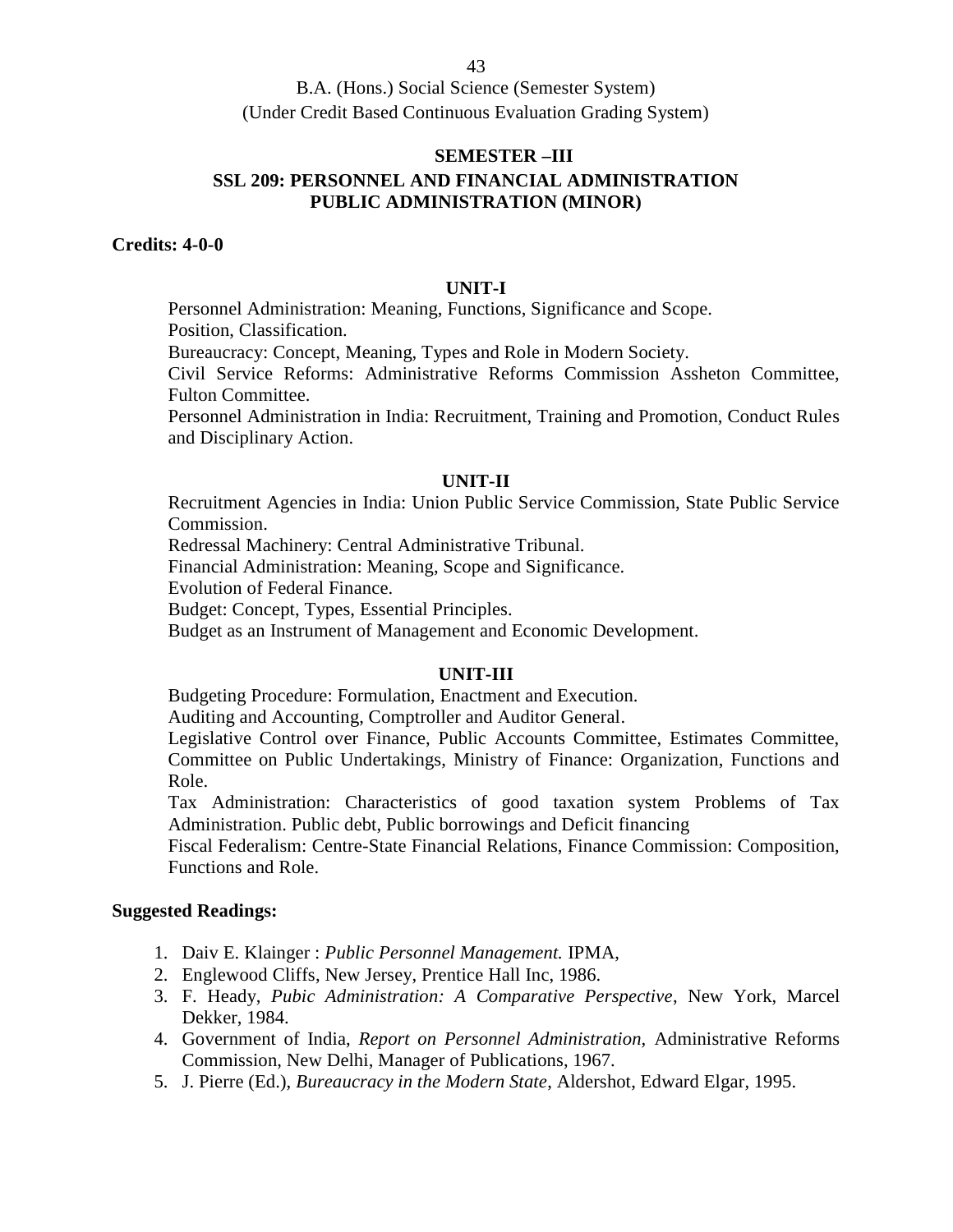- 6. K.R. Hope, "Politics, Bureaucratic Corruption and Mal-Administration in the Third World, *International Review of Administrative Sciences,* 51 (1), 1985.
- 7. O.Glenn Stahl: *Public Personnel Administration,* 7th Ed., Oxford IBH Publication Compo New Delhi, 1977.
- 8. P. Ghosh, *Personnel Administration,* New Delhi: Sudha Publication, 1975.
- 9. S.L.Goel and Shalini Rajneesh, *Public Personnel Administration: Theory and Practice,* New Delhi, Deep and Deep Publications, 2002.
- 10. Sahib Singh and Swinder Singh, *Public Personnel and Financial Administration,* Jalandhar, New Academic Publishers, 2004.
- 11. S.P. Verma and S.K. Sharma, *Comparative Public Administration*, New Delhi, lIPA, 1985.
- 12. S.R. Maheshwari, *The Higher Civil Services in Japan,* 1997.
- 13. V.M. *Sinha*, *Personnel Administration,* Jaipur, RBSA Publishers, 1985.
- 14. V.N. Viswanathan, *Comparative Public Administration*, New Delhi, Sterling, 1995.
- 15. K.N. Basiya., *Financial Administration in India*, Bombay, Himalya Publishing House, 1986.
- 16. A.K. Chanda, *Aspects of Audit Control*, Bombay, 1969.
- 17. Padam Nath Gautam, *Financial Administration in India*, Vitt Prashshan, Haryana Sahiyta Academy, Chandigarh, 1993.
- 18. S.L. Goel, *Financial Administration*, New Delhi, Deep and Deep Publications, 2002.
- 19. K.L.Handa, *Financial Administration in India*, New Delhi, IIPA, 1988.
- 20. S.S. Janjua, *Centre- State Financial Relations in India and Finance Commission*, New Delhi, Deep and Deep Publication, 1999.
- 21. G.S. Lall, *Public Finance and Financial Administration in India*, New Delhi, Kapoor Publishers, 1976.
- 22. Peter A.Pyhrr, *Zero Base Budgeting*, New York, John Wiley and Sons 1973.
- 23. R.K. Sinha, Fiscal Federalism in India, New Delhi, Sterling Publishers, 1987.
- 24. M.J.K. Thavraj, *Financial Administration in India*, New Delhi, Sultan Chand and Sons, 1996.
- 25. S.S.Tiwana, " Centre-State Relations in India: Recent Trends:, *ISDA Journal*, Vol.3 Nos., 3 & 4, Thiruvananthapuram, July-September and October- December, 1993
- 26. \_\_\_\_\_"New Economic Policy: An Overview: *Indian Book Chronicle*, Vol. XIX No. 12, Jaipur, 1994.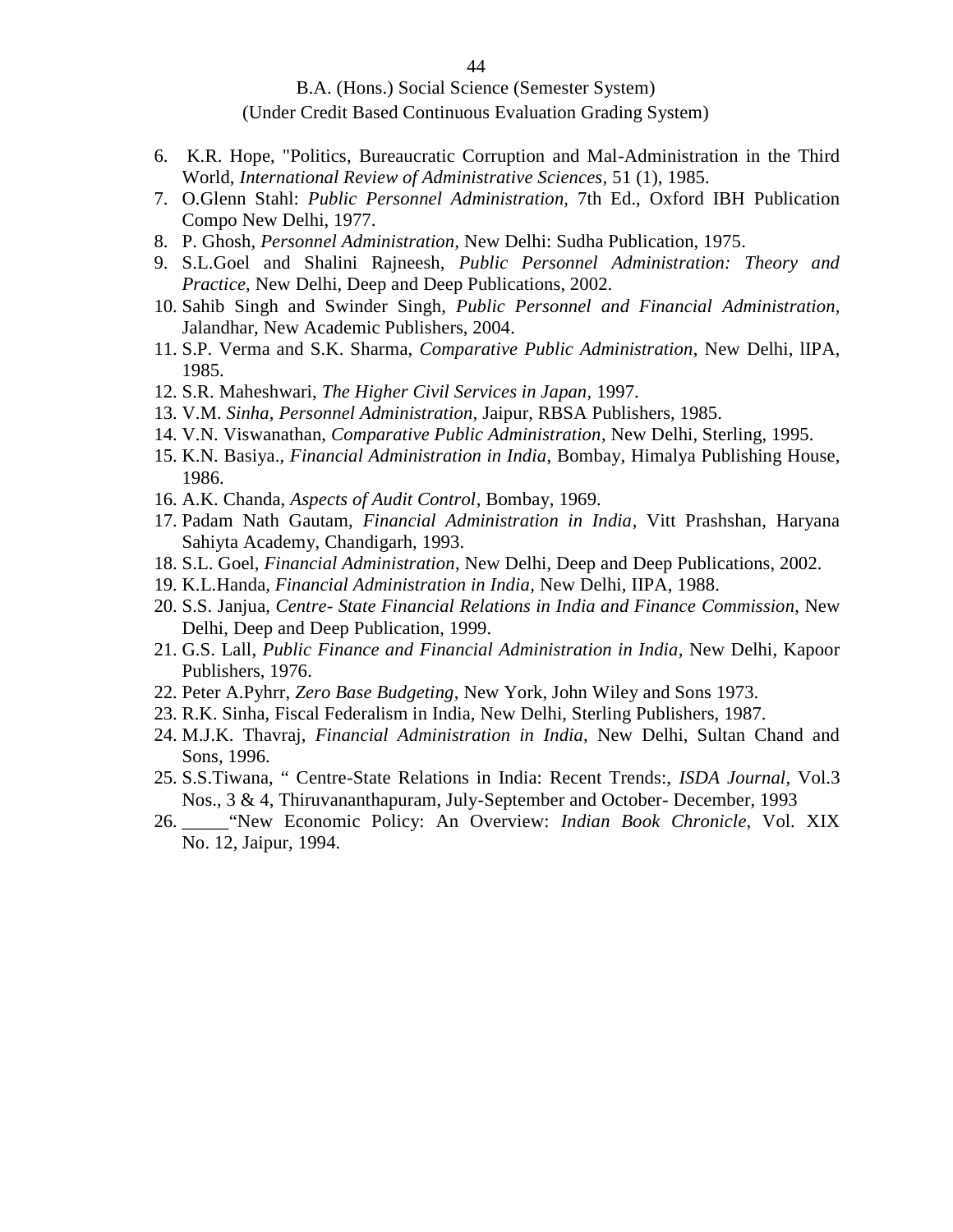### **SEMESTER –III**

## **SSL 210: General Studies –I: Indian Economy and Mental Ability**

### **Credits: 3-0-0**

### **UNIT-I**

#### **Indian Economy**

Brief overview of nature, growth & structural changes of Indian Economy; National Income: Trends in national income; Major economic problems: population, poverty, unemployment.

Bird eye view of agriculture sector: green revolution, performance, social & economic impact: White revolution & Blue revolution; Agriculture Price Policy, Agricultural marketing and finance; Agrarian crisis; New agriculture Reforms (e-technology, FDI in Agriculture, etc.).

Brief outline of Industrial growth- pattern & performance; Latest industrial policy; public vs. private sector; Disinvestments, LPG.

Nature of economic planning: Basic outline; changing role of economic planning (nature of planning), Current Planning Process.

New Economic Policy, Role of Infrastructure Physical and social, Indian

Capital and Money Market: Introductory Concepts

### **UNIT-II**

#### **Mental Ability**

Logical Reasoning; Analytical Reasoning and inferences; Time and Distance Numerical and Mathematical Ability

### **UNIT-III**

Probability; Spatial Direction; Coding-Decoding; Determination and Relationship Statistics and Data Analysis

- 1. Dutt R. and Sundharam KPM (2008) *Indian Economy* Sc Chand & Company Ltd. New Delhi.
- 2. Mishra S.K. and Puri V.K. (2008) *Indian Economy*, Himalya Publishers.
- 3. Dhar, P.K. (2009) *Indian Economy and Its Problem*, Kalyani Publishers.
- 4. Nelson, J, *Better Your I.Q.,* Goodwill Publishing House, New Delhi.
- 5. Thorbe, E. (1996), *Test of Reasoning for Competitive Examinations*, Goodwill Publishing House, New Delhi.
- 6. *General Studies Manual (2009*), Tata McGraw Hills Publishing Company Ltd., New Delhi.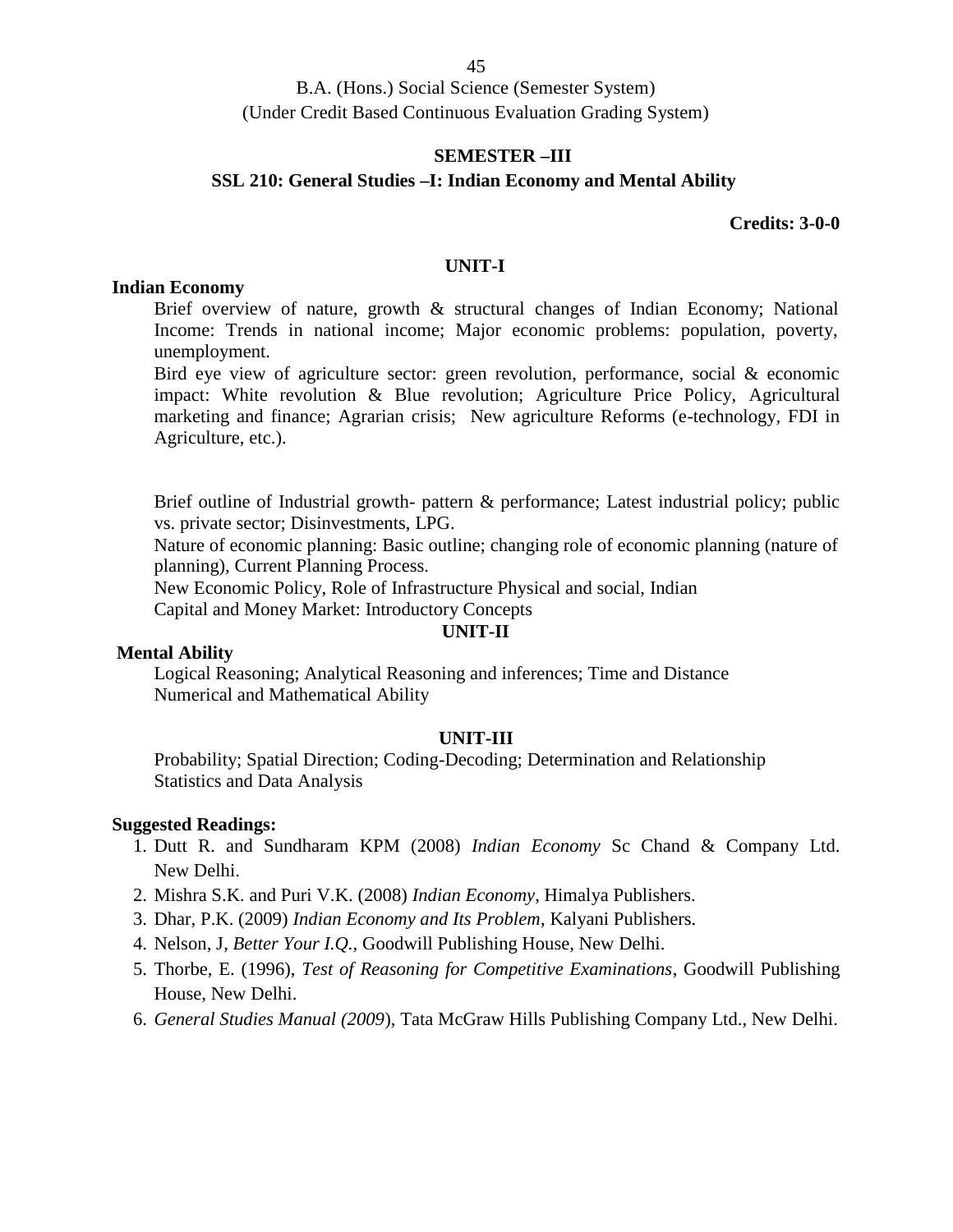### **SEMESTER –III ESL 220 Environmental Studies (Compulsory Paper)**

## **Credit 3-0-0**

- **1. The Multidisciplinary Nature of Environmental Studies:** Definition, scope & its importance, Need for public awareness.
- **2. Natural Resources**: Natural resources and associated problems.
	- **a) Forest Resources**: Use of over exploitation, deforestation, case studies. Timber extraction, mining, dams and their effects on forests and tribal people.
	- **b) Water Resources**: Use and over-utilization of surface and ground water, floods, drought, conflicts over water, dams-benefits and problems.
	- **c) Mineral Resources**: Use and exploitation, environmental effects of extracting and using mineral resources, case studies.
	- **d) Food Resources**: World food problems, change caused by agriculture and overgrazing, effects or modern agriculture, fertilizer-pesticide problem, salinity, case studies.
	- **e) Energy Resources**: Growing of energy needs, renewable and non-renewable energy resources, use of alternate energy sources, case studies.
	- **f) Land Recourses**: Land as a resource, land degradation, soil erosion and desertification.
	- **g)** Role of an individual in conservation of natural resources, Equitable use of resources for sustainable lifestyles.

## **3. Ecosystem:**

Concept of an ecosystem, Structure and function of an ecosystem, Producers, consumers and decomposers, Energy flow in the ecosystem, Ecological succession, Food chains, food webs and ecological pyramids.

Introduction, types, characteristic features, structure and function of the following ecosystems:

- a. Forest ecosystem
- b. Grassland ecosystem
- c. Desert ecosystem

d. Aquatic ecosystems (ponds, streams, lakes, rivers, oceans, estuaries).

## **4. Biodiversity and its Conservation:**

**Definition:** Genetic, species and ecosystem diversity, Biogeographical classification of India. **Value of Biodiversity**: Consumptive use; productive use, social, ethical, aesthetic and option values.

Biodiversity of global, National and local levels, India as mega-diversity nation "Hot-spots of biodiversity.

**Threats to Biodiversity**: Habitat loss, poaching of wild life, man wildlife conflicts Endangered and endemic species of India.

**Conservation of Biodiversity**: In situ and Ex-situ conservation of biodiversity.

## **5. Environmental Pollution:**

Definition, Causes, effects and control measures of:

- a) Air Pollution
- b) Water Pollution
- c) Soil Pollution
- d) Marine Pollution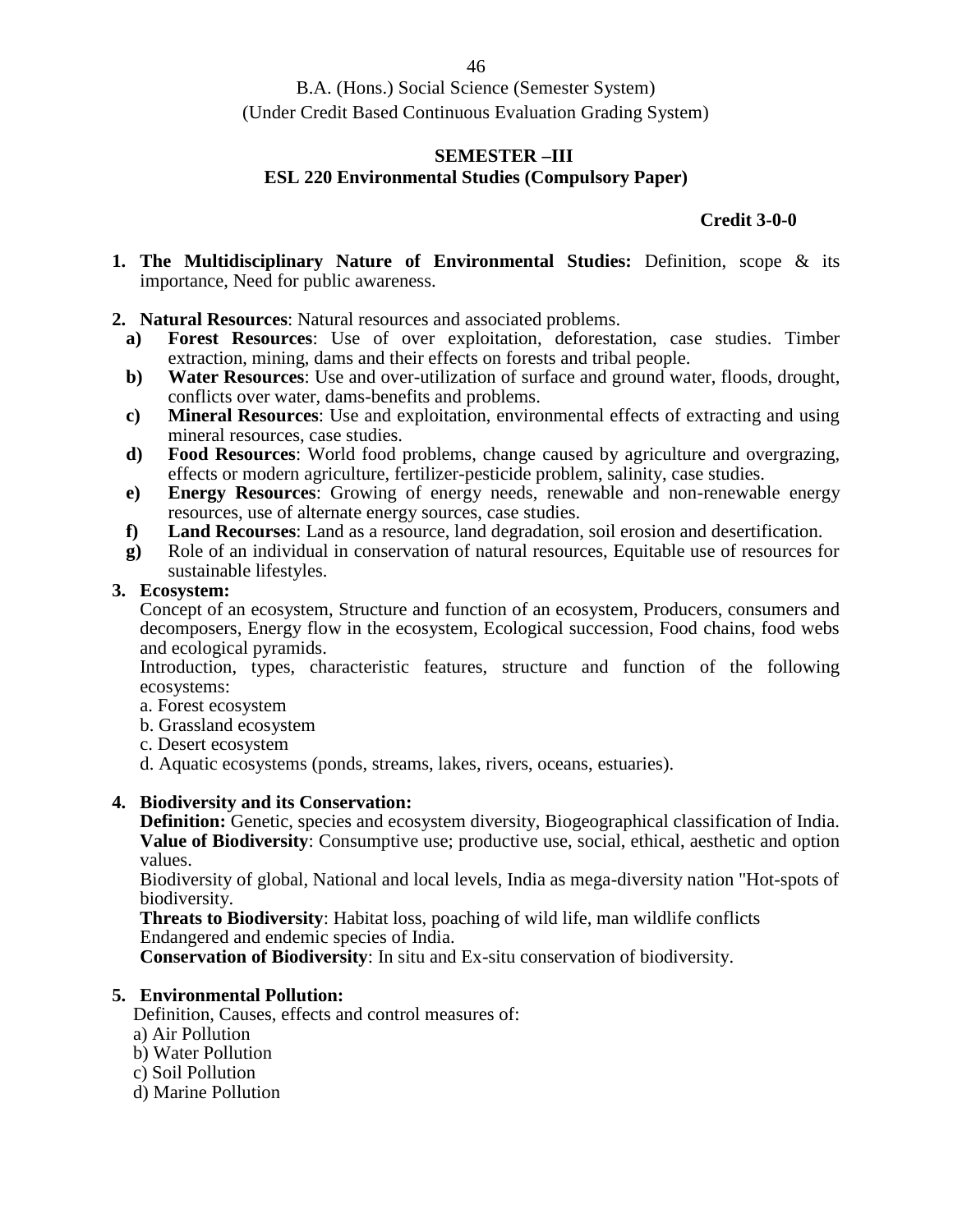## B.A. (Hons.) Social Science (Semester System)

## (Under Credit Based Continuous Evaluation Grading System)

e) Noise Pollution

f) Thermal Pollution

g) Nuclear Hazards

**Solid Waste Management**: Causes, effects and control measures of urban and industrial wastes.

Role of an individual in prevention of pollution.

Pollution case studies Disaster Management: Floods, Earthquake, Cyclone and Landslides

## **6. Social Issues and Environment:**

- \* From unsustainable to sustainable development
- \* Urban problems related to energy
- \* Water conservation, rain water harvesting, watershed management
- \* Resettlement and rehabilitation of people; its problems and concerns. Case studies
- \* Environmental ethics: Issues and possible solutions.
- \* Climate change, global warning, acid rain, ozone layer depletion, nuclear accidents and holocause. Case studies.
- \* Wasteland reclamation
- \* Consumerism and waste products
- \* Environmental Protection Act
- \* Air (prevention and Control of Pollution) Act
- \* Water (prevention and Control of Pollution) Act
- \* Wildlife Protection Act
- \* Forest Conservation Act
- \* Issues involved in enforcement of environmental legislation
- \* Public awareness

## **7. Human Population and the Environment**

- \* Population growth, variation among nations
- \* Population explosion-Family welfare programme
- \* Environment and human health
- \* Human rights
- \* Value education
- \* HIV / AIDS
- \* Women and child welfare
- \* Role of information technology in environment: and human health
- \* Case studies
- **\* Road Safety Rules & Regulations:** Use of Safety Devices while Driving, Do's and Don'ts while Driving, Role of Citizens or Public Participation, Responsibilities of Public under Motor Vehicle Act, 1988, General Traffic Signs
- **\* Accident & First Aid:** First Aid to Road Accident Victims, Calling Patrolling Police & Ambulance

## **8. National Service Scheme**

 **Introduction and Basic Concepts of NSS:** History, philosophy, aims & objectives of NSS: Emblem, flag, motto, song, badge etc.; Organization structure, roles and responsibilities of various NSS functionaries.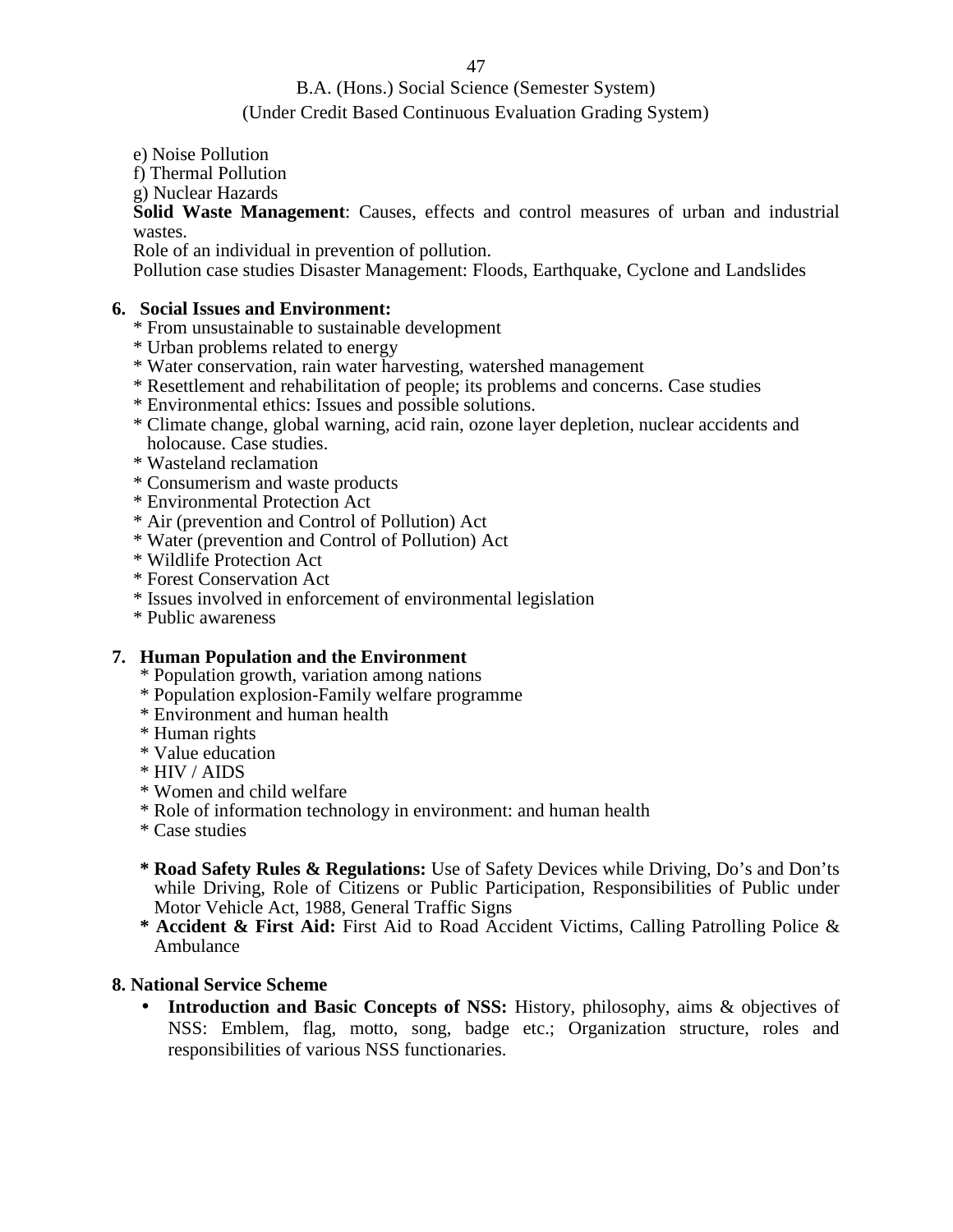- **Health, Hygiene & Sanitation:** Definition, needs and scope of health education; Food and Nutrition; Safe drinking water, water borne diseases and sanitation (Swachh Bharat Abhiyan); National Health Programme; Reproductive health.
- **Civil/Self Defense:** Civil defense services, aims and objectives of civil defense; Needs for self defense training.
- **9. Field Work:** Visit to a local area to document environmental assets–river / forest / grassland / hill / mountain. Visit to a local polluted site–Urban / Rural / Industrial / Agricultural. Study of common plants, insects, birds. Study of simple ecosystems–pond, river, hill slopes, etc. (Field work equal to 5 lecture hours)

### **References:**

- 1. Agarwal, K. C. 2001. Environmental Biology, Nidhi Publications Ltd. Bikaner.
- 2. Bharucha, E. 2005. Textbook of Environmental Studies, Universities Press, Hyderabad.
- 3. Bharucha, E. 2004. The Biodiversity of India, Mapin Publishing Pvt. Ltd. Ahmedabad.
- 4. Brunner, R. C. 1989. Hazardous Waste Incineration, McGraw Hill Inc. New York.
- 5. Clark, R. S. 2000. Marine Pollution, Clanderson Press Oxford.
- 6. Cunningham, W. P., Cooper, T. H., Gorhani, E. & Hepworth, M. T. 2001. Environmental Encyclopedia, Jaico Publications House, Mumbai.
- 7. De, A. K. 1989. Environmental Chemistry, Wiley Eastern Ltd.
- 8. Down to Earth, Centre for Science and Environment, New Delhi.
- 9. Hawkins, R. E. 2000. Encyclopedia of Indian Natural History, Bombay Natural History Society.
- 10. Heywood, V. H & Waston, R. T. 1995. Global Biodiversity Assessment, Cambridge House, Delhi.
- 11. Jadhav, H. & Bhosale, V. M. 1995. Environmental Protection and Laws. Himalaya Pub.
- 12. Joseph, K. and Nagendran, R. 2004. Essentials of Environmental Studies, Pearson Education (Singapore) Pte. Ltd., Delhi.
- 13. Kaushik, A. & Kaushik, C. P. 2004. Perspective in Environmental Studies, New Age International (P) Ltd, New Delhi.
- 14. Miller, T. G. Jr. 2000. Environmental Science, Wadsworth Publishing Co.
- 15. Odum, E. P. 1971. Fundamentals of Ecology. W.B. Saunders Co. USA.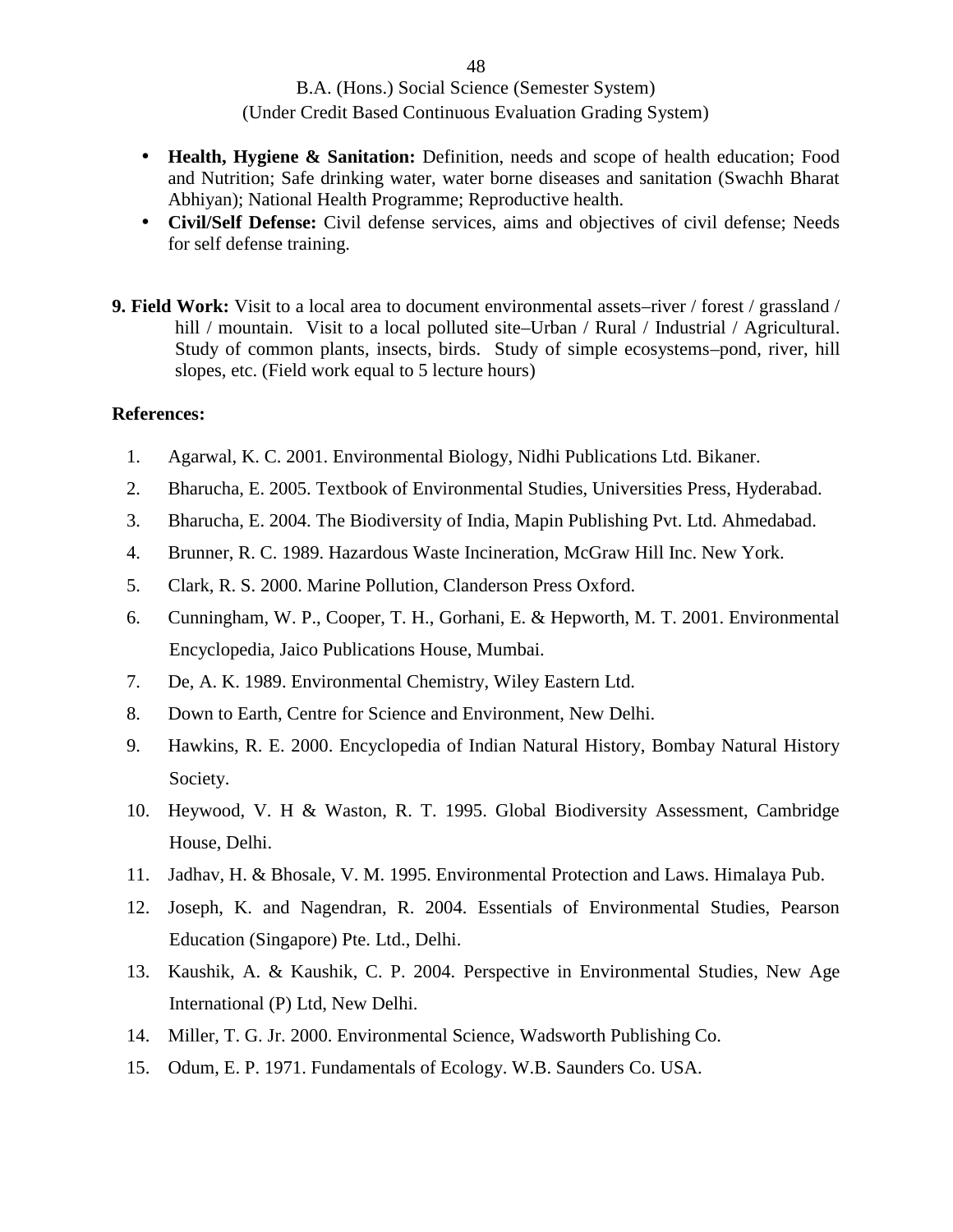- 16. Rajagopalan, R. 2005. Environmental Studies from Crisis to Cure. Oxford University Press, New Delhi.
- 17. Sharma, B. K. 2001. Environmental Chemistry. Geol Publishing House, Meerut.
- 18. Sharma, J. P. 2004. Comprehensive Environmental Studies, Laxmi Publications (P) Ltd, New Delhi.
- 19. Sharma, P. D. 2005. Ecology and Environment, Rastogi Publications, Meerut.
- 20. Subramanian, V. 2002. A Text Book in Environmental Sciences, Narosa Publishing House, New Delhi.
- 21. Survey of the Environment. 2005. The Hindu.
- 22. Tiwari, S. C. 2003. Concepts of Modern Ecology, Bishen Singh Mahendra Pal Singh, Dehra Dun.
- 23. Townsend, C., Harper, J. and Michael, B. 2001. Essentials of Ecology, Blackwell Science.
- 24. Booklet on Safe Driving. Sukhmani Society (Suvidha Centre), District Court Complex, Amritsar.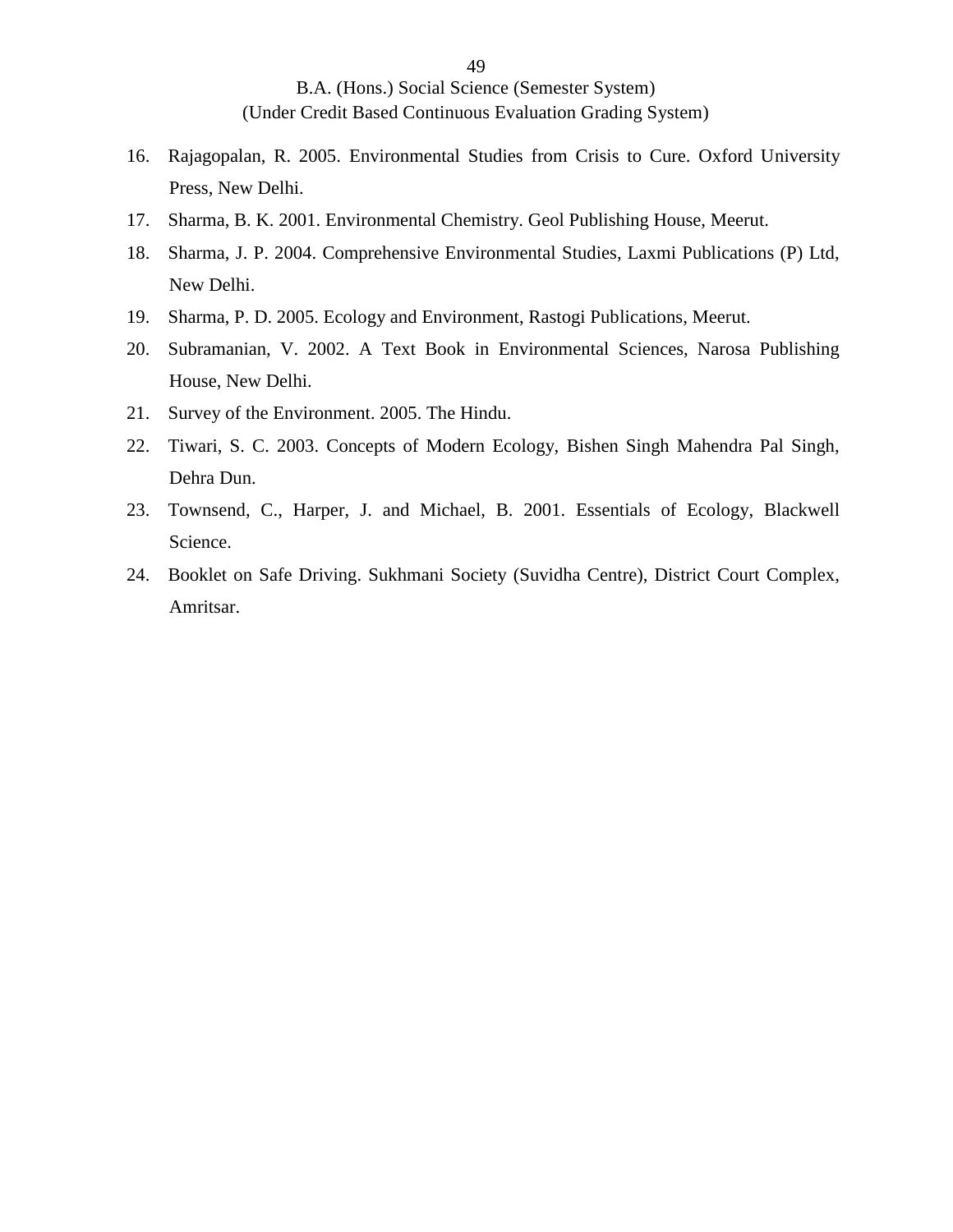## **SEMESTER-IV SSL 212: INDIAN POLITICAL THOUGHT POLITICAL SCIENCE (MAJOR)**

### **Credits: 4-0-0**

#### **UNIT-I**

| Manu     | Theory of Law; Dandaniti. |
|----------|---------------------------|
| Kautilya | Theory of State Craft.    |

#### **UNIT-II**

| Aurbindo Ghosh | His Life and Times                            |
|----------------|-----------------------------------------------|
| M.N. Roy       | New Humanism                                  |
| M.K.Gandhi     | Religion & Politics; Satyagraha; Trusteeship. |

### **UNIT-III**

| B.R. Ambedkar       | Political liberty & Socio-economic equality; |
|---------------------|----------------------------------------------|
|                     | Safeguards for minorities.                   |
| Jawaharlal Nehru    | Socialism and Internationalism               |
| Jai Parkash Narayan | Partyless democracy                          |

### **Suggested Readings:**

- 1. Ebenstein, William., *Great Political Thinkers: Plato to the Present*, Delhi, Oxford and IBM Publishing Co., 1973.
- 2. Sabine, George H, *A History of Political Theory*, New Delhi. Oxford and IBM Publishing Co., 1973
- 3. Lancaster, Lane W., *Masters of Political Thought Volume* Three: Hegel to Dewey, London: George G. Harrap & Co. Ltd., 1973.
- 4. Mukherjee, Subrata & Ramaswamy, Sushila, *A History of Political Thought: Plato to Marx,* New Delhi : Prentice-Hall of India, 1999.
- 5. Carew Hunt, R.N., *The Theory and Practice of Communism*, Harmondsworth, Middlesex: Penguin Books.
- 6. Wayper, C.L., *Political Thought*, London: The English University Press 1967.
- 7. Barker, Earnest, *The Political Thought of Plato and Aristotle*, New York: Dever Publications, 1956.
- 8. Barker, Earnest, *Greek Political Theory: The Political Thought of Plato and his Predecessors,* London: Metheun and Co. Ltd., 1967.
- 9. Foster, Michael B. , *Masters of Political Thought Volume One: Plato to Machiavelli*, London: George G. Harrap & Co. Ltd., 1971.

50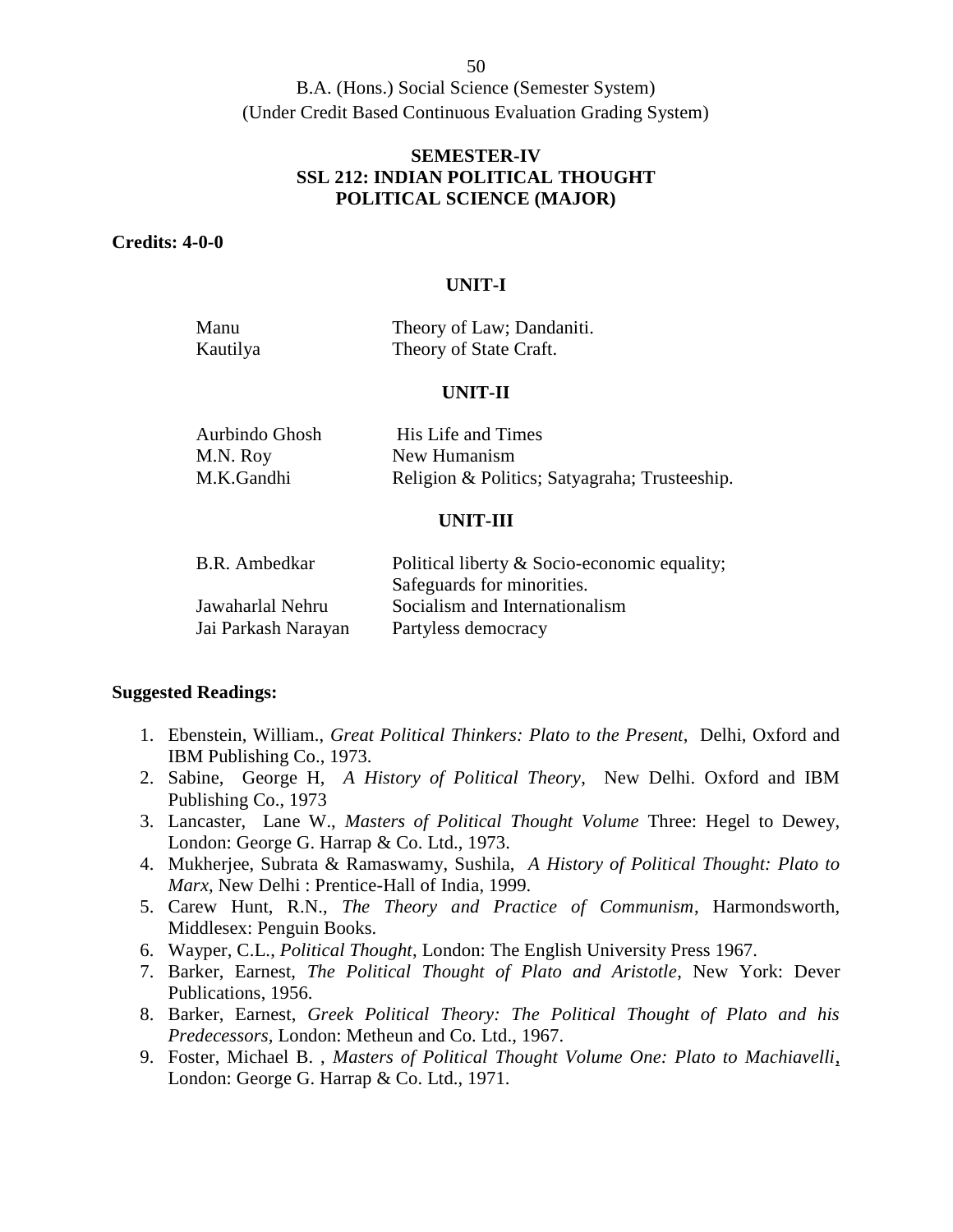- 10. Jones, W.T., *Masters of Political Thought, Volume Two: Machiavelli to Bentham*, London :George G. Harrap & Co. Ltd., 1973.
- 11. Germino, Dante, *Modern Western Political Thought : Machiavelli to Marx*, Chicago, Rand Mcnally & Company,1972.
- 12. Dunning, William A, *A History of Political Theories: Ancient and Medieval,* Allahabad: Central Book Depot, 1966.
- 13. Brein O, Nelson, *Western Political Thought*, Pearson Education, New Delhi, 2003
- 14. Lacy, Creighton, *The Conscience of India*, New York: Holt, Rinehart And Winston, 1965.
- 15. R.J. Moore (Ed*.), Tradition and Politics in South Asia, New Dehli*: Vikas Publishing House, 1979.
- 16. Mohanty, D.K., *Indian Political Tradition –Manu to Ambedkar*, (Anmol Publications) New Delhi, 1997.
- 17. Lahiry, Ashutosh, *Gandhi in Indian Politics*, (Firma KLM), Calcutta, 1976.
- 18. Verma, V.P., *Modern Indian Political Thought* Agra: Lakshmi Narain Agarwal Educational Publishers), 1971.
- 19. Karunakaran, K.P., *Indian Politics from Dadabhai Naoroji to* Gandhi– A Study of the Political Ideas of Modern India**.** (Gitanjali Prakashan) New Delhi, 1975.
- 20. Saletore,BhaskarAnand, *Ancient Indian Political Thought and Institutions* (Asia Publishing House),New Delhi, 1968.
- 21. Pularampil, K. John,(ed), *Indian Political System –A Reader in Continuity and Change,* (N.V. Publications), New Delhi, 1976.
- 22. Appadorai, A., *Indian Political Thinking in the Twentieth Century-An Introductory Survey,* (South Asian Publishers), New Delhi. 1987.
- 23. Karunakaran,K.P., *Indian Political Thought (1832-1921),* (The Peacock Press), New Delhi, 1976.
- 24. Deutsch, Kenneth and Thomas Pentham (eds). *Political Thought in Modern India,* (Sage Publications), New Delhi, 1986.
- 25. Appadorai, A.(ed.) *Documents on Political Thought in Modern India.,*Volume-I &II (Oxford University Press Bombay, 1973&1976.
- 26. Doctor, Adi H., *Political Thinkders of Modern India*, (Mittal Publications) New Delhi, 1997.
- 27. Prasad, Beni, *Theory of Government in Ancient India,* (Central Book Dept) Allahabad, 1974.
- 28. Rajagopalachari, C. *Gandhiji's Teachings and Philosophy*, (Bhartiya Vidya Bhavan) Bombay, 1967.
- 29. Malik, Saroj , *Gandhian Satyagraha and Contemporary World* (Manthan Publications) Rohtak, 1985.
- 30. Mahadevan, T.K.(ed), *Truth and Non-Violence ,(*UNESCO), New Delhi, 1970.
- 31. Bhagwan Vishnoo*, Indian Political Thinkers*, Atma Ram and Sons, Delhi, 2002.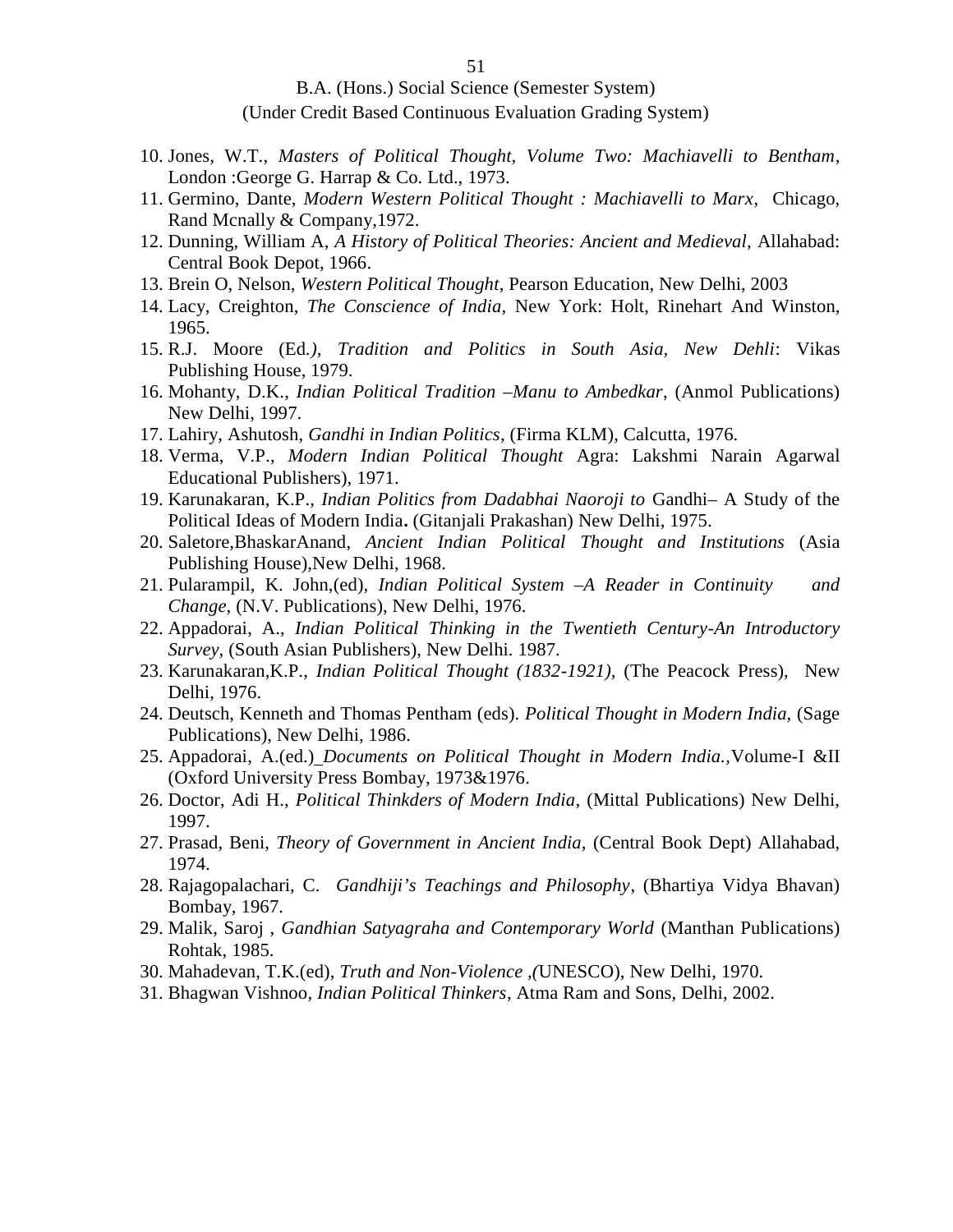## **SEMESTER-IV SSL 213: FOREIGN POLICY OF INDIA POLITICAL SCIENCE (MINOR)**

### **Credits: 4-0-0**

#### **UNIT-I**

India's Foreign Policy: determinants; the institutions of policy-making; continuity and change.

India and the Non-alignment Movement; Evolution and contemporary relevance: Aims and Achievements, domestic and global, Movement's Different phases, current politics.

India and South Asia: Regional Co-operation; SAARC- Past performance and future prospects; South Asia as a free trade area;

Impediments to regional co-operation: river water disputes; illegal cross-border migration; ethnic conflicts and insurgencies; border disputes.

### **UNIT-II**

India and South East Asia: ASEAN.

India and the Global Centres of Power: USA, EU, China, Japan and Russia.

India and the Global South: Relations with Africa and Latin America; leadership role in the demand for NIEO and WTO negotiation.

Recent developments in Indian Foreign policy: India's position on the recent crisis in Afghanistan, Iraq and West Asia, growing relations with US and Israel; vision of a new world order.

#### **UNIT-III**

India and the UN System: India's role in UN Peace Keeping and global disarmament, Demand for permanent seat.

India and the emerging International Economic Order; multilateral agencies-WTO, IMF, IBRD & ADB.

India and the question of nuclear weapons: NPT and CTBT.

- 1. Kapur, Harish, *India's Foreign Policy*, New Delhi: Sage, 1999.
- 2. Dutt, V.P., *India's Foreign Policy*, New Delhi: Vikas, 1984.
- 3. Dutt, V.P., *India's Foreign Policy in the Changing World*, New Delhi, Vikas, 1998
- 4. Bandyopadhyaya, J., *The Making of India's Foreign Policy*, New Delhi: Allied Publishers, 1987.
- 5. Misra, K.P., *Foreign Policy of India: A Book of Readings*, New Delhi: Thompson Press, 1977.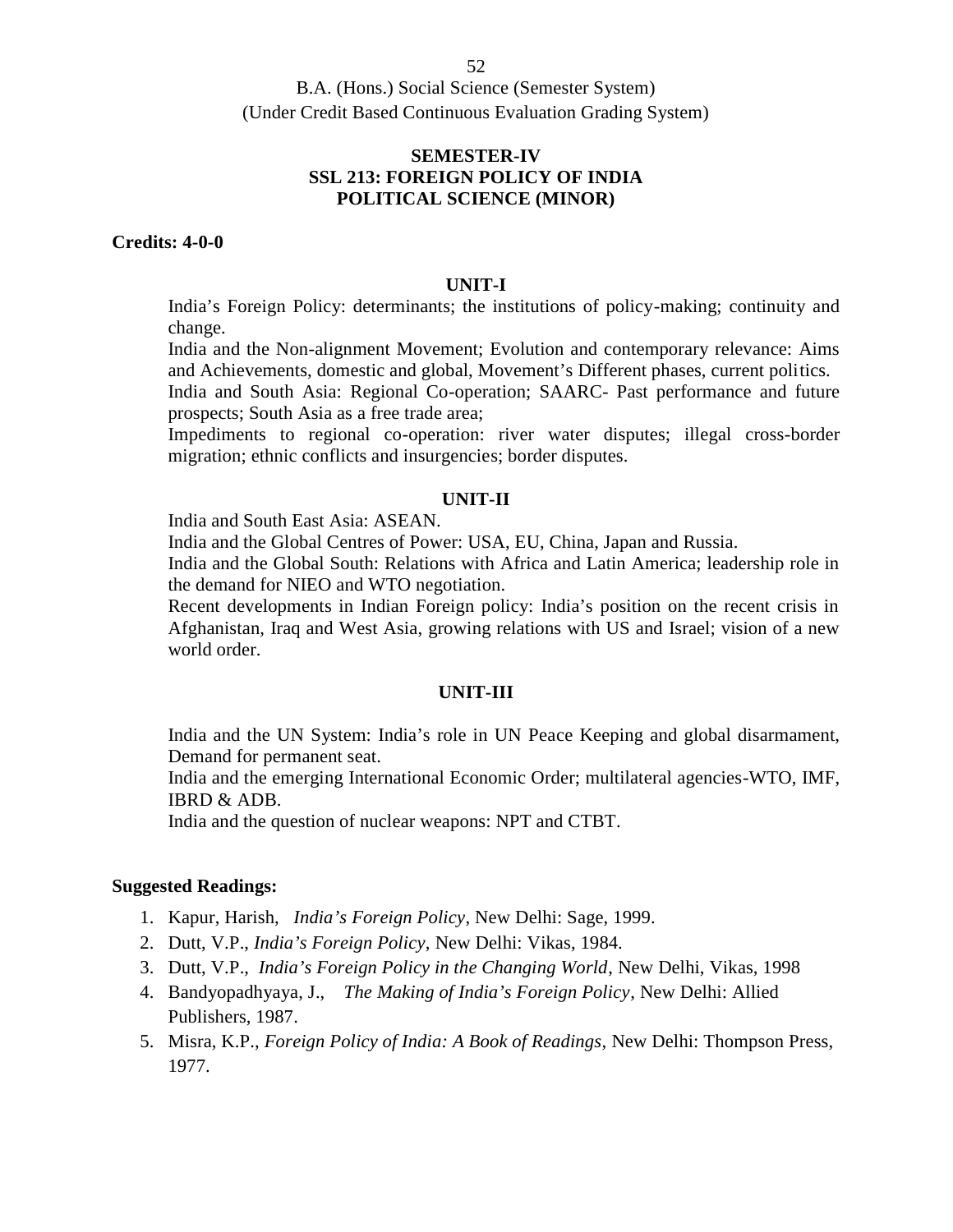- 6. Chopra, Surendra (Ed,) *Studies in India's Foreign Policy*, Amritsar: Guru Nanak Dev University, 1980.
- 7. Gansalves, Eric and Jetely, Nancy (Ed.), *The Dynamics of South Asia*: *Regional Cooperation and SAARC*, New Delhi: Sage, 1999.
- 8. Bindra, S.S. *Indo-Pak Relations*, New Delhi: Deep and Deep, 1981.
- 9. Bindra, S.S. *India and Her Neighbors*, New Delhi: Deep and Deep, 1984.
- 10. Mohan C. Raja, *India's New Foreign Policy: Crossing the Rubicon,* Penguins, New Delhi, 2003.
- 11. Nancy Jetely, *India's Foreign Policy: Challenges and Prospects*, Vikas Publishing House, New Delhi, 1998.
- 12. Dixit J.N., *Across the Borders: 50 years of India's Foreign Policy*, Piccus Book, New Delhi, 1998.
- 13. Kumar Rajesh, *Indo-US Politico --Strategic Relations*, Independent Publishing Co. New Delhi, 2007.
- 14. Foreign Services Institute, *Indian Foreign Policy: Challenges and Opportunities,* Academic Foundation, New Delhi.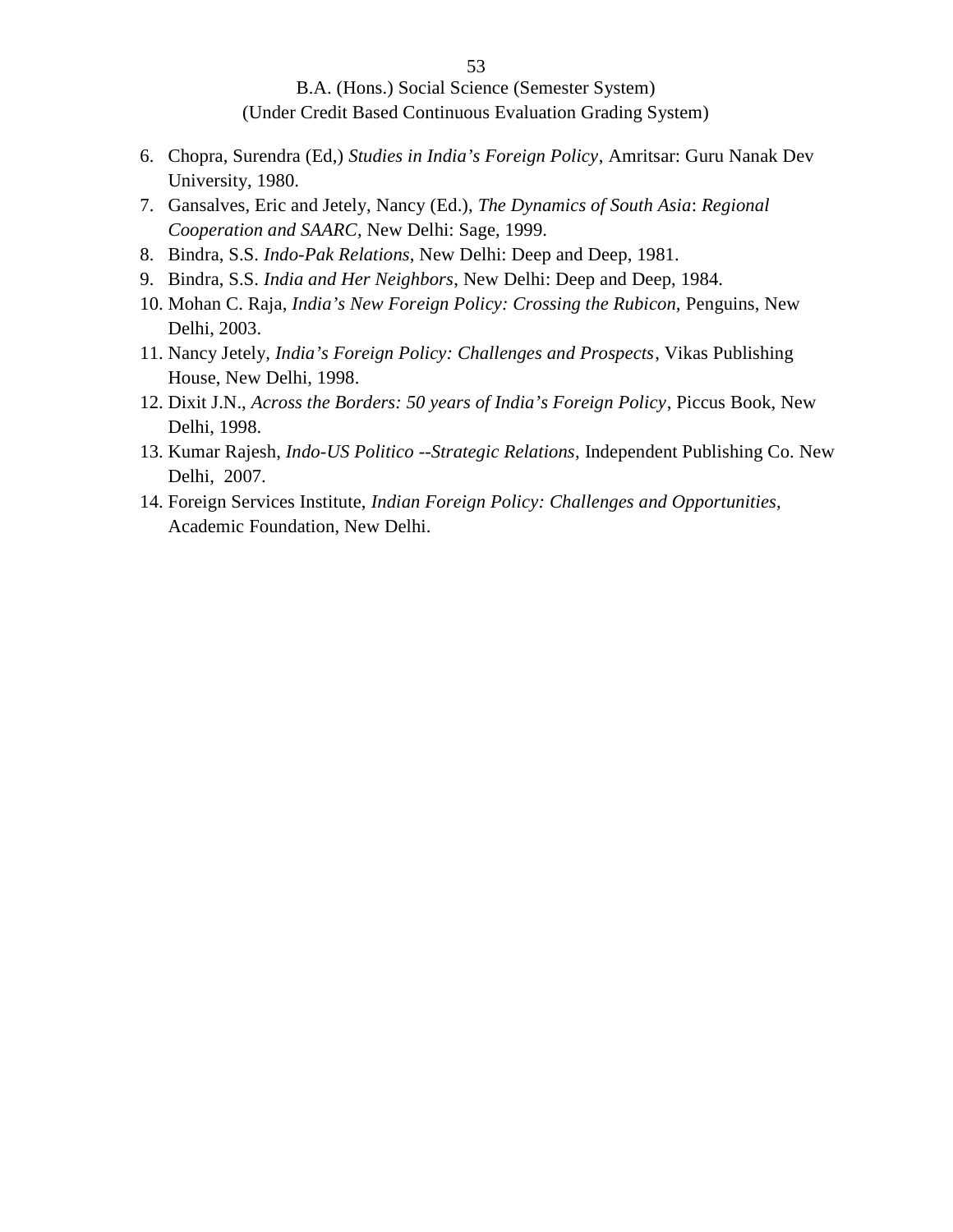## **Semester-IV SSL 224: MATHEMATICS FOR ECONOMISTS ECONOMICS (MAJOR)**

### **Credits: 4-0-0**

#### **UNIT-I**

### **Sets and Matrices**

Types of sets and simple numerical, Types of Matrices, Addition, Subtraction and Multiplication of matrices, Transpose, determinants and inverse (Properties and Numerical), Solutions of simultaneous equations using crammer and matrix rules. Input Output Analysis.

### **UNIT-II**

## **Introductory Calculus**

Differentiation, partial derivatives, Maxima and minima, constrained optimization, integration (excluding inverse functions and trigonometric functions).

## **UNIT-III**

### **Optimization Methods**

Linear Programming: Graphic, Simplex, dual-simplex and duality; Game theory: Types of Game, Solution of Games 2×2 games, 2×n, n×2, n×n. Solution of Games using Linear Programming.

- 1. Knut Sydsaeter and Peter J. Hammond (2002), Mathematics for Economic Analysis, Pearson Educational Asia, Delhi.
- 2. Alpha C. Chiang (1986), Fundamental Methods of Mathematical Economics, (3rd Edition), McGraw Hill.
- 3. Mehta,Madnani, Mathematics for Economists, Revised Ed., S. Chand and Sons.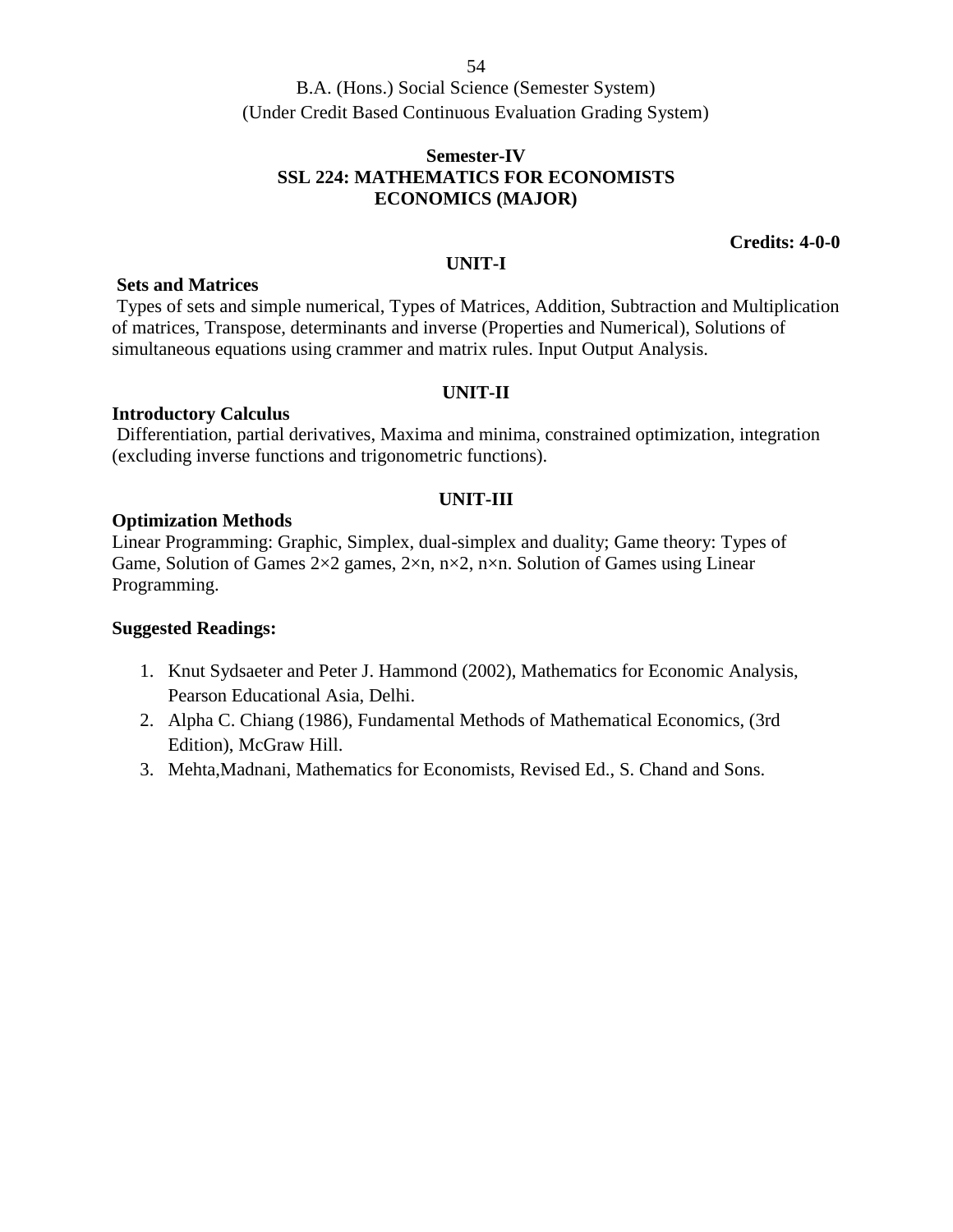## **SEMESTER-IV SSL 225: ECONOMICS OF DEVELOPMENT AND PLANNING ECONOMICS (MINOR)**

### **Credits: 4-0-0**

### **Unit-I**

**1.** *Growth and Development:* Development and Underdevelopment, Structural Changes (Myrdal and Kuznets Models), Measuring Economics and Human Development, The Basic needs approach

**2.** *Resources:* Capital and Technical Progress: Harrod-Domar and Solow models of growth, the concept of Golden-age. Patterns of technical progress, technology and unemployment (dualism theories).

### **Unit-II**

**3.** *Development with Unlimited Supply of Labour* **:** Labour and employment issues; population growth, demographic transition, human resource development, surplus labour issues, open and disguised unemployment theories, rural-urban migration issues and theories.

4. *Globalisation and Development:* Trade policy debate; export promotion v/s import substitution, Development and Environmental Sustainability- Renewable and Non-Renewable Resources, Environmental Degradation

Foreign Capital; role, limitations, MNCs, Third world debt crisis, private foreign investment, IMF and World Bank, BRICS, Emerging Economies.

### **Unit-III**

**5.** *Planning:* Concept and rationale, types of planning, Planning and Market Mechanism, Development Planning models, Allocating Investment Resources (investment criteria and project evaluation). Choice of technique. Investment Models - The Indian Experience

- 1. Mankiw, N.G., *Principles of Macroeconomics*, (4th Edition), Thompson South-Western.
- 2. Mankiw, N.G., *Principles of Macroeconomics*, (4th Edition), Thompson South-Western. Collander, D.C., *Macroeconomics*, (7th Edition), MacGraw Hill.
- 3. Myer, R.M. and Taneja, M.L., *Economics of Development and Planning with Reference to India*, Vishal Publication Co.
- 4. Shrivastava, O.S. (1996), *Economics of Growth, Development and Planning*, Vikas Publishing, New Delhi.
- 5. Todaro, M. P. and Smith, S.C. (2003), *Economic Development*, Pearson Education.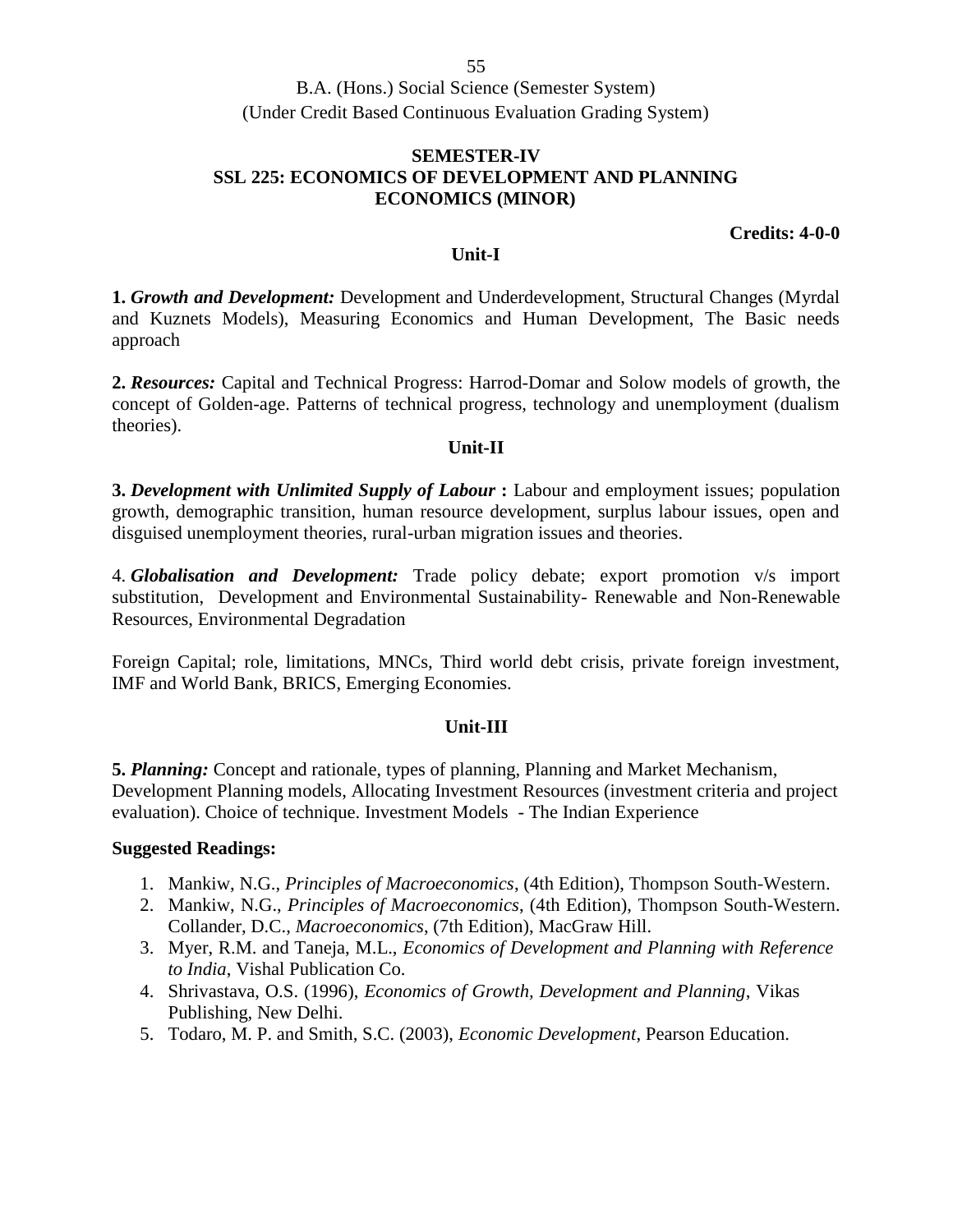## **SEMESTER-IV SSL 216: ECONOMY, SOCIETY & CULTURE OF INDIA (A.D.1206-1707) HISTORY (MAJOR)**

**Credits: 4-0-0**

### **UNIT-I**

Agrarian Economy (A.D.1200-1500) Non-Agricultural production and urban Economy (A.D. 1200-1500) Currency system (A.D.1200-1500) The Agricultural Production.

### **UNIT-II**

Agrarian Relations and Land Revenue Internal and External Trade, Indian mercantile classes; commerce with Europe: Dutch, English and French Companies. Industries: Cotton Textile, handicrafts, agro-based industries; Organization of Industry and Trade. Monetary System and Prices.

## **UNIT-III**

Growth of Urban Centers: Major Functions. Social and Domestic Life: amusements, recreations, rituals and manners. Standard of Living and Position of Women. Architecture, painting, music and literature (A.D. 1200-1707)

- 1. T. Raychaudhary and Irfan Habib, (Eds), *The Cambridge Economic History of India,* Vol. I, Orient Longman, New Delhi, 1984.
- 2. K.M. Ashraf, *Life and Conditions of the People of Hindustan*, Munshiram Manoharlal, New Delhi, 1970.
- 3. H.K. Naqvi, *Urban Centres and Industries in Upper India , (1556-1803),* Asia Publishing House, Bombay, 1968.
- 4. Shireen Moosvi, *Economy of the Mughal Empire C.1500* OUP, New Delhi, 1987.
- 5. Irfan Habib, *The Agrarian System of Mughal India (1556-1707),* OUP, Delhi, 2005
- 6. \_\_\_\_\_\_\_\_\_, *Essay in Indian History: Towards a Marxist Perception Tulika,* New Delhi, 1997.
- 7. Satish Chandra, *Medieval India,* Vol.I, II, Haranand, New Delhi, 1999.
- 8. Nurul Hasan, *Thoughts on Agrarian Relations*, People's Publishing House, New Delhi, 1976.
- 9. P.N. Chopra, *Life and Letters under the Mughals,* Ashajanak Publications, New Delhi, 1976.
- 10. Monica Juneja (Ed.) *Architecture in Medieval India: Forms, Contexts and Histories,* Permanent Black, Black, 2001.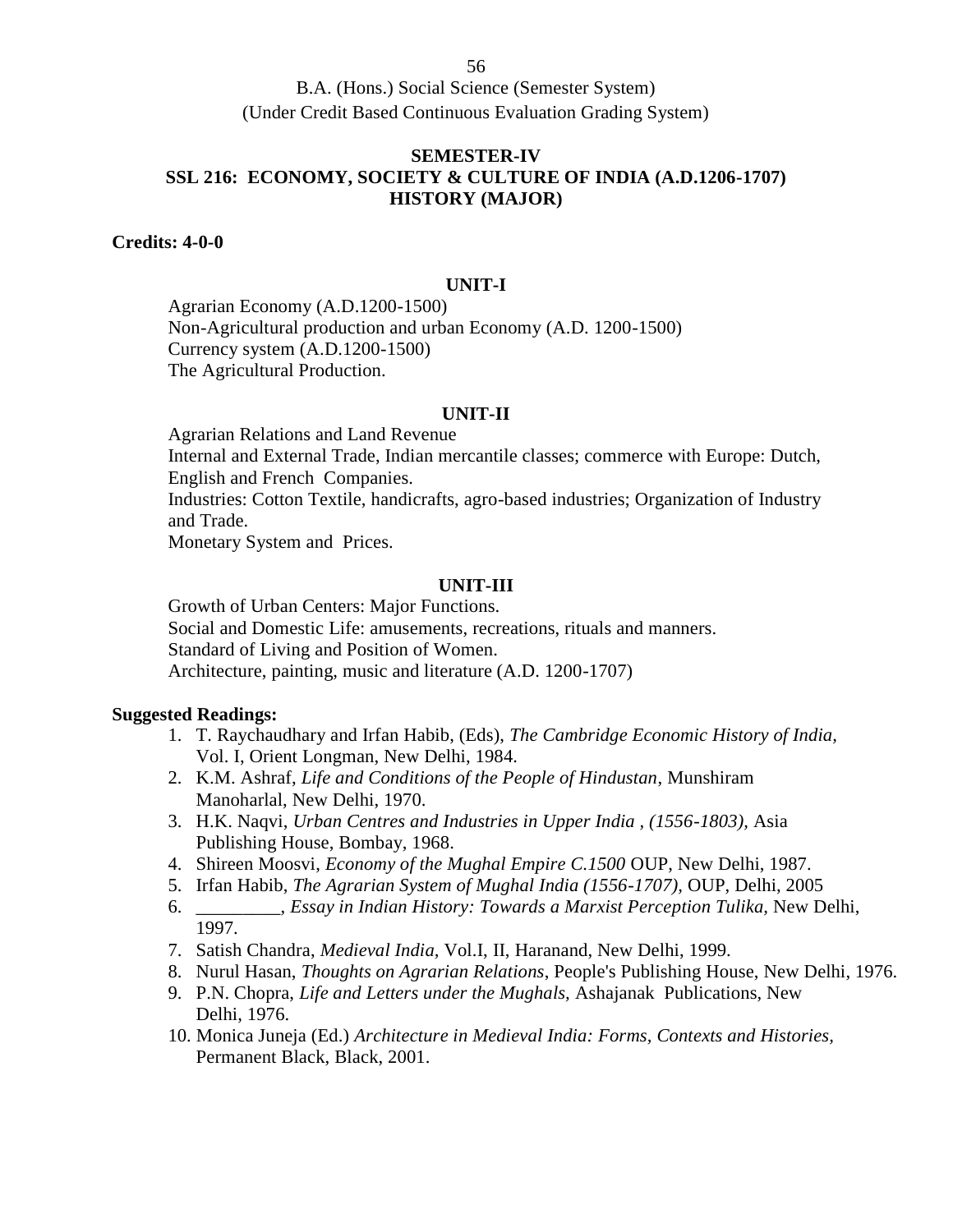## **SEMESTER-IV SSL 217: HISTORY OF INDIA (A.D 1885-1947) HISTORY (MINOR)**

#### **Credits: 4-0-0**

### **UNIT-I**

Critique of the colonial Economy: Commercialization; free trade; famines; indebtedness, poverty and industry; Economic Drain.

Historiography of Indian Nationalism: Imperialist, Nationalist, Marxist and Subaltern.

Ideology of Nationalists: Politics of the moderates (1885-1907).

The Swadeshi Movement (1885-1907).

Extremists within Indian National Congress and Revolutionaries in India and abroad (1907-1919).

### **UNIT-II**

Emergence of Communal Politics (1906-1940). Constitutional Developments and Legislative Politics: Acts of 1909, 1919, 1935. towards mass politics: Rowlatt Satyagraha, the Khilafat movement, Non-Cooperation, Civil Disobedience and the Quit India Movement. The Politics of the Indian Capitalist Class: Ideology and Programme.

### **UNIT-III**

Left-Wing Politics: Working Class and Peasantry; Revolutionary terrorism Elections of 1937 and formation of ministries. The Cripps Mission, Wavell Plan; The Cabinet Mission. Towards Independence and Partition (1940-1947).

- 1. Sumit Sarkar*, Modern India (1885-1947),* Macmillan, Delhi 1985.
- 2. Bipan Chandra, *India's Struggle for Independence (1857-1947)* Penguin, Delhi, 1996.
- 3. \_\_\_\_\_., *History of Modern India,* Orient Longman, New Delhi, 2008.
- 4. B. Prasad, *A History of Modern India: Freedom (1858-1947),* Vol. II. Rajesh Publications, New Delhi.1979.
- 5. N.K. Sinha, *A History of India,* Orient Longman, Calcutta, 1985.
- 6. Shekhar Bandhopadhyay, *From Plessey to Partition: A History of Modern India*, Orient Longman, Hyderabad, 23004.
- 7. Ayesha Jalal and Sugeta Bose, (Eds.), *Modern South Asia: History, Culture, Political Economy,* OUP, New Delhi, 2006.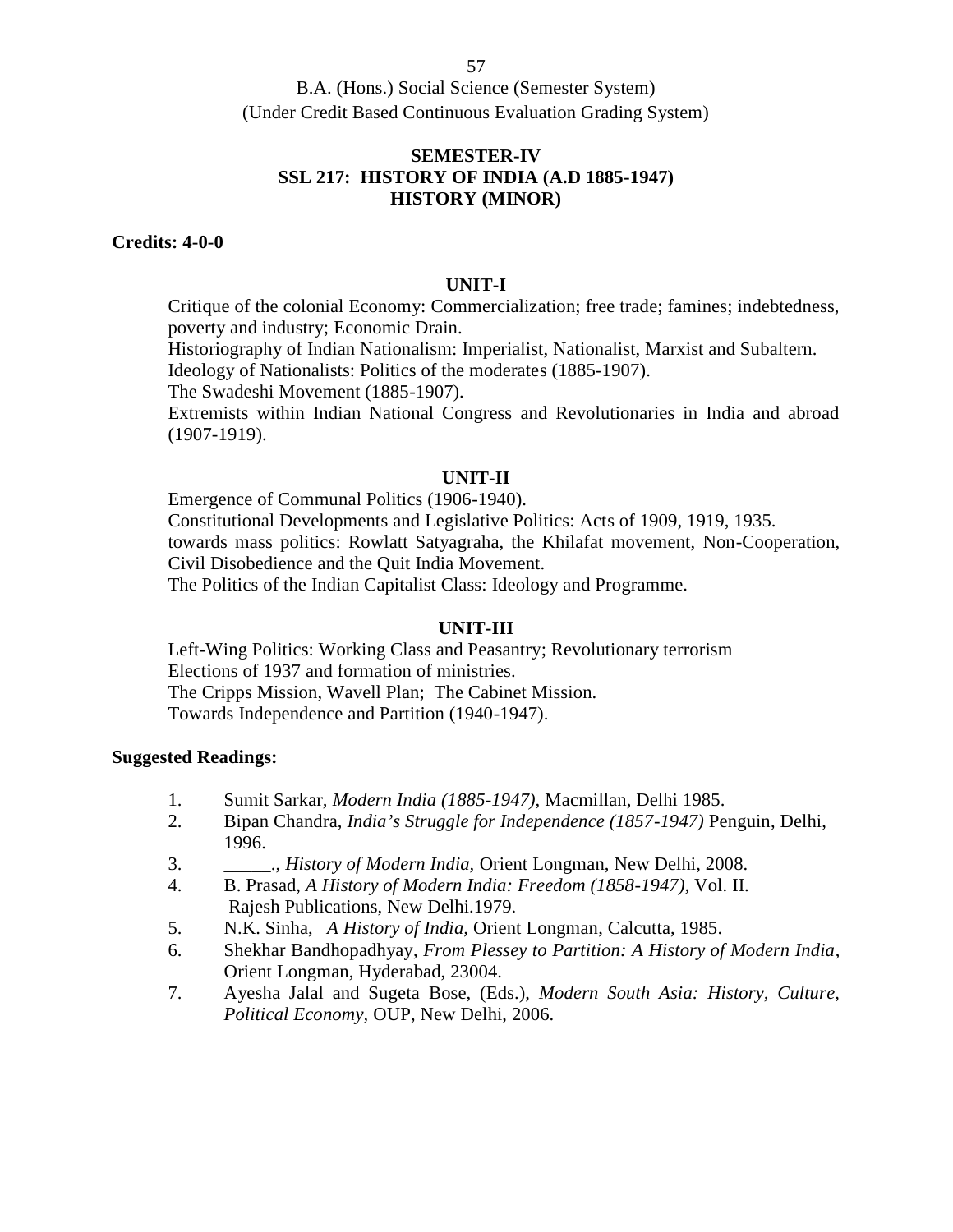B.A. (Hons.) Social Science (Semester System) (Under Credit Based Continuous Evaluation Grading System)

## **SEMESTER-IV SSL 218: CONTEMPORARY PUNJAB SOCIOLOGY (MAJOR)**

**Credits: 4-0-0**

### **UNIT-I**

Socio Historical Context of Punjabi society:- Identity formation and community response; Majority-Minority perceptions; Social movements in contemporary time.

## **UNIT-II**

Social Conditions in Contemporary Punjab: Education, Health, Livelihood Social Development in urban and rural Punjab: Urbanization, Agrarian transformation, Transnational migration (Approaches, Patterns, Trends, Policies).

## **UNIT-III**

Social cultural context in Punjab and Civil Society Initiatives With special emphasis on Woman and Marginalized Sections Politics of Religious Resurgence.

- 1. Judge, S. Paramjeet, *Reconstructing Identities*. Rawat, Jaipur, 2007. (Co-edited)
- 2. Judge, S. Paramjeet, *Religion, Identity and Nationhood: The Sikh Militant Movement*. Rawat, Jaipur, 2005.
- 3. Judge, S. Paramjeet, *Development, Gender and Diaspora: Context of Globalisation*, Rawat, Jaipur (Co-edited with S. L. Sharma, S. K. Sharma and Gurpreet Bal), 2003.
- 4. Judge, S. Paramjeet, *Social and Political Movements: Readings on Punjab*, Rawat, Jaipur (Co- edited with Harish K. Puri), 2000.
- 5. Judge, S. Paramjeet, *Social Change Through Land Reforms*, Rawat, Jaipur, 1999.
- 6. Judge, S. Paramjeet, *Dimensions of Social Change: Essays in Honour of Prof. P.N. Pimpley*, Rawat: Jaipur. (Co-edited with Satish K. Sharma),1997.
- 7. Judge, S. Paramjeet, *Strategies of Social Change in India*, MD Publication, New Delhi (Co authored with Gurpreet Bal), 1996.
- 8. Judge, S. Paramjeet, *Punjabis in Canada: A Study of Formation of An Ethnic Community*, Chanakya Publications, New Delhi, 1994.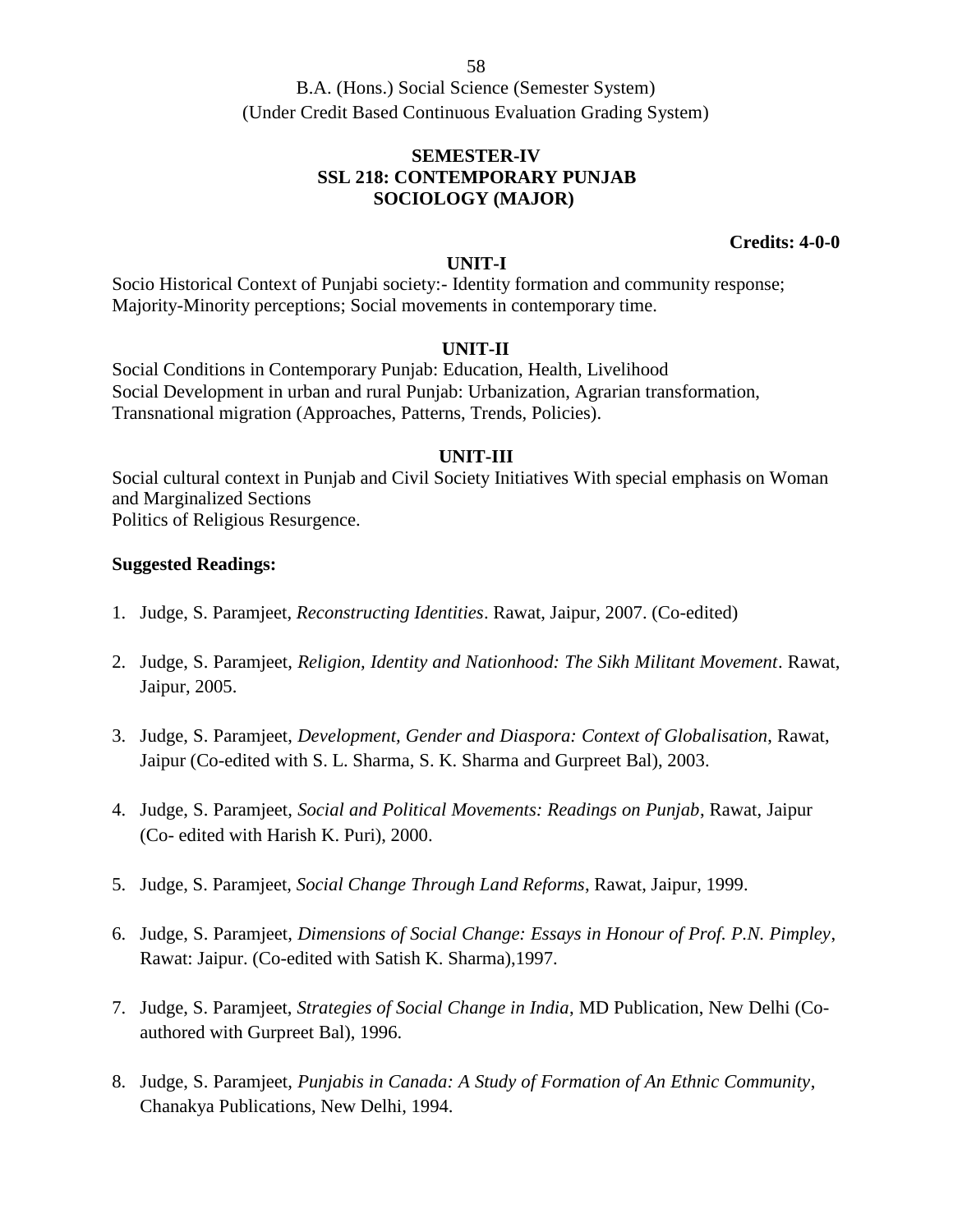- 9. Bal ,Gurpreet., *Development and Change in Punjab*, National Book Organization New Delhi1995.
- 10. Sandhu Ranvinder, *Urbanization in India: Sociological Contributions* Sage Publications 2003.
- 11. Sandhu Ranvinder *The City and Its Slums: A Sociological Study* Guru Nanak Dev University Press, 1989.
- 12. Arora Balwinder, *Female Foeticide in Punjab: A Sociological Study,* Guru Nanak Dev University, 2006.
- 13. Sandhu Ranvinder, *Drug Addiction in Punjab : A Sociological Study,* Guru Nanak Dev University, 2006
- 14. Goore, M.S., *Social Development*, Rawat Publications, 2011.
- 15. Bakshi,S.R& Pathak,Rashmi. *Punjab Through the Ages,* Sarup&Sons, New Delhi, 2007.
- 16. Aggarwal,J.C.& Agrawal,S.P. *Modern History of Punjab,* Ashok Kumar Mittal Publishing Company, 1992.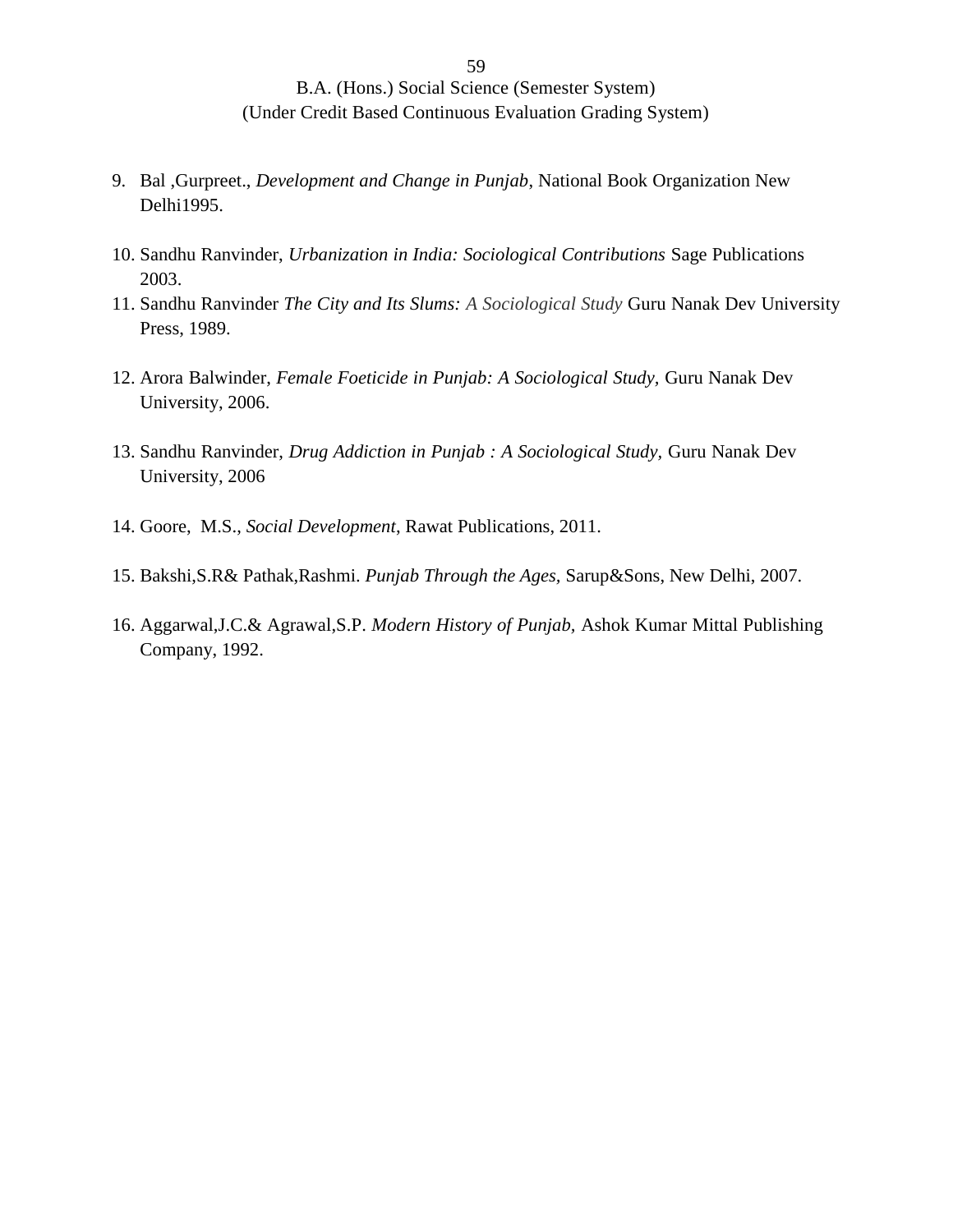B.A. (Hons.) Social Science (Semester System) (Under Credit Based Continuous Evaluation Grading System)

## **SEMESTER-IV SSL 219: SOCIETY IN INDIA SOCIOLOGY (MINOR)**

### **Credits: 4-0-0**

### **UNIT-I**

Caste System in India –

(a) Origin, features, functions and changing pattern.

(b) Perspective to Study Caste system: G.S. Ghurye, M.N. Shrinivas, Louis Dumount and Andre Beteille.

### **UNIT-II**

Class Structure in India: Concepts &Themes

(c) Agrarian Class Structure

(d) Industrial Class Structure

(e) Middle Class Structure.

Marriage and Family in India – Definition, Types and Functions; Kinship System and Kinship Usages.

## **UNIT-III**

Tribal Communities in India:

- (f) Definition Problems,
- (g) Geographical Spread: Tribes of North India, North East, Central India and Southern India.
- (h) Issues of integration and Autonomy.

## **Suggested Readings:**

1. Beteille, Andre : *Caste, Class and Power*, University of California Press, London,1965.

2. Ghurya,G.S.: *Caste and Race in India*, Popular Parkashan, Bombay.

3. Goode,W.J. : *The Family*, Prentice Hall, New Delhi, 1975.

4. Hutton,J.H. : *Caste in India*, Oxford University, Press, Delhi, 1980.

5. Jayaraman, R.: *Caste & Class dynamics of Inequality in Indian Society*. Hindustan Publishing Corporation, 1981.

6. Johnson, Harry M.: *Sociology–A Systematic Introduction*, Allied Publication, Bombay,1977.

- 7. Kapadia, K.M.: *Marriage and Family in India*, Oxford University Press, Calcutta, 1996.
- 8. Madan, G.R.: *India's Social Problems*, Vol. I & II, Orient Longman, Delhi,1992.
- 9. Mandelbaum,Dawid G. : *Society in India*, Popular Parkashan, Bombay, 1962.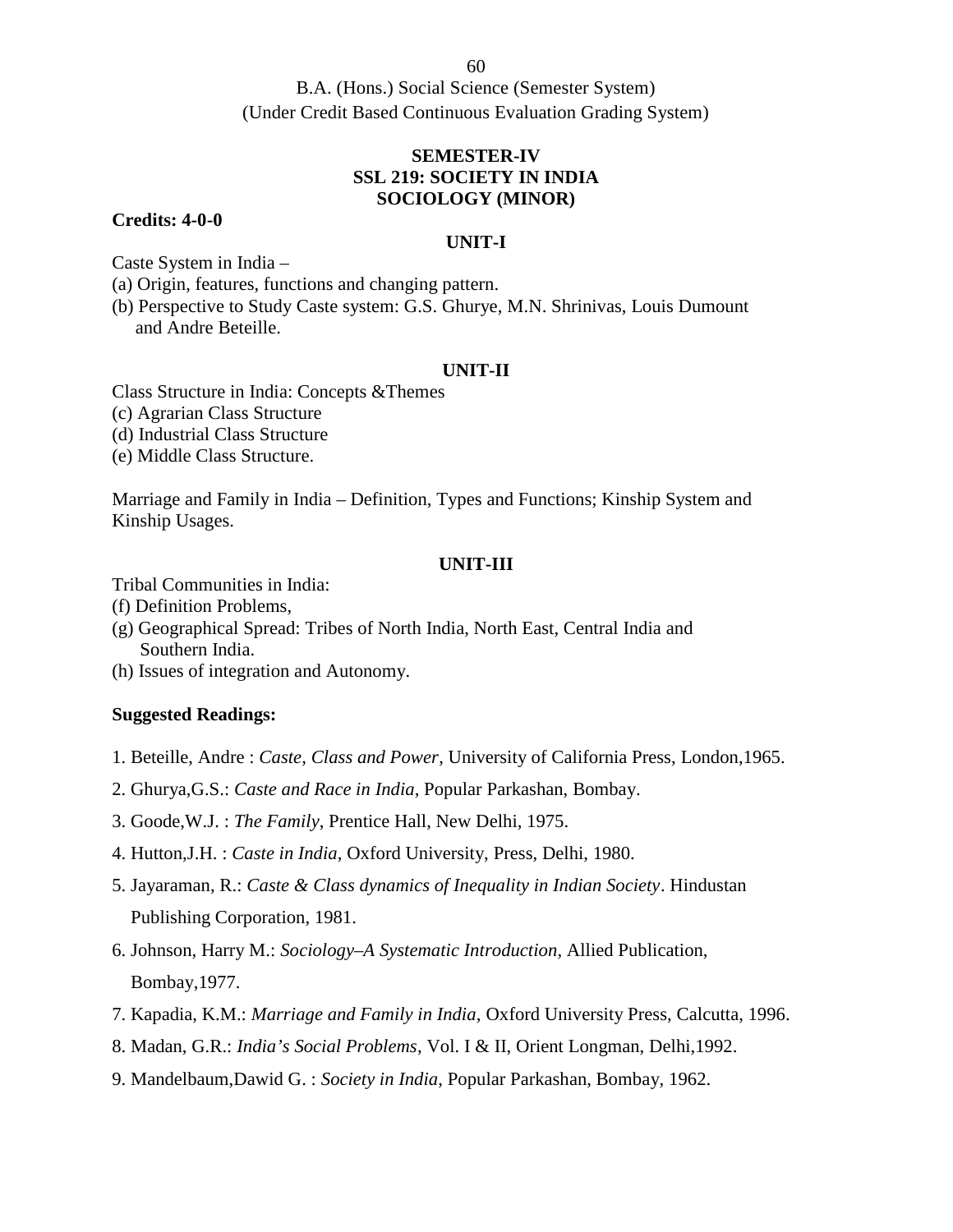- 10. Murdoch, J.: *Review of Caste in India*, Rawat Publication, New Delhi, 1977.
- 11. Murdoch,G.P. : *Social Structure*, Collier-Macmillan Ltd., London.
- 12. Oberoi, Patricia: *Family, Kinship and Marriage in India*, Oxford University Press, Bombay, 1994.
- 13. Reissman, Leonard: *Class in America*, Free Press, New York, 1969.
- 14. Jayapalan,N.: *Indian Society and Social Institution*, Atlantic Publishers,2000.
- 15. Gupta, Dipankar: *Social Stratification (Sociology and Social Anthropology),* 2003.
- 16. Ahuja, Ram: *Society in India: Concepts, Theories and Changing Trends*, Rawat Publication New Delhi, 2004.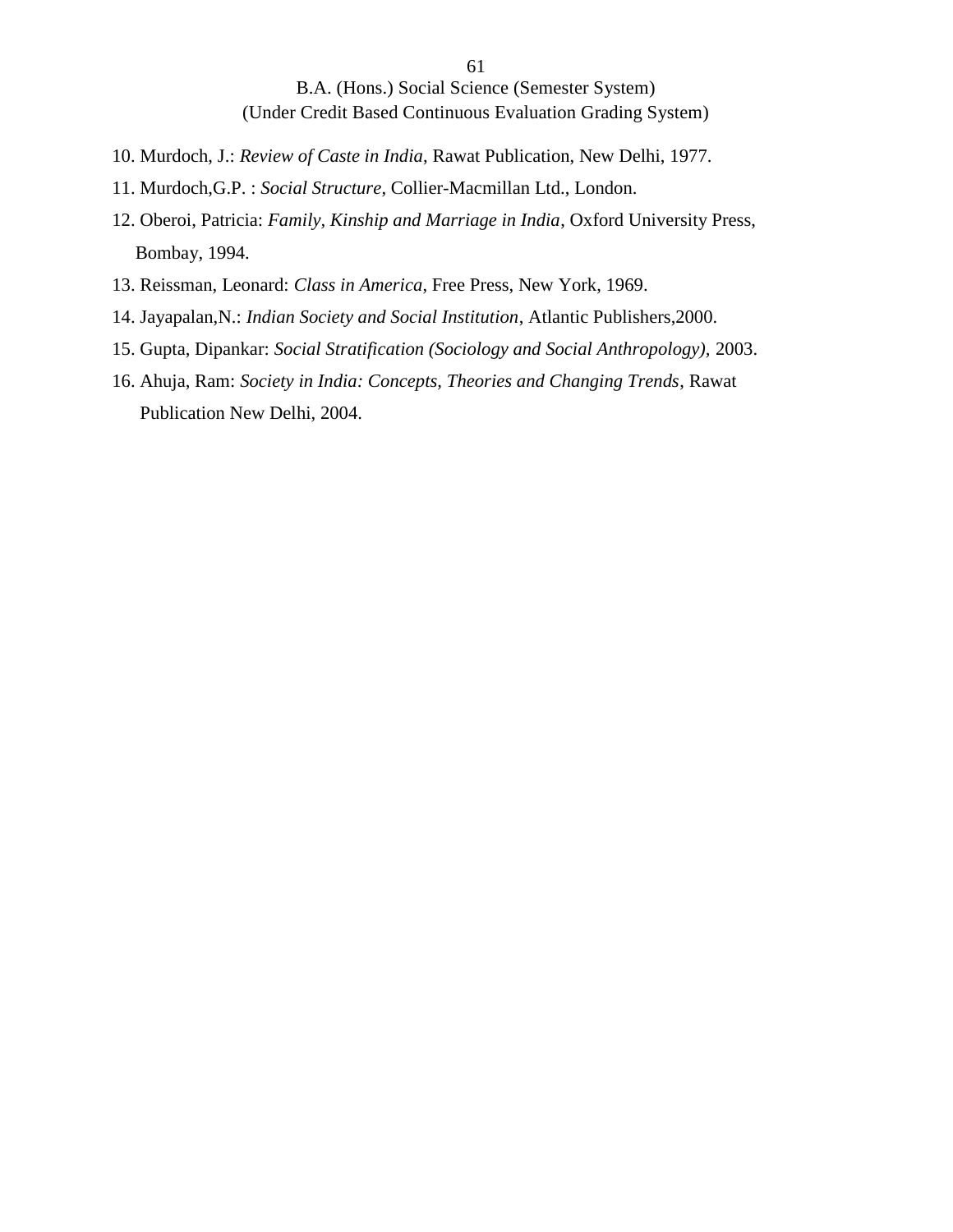## **SEMESTER-IV SSL 220: PUBLIC POLICY PUBLIC ADMINISTRATION (MINOR)**

## **Credits: 4-0-0**

## **UNIT-I**

- Public Policy: Meaning, Nature, Types and Importance.
- Policy Analysis: Meaning, Dimensions and Stages and Issues.
- Public Policy Making: Relevance of Policy Making in Public Administration, Role of Political Executive, Legislature, Bureaucracy and Judiciary.

## **UNIT-II**

- Models of Public Policy Making: Dror's Model, Simon's Model and Lindbloom's Model.
- Policy making Process.
- Major Determinants in Policy Making: Political Parties, Interest Groups, Mass Media, Social Movements.

## **UNIT-III**

- Public Policy Implementation: Role of Legislature, Political Executive, Judiciary and Bureaucracy.
- Role of Non-governmental agencies –Voluntary Organizations, Pressure Groups in Policy Implementation.
- Major problems in Policy Implementation, Feed Back and Evaluation.

- 1. Dayal Ishwar, *Dynamics of Formulating a Public Policy,* New Jersey, Prentice Hall, 1975.
- 2. D. Drey, *Problem Definition in Policy Analysis*, Kansas, University, Press of Kansas, 1984.
- 3. H.A. Aaron, T.E. Mann & Taylor (ed.) *Values and Public Policy,*
- 4. Washington D.C., Braking Institution, 1994.
- 5. Herbert A. Simon, *The New Science of Management Decisions*, New York, Harper, 1960.
- 6. J.E. Anderson, *Public Policy Making*, Boston, Houghton Miffin, 1990.
- 7. L.N. Gerston, *Public Policy Making: Process and Principles*, London, M.E.,Sharpe, 1997.
- 8. Pardeep Sahni, *Public Policy: Conceptual Dimensions*, Allahabad, Kitab Mahal, 1987.
- 9. P.B. Rathod, *Public Policy Making*: *The Discipline and its Dimensions*, New Delhi, Commonwealth, 2005.
- 10. P.K. Saxena, (Ed.) *Comparative Public Policy*, Jaipur, Rawat, Publication, 2000.
- 11. Yehezkel Dror*, Public Policy Making Re-examined*, San Francisco, 1968.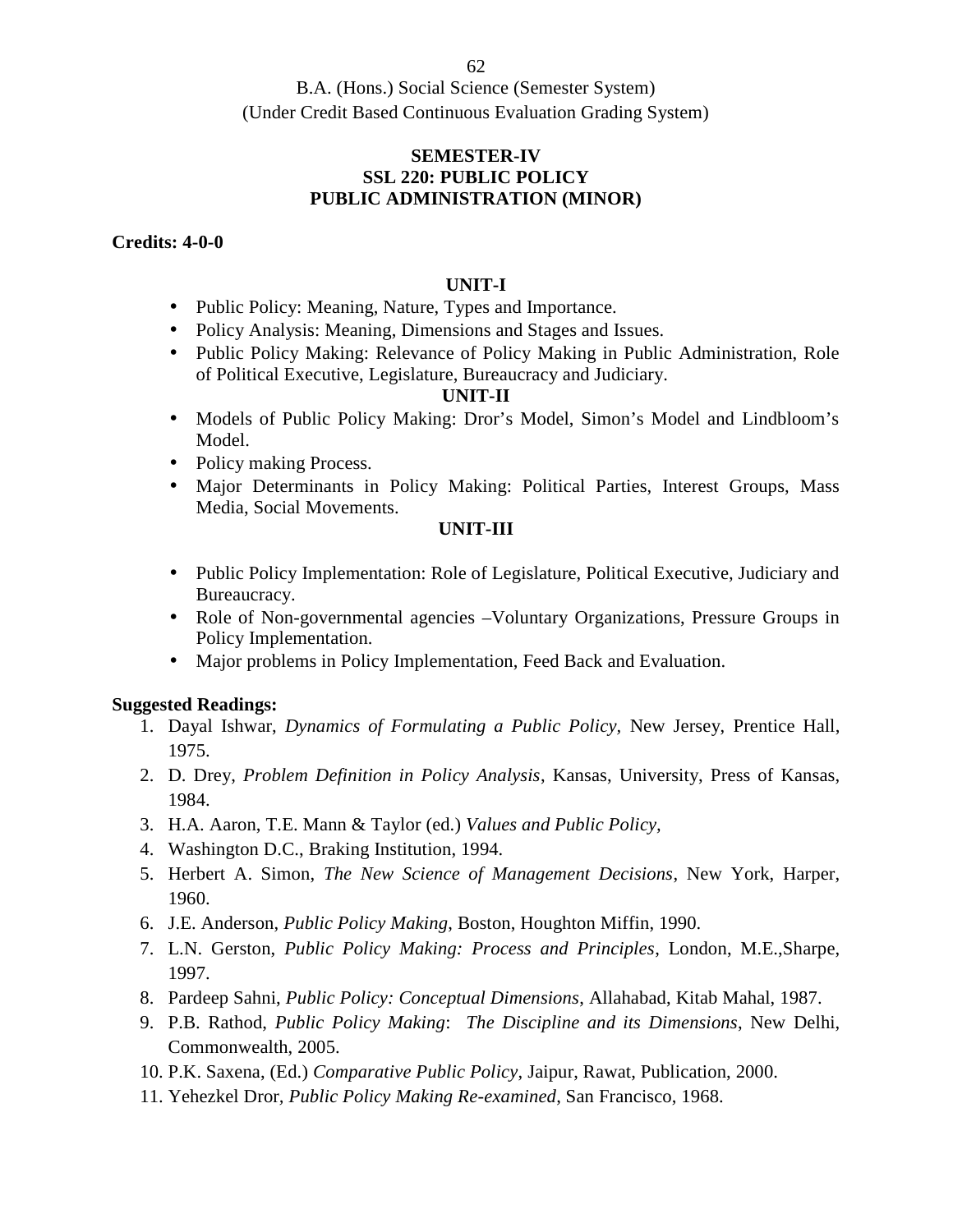## **SEMESTER-IV**

# **SSL 221: GENERAL STUDIES-II: GEOGRAPHY OF INDIA AND WORLD Credits: 3-0-0**

### **UNIT-I**

### **Geography of India**

Geography of India: India's location in the world; Physiographic of India; Geology of India, drainage system, Climate; soils, Vegetation, agriculture resources, irrigation, mineral resources (Classification and Distribution), Major industries, trade and transport, Dist. density, sex ratio, literacy, urbanization; Mechanism of Indian Monsoons; Tropical cyclones; Western disturbance; Floods & Droughts; Climate region of India; Fisheries; Conservation of natural resources (Soils, Forests, Wildlife, Power and Mineral Resources).

## **UNIT-II**

## **Geography of World**

- Geomorphology: Origin of the earth; geological time scale; interior of the earth; Types and characteristics of rocks; folding and faulting ; Volcanoes; Earth quakes; Landforms caused by rivers, winds, glaciers, sea waves and underground water; Plate Tectonics; Continental Drift; Weathering and Erosion, Earth and the Moon.
- Climatology: Structure and composition of atmosphere; temperature; pressure, wind systems; clouds and rainfall types; cyclones and anti-cyclones. Major Climate types; air pollution, acid rain, green house effect, global warming, ozone depletion.

## **UNIT-III**

- Oceanography: Ocean relief; temperature; salinity; ocean currents, El Nino and La Nina; waves and tides; Ocean deposits, corals, water ocean pollution.
- Economic and Human Geography: Races of mankind and tribes; Fishing, forestry, types of agriculture, mineral, power resources; Major Industries trade & transport; Urbanization, Conservation of natural resources.
- Natural regions of the world.
- Earth in Universe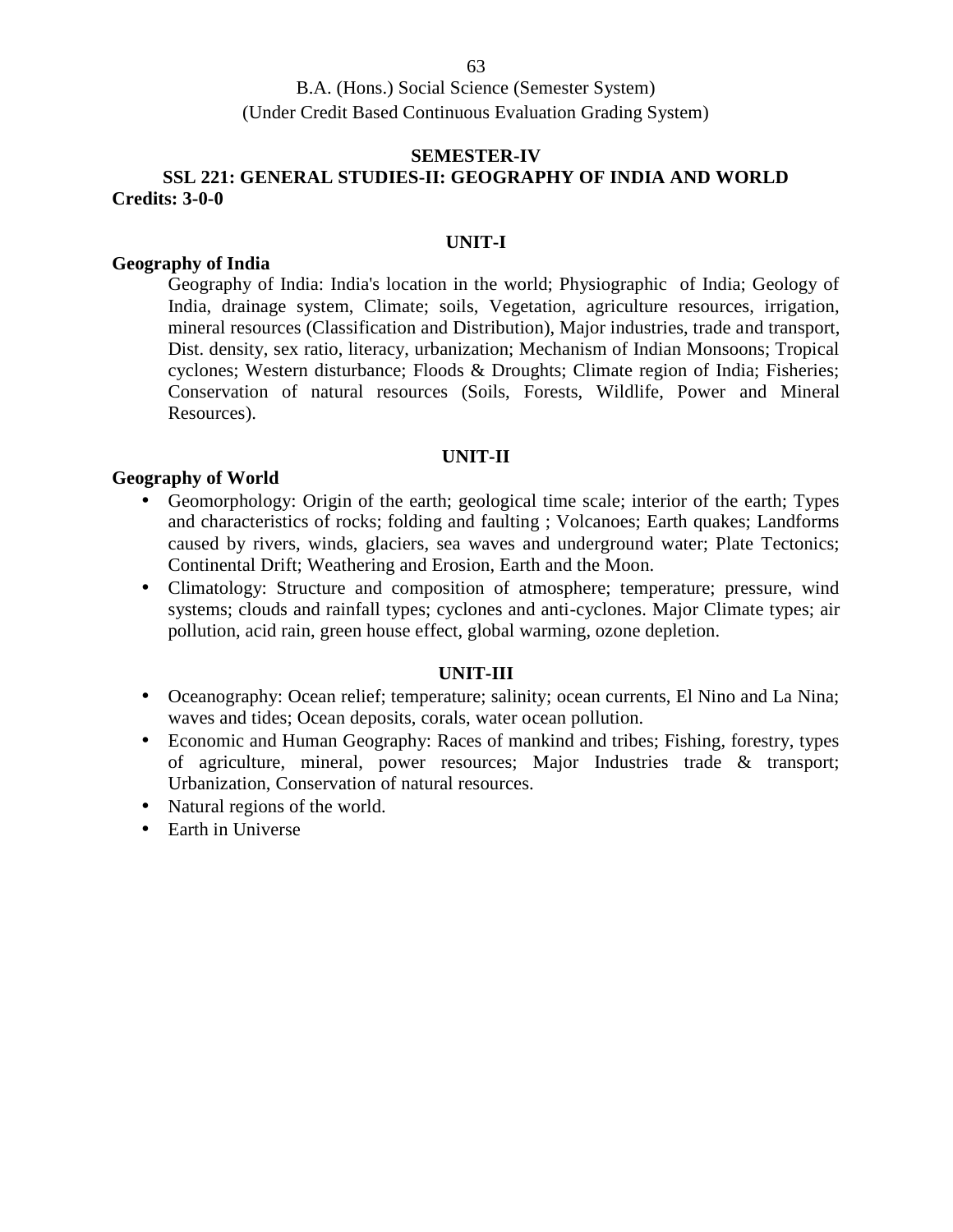B.A. (Hons.) Social Science (Semester System) (Under Credit Based Continuous Evaluation Grading System)

# **SEMESTER-V SSL301: CONTEMPORARY POLITICAL THEORY POLITICAL SCIENCE (MAJOR)**

# **Credits: 4-0-0**

# **UNIT-I**

- Positivist and new-positivist conceptions of Political theory.
- Theories of state and its legitimation- classical Liberal, Liberal democrats, classical Marxist Neo Marxist (Poulantzes).

# **UNIT-II**

- Sate and Civil society, concept of Hegemony with reference to Weber and Gramsci.
- Theories of democracy: Liberal-Elite, pluralist and participatory, Marxian-people's Democracy (Lenin) and New Democracy (Mao).

# **UNIT-III**

- Contemporary Political Ideologies:
	- $\triangleright$  Modernism and Post-modernism;
	- $\triangleright$  Ecologism,
	- $\triangleright$  Feminism:
	- $\triangleright$  Multiculturalism.

- 1. O.P. Bakshi, *The Crisis of Political Theory*.
- 2. A.J. Lally, Positivism and its Critics: In D.C. (Ed.) *New Directions in Sociology*.
- 3. Stanisalu Andreski, *Social Sciences as Sorcery*.
- 4. Rajni Kothari, *State Against Democracy*.
- *5.* Subrata Kumar Mitra, Obligation, Justice and Ideology: A Critique of Some Contemporary Approaches", J.S. Bains and R.B. Jain (Eds.) *Contemporary Political Theory.*
- 6. Frank Cunningham, *Democratic Theory and Socialism*, pp. 81-99, 14-202.
- 7. Robert Dahl, *Liberal Democracy and its Critics*.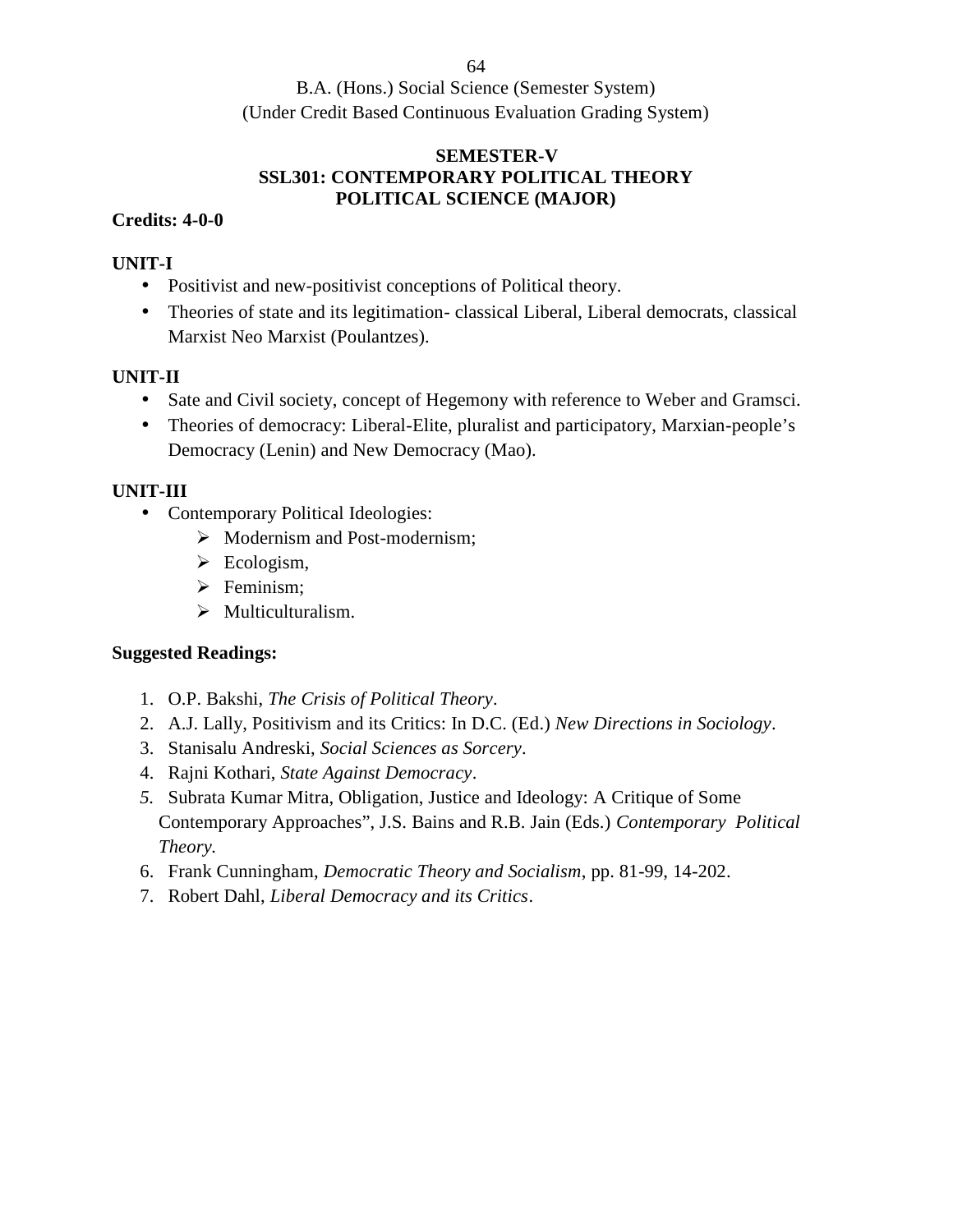B.A. (Hons.) Social Science (Semester System) (Under Credit Based Continuous Evaluation Grading System)

### **SEMESTER-V**

## **SSL302: THEORY OF INTERNATIONAL POLITICS**

## **POLITICAL SCIENCE (MINOR)**

### **Credits: 4-0-0**

### **Unit I**

Meaning, nature and scope of International Politics. Major changing trends in International Order.

Growing role of non-state actors and supranational actors in International Politics, The nature and functioning of the sovereign nation-state system.

**Western Approaches:** Idealist, Realist & Neo Realist theories, Systems theory, Decision-making approach, Game theory.

## **Unit II**

**Non-Western Approaches:** Marxian approach, Dependency Theory.

Meaning and elements of national power. Limitations on national power: International Law, World Public Opinion, International Morality.

Management of power in International Politics: Balance of power; Collective Security. International Conflict: Theories of conflict. The phenomenon of ethnic conflict and local wars.

## **Unit III**

Impact of nuclear weapons on international politics. Arms race, Arms Trade and its impact on Third World. Nuclear disarmament and nuclear arms control. International Integration and disintegration.

- 1. Morgenthau, H.J. and Thompson, Kenneth W., *Politics among Nations: Struggle for Power and Peace,* New Delhi: Kalyani Publishers, 1991.
- 2. Palmer, N.D. and Perkins, H.C., *International Relations*, Calcutta: Scientific Book Agency, 1992.
- 3. Russet, Bruce and Starr, Harvey, *World Politics: Menu for Choice*, New York: W. H. Freeman and Company, 1985.
- 4. Malhotra, Vinay K. *International Relations,* New Delhi: Anmol Publications, 2001.
- 5. Baylis, John and Smith, Steve, *The Globalisation of World Politics* OUP, London, 2001.
- 6. Chakrabarti, R. *Theory and Practice of International Politics*, Delhi: Macmillan, 1982.
- 7. Ray, James Lee, *Global Politics,* London: Houghton Mifflin Co., 1992.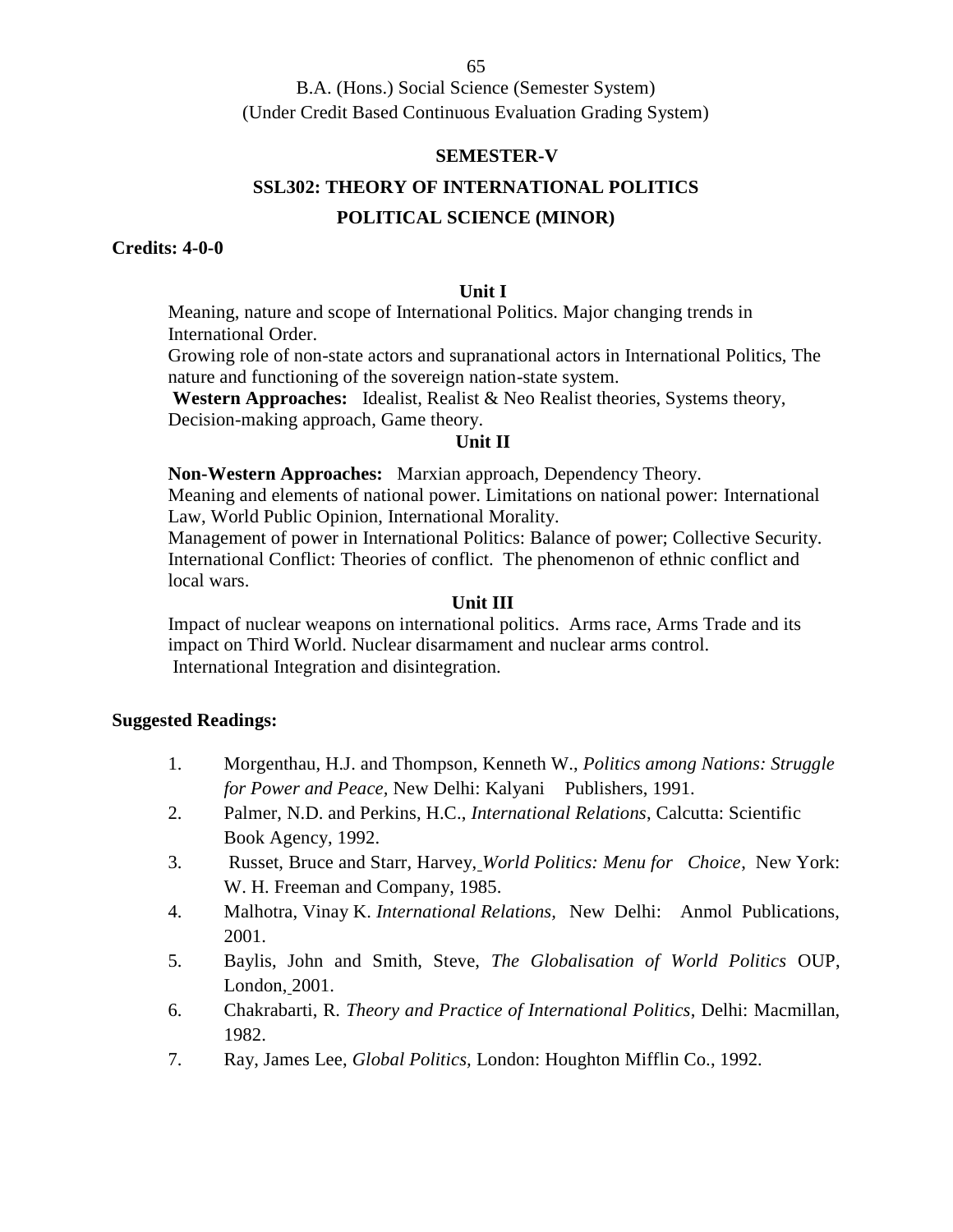- 8. McClelland, Charles A., *Theory and Practice of International System*, New York: The Macmillan Company, 1996.
- 9. Deutsch, Karl W., *The Analysis of International Relations,* New Delhi: Prentice Hall Of India, 1989.
- 10. Jones, Walter S., *The Logic of International Relations*, Boston: Little Brown and Co.1985.
- 11. Mclleland, David S., et. al. *The Theory and Practice of International Relations,* New York : Prentice Hall,1994.
- 12. Singh, Gurnam Ed., *Ethno-Nationalism and Emerging World (Dis) Order*, New Delhi: Kanishka Publishers, 2002.
- 13. Mahinder Kumar, *Theoretical Aspects of International Relations*, Shiv Lal Books, Agra, 2005.
- 14. Holsti, K.J., *Introduction to International Relations*, Prentice Hall of India, New Delhi, 1986.
- 15. Calvocoressi, Peter*, World Politics 1945-2000*, Pearson Education, New Delhi, 2006.
- 16. Andreas, Wenger & Zimmermann, Doron, *International Relations: From the Cold War to the Globalized World,* Viva Books Pvt. Ltd., New Delhi, 2004.
- 17. Joshua S. Goldstein, *International Relations*, Pearson Education, New Delhi, 2006.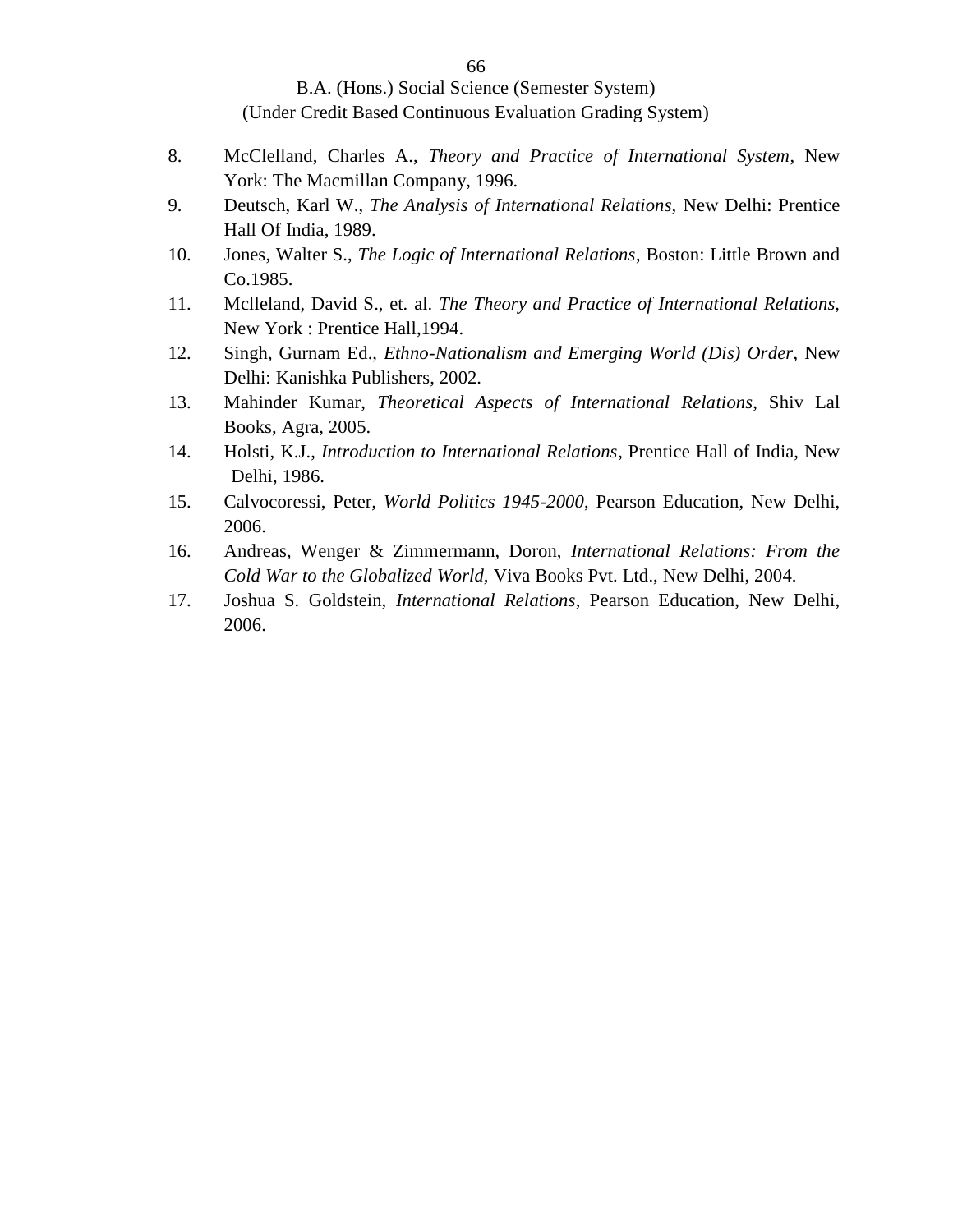### **SEMESTER-V**

# **SSL 303: INTERNATIONAL ECONOMICS ECONOMICS (MAJOR)**

**Credits: 4-0-0.**

#### **Unit-I**

#### **Theories of International Economics**

Trade theories from Mercantilism to Heckscher-Ohlin, Testing of H-O model; empirical evidences and further elaborations. Alternative trade theories: Linder's Hypothesis, Technology Gap and Product Cycle Theory, New trade theories by Krugman, Lanacaster, and Falvey, Gravity Models, Open economy models: Fleming-Mundell model, Dornbusch overshooting model.

### **Terms of Trade**

Concepts and Importance of terms-of- trade. Offer curve analysis and doctrine of reciprocal demand.

### **Unit-II**

### **Protectionist Policy and its Impact**

Forms of protection: Tariff v/s Non-Tariff forms of protection, Effects of tariff and non-tariff barriers on partial and general equilibrium. Welfare debate of tariffs and quota restrictions.

### **Balance of Payments**

Concept, Components, equilibrium and disequilibrium in BOP, Adjustment of BOP: alternative approaches of adjustment.

### **Unit-III**

### **Exchange Rate and Foreign Exchange Management**

Fixed v/s Floating exchange rates, Exchange rate adjustments under capital mobility, Floating exchange rate and LDCs, Formation, functions and issues relating to IMF, IBRD, WTO, Different rounds of WTO Talks

- 1. Feenstra, R.C. (2004), *Advanced International Trade: Theory and Evidence,* Princeton University Press.
- 2. Helpman and Krugman (1985), *Market Structure and Foreign Trade,* Cambridge MIT press.
- 3. Handbook of International Economics, Three volumes, Elsevier.
- 4. Raveendra Batra, *Studies in Pure Theory of International Trade*.
- 5. Sawyer, Charles " International Economics", Pearson Publications.
- 6. Cherunilam, Francis " International Economics", McGraw Hill Publications.
- 7. Dominick Salvatore " International Economics: Trade and Finance" John Wiley and Sons.
- 8. Sodersten, B.O, " International Economics, Macmillan Press Ltd.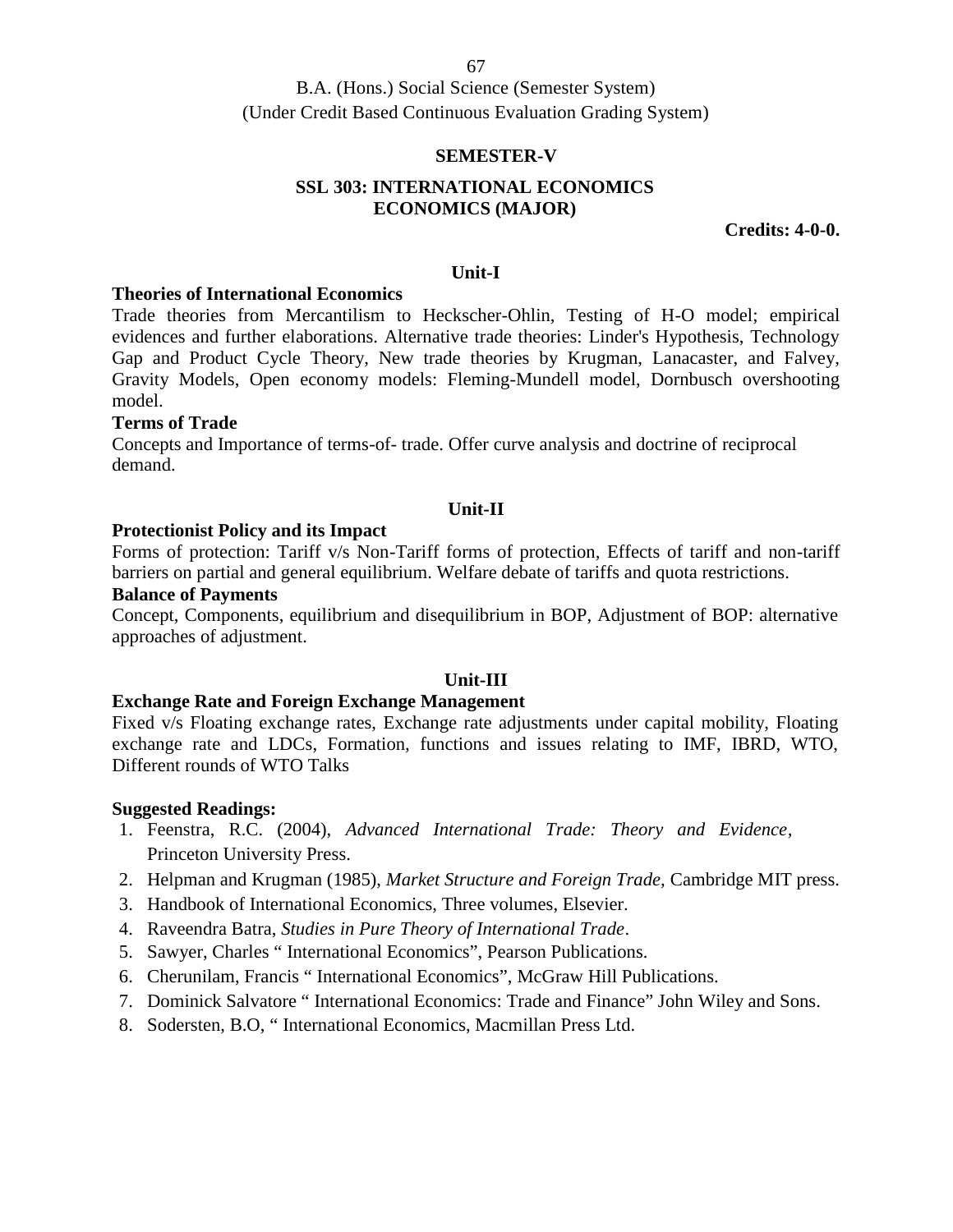B.A. (Hons.) Social Science (Semester System) (Under Credit Based Continuous Evaluation Grading System)

### **SEMESTER-V**

## **SSL 304: INDIAN ECONOMY ECONOMICS (MINOR)**

**Credits: 4-0-0**

### **Unit-I**

## *1. Structure of Indian Economy and Indian Agriculture*

India's National Income and its measurement. Problems of population, poverty and unemployment in India.

India's Agriculture: Importance, Production and Productivity trends, New Agricultural Strategy, Marketing, finance and rural indebtedness. Agriculture price policy and public distribution system (PDS). Reforms packages for Indian Agriculture.

### **Unit-II**

#### **2.** *Indian Industry and Infrastructure*

Role of industry, Industrial policies, Public V/s Private Sector, Disinvestment issues. Small Scale Industry: Problems, Packages and Reforms, concept of MSMEs. Infrastructure Development: Power, Transport, Telecommunications, Education, Health.

#### **Unit-III**

### *3. Foreign Trade and Fiscal Policies of India*

India's Foreign Trade: BOP trends, Reforms, Significance and trends in FII and FDI, Foreign Trade Policies: critical assessments.

New Exchange Rate Regime, Partial and Full Convertibility, Capital Account Convertibility

- 1. Misra,S.K & V.K.Puri "Indian Economy", Himalaya Publications
- 2. Dhar, P.K. "Indian Economy-Its Growing Dimensions" Kalyani Publishers, New Delhi.
- 3. Dutt, Ruddar, "Indian Economy", S. Chand and Company, New Delhi.
- 4. Economic Survey of India, GoI.
- 5. Various other Publications of GoI.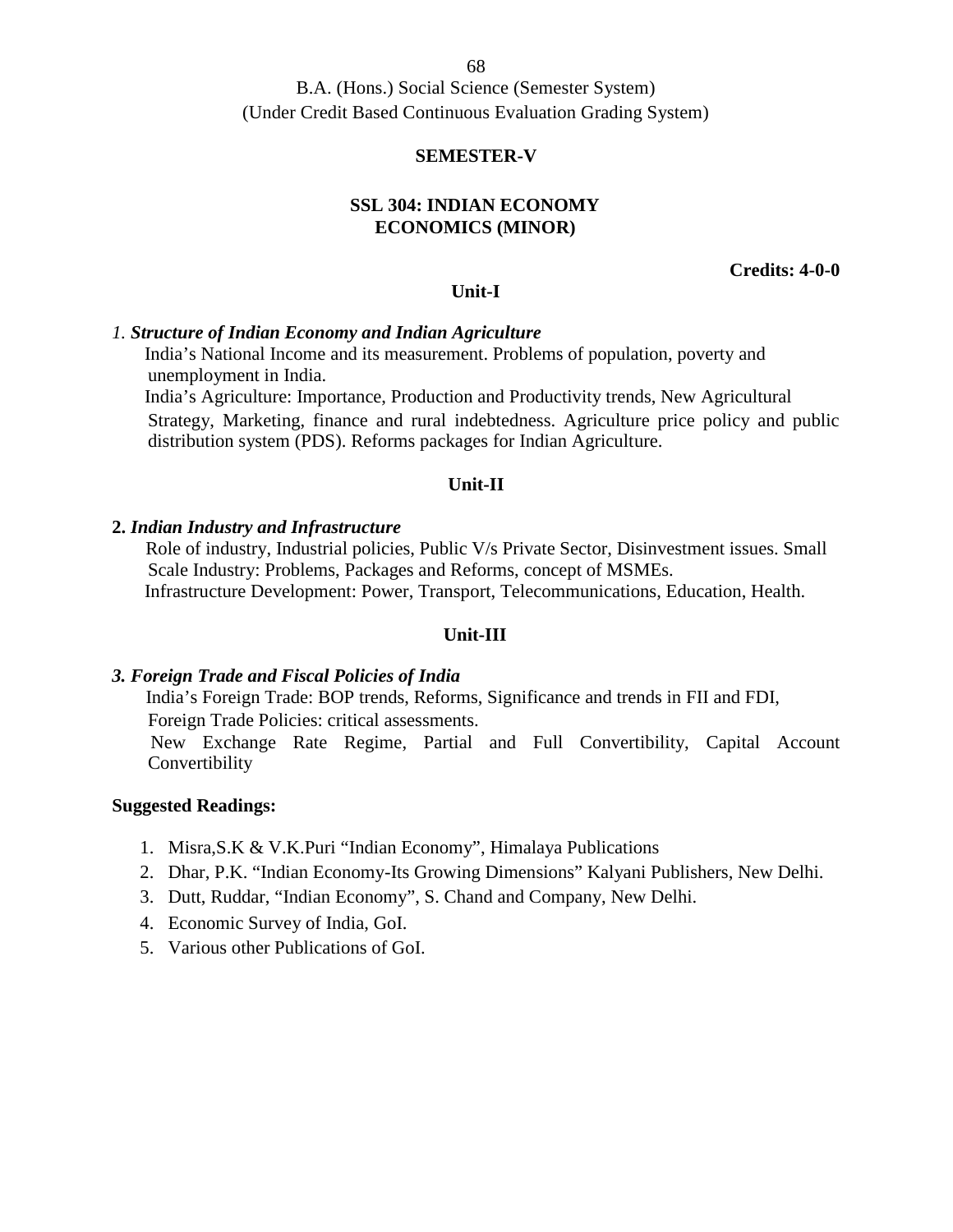#### **SEMESTER-V**

## **SSL 305: ECONOMY, SOCIETY & CULTURE OF INDIA (A.D.1707- 1857) HISTORY (MAJOR)**

**Credits: 4-0-0**

### **UNIT-I**

India in the age of Mercantilism Development of Maritime Trade (1600-1717) From Mercantilism to Power Politics: 1757; 1764

#### **UNIT-II**

Foreign Trade under the Company Rule (1717-1813) Land Revenue Settlements – Zamindari, Raytwari and Mahalwari Systems Decline of Handicrafts and De-industrialization. The Railways

### **UNIT-III**

Commercial Agriculture and its impact on agrarian economy. Socio-Religious Reform: The Brahmo Samaj . Indigenous Education; Macaulay Minute and Wood's Dispatch

- 1. T. Raychaudhary and Irfan Habib, (eds) *The Cambridge Economic History of India,* Vol. I, Orient Longman, New Delhi, 1984.
- 2. V.I. Pavlov, *Historical Premises for India's Transition to Capitalism (Late 18th to Mid 19th Century),* Nauka Publishing House, Moscow, 1979.
- 3. Dietmar Rothermund, *Asian Trade and European Expansion in the Age of Mercantilism, Manohar,* New Delhi, 1981.
- 4. \_\_\_\_\_\_\_., *An Economic History of India from Pre Colonial Times to 1986*, Manohar, New Delhi, 1989.
- 5. D. Bhattacharyya, *A Concise History of the Indian Economy (1750-1950*), Prentice- Hall, New Delhi, 1979.
- 6. Girish Mishra, *An Economic History of Modern India*, Pragati Publications, Delhi, 1994.
- 7. Dharma Kumar (Ed.), *The Economic History of India (c.1757-c1970),* Orient Longman, Hyderabad, 1984.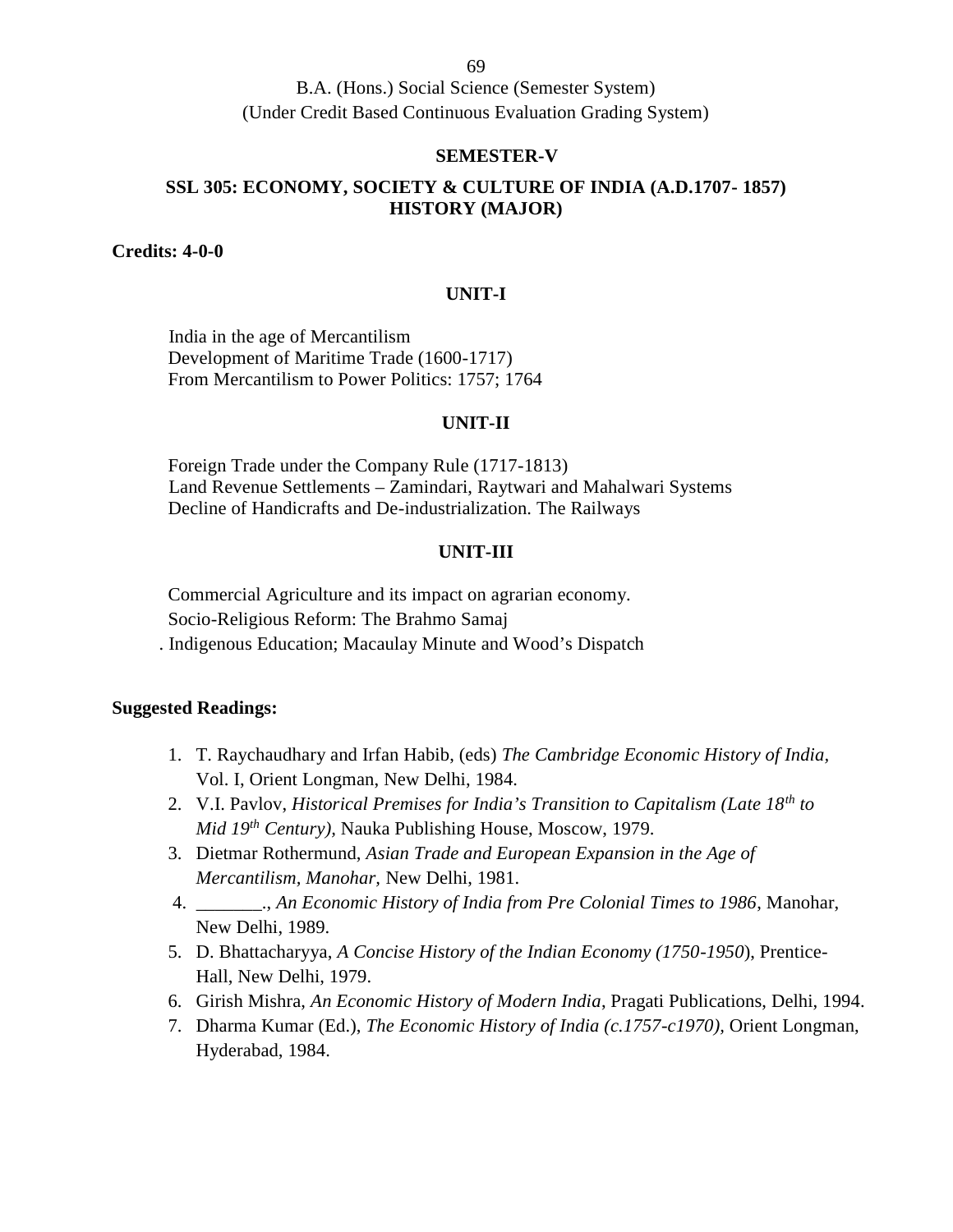B.A. (Hons.) Social Science (Semester System) (Under Credit Based Continuous Evaluation Grading System)

### **SEMESTER-V**

# **SSL 306: HISTORY OF THE PUNJAB (A.D. 1469-1849) HISTORY (MINOR)**

### **Credits: 4-0-0**

### **Unit I**

Social, Religious and Political Conditions ( $15<sup>th</sup>$  &  $16<sup>th</sup>$  Century). Sources on the history of the Punjab. Foundation of the Sikh Panth: Guru Nanak Dev - Life and Teachings. Developments in the Sikh Panth: Guru Angad to Guru Arjan Dev.

#### **Unit II**

Transformation: Guru Hargobind Martyrdom of Guru Teg Bahadur. Guru Gobind Singh and creation of the Khalsa. Banda Bahadur and the Sikhs Struggle

### **Unit III**

Sikh Polity in the second half of the  $18<sup>th</sup>$  Century. Rise of the Sovereign State and expansion under Maharaja Ranjit Singh. Land Revenue, Civil and Military Administration. Anglo-Sikh Relations and Towards Annexation (1839-1849).

- 1. J.S. Grewal, *The Sikhs of the Panjab: The New Cambridge History of India, II : 3*, Cambridge University Press, Cambridge 1990.
- 1. \_\_\_\_\_\_\_\_\_, *Maharaja Ranjit Singh,* Guru Nanak Dev University, Amritsar, 2000.
- 3. Khushwant Singh*, A History of the Sikhs, Vol. I , II*, OUP, New Delhi. 1978.
- 4. Indu Banga,(ed) *Five Punjabi Centuries: Polity, Economy, Society and Culture (1500- 1990),* Manohar, New Delhi 1997,(PP 43-111.267-332, 404-437)
- 5. G.L. Chopra, *The Punjab As a Sovereign State*, V.V. Research Institute, Hoshiarpur, 1960.
- 6. Radha Sharma, *Peasantry and the State*, K.K. Publishers, New Delhi, 2000.
- 7. Fauja Singh, *After Ranjit Singh*
- 8. Teja Singh and Ganda Singh, *A Brief History of the Sikhs*, Punjabi University, Patiala, 1990.
- 9. Harbans Singh, *Encyclopedia of Sikhism*, Vols. I-IV, Punjabi University, Patiala, 1994- 2000.
- 10. *Journal of Regional History,* Guru Nanak Dev University, Amritsar (Old & New Series).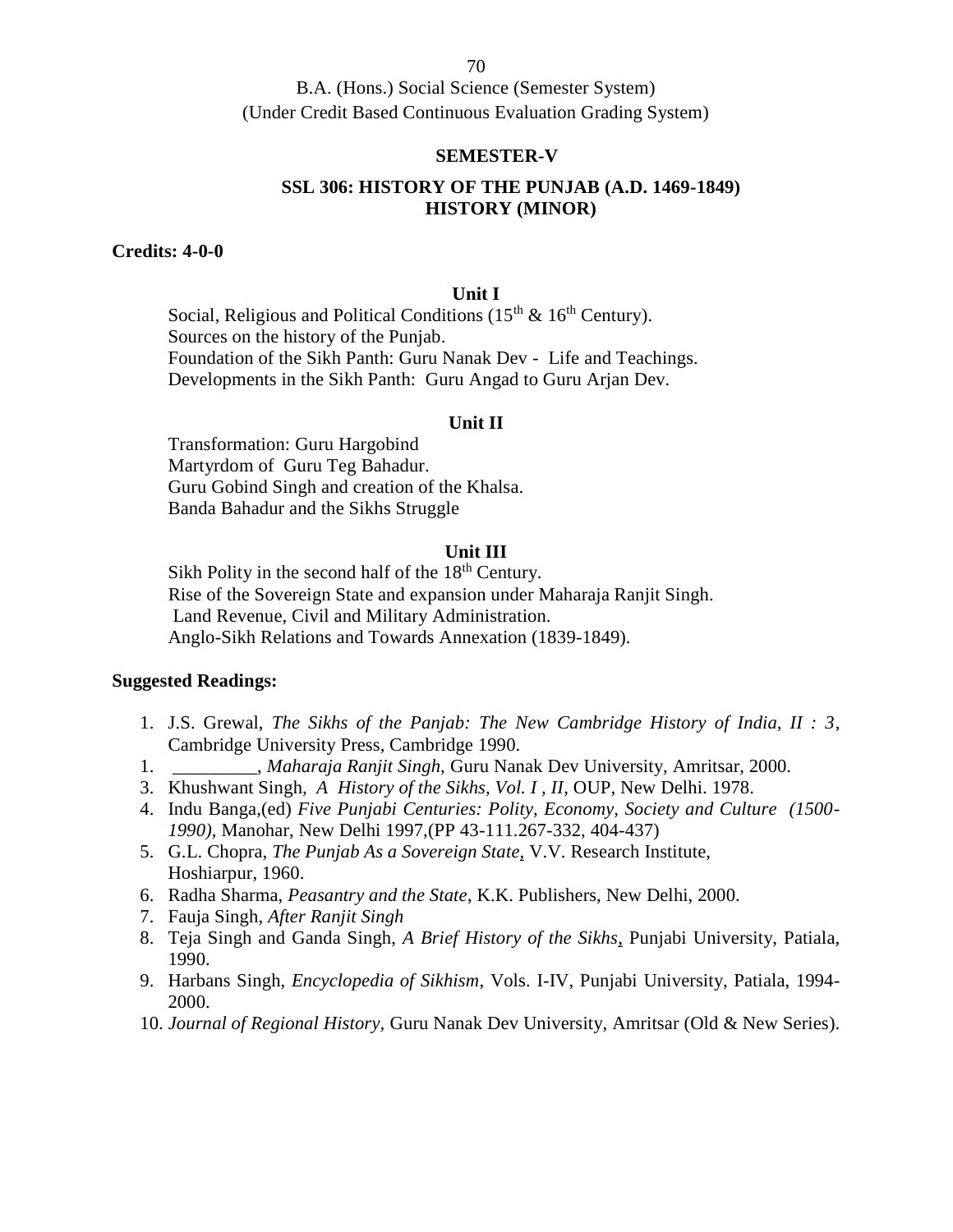B.A. (Hons.) Social Science (Semester System) (Under Credit Based Continuous Evaluation Grading System)

## **SEMESTER-V SSL 307: SOCIAL THOUGHT SOCIOLOGY (MAJOR)**

**Credits: 4-0-0**

### **Unit-I**

1. Intellectual Underpinnings of Sociological Thoughts.

2. August Comte: Positivism, Hierarchy of Sciences and Law of Three Stages of Society,

3. Herbert Spencer: Types of Society and Organismic theory of Society.

## **Unit-II**

- 4. Max Weber: Vertshen, Ideal Type, Protestant Ethics and Spirit of Capitalism and Theory of Social Action, Distribution of Power within Community, Class, Status, Party, Types of Legitimacy, Concept of Bureaucracy.
- 5. Emile Durkheim: The Rules of Sociological Method , Division of Labour in Society, Anomie, Suicide. Elementary Forms of Religious Life.

## **Unit-III**

- 6. Karl Marx: Historical Materialism, Dialectical Materialism, Alienation.
- 7. Habermas : Civil Society, Public Opinion and Communicative Power. Critical Theory of Sociology.
- 8. Herbart Marcuse : One Dimensional Man

- 1. Abraham, M.: *Modern Sociological Theory; An Introduction* Delhi, Oxford University Press, 1992.
- 2. Aron, Raymond: *Main Currents in Sociological Thought*, Vol.I & II, Penguin, Harmondsworth, 1968.
- 3. Coser, L.A.: *Master of Sociological Thought*, Harcourts, New York, 1971.
- 4. Parkin, Frank: *Max Weber*, Ellis Harwood Ltd, England, 1982.
- 5. Zeitlin Irving: *Ideology & Development of Sociological Theory*, Cambridge University Press, Cambridge, 1977.
- 6. Ken,Morrison: Marx,Durkheim,Weber: Formations of Modern Social Thought,2006.
- 7. Judge, Paramjit Singh, Classical Sociological Theory, Pearson, Delhi,2012.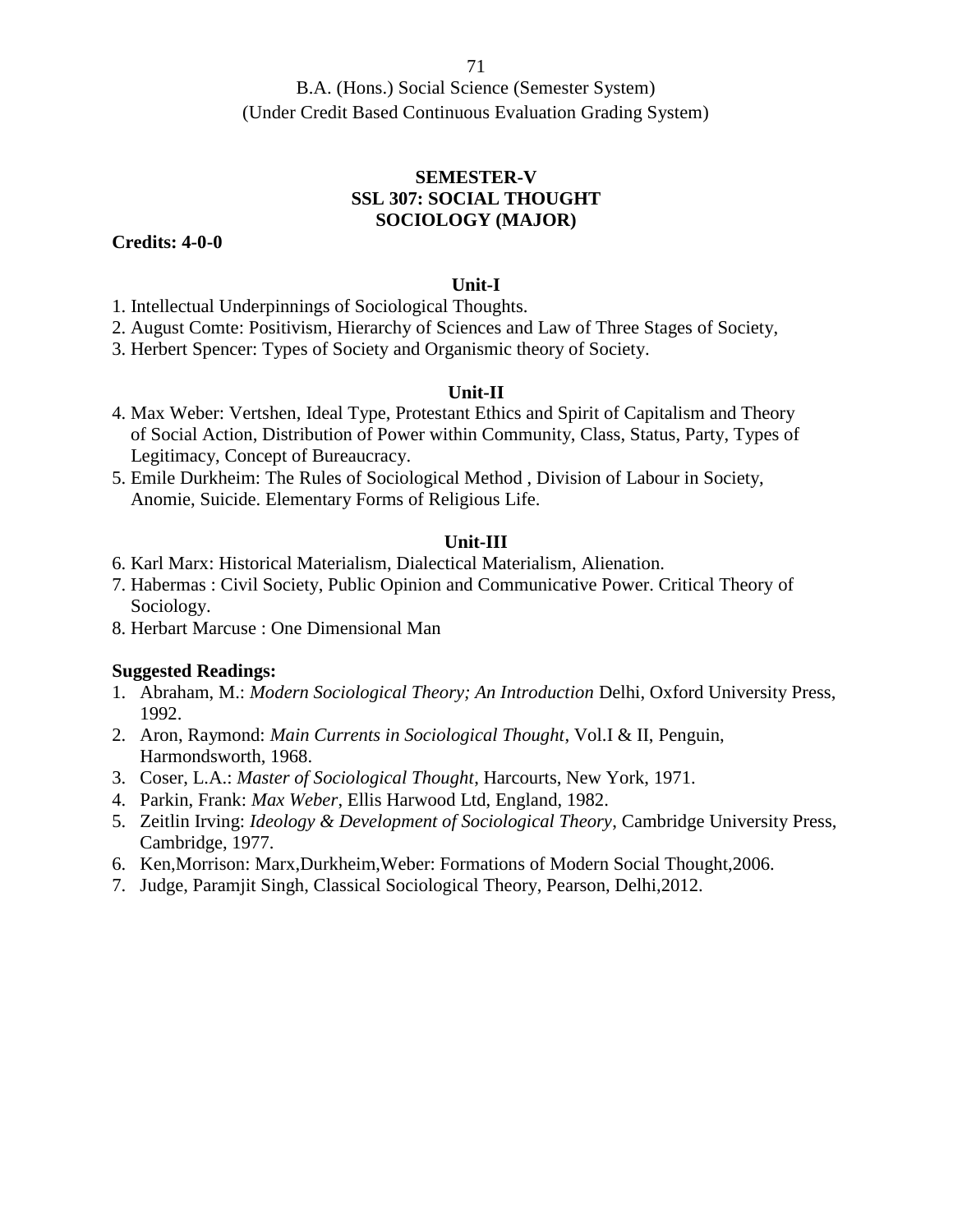B.A. (Hons.) Social Science (Semester System) (Under Credit Based Continuous Evaluation Grading System)

## **SEMESTER-V SSL 308: SOCIAL CHANGE AND DEVELOPMENT SOCIOLOGY (MINOR)**

## **Credits: 4-0-0**

#### **Unit-I**

- 1. Social Change: Meaning and Concepts, Evolution, Revolution, Diffusion, Progress, Transformation,
- 2. Theories of Social Change: Evolutionary, Dialectical and Cyclical.
- 3. Factors of Social Change: Science and Technology; Education and Social Change; Constitution and Law; Demographic Factors.

#### **Unit-II**

- 4. Processes of Social Change Sanskritization, Westernization and Modernization and Globalization.
- 5. Planned Social Change in India: Ideologies; Institutions; Issues and Trends.

## **Unit-III**

- 6. Development: Meaning and Theories of Development. Key Concepts related to Development.
- 7.Rural and Urban Development: Meaning, concept, issues and strategies with special reference to India.
- 8.Problems of Development
- 9. Sustainable Development: Concept..

- 1. Johnson H. M.: *Sociology–A Systematic Introduction*, Allied Publication, Bombay, 1977.
- 2. Kuppuswamy,B. : *Social Change in India*, Vikas, Delhi.
- 3. Mahajan V.: *Agriculture, Rural Development and Panchayati Raj*, Vol. I&II, Deep and Deep Publication, Delhi, 1996.
- 4. Srinivas, M. N.: *Social Change in Modern India*, Orient Longman, Bombay,1972.
- 5. Yogindra Singh: *Modernization of Indian Tradition*, Thomson, Delhi, 1973.
- 6. Sikdar Soumyen: *Contemporary Issues in Globalisation: An Introduction to Theory and Policy in India,* Oxford University Press, New Delhi, 2003
- 7. Sheth.D.L. (2004): *Globalisation and New Policy of Micro Movements*, Economic and Political Weekly, Vol., XXXIX, NO. I.
- 8. Pal Mahi (2004): *Panchayti Raj and Rural Governance EPW*, Vol. XXXIX, No.2, January 10-16.
- 9. Panagariya Arivind (2004): *Growth and reforms during 1980's and 90's* , EPW, Vol. XXXIX, No. 25, June 19-25.
- 10. Philip,Mc.Michael, Development and Social Change,1996.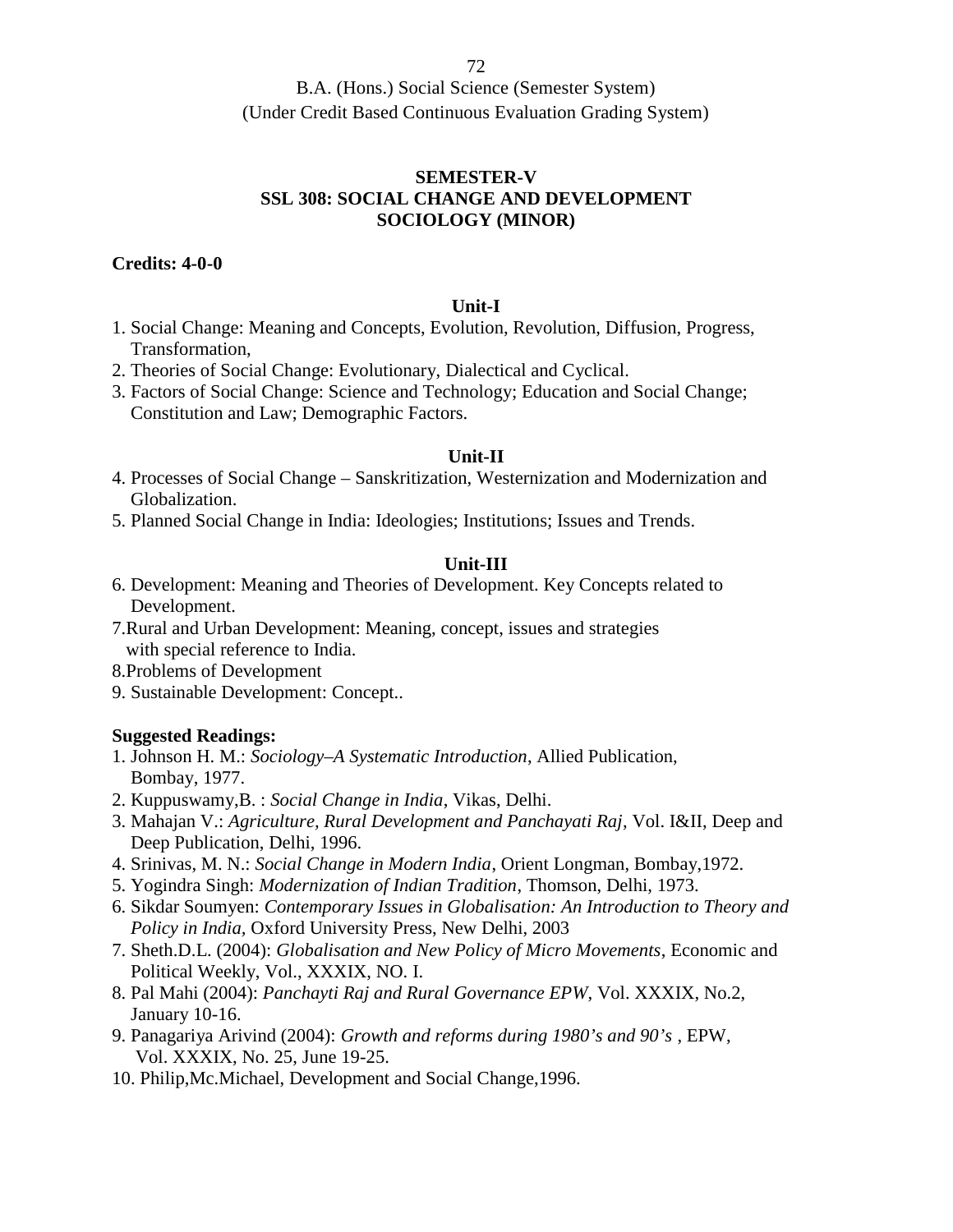#### **Semester-V**

## **SSL 309: COMPARATIVE & DEVELOPMENT ADMINISTRATION PUBLIC ADMINISTRATION (MINOR)**

#### **Credit: 4-0-0**

#### **Unit-I**

Comparative Public Administration: Meaning, nature and Importance, evolution. Approaches to study of Comparative Public Administration: Institutional Approach, Behavioural Approach, General Systems Approach, Structural Functional Approach, Ecological Approach and Developmental Approach.

Models of Comparative Public Administration with special reference to Agrarian-Industrial Models, Fused- Prismatic- Diffracted Model, Prismatic- Sala Model, Bazaar Canteen Model. Max Weber Ideal- Type Bureaucratic Model.

Contribution of Fred W. Riggs and Ferrel Heady to Comparative Public Administration.

#### **Unit-II**

Salient features of Administrative Systems of U.K, U.S.A., Japan & France.

Control over Administration in U.K, U.S.A., Japan and France. Machinery for the Redressal of Citizen's Grievances in U.K., U.S.A, Japan and France.

Development Administration: Concept, Meaning, Characteristics, Dimensions and Scope.

Difference between Development Administration and Traditional Public Administration.

#### **Unit-III**

Instruments of Development Administration: Bureaucracy and N.G.O.'s

Administrative Development, Administrative Capability for Development, Sustainable Development.

Recurring Themes in the study of Development Administration: Survey of Five Decades.

Changing Profile of Development Administration.

New Directions in People's Self Development and Empowerment.

- 1. Ferrell Heady (Ed.), *Comparative Public Administration,* Michigan, Michigan University, 1978.
- 2. \_\_\_\_\_\_., *Public Administration: A Comparative Perspective*, N.J. Englewood Cliffs, 1966.
- 3. Fred W*.* Riggs *and Edward* Weidner, *Models and Priorities in the Comparative Study of Public Administration* 1963.
- 4. Ramesh K*.* Arora, *Comparative Public Administration*, New Delhi, Associated Publishing House, 2000.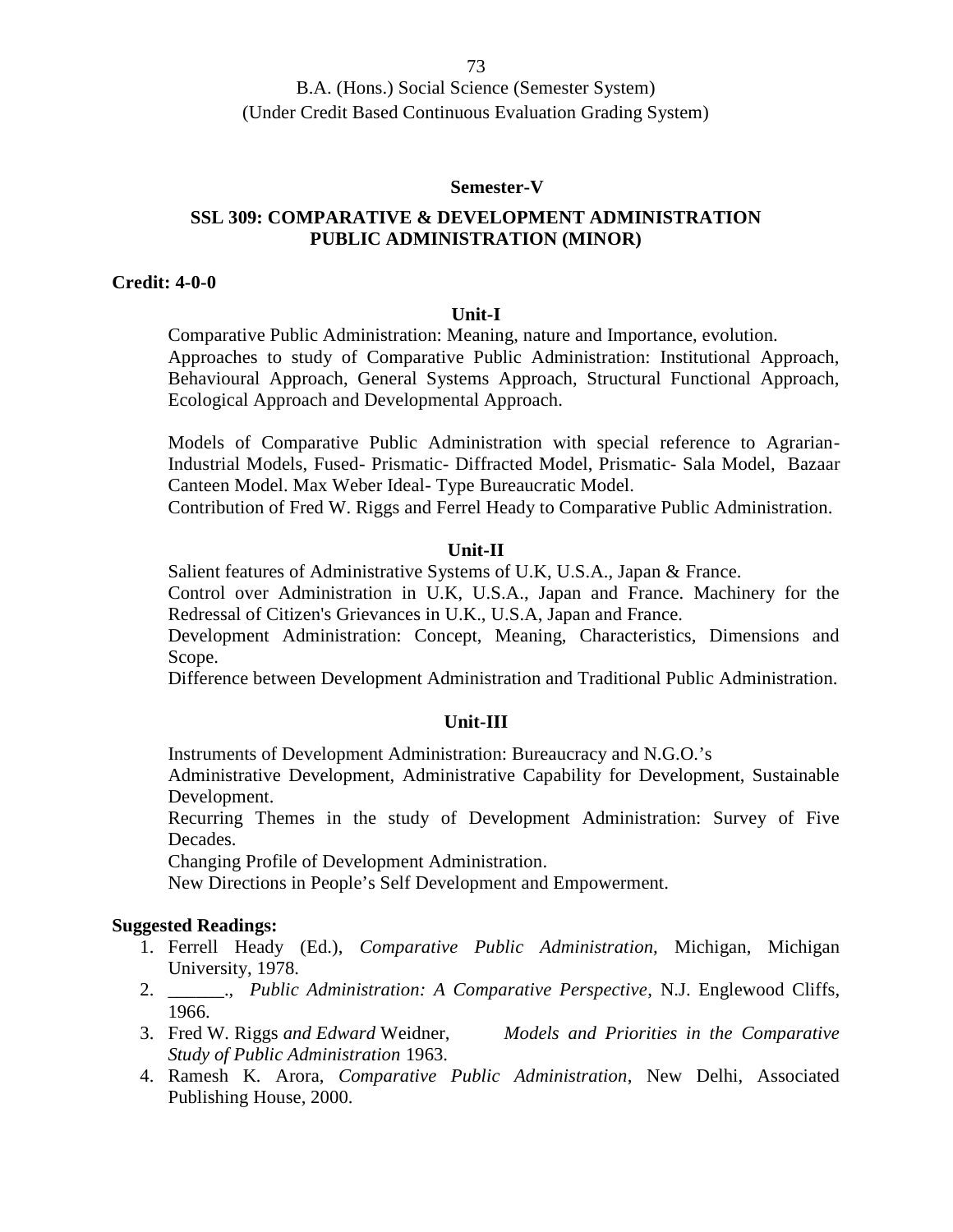- 5. R.K. Arora and Sangeeta Sharma, *Comparative and Development Administration Ideas and Actions* (Ed.) Jaipur, Arihand Centre for Administrative Change, 1992.
- 6. R.B. Jain, *Comparative Aspects of Public Administration in Robert Winks (Ed.), Other Views and Other Visions,* Greenwood Press, 1978.
- 7. R.B Jain, The State & Comparative Public Administration", *Indian Journal of Public Administration,* New Delhi, Vol. 7 (Oct.-December, 1991)
- 8. T.N. Chaturvedi, *Comparative Public Administration*, Jaipur, College Book Depot, 2003.
- 9. William Siifin, *Towards the Comparative Study of Public Administration,* Bloomington, Indian University Press, 1957.
- 10. Almond, G.A. & G.B. Powell Jr., *Comparative Politics: A Development Approach,* New Delhi, Amnerind Publishing Company, 1996*.*
- 11. Ali Farazmand, (ed.), *Handbook of Comparative and Development Administration*, New York, Marcel Dekker, 1991.
- 12. A. K. Sharma, *Planning for Rural Development Administration,* Jaipur, Rawat Publishing, 1995.
- 13. C.P. Bhambri, *Administration in a Changing Society*, New Delhi, National Publishers, 1978.
- 14. D. Waldo (Ed.), *Temporal Dimensions of Development Administration,* Durham, Duke University Press, 1970.
- 15. Edward Weidner (Ed.): *Development Administration in Asia* Durham, Duke University Press, 1970.
- 16. H. Mathur, *Administrative Development in the Third World: Constraints and Choices,* New Delhi, Sage, 1986.
- 17. K. B. Srivastava, *New Perspectives in Development Administration in India,* New Delhi, Concept Publishing, 1994.
- 18. M. Bhattacharya, *Bureaucracy & Development Administration*, Delhi, Uppal Publishing House, 1979.
- 19. M. Bhattacharya, *Development Administration: Search for Alternative*, New Delhi, Jawahar Publishers and Distributors, 1997.
- 20. R.D. Sharma, *Development Administration: Theory and Practice*, Delhi, H.K. Publishers, 1989.
- 21. R.K. Arora and S. Sharma (Eds.), *Comparative & Development Administration, Ideas & Action*, Jaipur, Arihat, 1992.
- 22. R.K. Sapru, *Development Administration*, New Delhi, Sterling Publishers, 2004.
- 23. S.P. Verma and S.K. Sharma (Eds.), *Development Administration*, Delhi, IIPA, 1984.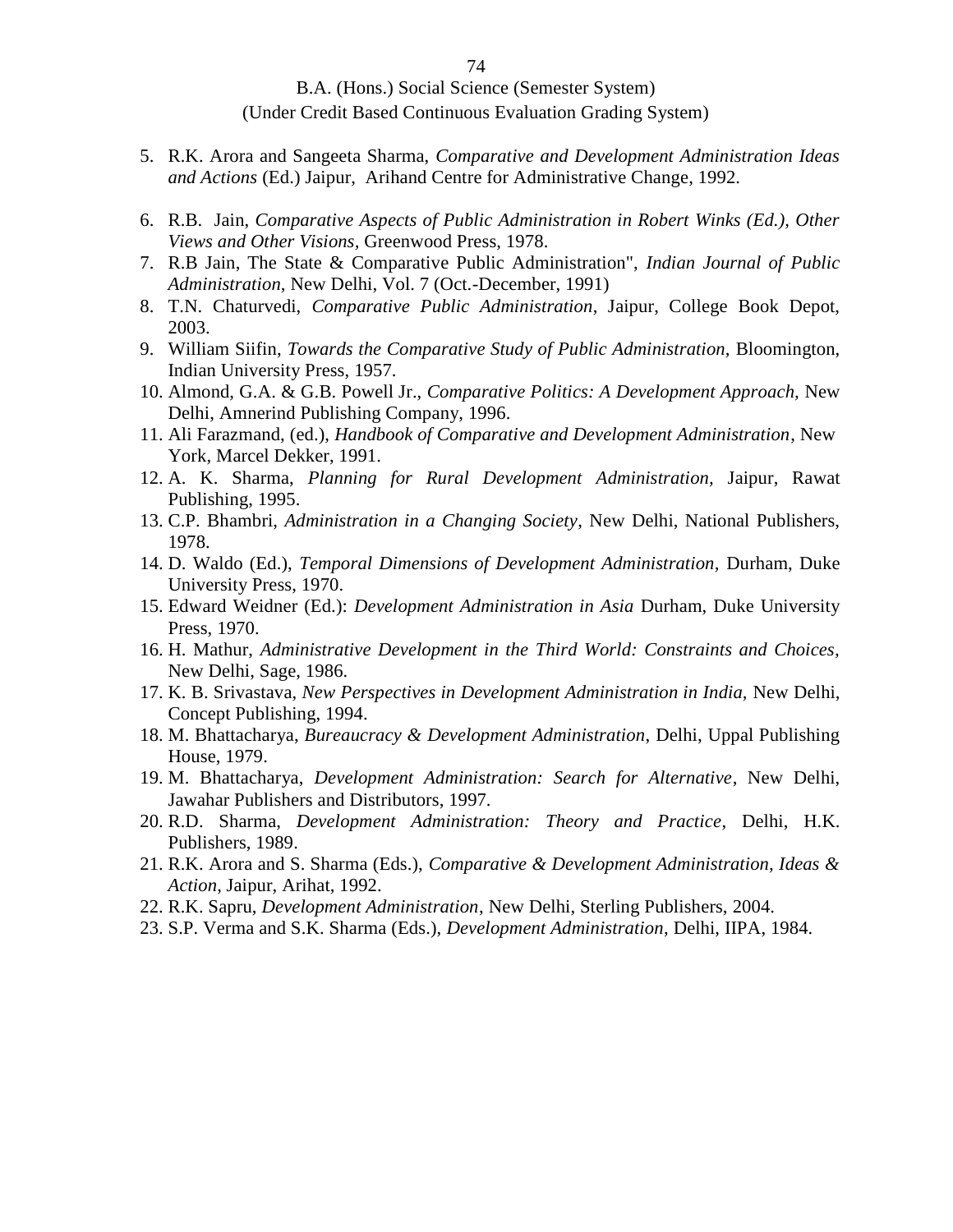## **SEMESTER-V**

# **SSL 310: BIOLOGY & ENVIRONMENT AND EVERYDAY SCIENCE (GENERAL STUDIES -III)**

## **Credits: 3-0-0**

## **Unit I: Biology and Environment:**

- 1. The living beings, classification characters of main groups, origin of life and its evolution, geological time scales, types of rocles, fossils and dating.
- 2. Cell as a unit of life, the structure of plant and animal cells, the cell cycle, mitosis and meiosis,
- 3. Mendelian laws of heredity, genetic control of ABO blood groups system in man, physical and chemical basis of heredity.
- 4. Genetic defeats in man, pedigree analysis and genetic counseling-DNA fingerprinting, role in forensics and parentage disputes human cloning and the human genome project.
- 5. Causal organisms, symptoms of important infections and non-infections (including nutritional and occupational) diseases in man, social and preventive medicine.
- 6. The balance of nature, ecosystem, energy flow and biogeochemical cycles, food chains and food webs, environmental pollution, types, causes and control. Global environmental change, green house effect and ozone depletion, consequences,.
- 7. Demographic study of human population, exponential and logistic increase, survivorship curves, population explosion, effects and control.

# **Unit II: Physics**

- 1. **Mechanics** distance, displacement position, speed & velocity, acceleration due to force gravity; **Newton's laws of motion**-work energy, power;
- 2. **Thermal Energy**-concept: heat, pressure, temperature, heat transfer, heat capacity;
- 3. **Waves & sound-**vibrations, wave's transmission & reception of sound, physics of music (frequency);
- 4. **Optics**-sources, transmission, reflection of light, refraction, lens, camera, eye;
- 5. **Electricity**-electric resistance, power, energy;
- 6. **Nuclear Physics-**nucleus & its radio activity, rate of nuclear decay, source and use of nuclear energy.

# **Unit-III: Chemistry**

1. **General classification of different branches of chemistry -**

**Organic compounds** -large tonnage usage- natural - fats, carbohydrates, starch, camphor, naphthalene balls; synthetic –rubber, polymers, ethanol **Inorganic Compounds** – sodium chloride, baking soda, washing soda, calcium oxide (quick lime), calcium carbonate, zinc sulphate

Physical aspects of these compounds – melting point, boiling point, solubility, volatility, solubility etc.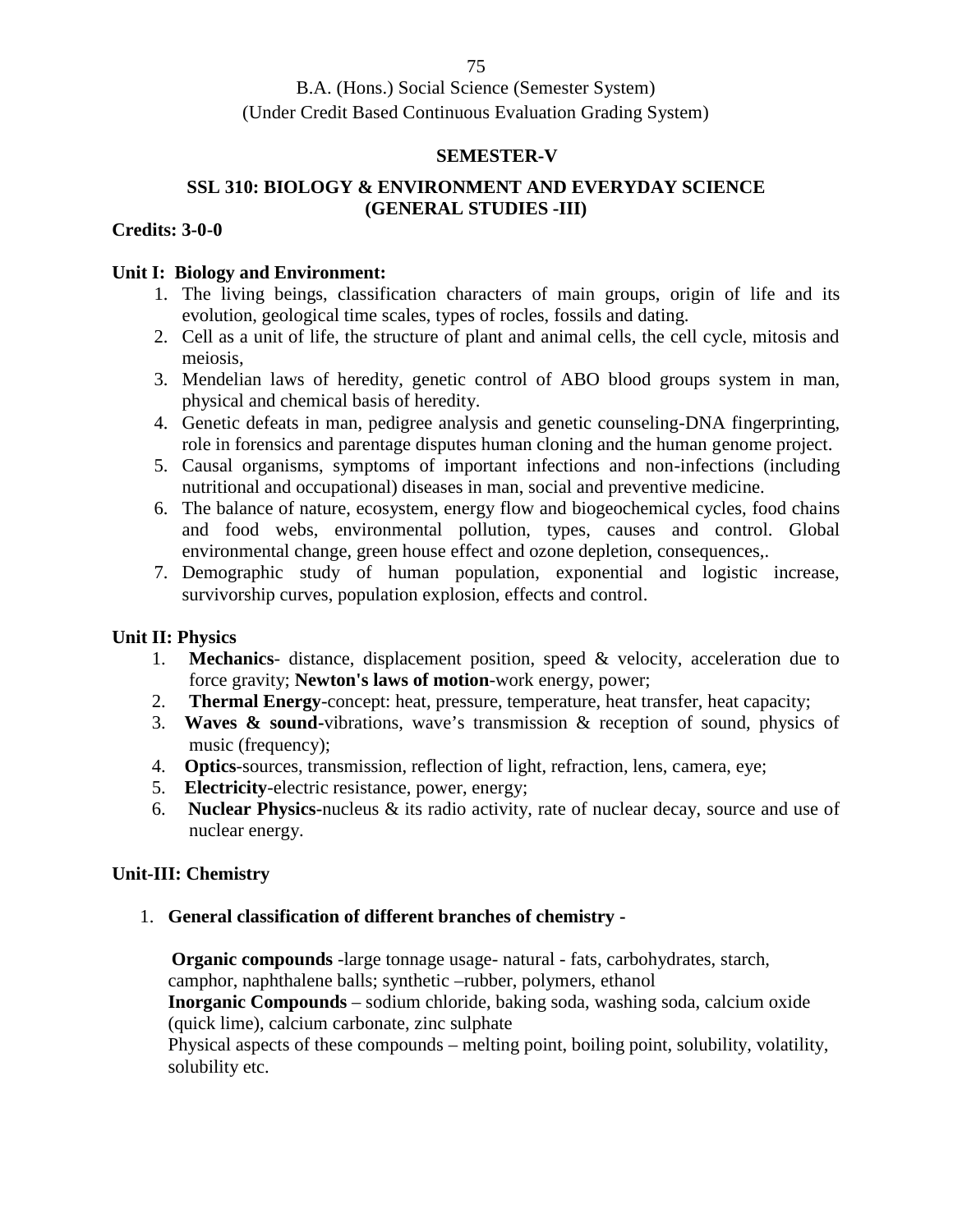## 2. **Petroleum and petrochemicals**

Origin of peteroleum, natural gas, CNG, LPG, petroleum refining, syhthetic petrol, octane number, cetane number, flash point, petrochemicals, synthetic gas and fertilizers, the post petroleum paradigm

## 3. **Polymers -**

Definition of monomer and polymers, Polymer chemical structure – linear branched or cross linked

Biopolymers – proteins – the biological enzymes and DNA –the source of genetic information.

Synthetic polymers – polyethylene, polyesters, nylon 6, nylon 66, Bakelite, polyvinylchloride (PVC), polyurethane, Natural rubber, synthetic rubber, discuss their structures and general applications only.

#### 4. **Surfactants and Detergents -**

Water and its uses, Sources of water, Problems created by industrial use of water, water pollution and treatment of polluted water. Impurities present in water, Hard and soft water, types of hardness and drawbacks of using hard water, Purification of water for potable and non-potable applications.

Soap and Detergents, an over view. Classification and chemistry of soaps and non-soapy detergents. Cleaning action of soap and detergents.

#### 5. **Manure and Fertilizers:**

Manures, fertilizers, chemical fertilizers, nitrogen phosphatic fertilizers, NPK values, difference between manure and fertilizers, Application of fertilizers, Disadvantages of fertilizers, effect on soil, water etc.

## 6. **Pesticides**

Some common diseases of crops, pests, methods of pest control, common pesticides, characteristics of a good pesticide, danger of using pesticides, bio concentration/accumulation of pesticides, harmful effects.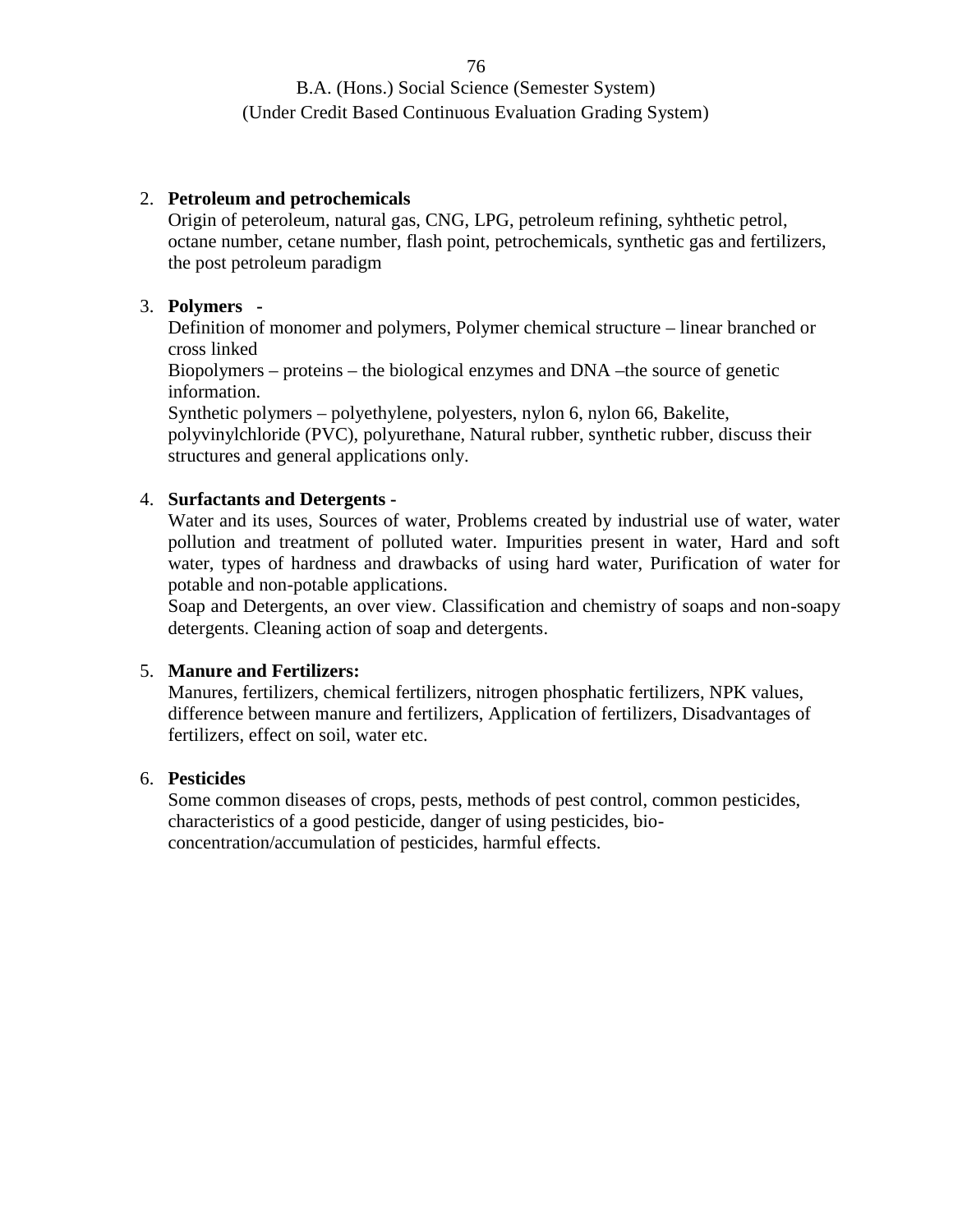#### **Semester –VI**

# **SSL 314: COMPARATIVE POLITICS POLITICAL SCIENCE (MAJOR)**

## **Credits: 4-0-0**

#### **Unit I**

- 1. Comparative Politics: Nature and major approaches; political economy and political sociology perspectives; limitations of the comparative method.
- 2. State in comparative perspective: Characteristics and changing nature of the state in capitalist and socialist economies, and, advanced industrial and developing societies.

## **Unit II**

- 3. Classification of Political systems: Democratic and Authoritarian, characteristics of political system in the third world.
- 4. Typologies of constitutions; Basic features of these constitutions & governments: including U.K., USA, France, Germany, China, and South Africa.

#### **Unit III**

- 5. Politics of Representation and Participation: Political practices, pressure groups and social movements in advanced industrial and developing societies (Political Parties in the third world, Patterns of coalition politics).
- 6. Globalization: Responses from developed and developing societies.

- 1. M.V. Pylee, *Select Constitutions of the World*, Delhi, Universal Law Publication. 2006.
- 2. A.C. Kapoor, *Select Constitutions of the World*, New Delhi, S.Chand, 2000.
- 3. J.N. Pandey, *Constitutional Law of India*, Allahabad, Central Law Agency, 2004.
- 4. D.D. Basu, *Introduction to the Constitution of India*, Nagpur, Wadhwa Publication, 2004.
- 5. J.C. Joheri, *Comparative Politics*, New Delhi, Sterling Publication, 1999
- 6. J.C. Joheri, *Major Modern Political Systems*, New Delhi, Sterling Publishers, 1999.
- 7. Roy C. Macridis and Barnard E. Brown (Eds.), *Comparative Politics: Notes and Readings,* 6 th ed. (Homewood, III, Dorsey Press, 1986).
- 8. Jean Blondel, *An Introduction to Comparative Government,* London: Weidenfield and Nicolson, 1959.
- 9. David Easton, *The Political System: An Inquiry into the State of Political Science,* Calcutta, Scientific Book Agency, 1971, p.X.
- 10. Karl Deutsch, *The Nerves of Government: Models of Political Communication and Control* London, Free Press, 1963.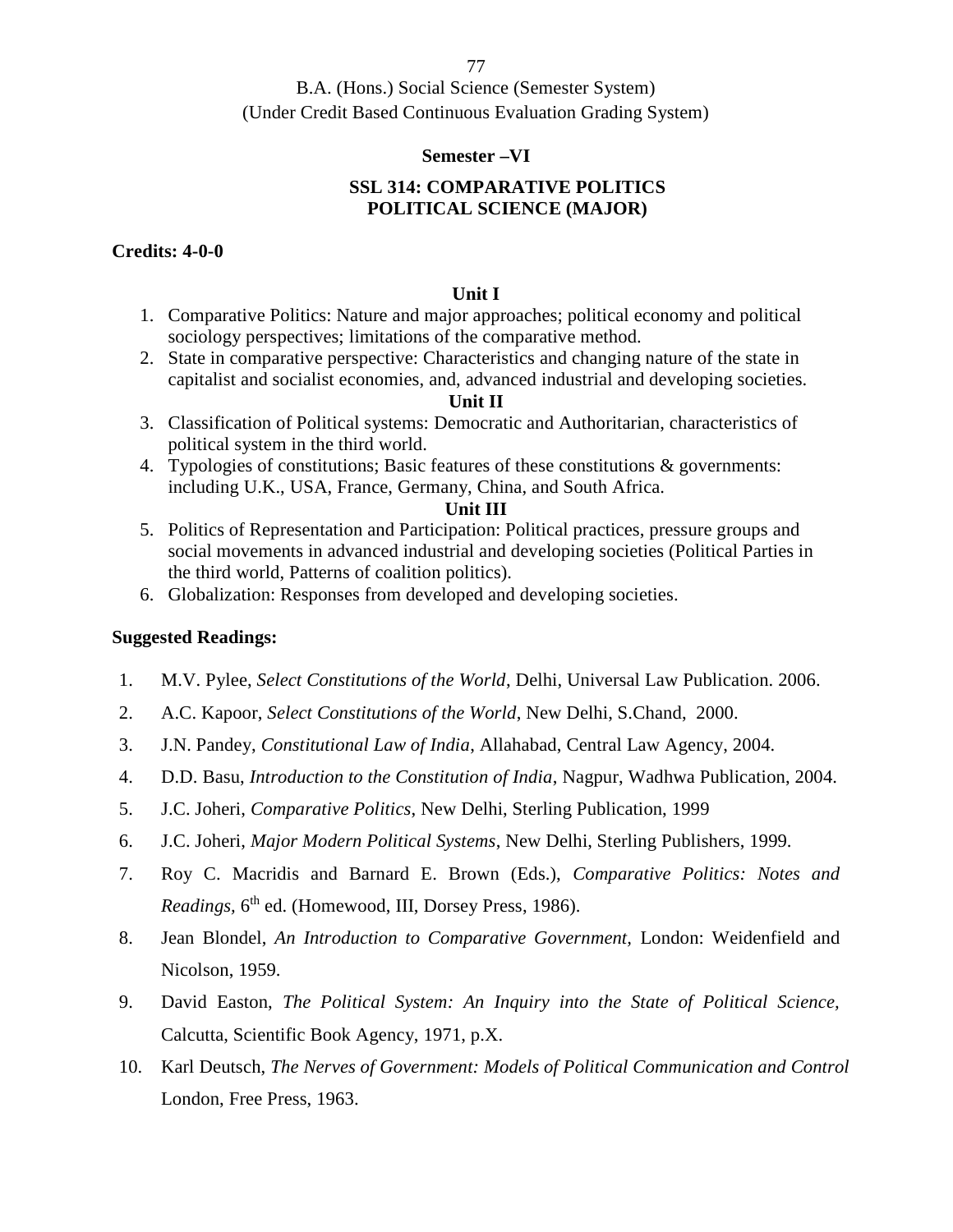- 11. Almond and Verba (Eds.), *The Civic Culture Revisited*, Boston, Little Brown, 1980.
- 12. Gabriel Almond and G.B. Powell, Jr., *Comparative Politics: A Developmental Approach,* New Delhi: Amerind, 1972.
- 13. Gabriel Almond and G.B.Powell, Jr.,(etl.), *Comparative Politics Today*, Pearson Education Publication, New Delhi, 2004.
- 14. Curtis, M., *Comparative Government and Politics,* New York, Harper & Row, 2005.
- 15. Dahl, Robert, *A Modern Political Analysis*, Englewood Cliffs, N.J., Prentice Hall, 1979.
- 16. Deutsch, Karl, W., et al., *Comparative Government: Politics of Industrialized and Developing Nations, Boston*, Houghton Mifflin, 1981.
- 17. Dragonish, Alex, et al., *Comparative Government and Politi*cs, Allied Publishers, Hyderabad, 1992.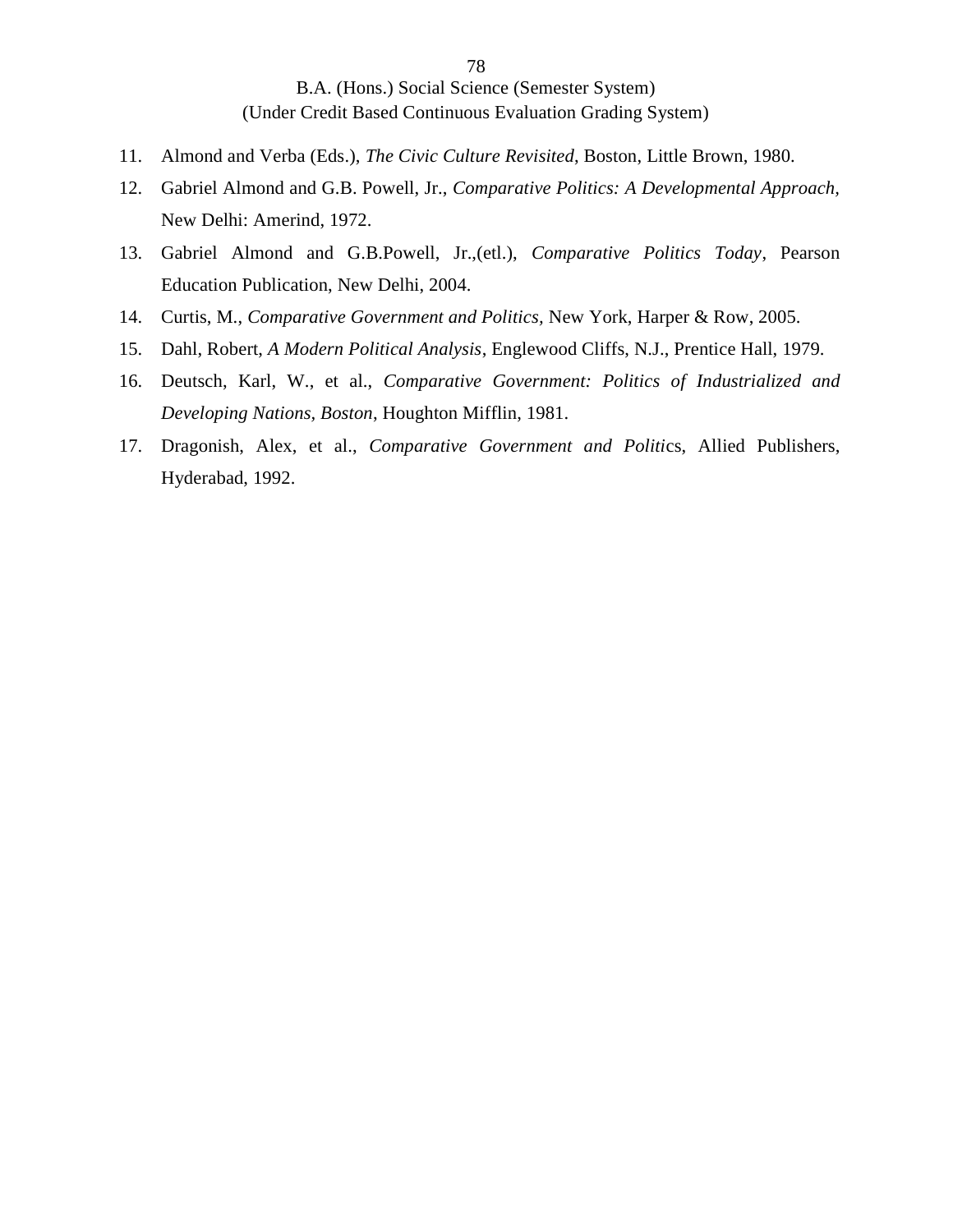B.A. (Hons.) Social Science (Semester System) (Under Credit Based Continuous Evaluation Grading System)

## **Semester –VI**

# **SSL 315: INTERNATIONAL RELATIONS SINCE WORLD WAR-II POLITICAL SCIENCE (MINOR)**

**Credits: 4-0-0**

## **Unit I**

Power Structure that emerged after World War-II, Bipolarity, Unipolarity and emerging multi-centrism; The origins of Cold War, Détente, New Cold War and New Détente. Collapse of the Soviet Union, Unipolarity and American hegemony. Non-alignment: Concept and movement; Non-alignment in the post cold war era.

## **Unit II**

The evolution of the international economic system from Brettonwoods to WTO, Socialist Economies and The CEMA (Council for mutual economic assistance), Third World demand for NIEO in light of North-South dimensions, Globalization of the World Economy. Regional, organizations: ASEAN, APEC, EU, SAARC, NAFTA.

Contemporary Global Concerns: Democracy, Human Rights, Ecology, Gender Justice, **Unit III**

United Nations role in maintenance of international peace and security and Need for UN Reforms.

The UN and its specialized agencies: International Court of Justice: ILO, UNICEF, WHO UNESCO MGDs

The UN role in curbing nuclear proliferation and Global Terrorism

- 1. Morgenthau, H.J. and Thompson, Kenneth W., *Politics Among Nations: Struggle for Power and Peace,* New Delhi: Kalyani Publishers, 1991.
- 2. Palmer, N.D. and Perkins, H.C., *International Relations*, Calcutta: Scientific Book Agency, 1992.
- 3. Russett, Bruce and Starr, Harvey, *World Politics: Menu for Choice*, New York: W. H. Freeman and Company, 1985.
- 4. Malhotra, Vinay K. *International Relations*, New Delhi:Anmol Publications, 2001.
- 5. Baylis, John and Smith, Steve, *The Globalisation of World Politics*, Oxford: Oxford University Press, 2001.
- 6. Chakrabarti,R. *Theory and Practice of International Politics*, Delhi: Macmillan, 1982.
- 7. Ray, James Lee*, Global Politics, London*: Houghton Mifflin Co. 1992.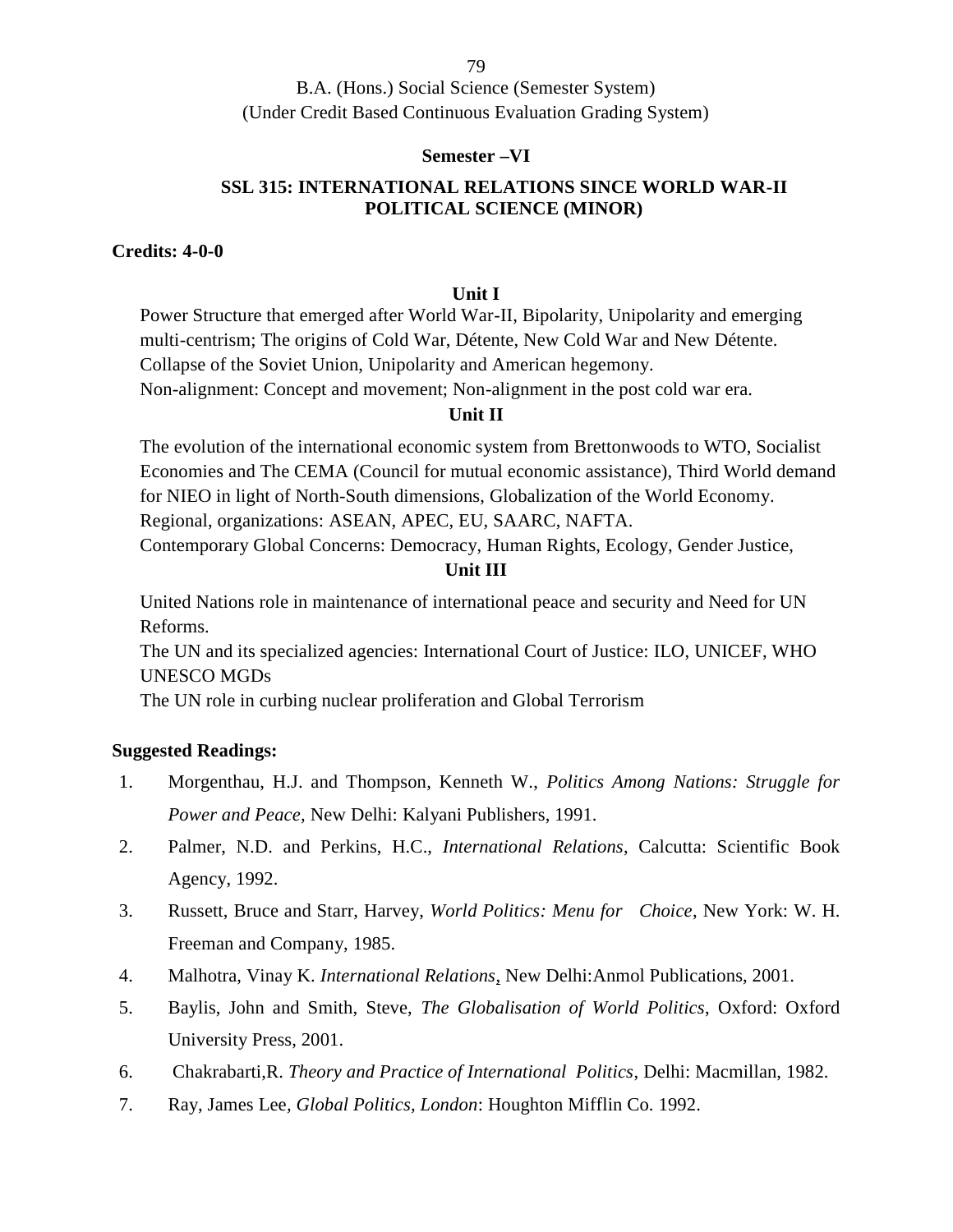- 8. Mclleland, Charles A., *Theory and Practice of International System*, New York: The Macmillan Company, 1996.
- 9. Deutsch, Karl W., *The Analysis of International Relations*, New Delhi: Prentice Hall of India, 1989.
- 10. Jones, Walter S., *The Logic of International Relations*, Boston: Little Brown and Co.1985.
- 11. McClelland, David S., et. al., *The Theory and Practice of International Relations*, New York: Prentice Hall, 1994.
- 12. Baylis, John & Smith, Steve, *The Globalisation of World Politics: An Introduction to International Relations,* Oxford: Oxford University Press, 2001.
- 13. J. Bandyopadhayaya, *North over South*, New Delhi: South Asian Publishers, 1982.
- 14. Wenger Andreas and Zimmermann, *International Relations: From the Cold War to the Globalized World,* New Delhi: Viva Books, 2004.
- 15. Joseph Stiglitz, *Globalization and its Discontents,* New Delhi; Penguin Books, 2002.
- 16. Annan Kofi, *Basic Facts about United Nations*, New York, U.N. Publications, 2002.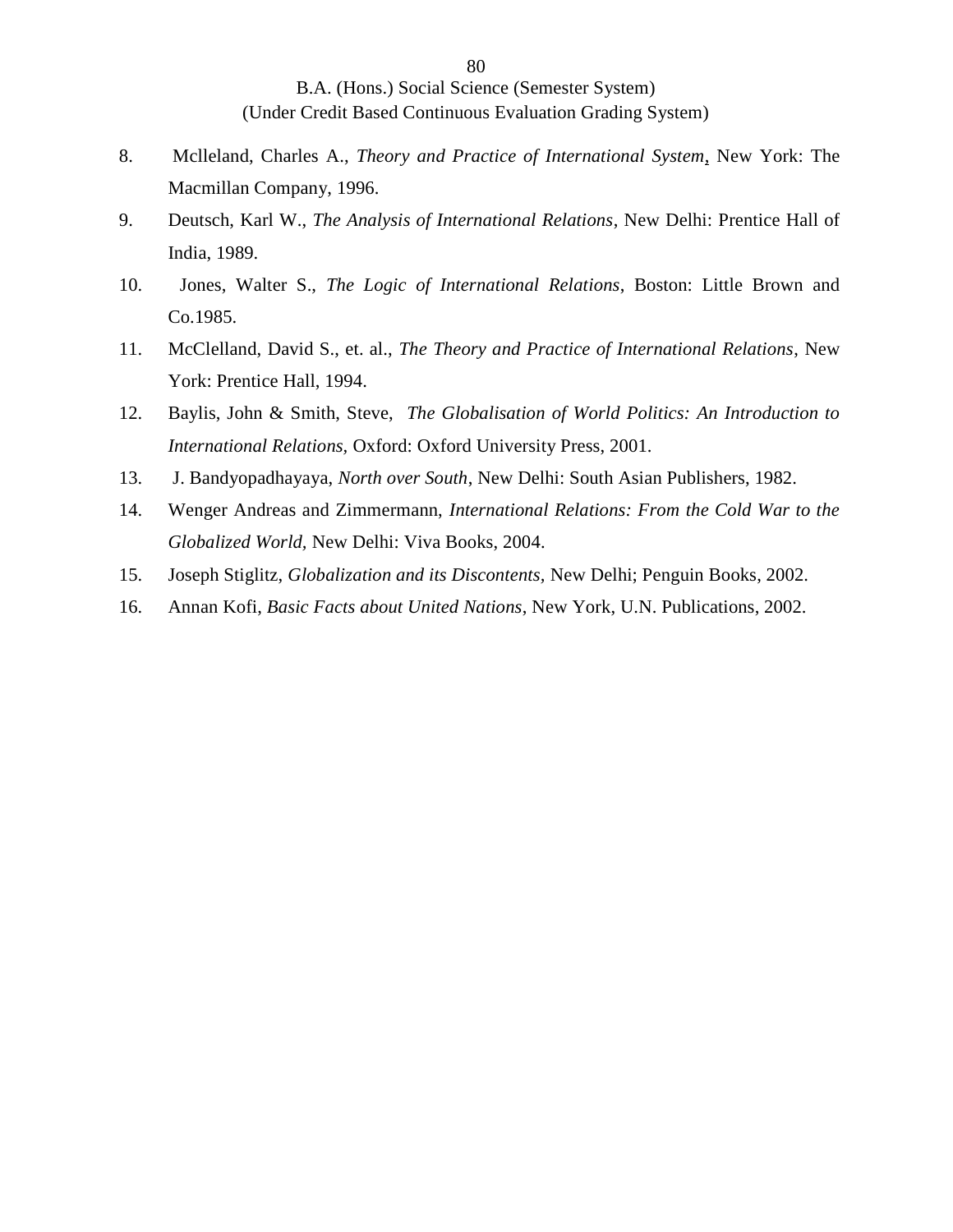B.A. (Hons.) Social Science (Semester System) (Under Credit Based Continuous Evaluation Grading System)

#### **Semester –VI**

# **SSL 316: ECONOMETRICS ECONOMICS (MAJOR)**

#### **Credits: 4-0-0**

#### **Unit-I**

#### *Introductory Econometrics*

Introduction to Econometrics, Brief History of Econometric Thoughts, Deterministic v/s stochastic models.

#### *Classical Regression Analysis*

Classical's Bivariate regression model, Method of Ordinary Least Square: Assumptions, Properties and Gauss Markov Theorem. Maximum Likelihood Estimation of Classical's regression model.

#### **Unit-II**

#### *Multivariate Models*

Trivariate and Multivariate regression models. Solution of Multivariate models using General Linear Models (GLM). Gauss Markov Theorem for GLM and Maximum Likelihood Estimation.

#### *Problems of Regression*

Hetroscedasticity, Autocorrelation and Multicollinearity: Problem, Consequences, Methods to Detect and Methods to Solve.

#### **Unit-III**

#### *Simultaneous Equations Modeling*

Simultaneous Equation Models (SEMs): Concept and Problem of Identification, Methods of Identification. Solution of SEMs: Methods of ILS, 2SLS and 3SLS

- 1. Koutsoyiannis, A.: Theory of Econometrics (2nd Edition)
- 2. Gujarati, D.: Basic Econometrics (3rd Edition).
- 3. Intrilligator, M.D: Econometric Models, Techniques and Applications (1978).
- 4. Kmenta, Jan: Elements of Econometrics (1971).
- 5. Makridakis, S and Wheel Right, S.C.: Forecasting and Applications, 1978.
- 6. Holden, K. Peel D.A. and Thompson, J.L.: Economic Forecasts: An Introduction, 1974.
- 7. O, Donoven: Short-term Forecasts: An Introduction to the Box-Jenkins Approach, 1983.
- 8. Pindyck, R.S. and: Economic Models and Economic Forecasts, 1985.
- 9. Heathfield, D.F, and: An Introduction to Cost and Production Fun.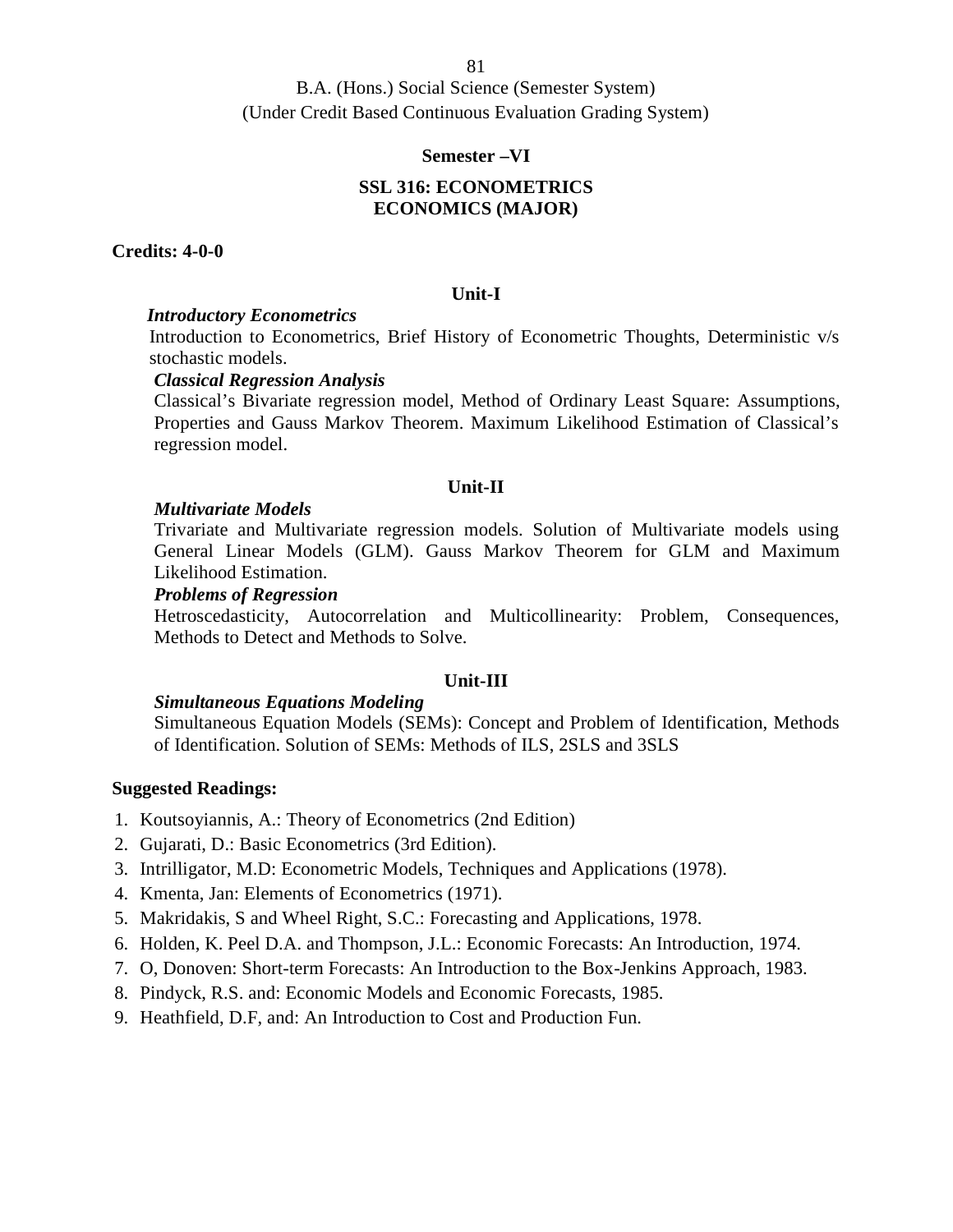#### **Semester –VI**

## **SSL 317: FISCAL ECONOMICS ECONOMICS (MINOR)**

# **Credits: 4-0-0**

#### **Unit-I**

**Equity in Taxation:** Principles of taxation; Taxable capacity; Tax effort; Buoyancy and Elasticity of taxes; Distinction between tax design and tax reform: characteristics of a well-designed tax structures, incidence of taxation, effects of taxation on production and distribution.

#### **Unit-II**

**Direct vs. Indirect Taxes:** Direct taxes; its role in less developed countries; Indirect taxes; its importance in developing countries; proportional vs. progressive taxes; specific vs. ad valorem duties; Tax structure in India; Latest tax reforms in India.

**Growth of Public Expenditure:** Effects of a public expenditure on production and distribution; Structure of public expenditure in India; Distinction between internal and external debt; Management of public debt in India.

#### **Unit-III**

**Public Budget:** Concept and types: performance and program budgeting in India ; Zero Base Budgeting.

**Problems and Principles of Federal Finance:** Union-state financial relations in India. Role of fiscal-policy in a developing country like India.

- 1. Bhargava, R.N.: Theory and Working of Union Finance in India.
- 2. Bird, Richard, M. and Oliver Oldman: Readings on Taxation in Developing Countries.
- 3. Cedric Sandford: Economics of Public Finance.(Chapter 2)
- 4. Chelliah. R.J.: Fiscal-Policy in Underdeveloped Countries.
- 5. Dalton, Hugh: Principles of Public Finance.
- 6. Om Parkash: Center-State Financial Relations in India.
- 7. Misra, B.: Fiscal Policy in the Context of Planning.
- 8. Musgrage, R.A.: Theory of Public Finance.
- 9. Prest, A.R.: Public Finance.
- 10. \_\_\_\_\_\_\_: Public Finance in Underdeveloped Countries.
- 11. \_\_\_\_\_\_\_: Public Finance in Theory and Practice.
- 12. Sahota, G.S.: Indian Tax Structure and Economic Development.*1. Money Market Analysis and Monetary Policy.*
- 13. Economic Survey of India, GoI.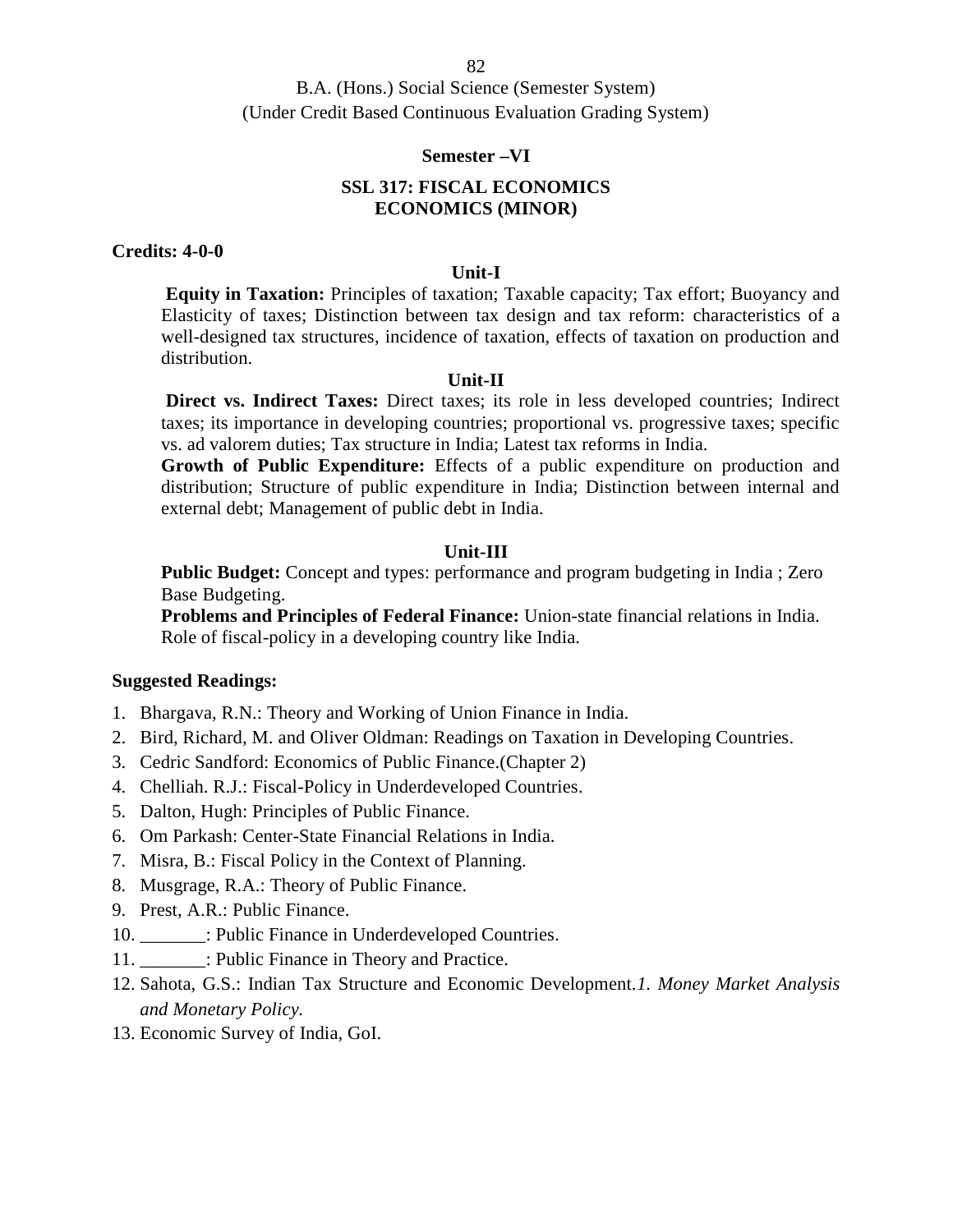B.A. (Hons.) Social Science (Semester System) (Under Credit Based Continuous Evaluation Grading System)

#### **Semester –VI**

## **SSL 318: ECONOMY AND SOCIETY OF INDIA (AD 1858-1950) HISTORY (MAJOR)**

## **Credits: 4-0-0**

#### **Unit I**

Foreign Trade and Drain of Wealth Occupational Structure and De-industrialization Irrigation system Famines

#### **Unit II**

The Fiscal System; Price Movements. Banking: Indigenous; Modern; Rural indebtedness and its problems Railway and Road Transport; telegraph and postal services Emergence and Growth of modern Industries: Cotton, Jute and Iron.

#### **Unit III**

Economic Depression of 1929-30 and its consequences. Indian Economic Thought: Naoroji, R.C. Dutt and Rajni Palme Dutt. New Social Classes; Emancipation of women Socio-Cultural awakening: Indian Renaissance; Brahmo Samaj, Arya Samaj, Deoband, Aligarh and Wahabi Movements.

- 1. G. Misra*, An Economic History of Modern India*, Pragati Publications, Delhi. 1994.
- 2. T. Roy, *The Economic History of India (1857-1947),* OUP, New Delhi, 2000.
- 3. H. Bhattacharya, *Aspects of Indian Economic History, (1750-1950),* Progressive Publishers, Calcutta 1980.
- 4. V.B.Singh, (Ed), *Economic History of India (1857-1956),* Allied Publishes, New Delhi, 1975.
- 5. Irfan Habib, *Indian Economy (1858-1914),* Tulika, New Delhi, 2006.
- 6. B.R. Tomlinson, *The Economy of Modern India, (1860-1970)*, CUP, New Delhi, 1993.
- 7. D.Bhattacharyya, *A Concise History of the Indian Economy (1750-1950),* Prentice-Hall, New Delhi, 1979.
- 8. Sekhar Bandyopadhyay, *Form Plassey to Partition: A History of Modern India*, Orient Longman, Hyderabad, 2004.
- 9. D. Rothermund, *An Economic History of India,* Manohar, New Delhi, 1989.
- 10. H.S. Srivastava, *The History of Indian Famines* (1858-1918), Pustaksthan, Gorakhpur, 1968.
- 11. A.R. Desai, *Social Background of Indian Nationalism,* Popular Parkashan, Mumbai, 1994.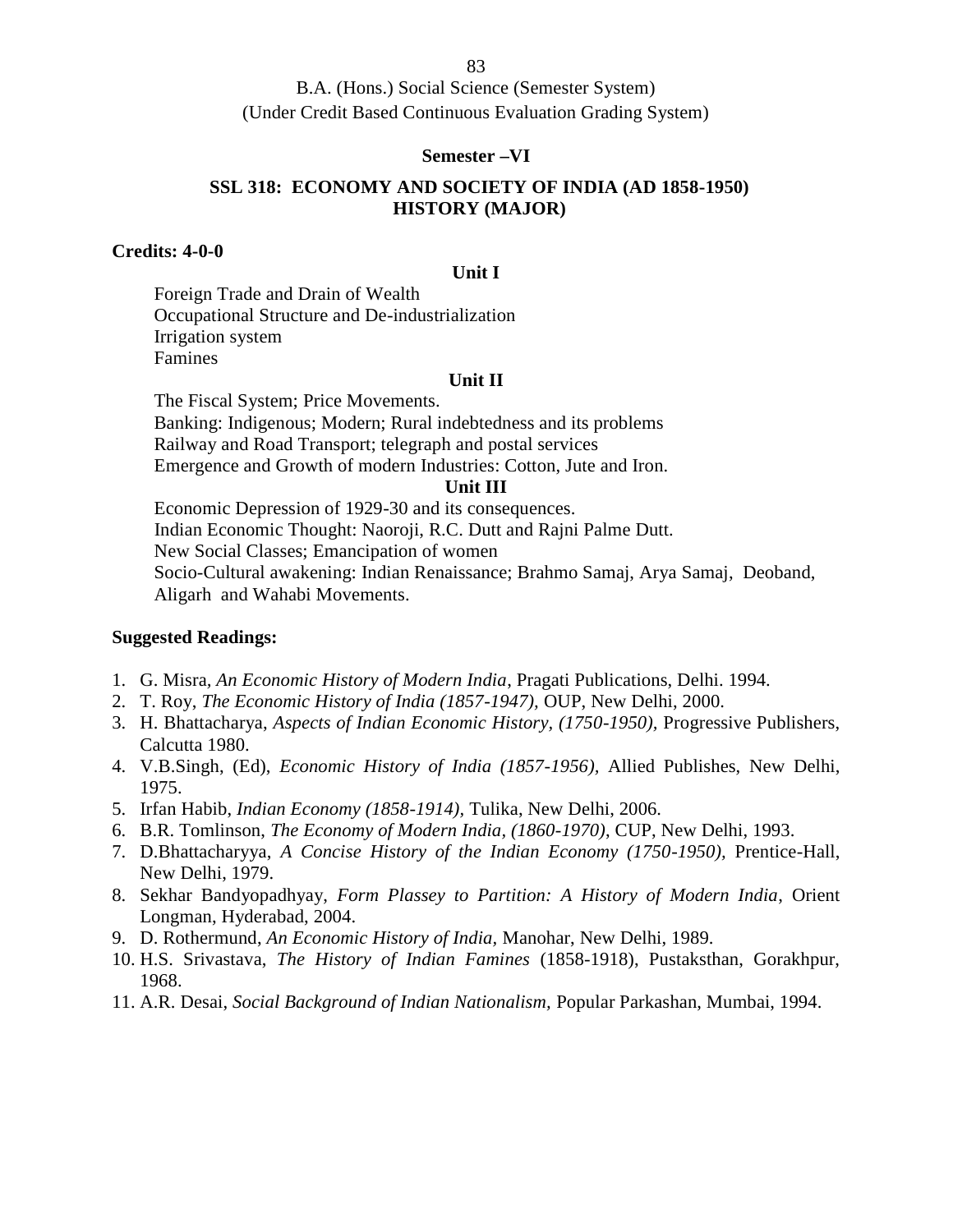#### **Semester –VI**

## **SSL 319: THE WORLD HISTORY (AD 1500-1991) HISTORY (MINOR)**

## **Credits: 4-0-0**

#### **Unit I**

Renaissance, Reformation and Counter Reformation Enlightenment in Europe. The American Revolution; The American Civil War. The French Revolution and its aftermath (1789-1815).

## **Unit II**

The Industrial Revolution: England, Germany, the USA and Japan. Rise of Nationalism: Germany and Italy. The New Imperialism; The World War-I and the League of Nations. Imperialism and Colonialism: Latin America and South Africa.

#### **Unit III**

The Russian Revolution (1917-1921); The Chinese Revolution (1949). The Rise of the USA: Economic Depression and the New Deal. Fascism and Nazism in Europe and the World War-II: Causes and Consequences. The Cold War; The UNO and the European Union; NAM. Collapse of the Soviet Union.(1985-1991): Globalization.

- 1. John A Garraty & Peter Gay, *The Columbia History of the World*, Harpar & Row, New York, 1972.
- 2. J.M. Roberts*, The Penguin History of the World*, Penguin Books, London, 1998.
- 3. L.S. Stavrianos, *Man's Past and Present: A Global History*, Prentice Hall., New Jersey, 1971.
- 4. A.C. Bannerjee*, An Outline of Modern World History*, A Mukherjee and Co., Calcutta, 1969.
- 5. H.G.Wells*, The Outline of History*, Cassel, London 1961.
- 6. Chris Herman, People's History of the World.
- 7. Norman Low, Mastering Modern World History, MacMillan.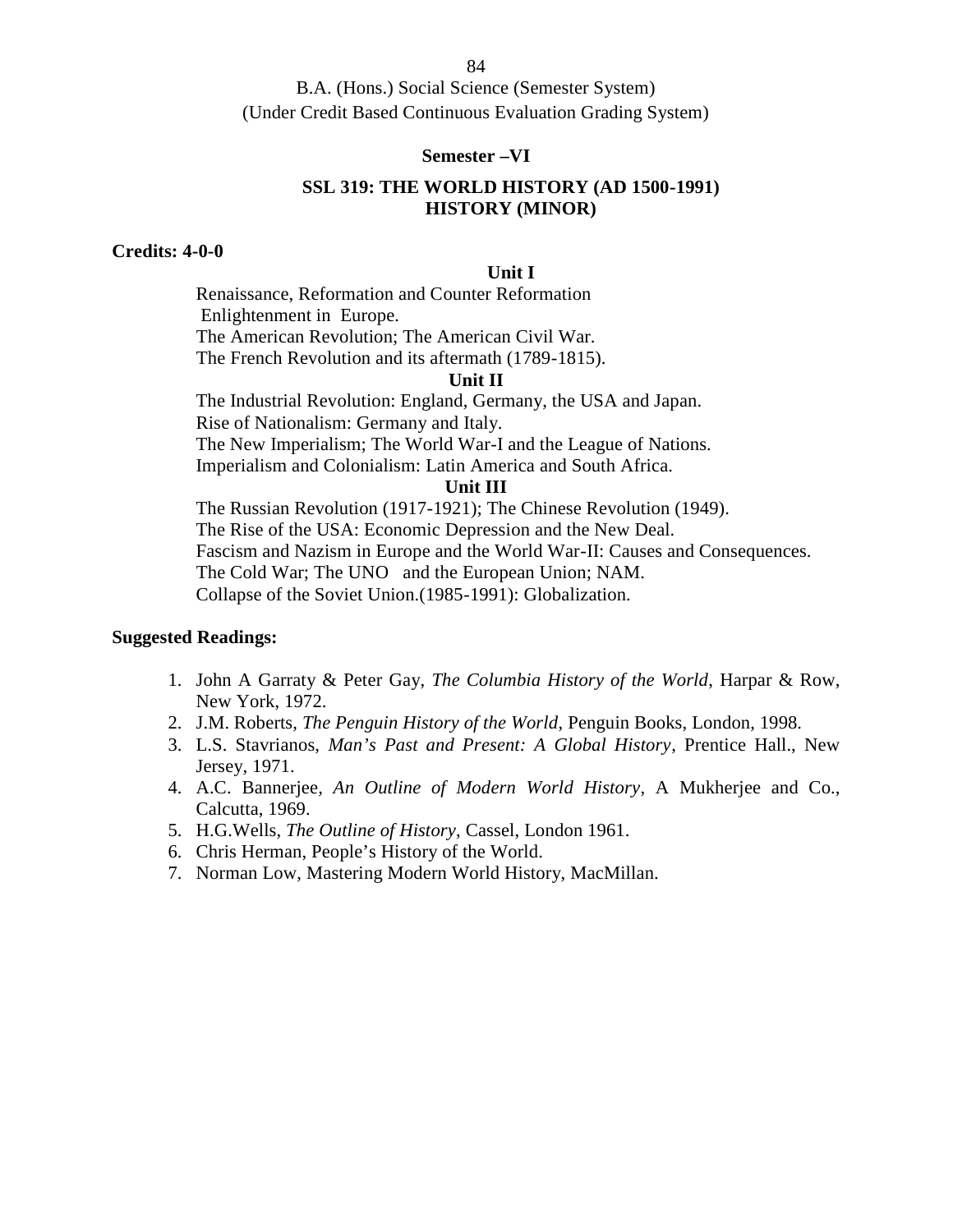B.A. (Hons.) Social Science (Semester System) (Under Credit Based Continuous Evaluation Grading System)

#### **Semester –VI**

## **SSL 320: CONTEMPORARY SOCIOLOGICAL THEORIES SOCIOLOGY (MAJOR)**

**Credits: 4-0-0**

#### **Unit-I**

Structural: Nadel, Strauss and Anthony Giddens. Functional Approach: Radcliffe Brown, B.Malinowski, Robert K. Merton

## **Unit-II**

Conflict: Karl Marx, Ralf Dahrendorf and Lewis A. Coser. Action Approach: Pareto and Talcott Parsons,

#### **Unit-III**

Symbolic Interactionism: George Herbert Mead and Herbert Blumer. Phenomenology: Alfred Shutz, Peter Berger and Thomas Luckmann. Ethno methodology – Harold Garfunkel. Errving Goffnan

- 1. Berger, Peter L. and Luckmann, Thomas: *The Social Construction of Reality*, Allen Lane, The Penguin Press, London, 1967.
- 2. Meltzer, B.et. al.: *Symbolic Interactionism*, Routledge and Kegan Paul, London, 1975.
- 3. Merton, R.K.: *Social Theory and Social Structure*, Amerind Publishing Co, New Delhi, 1968.
- 4. Nadel, S.F. : *The Theory of Social Structure*, Cohen West Ltd, London, 1969.
- 5. Parsons, Talcott: *The Social System*, London Routledge and Kegan Paul, 1970.
- 6. Radcliffe-Brown: *Structure and Function in Primitive Society*: *Essays and Addresses*, London, Cohen & West, 1971.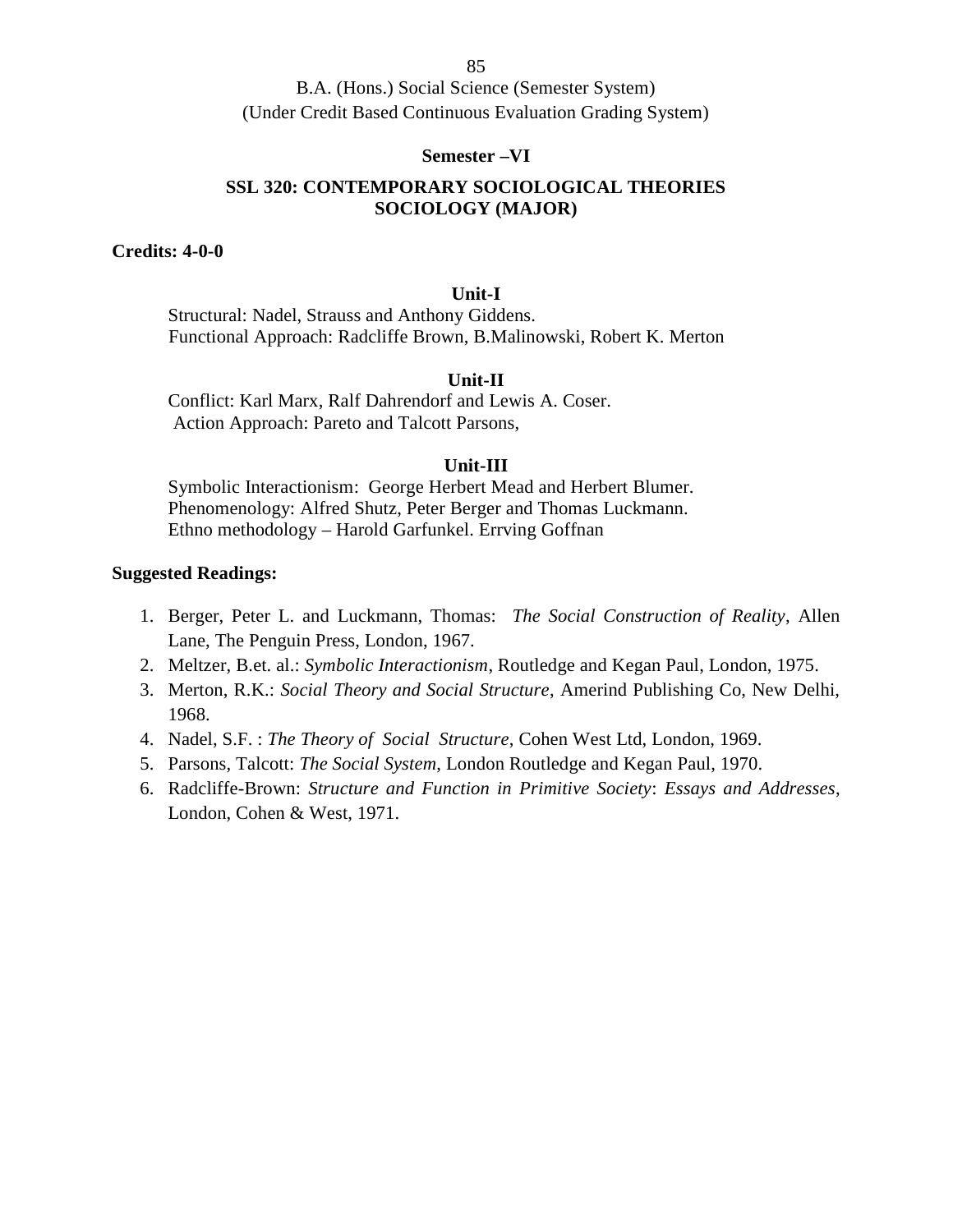B.A. (Hons.) Social Science (Semester System) (Under Credit Based Continuous Evaluation Grading System)

#### **Semester –VI**

# **SSL 321: SOCIOLOGY OF DISORGANIZATION SOCIOLOGY (MINOR)**

**Credits: 4-0-0**

#### **Unit-I**

Concept of Social Disorganization: Theories of Social Disorganization: Social Change, Social Deviance; The Social Structure theories.

Sociology of Deviance: Conformity and Deviance, Social Structure and Anomie, Homicide, Suicide and Crime.

#### **Unit-II**

Social Problems: Indian Political Problems, Juvenile delinquency, drug addiction, beggary, Corruption, Social disorder and unrest, Family Disorganization. White Collar crime and corruption; Poverty and homelessness, and Illiteracy.

#### **Unit-III**

Institutional Arrangements: Economic Development. Community Policing; Population and Medical Care, Adult Education, Mechanism of Social Control and Legal Awareness.

- 1. Ahuja, Ram, *Social Problems in India*, Rawat Publications,Jaipur, 1992.
- 2. Johnson, E.H., *Crime Correction & Society, Dorsey Press*, Illinois, 1966.
- 3. Madan,G.R., *Indian Social Problems*, Vol I &II, Allied Publishers, Bombay, 1969.
- 4. Merton, R.K., Nisbet:, *Contemporary Social Problems*, Harcourt Brace, New York,1976.
- 5. Sachchidananda & B.B. Mandel, *Industrialization and Social Disorganization*, Concept Publishing House, New Delhi, 1985.
- 6. Sutherland, E.H., *Principles of Criminology* J.B. Lippincott Co, Philadelphia, 1947.
- 7. Lauer. H. Robert, *Social Problems and Quality of Life*, Wm.C. Brown Publishers, Lowa, 1989.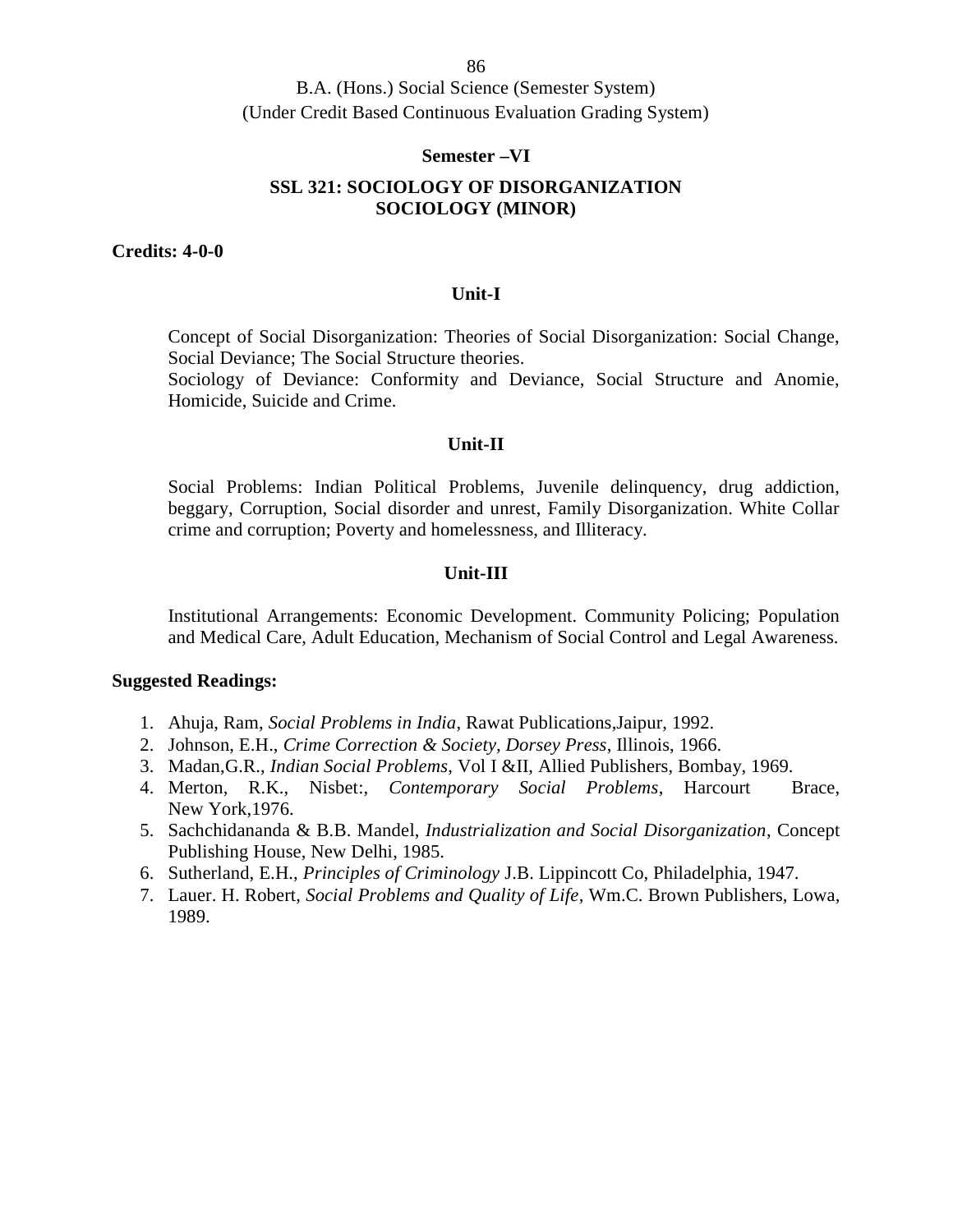B.A. (Hons.) Social Science (Semester System) (Under Credit Based Continuous Evaluation Grading System)

## **Semester –VI**

# **SSL 322: SOCIAL WELFARE ADMINISTRATION**

# **PUBLIC ADMINISTRATION (MINOR)**

## **Credit: 4-0-0**

## **Unit-I**

- Social Welfare Administration: Meaning, Nature, Scope and Significance.
- Difference between Welfare State and Socialist State. Is India a Welfare State?
- Role of Voluntary Organizations in Social Welfare.

## **Unit-II**

- Social Justice: Welfare of Weaker Sections: Scheduled Castes, Scheduled Tribes and OBCs.
- Recommendations of Kaka Saheb Kalekar Commission and Mandal Commission. Job Reservation.
- Welfare of the Women and their Empowerment.
- Welfare of the Children, Problem of Child Labour, Disabled, Aged and Drug Addicts.
- $\bullet$

## **Unit-III**

- Role of Civil Society.
- Ministry of Social Justice and Empowerment: Organization, Functions and Role.
- Department of Social Welfare: Organization, Functions and Role.
- Central Social Welfare Board, State Social Welfare Board; National Policy on Social Welfare.

- 1. D.R. Sachdeva, *Social Welfare Administration in India*, Allahabad, Kitab Mahal, 1993.
- 2. S.L. Goel & R. K. Jain, *Social Welfare Administrative, Vol. I &II***,** New Delhi, Deep & Deep, 1988.
- 3. S.L. Goel, Public Health Administration, New Delhi, Sterling, 1984.
- 4. T.N. Chaturvedi, R. K. Jain & Shanta Chandra Kohli (Ed.), *Social Administration: Development and Change,* New Delhi, IIPA, 1980.
- 5. D. Paul Chowdhry, *Social Welfare Administration through Voluntary Agencies,* Delhi, Atma Ram & Sons, 1962.
- 6. S.P. Aiyar (ed.), *Perspective on the Welfare State*, Bombay, Manaktals,1966.
- 7. Dean Paul, H. Appleby, *Public Administration for a Welfare State*, Bombay, Asia Publishing House, 1961.
- 8. Planning Commission*, Plans and Prospects of Social Welfare in India*.
- 9. Gokhale, S. D., *Social Welfare: Legend and Legacy*, Bombay, Popular Parkashan, 1974.
- 10. Gore, M. S., *Social Policy and Social Development in India*, Madras:, Association of Schools Social Work in India, 1979.
- 11. Tiwana, S. S., "Job Reservation in India": A Critique, *"Administrative Change,* Vol. XX, Jaipur, July 1992 - June 1993.